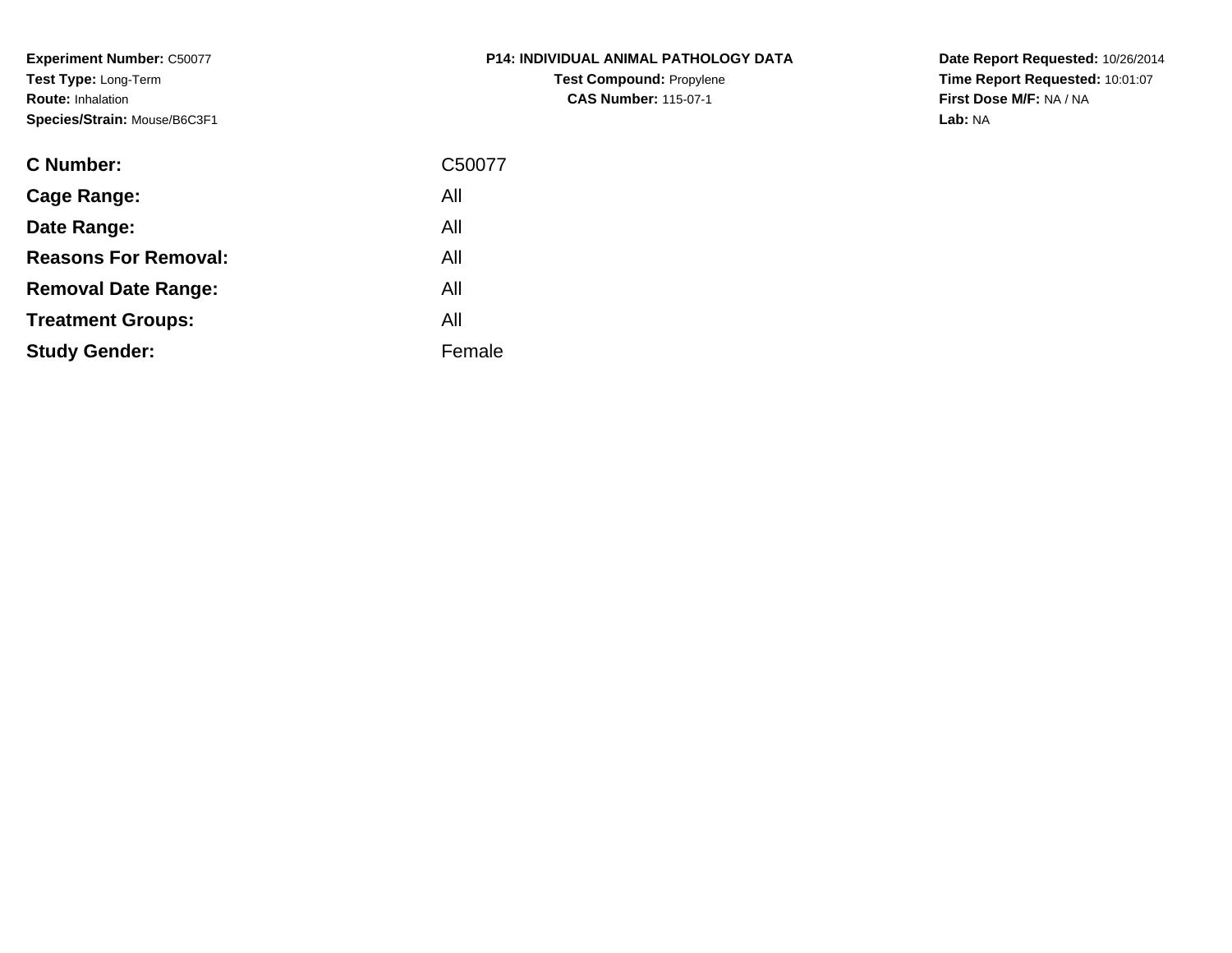| <b>Experiment Number: C50077</b><br>Test Type: Long-Term<br><b>Route: Inhalation</b><br>Species/Strain: Mouse/B6C3F1 |                    | <b>P14: INDIVIDUAL ANIMAL PATHOLOGY DATA</b><br><b>Test Compound: Propylene</b><br><b>CAS Number: 115-07-1</b> | Date Report Requested: 10/26/2014<br>Time Report Requested: 10:01:07<br>First Dose M/F: NA / NA<br>Lab: NA |
|----------------------------------------------------------------------------------------------------------------------|--------------------|----------------------------------------------------------------------------------------------------------------|------------------------------------------------------------------------------------------------------------|
| <b>ANIMAL ID: 1 001</b>                                                                                              | <b>TRT#: 1</b>     | <b>SEX: Female</b>                                                                                             | DAY ON TEST:                                                                                               |
|                                                                                                                      | <b>DOSE: 1 PPM</b> | <b>DISP:</b> Terminal Sacrifice                                                                                | HISTO:                                                                                                     |
| <b>OBSERVATIONS</b>                                                                                                  |                    |                                                                                                                |                                                                                                            |
| Bone                                                                                                                 |                    | Fibrous Osteodystrophy                                                                                         |                                                                                                            |
| <b>Brain</b>                                                                                                         |                    | Corpora Amylacea                                                                                               |                                                                                                            |
| Liver                                                                                                                |                    | Inflammation, Chronic Focal                                                                                    |                                                                                                            |
| Nasal cavity                                                                                                         |                    | Hemorrhage                                                                                                     |                                                                                                            |
| Uterus                                                                                                               |                    | Cyst, Nos                                                                                                      |                                                                                                            |
| PRIMARY CAUSE OF DEATH                                                                                               |                    |                                                                                                                |                                                                                                            |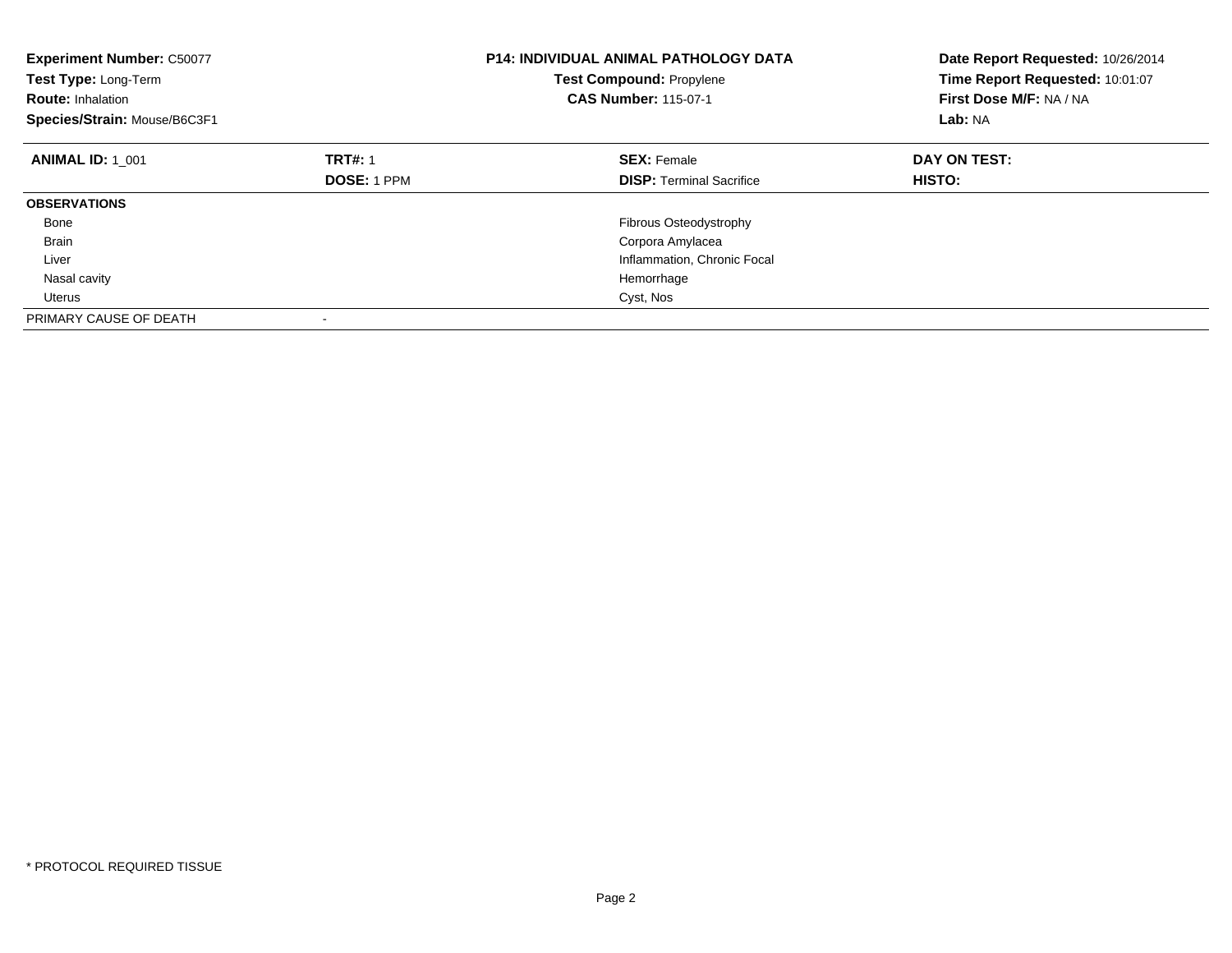| <b>Experiment Number: C50077</b><br>Test Type: Long-Term<br><b>Route: Inhalation</b><br>Species/Strain: Mouse/B6C3F1 |                                      | <b>P14: INDIVIDUAL ANIMAL PATHOLOGY DATA</b><br><b>Test Compound: Propylene</b><br><b>CAS Number: 115-07-1</b> | Date Report Requested: 10/26/2014<br>Time Report Requested: 10:01:07<br>First Dose M/F: NA / NA<br>Lab: NA |
|----------------------------------------------------------------------------------------------------------------------|--------------------------------------|----------------------------------------------------------------------------------------------------------------|------------------------------------------------------------------------------------------------------------|
| <b>ANIMAL ID: 1 002</b>                                                                                              | <b>TRT#: 1</b><br><b>DOSE: 1 PPM</b> | <b>SEX: Female</b><br><b>DISP:</b> Terminal Sacrifice                                                          | DAY ON TEST:<br><b>HISTO:</b>                                                                              |
| <b>OBSERVATIONS</b>                                                                                                  |                                      |                                                                                                                |                                                                                                            |
| Bone                                                                                                                 |                                      | Fibrous Osteodystrophy                                                                                         |                                                                                                            |
| <b>Brain</b>                                                                                                         |                                      | Corpora Amylacea                                                                                               |                                                                                                            |
| Liver                                                                                                                |                                      | Inflammation, Chronic Focal                                                                                    |                                                                                                            |
| Nasal cavity                                                                                                         |                                      | Hemorrhage                                                                                                     |                                                                                                            |
|                                                                                                                      |                                      | Inflammation, Acute Serous                                                                                     |                                                                                                            |
| Ovary                                                                                                                |                                      | Atrophy, Nos                                                                                                   |                                                                                                            |
| Uterus                                                                                                               |                                      | Cyst, Nos                                                                                                      |                                                                                                            |
| PRIMARY CAUSE OF DEATH                                                                                               |                                      |                                                                                                                |                                                                                                            |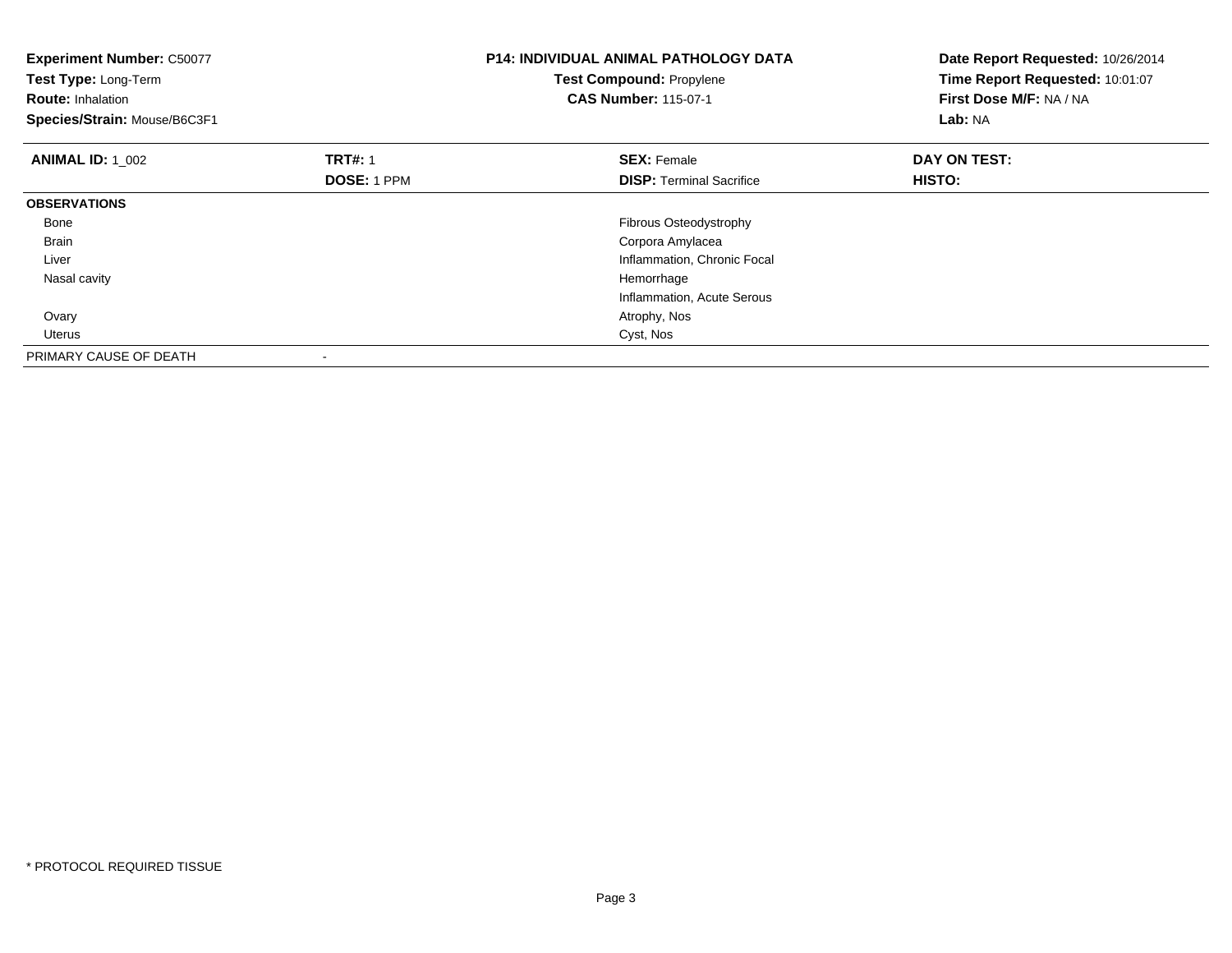| <b>Experiment Number: C50077</b><br>Test Type: Long-Term<br><b>Route: Inhalation</b> |                     | <b>P14: INDIVIDUAL ANIMAL PATHOLOGY DATA</b><br><b>Test Compound: Propylene</b><br><b>CAS Number: 115-07-1</b> | Date Report Requested: 10/26/2014<br>Time Report Requested: 10:01:07<br>First Dose M/F: NA / NA |
|--------------------------------------------------------------------------------------|---------------------|----------------------------------------------------------------------------------------------------------------|-------------------------------------------------------------------------------------------------|
| Species/Strain: Mouse/B6C3F1                                                         |                     |                                                                                                                | Lab: NA                                                                                         |
| <b>ANIMAL ID: 1 003</b>                                                              | <b>TRT#: 1</b>      | <b>SEX: Female</b>                                                                                             | DAY ON TEST:                                                                                    |
|                                                                                      | <b>DOSE: 1 PPM</b>  | <b>DISP:</b> Moribund Sacrifice                                                                                | <b>HISTO:</b>                                                                                   |
| <b>OBSERVATIONS</b>                                                                  |                     |                                                                                                                |                                                                                                 |
| Unspecified                                                                          | Multiple Organs Nos | Lymphoma, Lymphocytic-Malignant Type                                                                           |                                                                                                 |
| PRIMARY CAUSE OF DEATH                                                               |                     |                                                                                                                |                                                                                                 |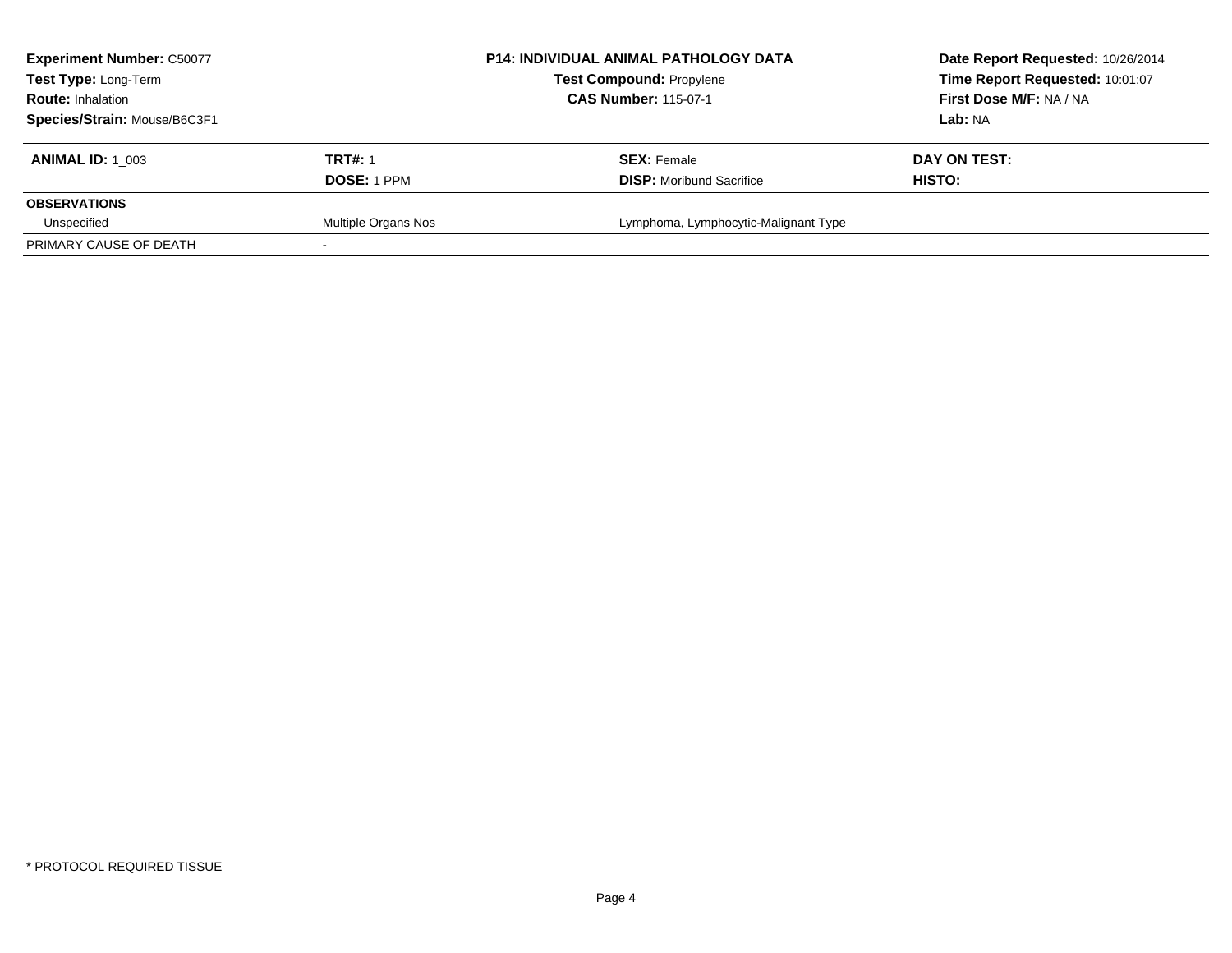| <b>Experiment Number: C50077</b><br>Test Type: Long-Term<br><b>Route: Inhalation</b> |                     | <b>P14: INDIVIDUAL ANIMAL PATHOLOGY DATA</b><br><b>Test Compound: Propylene</b><br><b>CAS Number: 115-07-1</b> | Date Report Requested: 10/26/2014<br>Time Report Requested: 10:01:07<br>First Dose M/F: NA / NA |
|--------------------------------------------------------------------------------------|---------------------|----------------------------------------------------------------------------------------------------------------|-------------------------------------------------------------------------------------------------|
| Species/Strain: Mouse/B6C3F1                                                         |                     |                                                                                                                | Lab: NA                                                                                         |
| <b>ANIMAL ID: 1 004</b>                                                              | <b>TRT#: 1</b>      | <b>SEX: Female</b>                                                                                             | DAY ON TEST:                                                                                    |
|                                                                                      | <b>DOSE: 1 PPM</b>  | <b>DISP:</b> Natural Death                                                                                     | <b>HISTO:</b>                                                                                   |
| <b>OBSERVATIONS</b>                                                                  |                     |                                                                                                                |                                                                                                 |
| Unspecified                                                                          | Multiple Organs Nos | Lymphoma, Lymphocytic-Malignant Type                                                                           |                                                                                                 |
| PRIMARY CAUSE OF DEATH                                                               |                     |                                                                                                                |                                                                                                 |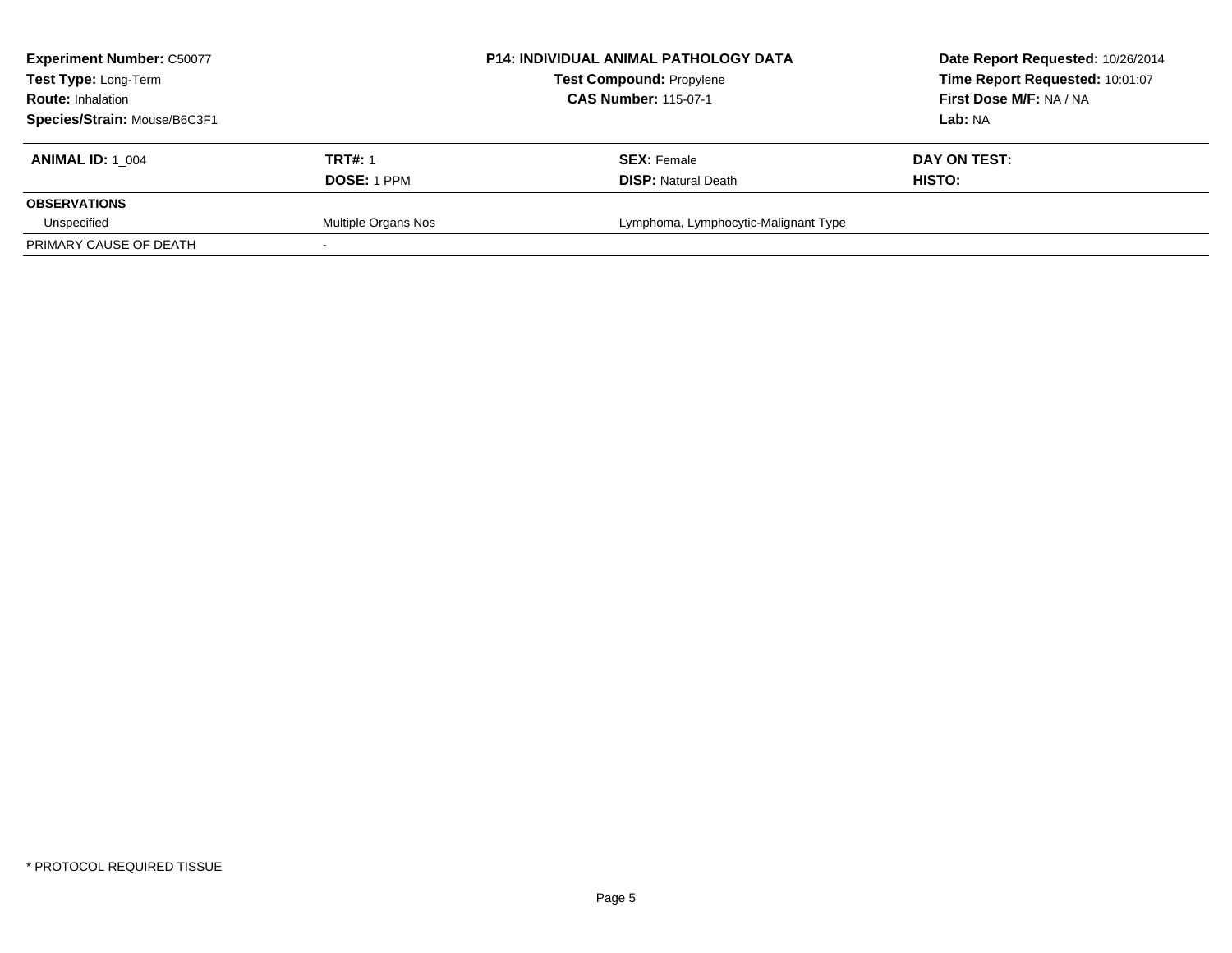| <b>Experiment Number: C50077</b><br>Test Type: Long-Term<br><b>Route: Inhalation</b><br>Species/Strain: Mouse/B6C3F1 |                                      | P14: INDIVIDUAL ANIMAL PATHOLOGY DATA<br><b>Test Compound: Propylene</b><br><b>CAS Number: 115-07-1</b> | Date Report Requested: 10/26/2014<br>Time Report Requested: 10:01:07<br>First Dose M/F: NA / NA<br><b>Lab: NA</b> |
|----------------------------------------------------------------------------------------------------------------------|--------------------------------------|---------------------------------------------------------------------------------------------------------|-------------------------------------------------------------------------------------------------------------------|
| <b>ANIMAL ID: 1 005</b>                                                                                              | <b>TRT#: 1</b><br><b>DOSE: 1 PPM</b> | <b>SEX: Female</b><br><b>DISP:</b> Terminal Sacrifice                                                   | DAY ON TEST:<br>HISTO:                                                                                            |
| <b>OBSERVATIONS</b>                                                                                                  |                                      |                                                                                                         |                                                                                                                   |
| Bone                                                                                                                 |                                      | Fibrous Osteodystrophy                                                                                  |                                                                                                                   |
| Liver                                                                                                                |                                      | Inflammation, Chronic Focal                                                                             |                                                                                                                   |
|                                                                                                                      |                                      | Thrombosis, Nos                                                                                         |                                                                                                                   |
| Nasal cavity                                                                                                         |                                      | Hemorrhage                                                                                              |                                                                                                                   |
| Ovary                                                                                                                |                                      | Cyst, Hemorrhagic                                                                                       |                                                                                                                   |
| Thyroid                                                                                                              |                                      | Cyst, Follicular Nos                                                                                    |                                                                                                                   |
| <b>Uterus</b>                                                                                                        |                                      | Cyst, Nos                                                                                               |                                                                                                                   |
| PRIMARY CAUSE OF DEATH                                                                                               |                                      |                                                                                                         |                                                                                                                   |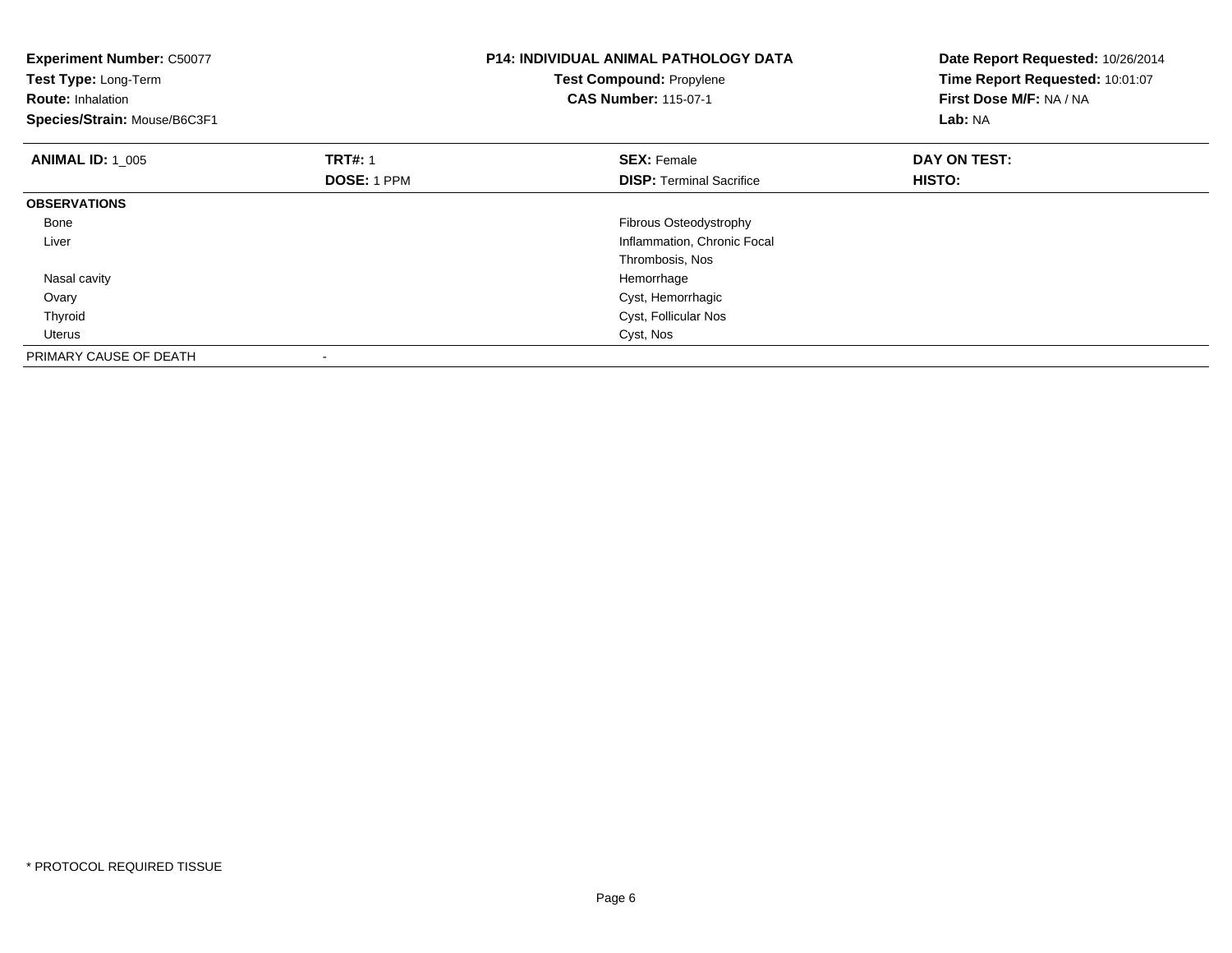| <b>Experiment Number: C50077</b><br>Test Type: Long-Term<br><b>Route: Inhalation</b><br>Species/Strain: Mouse/B6C3F1 |                    | <b>P14: INDIVIDUAL ANIMAL PATHOLOGY DATA</b><br><b>Test Compound: Propylene</b><br><b>CAS Number: 115-07-1</b> | Date Report Requested: 10/26/2014<br>Time Report Requested: 10:01:07<br>First Dose M/F: NA / NA<br>Lab: NA |
|----------------------------------------------------------------------------------------------------------------------|--------------------|----------------------------------------------------------------------------------------------------------------|------------------------------------------------------------------------------------------------------------|
| <b>ANIMAL ID: 1 006</b>                                                                                              | <b>TRT#: 1</b>     | <b>SEX: Female</b>                                                                                             | DAY ON TEST:                                                                                               |
|                                                                                                                      | <b>DOSE: 1 PPM</b> | <b>DISP:</b> Terminal Sacrifice                                                                                | <b>HISTO:</b>                                                                                              |
| <b>OBSERVATIONS</b>                                                                                                  |                    |                                                                                                                |                                                                                                            |
| Bone                                                                                                                 |                    | Fibrous Osteodystrophy                                                                                         |                                                                                                            |
| Harderian gland                                                                                                      | Hardarian Gland    | Papillary Cystadenocarcinoma Nos                                                                               |                                                                                                            |
| Nasal cavity                                                                                                         |                    | Hemorrhage                                                                                                     |                                                                                                            |
| Ovary                                                                                                                |                    | Cyst, Hemorrhagic                                                                                              |                                                                                                            |
| Thyroid                                                                                                              |                    | Cyst, Follicular Nos                                                                                           |                                                                                                            |
| Uterus                                                                                                               |                    | Cyst, Nos                                                                                                      |                                                                                                            |
| PRIMARY CAUSE OF DEATH                                                                                               |                    |                                                                                                                |                                                                                                            |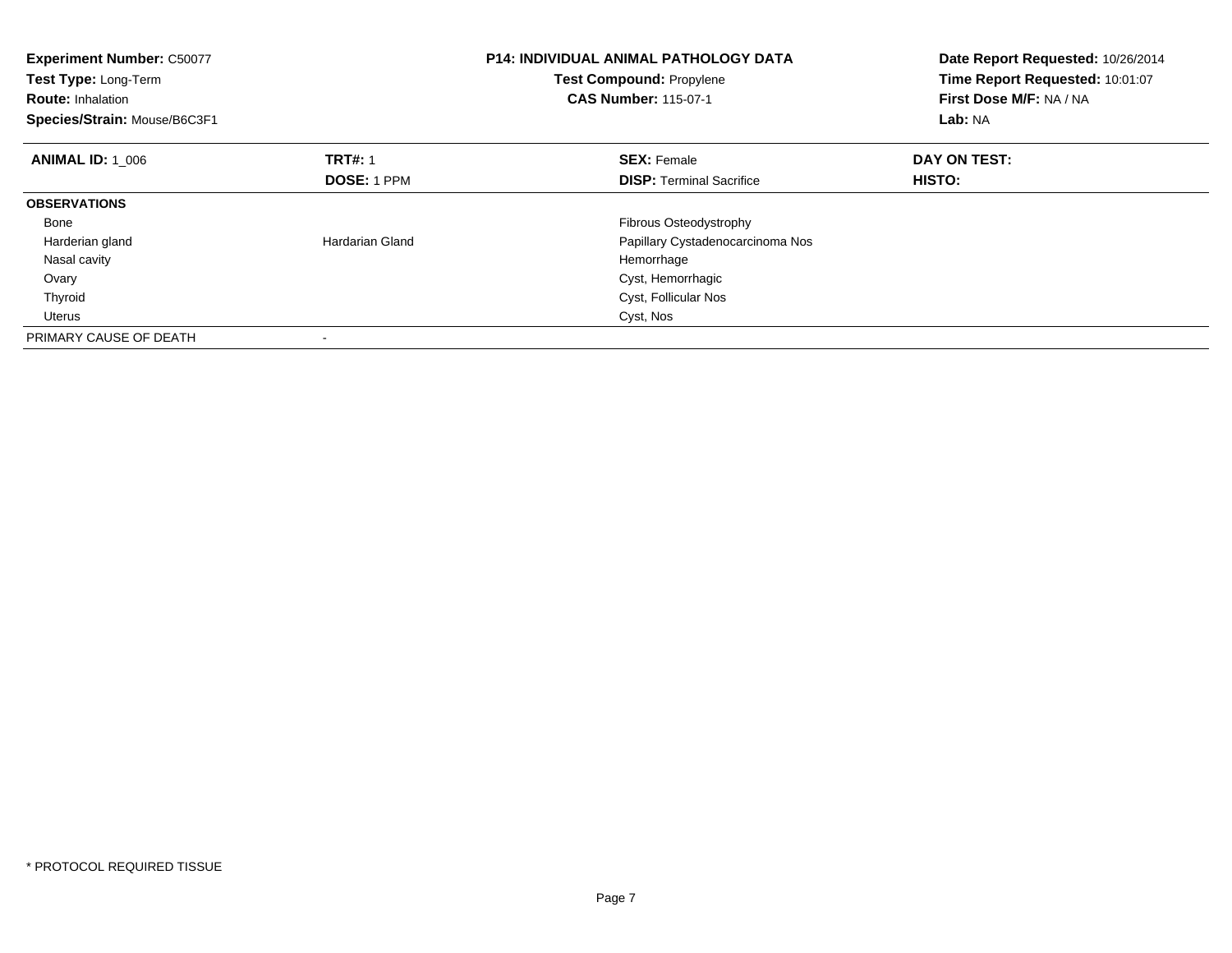| <b>Experiment Number: C50077</b><br>Test Type: Long-Term<br><b>Route: Inhalation</b><br>Species/Strain: Mouse/B6C3F1 |                                      | <b>P14: INDIVIDUAL ANIMAL PATHOLOGY DATA</b><br><b>Test Compound: Propylene</b><br><b>CAS Number: 115-07-1</b> | Date Report Requested: 10/26/2014<br>Time Report Requested: 10:01:07<br>First Dose M/F: NA / NA<br>Lab: NA |
|----------------------------------------------------------------------------------------------------------------------|--------------------------------------|----------------------------------------------------------------------------------------------------------------|------------------------------------------------------------------------------------------------------------|
| <b>ANIMAL ID: 1 007</b>                                                                                              | <b>TRT#: 1</b><br><b>DOSE: 1 PPM</b> | <b>SEX: Female</b><br><b>DISP: Natural Death</b>                                                               | DAY ON TEST:<br>HISTO:                                                                                     |
| <b>OBSERVATIONS</b>                                                                                                  |                                      |                                                                                                                |                                                                                                            |
| Lung                                                                                                                 |                                      | Congestion, Nos                                                                                                |                                                                                                            |
|                                                                                                                      |                                      | Hemorrhage                                                                                                     |                                                                                                            |
| Nasal cavity                                                                                                         |                                      | Hemorrhage                                                                                                     |                                                                                                            |
| PRIMARY CAUSE OF DEATH                                                                                               |                                      |                                                                                                                |                                                                                                            |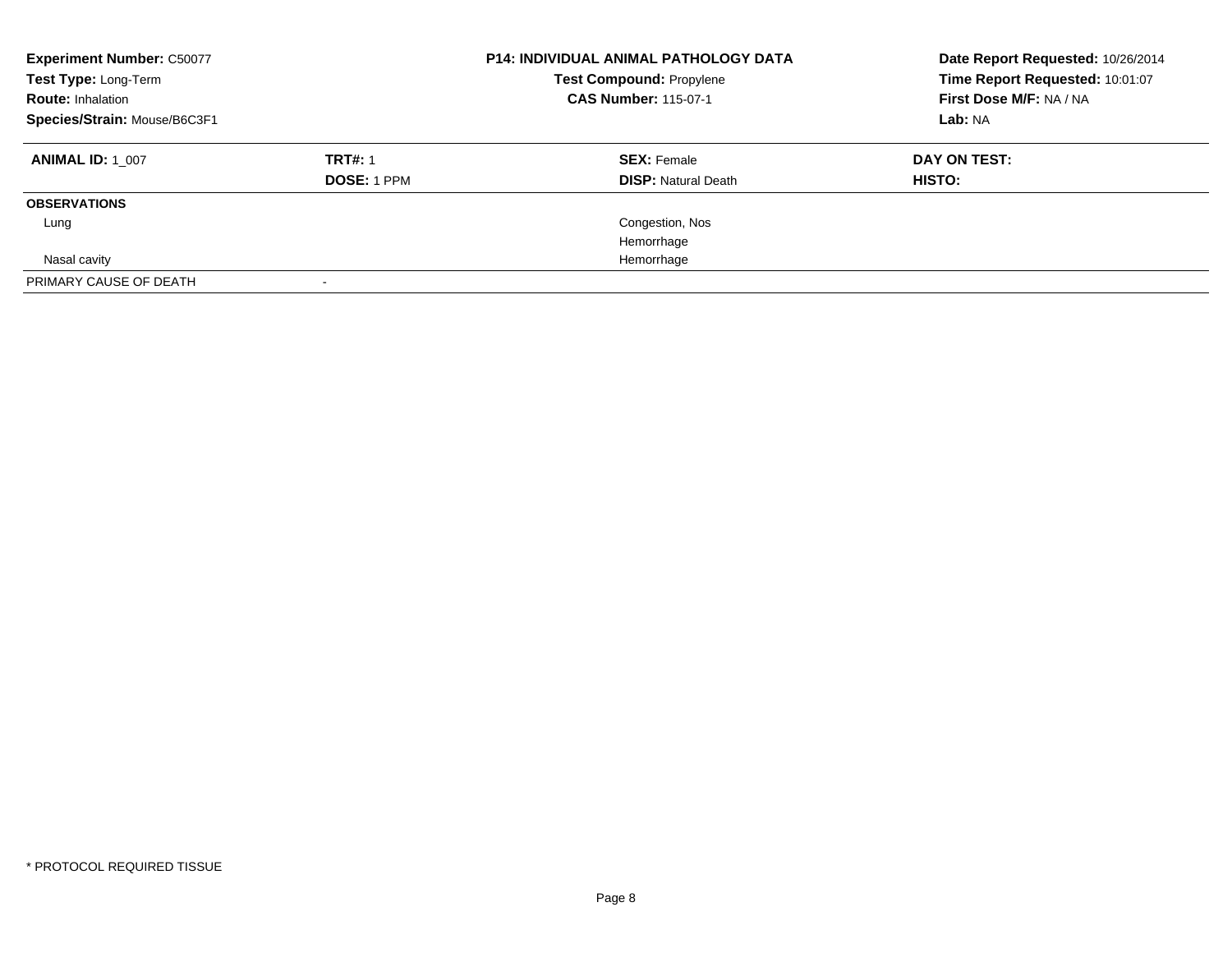| <b>Experiment Number: C50077</b><br>Test Type: Long-Term<br><b>Route: Inhalation</b><br>Species/Strain: Mouse/B6C3F1 |                  | <b>P14: INDIVIDUAL ANIMAL PATHOLOGY DATA</b><br>Test Compound: Propylene<br><b>CAS Number: 115-07-1</b> | Date Report Requested: 10/26/2014<br>Time Report Requested: 10:01:07<br>First Dose M/F: NA / NA<br>Lab: NA |
|----------------------------------------------------------------------------------------------------------------------|------------------|---------------------------------------------------------------------------------------------------------|------------------------------------------------------------------------------------------------------------|
| <b>ANIMAL ID: 1_008</b>                                                                                              | <b>TRT#: 1</b>   | <b>SEX: Female</b>                                                                                      | DAY ON TEST:                                                                                               |
|                                                                                                                      | DOSE: 1 PPM      | <b>DISP:</b> Moribund Sacrifice                                                                         | HISTO:                                                                                                     |
| <b>OBSERVATIONS</b>                                                                                                  |                  |                                                                                                         |                                                                                                            |
| Eye                                                                                                                  |                  | Cataract                                                                                                |                                                                                                            |
|                                                                                                                      | Cornea           | Mineralization                                                                                          |                                                                                                            |
| Liver                                                                                                                |                  | Necrosis, Focal                                                                                         |                                                                                                            |
| Lymph node                                                                                                           | Renal Lymph Node | Hyperplasia, Nos                                                                                        |                                                                                                            |
|                                                                                                                      |                  | Leiomyosarcoma, Metastatic                                                                              |                                                                                                            |
| Spleen                                                                                                               |                  | Hematopoiesis                                                                                           |                                                                                                            |
| <b>Uterus</b>                                                                                                        |                  | Leiomyosarcoma                                                                                          |                                                                                                            |
| PRIMARY CAUSE OF DEATH                                                                                               | $\,$             |                                                                                                         |                                                                                                            |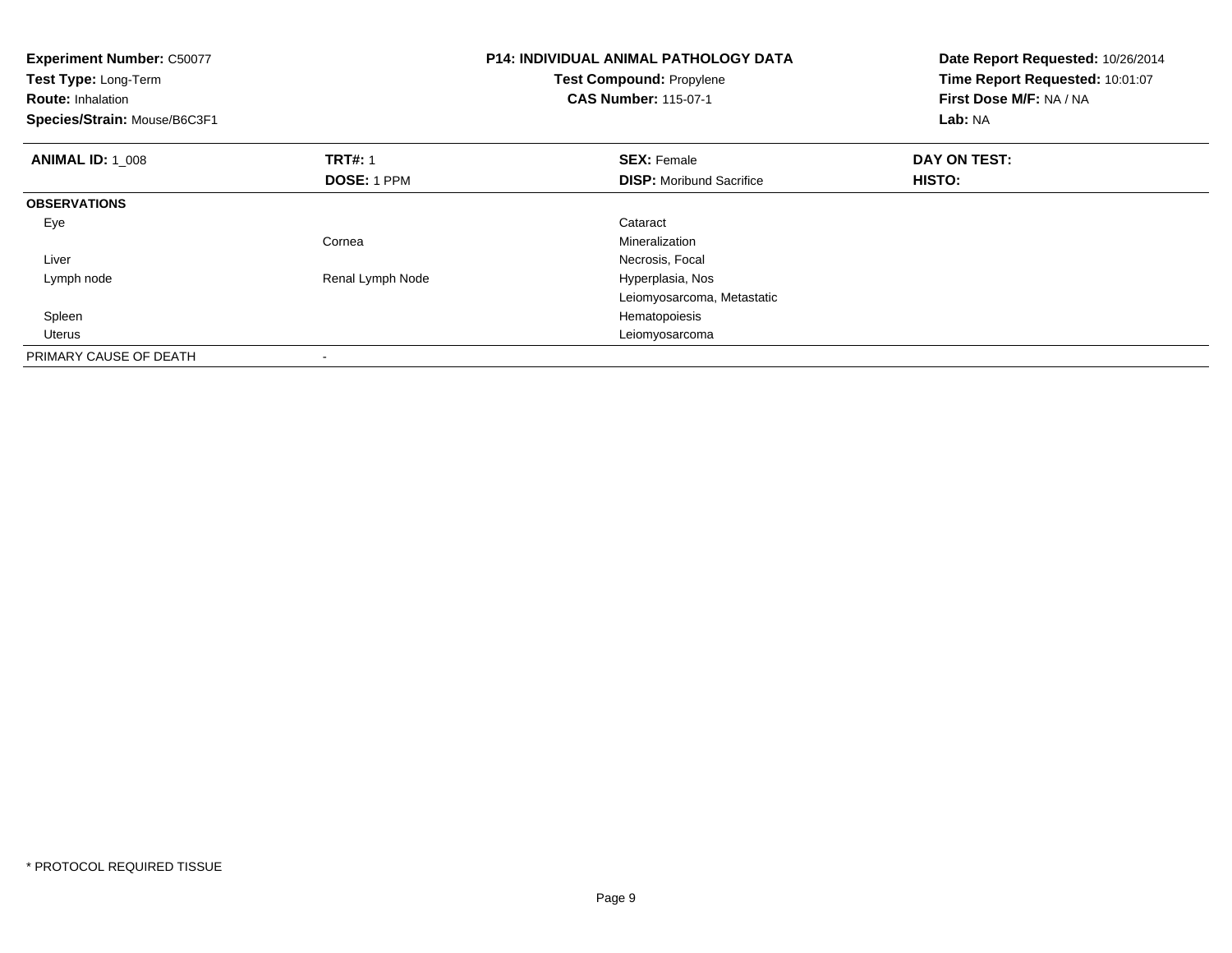| <b>Experiment Number: C50077</b> |                     | <b>P14: INDIVIDUAL ANIMAL PATHOLOGY DATA</b> | Date Report Requested: 10/26/2014 |
|----------------------------------|---------------------|----------------------------------------------|-----------------------------------|
| Test Type: Long-Term             |                     | <b>Test Compound: Propylene</b>              | Time Report Requested: 10:01:07   |
| <b>Route: Inhalation</b>         |                     | <b>CAS Number: 115-07-1</b>                  | First Dose M/F: NA / NA           |
| Species/Strain: Mouse/B6C3F1     |                     |                                              | Lab: NA                           |
| <b>ANIMAL ID: 1 009</b>          | <b>TRT#: 1</b>      | <b>SEX: Female</b>                           | DAY ON TEST:                      |
|                                  | <b>DOSE: 1 PPM</b>  | <b>DISP:</b> Terminal Sacrifice              | <b>HISTO:</b>                     |
| <b>OBSERVATIONS</b>              |                     |                                              |                                   |
| Bone                             |                     | <b>Fibrous Osteodystrophy</b>                |                                   |
| Brain                            |                     | Corpora Amylacea                             |                                   |
| Kidney                           |                     | Inflammation, Chronic Focal                  |                                   |
| Lung                             |                     | Congestion, Nos                              |                                   |
| Nasal cavity                     |                     | Inflammation, Acute Serous                   |                                   |
| Pituitary gland                  |                     | Cyst, Hemorrhagic                            |                                   |
| Unspecified                      | Multiple Organs Nos | Lymphoma, Histiocytic-Malignant Type         |                                   |
| Uterus                           |                     | Cyst, Nos                                    |                                   |
| PRIMARY CAUSE OF DEATH           |                     |                                              |                                   |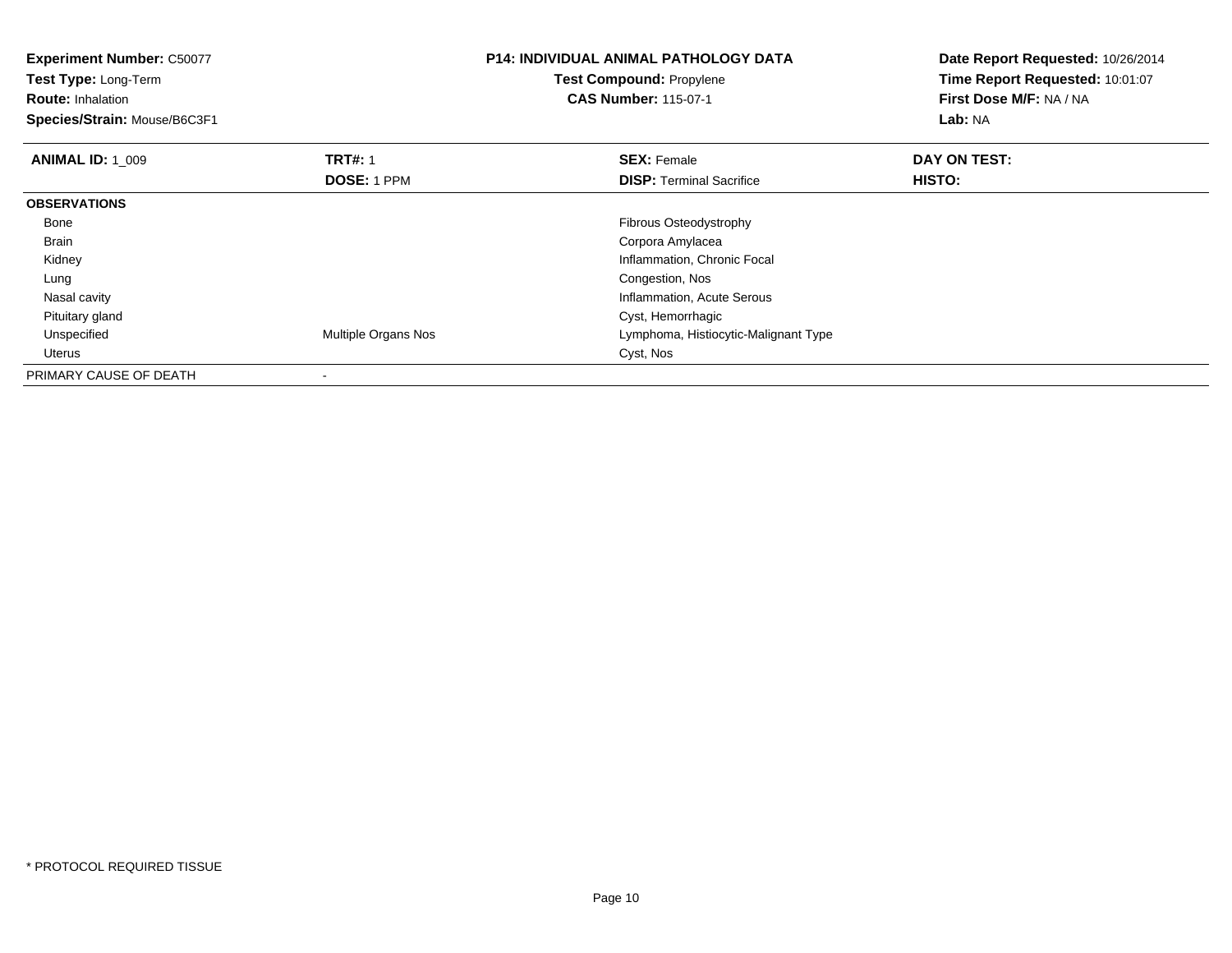| <b>Experiment Number: C50077</b><br>Test Type: Long-Term<br><b>Route: Inhalation</b><br>Species/Strain: Mouse/B6C3F1 |                    | <b>P14: INDIVIDUAL ANIMAL PATHOLOGY DATA</b><br><b>Test Compound: Propylene</b><br><b>CAS Number: 115-07-1</b> | Date Report Requested: 10/26/2014<br>Time Report Requested: 10:01:07<br>First Dose M/F: NA / NA<br>Lab: NA |
|----------------------------------------------------------------------------------------------------------------------|--------------------|----------------------------------------------------------------------------------------------------------------|------------------------------------------------------------------------------------------------------------|
| <b>ANIMAL ID: 1 010</b>                                                                                              | <b>TRT#: 1</b>     | <b>SEX: Female</b>                                                                                             | DAY ON TEST:                                                                                               |
|                                                                                                                      | <b>DOSE: 1 PPM</b> | <b>DISP:</b> Moribund Sacrifice                                                                                | HISTO:                                                                                                     |
| <b>OBSERVATIONS</b>                                                                                                  |                    |                                                                                                                |                                                                                                            |
| Bone                                                                                                                 |                    | Fibrous Osteodystrophy                                                                                         |                                                                                                            |
| Brain                                                                                                                |                    | Corpora Amylacea                                                                                               |                                                                                                            |
| Lung                                                                                                                 |                    | Alveolar/Bronchiolar Adenoma                                                                                   |                                                                                                            |
| Ovary                                                                                                                |                    | Cyst, Hemorrhagic                                                                                              |                                                                                                            |
| Pituitary gland                                                                                                      |                    | Chromophobe Adenoma                                                                                            |                                                                                                            |
| Uterus                                                                                                               |                    | Cyst, Nos                                                                                                      |                                                                                                            |
|                                                                                                                      |                    | Inflammation, Acute                                                                                            |                                                                                                            |
| PRIMARY CAUSE OF DEATH                                                                                               |                    |                                                                                                                |                                                                                                            |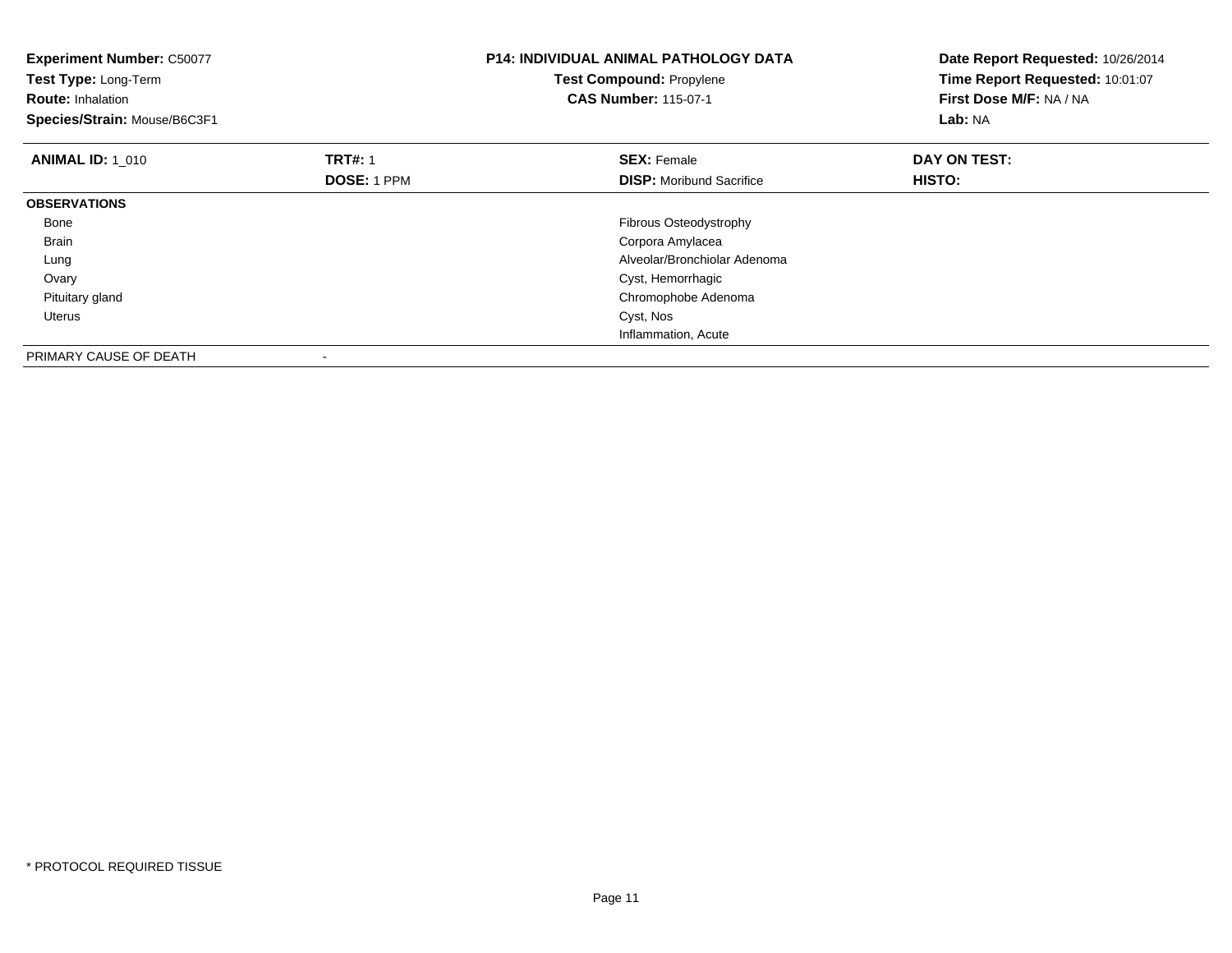| <b>Experiment Number: C50077</b><br>Test Type: Long-Term<br><b>Route: Inhalation</b><br>Species/Strain: Mouse/B6C3F1 |                            | <b>P14: INDIVIDUAL ANIMAL PATHOLOGY DATA</b><br>Test Compound: Propylene<br><b>CAS Number: 115-07-1</b> | Date Report Requested: 10/26/2014<br>Time Report Requested: 10:01:07<br>First Dose M/F: NA / NA<br>Lab: NA |
|----------------------------------------------------------------------------------------------------------------------|----------------------------|---------------------------------------------------------------------------------------------------------|------------------------------------------------------------------------------------------------------------|
| <b>ANIMAL ID: 1 011</b>                                                                                              | <b>TRT#: 1</b>             | <b>SEX: Female</b>                                                                                      | DAY ON TEST:                                                                                               |
|                                                                                                                      | <b>DOSE: 1 PPM</b>         | <b>DISP:</b> Terminal Sacrifice                                                                         | HISTO:                                                                                                     |
| <b>OBSERVATIONS</b>                                                                                                  |                            |                                                                                                         |                                                                                                            |
| Bone                                                                                                                 |                            | Fibrous Osteodystrophy                                                                                  |                                                                                                            |
| <b>Brain</b>                                                                                                         |                            | Corpora Amylacea                                                                                        |                                                                                                            |
| Kidney                                                                                                               |                            | Inflammation, Chronic Focal                                                                             |                                                                                                            |
| Liver                                                                                                                |                            | Metamorphosis, Fatty                                                                                    |                                                                                                            |
| Pituitary gland                                                                                                      |                            | Adenoma, Nos                                                                                            |                                                                                                            |
| Unspecified                                                                                                          | <b>Multiple Organs Nos</b> | Lymphoma, Mixed-Malignant Type                                                                          |                                                                                                            |
| Uterus                                                                                                               |                            | Cyst, Nos                                                                                               |                                                                                                            |
| PRIMARY CAUSE OF DEATH                                                                                               |                            |                                                                                                         |                                                                                                            |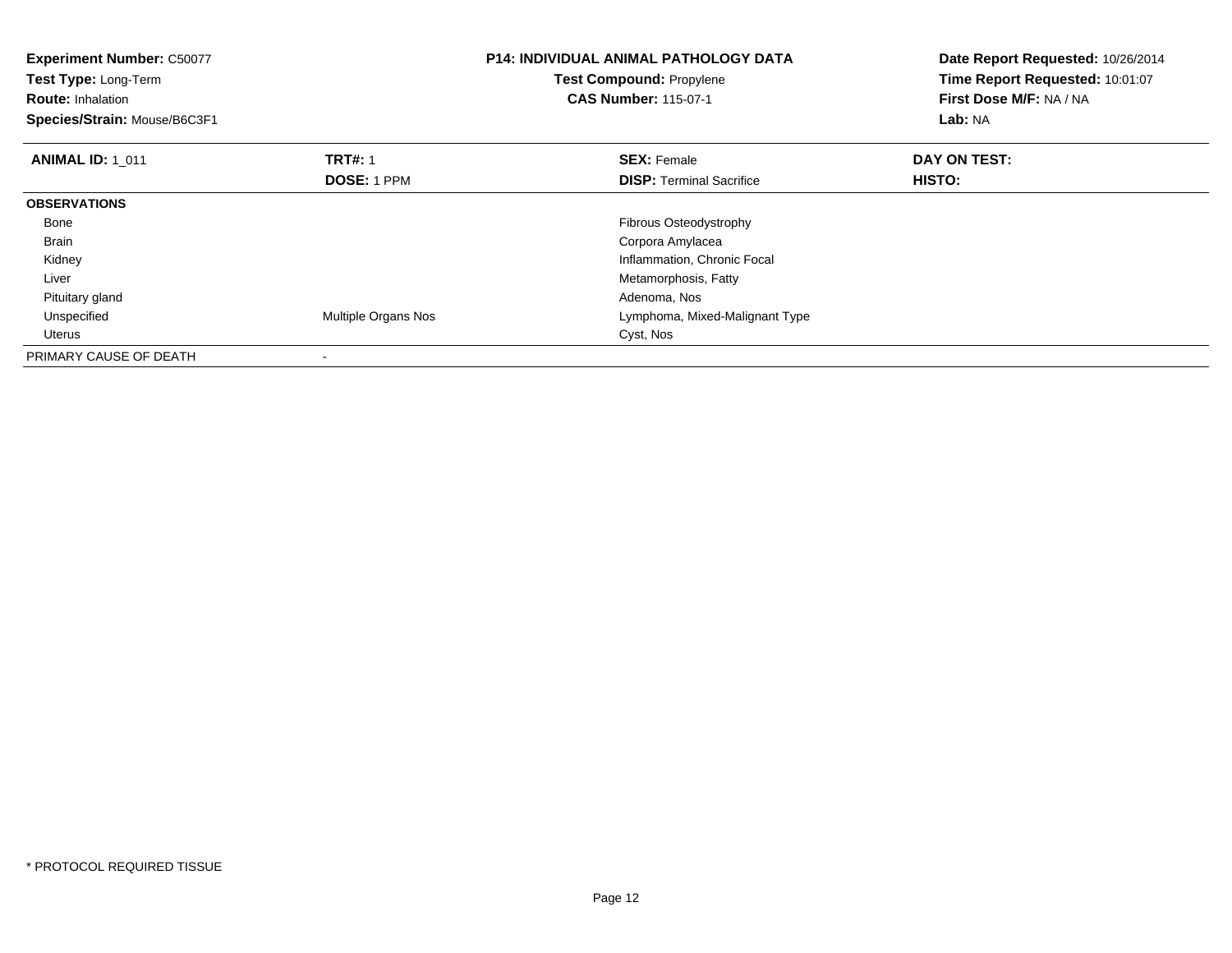**Experiment Number:** C50077

**Test Type:** Long-Term

**Route:** Inhalation

**Species/Strain:** Mouse/B6C3F1

## **P14: INDIVIDUAL ANIMAL PATHOLOGY DATATest Compound:** Propylene

**CAS Number:** 115-07-1

| <b>ANIMAL ID: 1_012</b> | <b>TRT#: 1</b> | <b>SEX: Female</b>                  | DAY ON TEST: |
|-------------------------|----------------|-------------------------------------|--------------|
|                         | DOSE: 1 PPM    | <b>DISP: Terminal Sacrifice</b>     | HISTO:       |
| <b>OBSERVATIONS</b>     |                |                                     |              |
| Bone                    |                | Fibrous Osteodystrophy              |              |
| Brain                   |                | Corpora Amylacea                    |              |
| Kidney                  |                | Lymphocytic Inflammatory Infiltrate |              |
| Liver                   |                | Hepatocellular Carcinoma            |              |
| Nasal cavity            |                | Hemorrhage                          |              |
| Thyroid                 |                | Cyst, Follicular Nos                |              |
|                         |                | Follicular-Cell Adenoma             |              |
| Unspecified             |                | Infarct, Nos                        |              |
|                         |                | Mineralization                      |              |
| Uterus                  |                | Cyst, Nos                           |              |
|                         |                | <b>Endometrial Stromal Polyp</b>    |              |
|                         |                | Inflammation, Acute                 |              |
| Vagina                  |                | Fibroma                             |              |
| PRIMARY CAUSE OF DEATH  |                |                                     |              |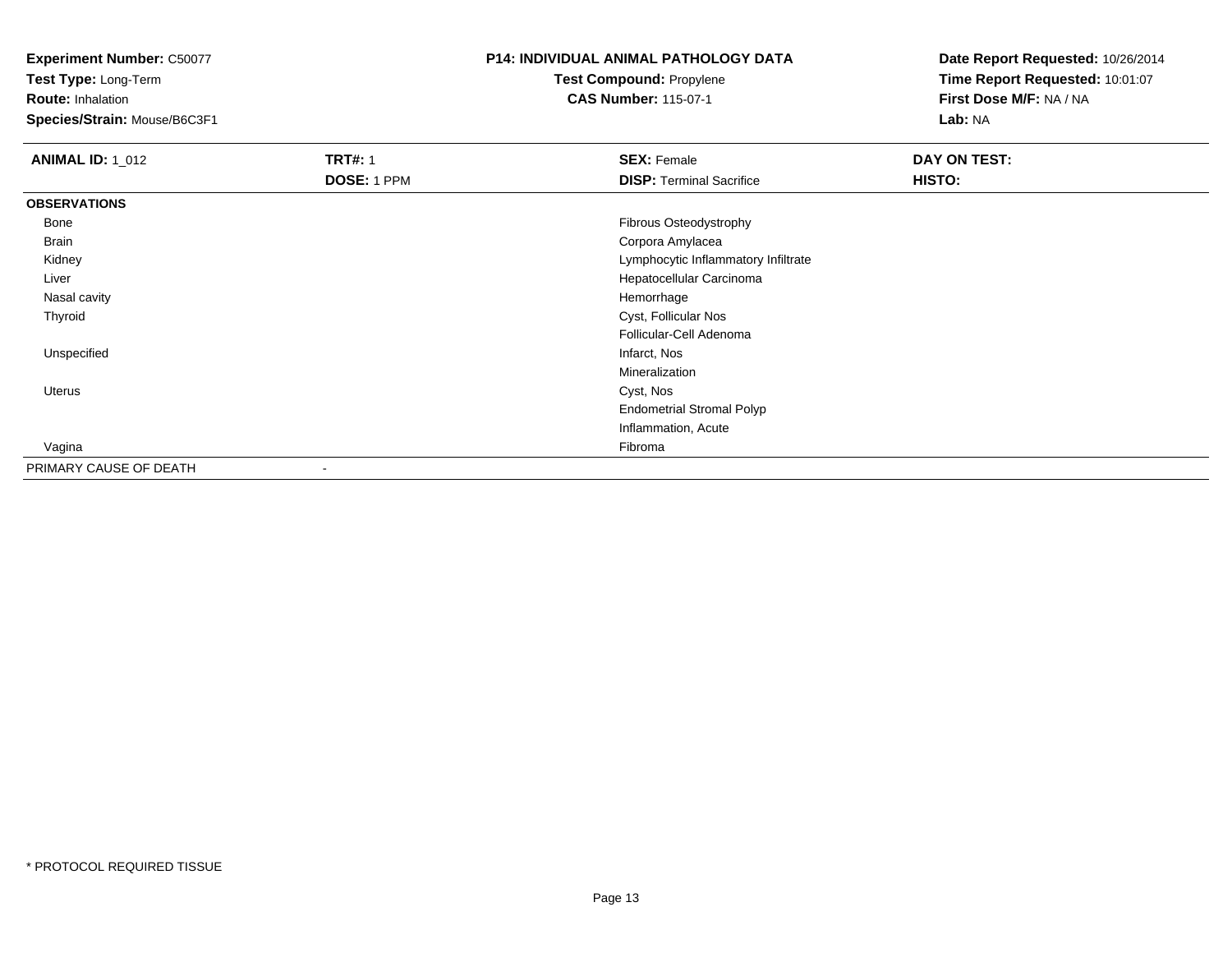**Experiment Number:** C50077

**Test Type:** Long-Term

**Route:** Inhalation

**Species/Strain:** Mouse/B6C3F1

## **P14: INDIVIDUAL ANIMAL PATHOLOGY DATATest Compound:** Propylene

**CAS Number:** 115-07-1

| <b>ANIMAL ID: 1_013</b> | <b>TRT#: 1</b>           | <b>SEX: Female</b>                   | DAY ON TEST: |  |
|-------------------------|--------------------------|--------------------------------------|--------------|--|
|                         | DOSE: 1 PPM              | <b>DISP: Terminal Sacrifice</b>      | HISTO:       |  |
| <b>OBSERVATIONS</b>     |                          |                                      |              |  |
| Bone                    |                          | Fibrous Osteodystrophy               |              |  |
| Brain                   |                          | Corpora Amylacea                     |              |  |
| Kidney                  |                          | Cast, Nos                            |              |  |
|                         | Glomerulus               | Inflammation, Nos                    |              |  |
|                         |                          | Lymphoma, Histiocytic-Malignant Type |              |  |
| Liver                   |                          | Hepatocellular Carcinoma             |              |  |
| Lung                    |                          | Congestion, Nos                      |              |  |
| Nasal cavity            |                          | Hemorrhage                           |              |  |
|                         |                          | Inflammation, Acute                  |              |  |
| Spleen                  |                          | Hematopoiesis                        |              |  |
| Uterus                  |                          | Cyst, Nos                            |              |  |
| PRIMARY CAUSE OF DEATH  | $\overline{\phantom{a}}$ |                                      |              |  |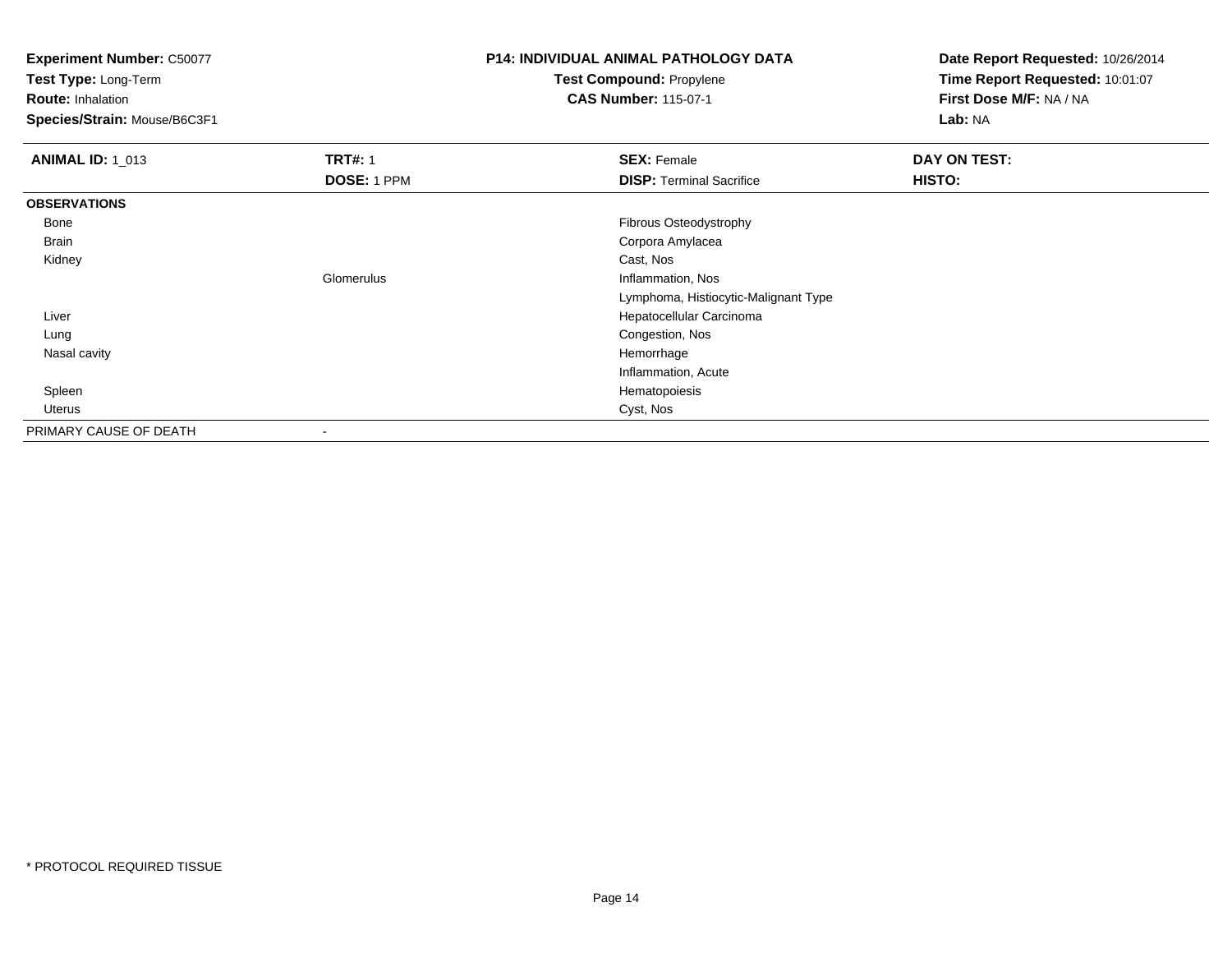| <b>Experiment Number: C50077</b><br>Test Type: Long-Term<br><b>Route: Inhalation</b><br>Species/Strain: Mouse/B6C3F1 |                     | <b>P14: INDIVIDUAL ANIMAL PATHOLOGY DATA</b><br>Test Compound: Propylene<br><b>CAS Number: 115-07-1</b> | Date Report Requested: 10/26/2014<br>Time Report Requested: 10:01:07<br>First Dose M/F: NA / NA<br>Lab: NA |
|----------------------------------------------------------------------------------------------------------------------|---------------------|---------------------------------------------------------------------------------------------------------|------------------------------------------------------------------------------------------------------------|
| <b>ANIMAL ID: 1 014</b>                                                                                              | <b>TRT#: 1</b>      | <b>SEX: Female</b>                                                                                      | DAY ON TEST:                                                                                               |
|                                                                                                                      | <b>DOSE: 1 PPM</b>  | <b>DISP:</b> Terminal Sacrifice                                                                         | HISTO:                                                                                                     |
| <b>OBSERVATIONS</b>                                                                                                  |                     |                                                                                                         |                                                                                                            |
| Bone                                                                                                                 |                     | Fibrous Osteodystrophy                                                                                  |                                                                                                            |
| Kidney                                                                                                               |                     | Inflammation, Chronic Focal                                                                             |                                                                                                            |
| Nasal cavity                                                                                                         |                     | Hemorrhage                                                                                              |                                                                                                            |
| Ovary                                                                                                                |                     | Cyst, Hemorrhagic                                                                                       |                                                                                                            |
| Unspecified                                                                                                          | Multiple Organs Nos | Lymphoma, Histiocytic-Malignant Type                                                                    |                                                                                                            |
| <b>Uterus</b>                                                                                                        |                     | Cyst, Nos                                                                                               |                                                                                                            |
| PRIMARY CAUSE OF DEATH                                                                                               |                     |                                                                                                         |                                                                                                            |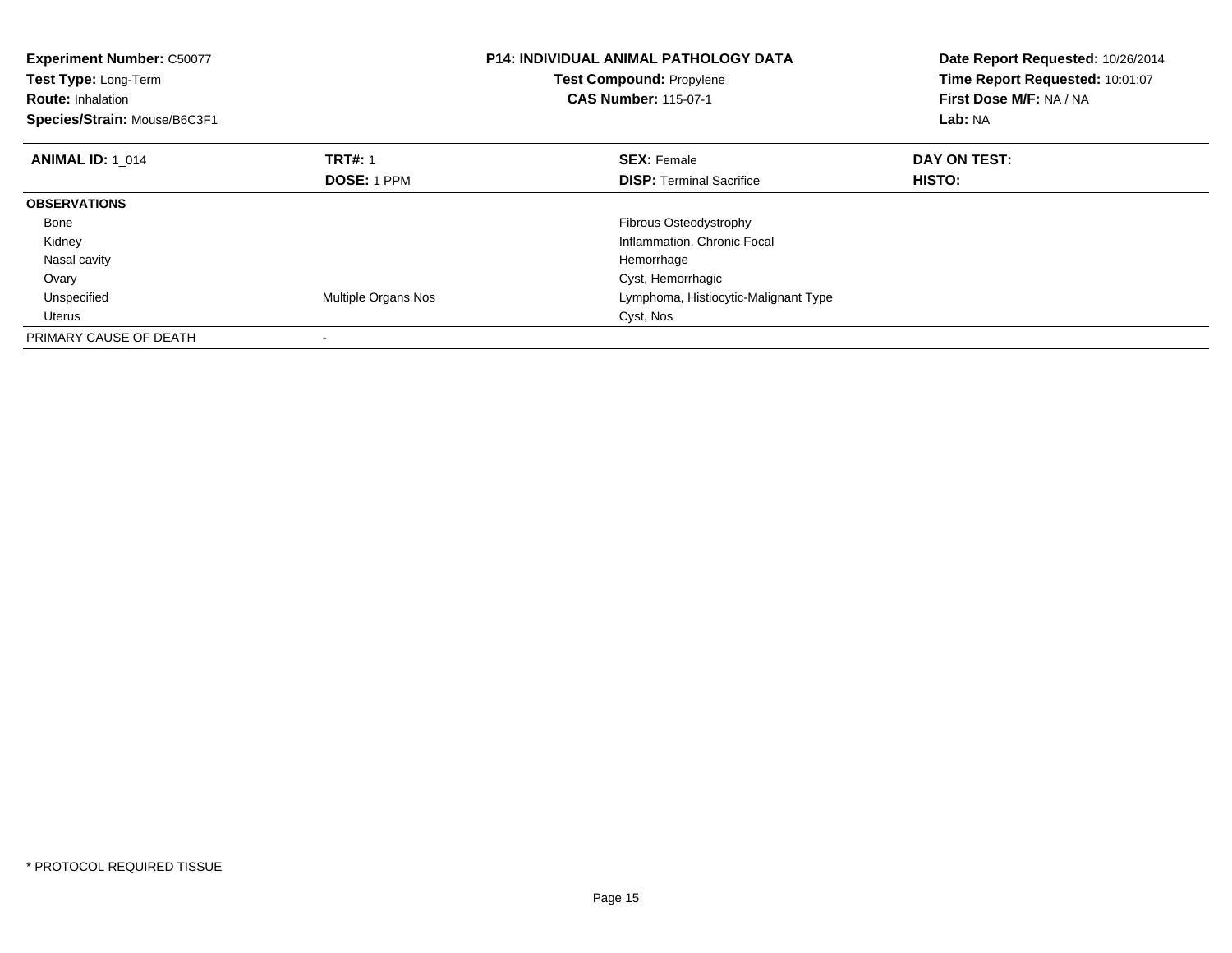| <b>Experiment Number: C50077</b><br><b>Test Type: Long-Term</b><br><b>Route: Inhalation</b><br>Species/Strain: Mouse/B6C3F1 |                               | <b>P14: INDIVIDUAL ANIMAL PATHOLOGY DATA</b><br><b>Test Compound: Propylene</b><br><b>CAS Number: 115-07-1</b> | Date Report Requested: 10/26/2014<br>Time Report Requested: 10:01:07<br>First Dose M/F: NA / NA<br>Lab: NA |
|-----------------------------------------------------------------------------------------------------------------------------|-------------------------------|----------------------------------------------------------------------------------------------------------------|------------------------------------------------------------------------------------------------------------|
| <b>ANIMAL ID: 1 015</b>                                                                                                     | <b>TRT#: 1</b><br>DOSE: 1 PPM | <b>SEX: Female</b><br><b>DISP:</b> Terminal Sacrifice                                                          | DAY ON TEST:<br><b>HISTO:</b>                                                                              |
| <b>OBSERVATIONS</b>                                                                                                         |                               |                                                                                                                |                                                                                                            |
| Bone                                                                                                                        |                               | Fibrous Osteodystrophy                                                                                         |                                                                                                            |
| Nasal cavity                                                                                                                |                               | Inflammation, Acute Serous                                                                                     |                                                                                                            |
| Unspecified                                                                                                                 | Multiple Organs Nos           | Lymphoma, Lymphocytic-Malignant Type                                                                           |                                                                                                            |
| Uterus                                                                                                                      |                               | Cyst, Nos                                                                                                      |                                                                                                            |
| PRIMARY CAUSE OF DEATH                                                                                                      | -                             |                                                                                                                |                                                                                                            |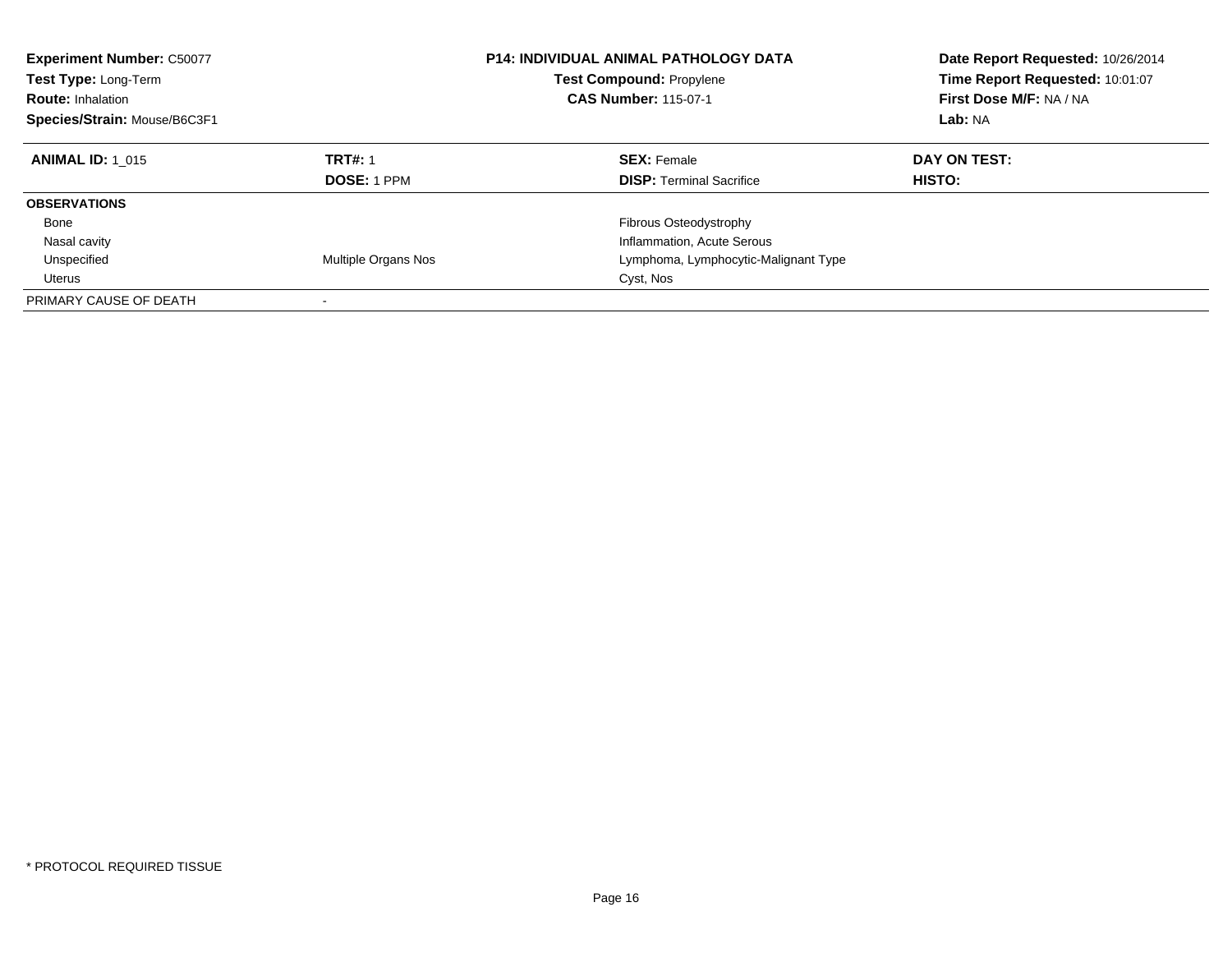**Experiment Number:** C50077**Test Type:** Long-Term**Route:** Inhalation **Species/Strain:** Mouse/B6C3F1**P14: INDIVIDUAL ANIMAL PATHOLOGY DATATest Compound:** Propylene**CAS Number:** 115-07-1**Date Report Requested:** 10/26/2014**Time Report Requested:** 10:01:07**First Dose M/F:** NA / NA**Lab:** NA**ANIMAL ID: 1\_016 6 DAY ON TEST:** 1 **SEX:** Female **SEX: Female DAY ON TEST: DOSE:** 1 PPM**DISP:** Terminal Sacrifice **HISTO: OBSERVATIONS** Bone Fibrous Osteodystrophy Brain Corpora Amylacea Nasal cavityy the control of the control of the control of the control of the control of the control of the control of the control of the control of the control of the control of the control of the control of the control of the contro Ovaryy and the control of the control of the control of the control of the control of the control of the control of the control of the control of the control of the control of the control of the control of the control of the co PancreasIslets **Hyperplasia**, Nos Pituitary glandChromophobe Carcinoma<br>Multiple Organs Nos **Exercía Express Control Control Cymphoma**, Histiocytic-Ma UnspecifiedLymphoma, Histiocytic-Malignant Type<br>Cyst, Nos Uteruss Cyst, Nos PRIMARY CAUSE OF DEATH-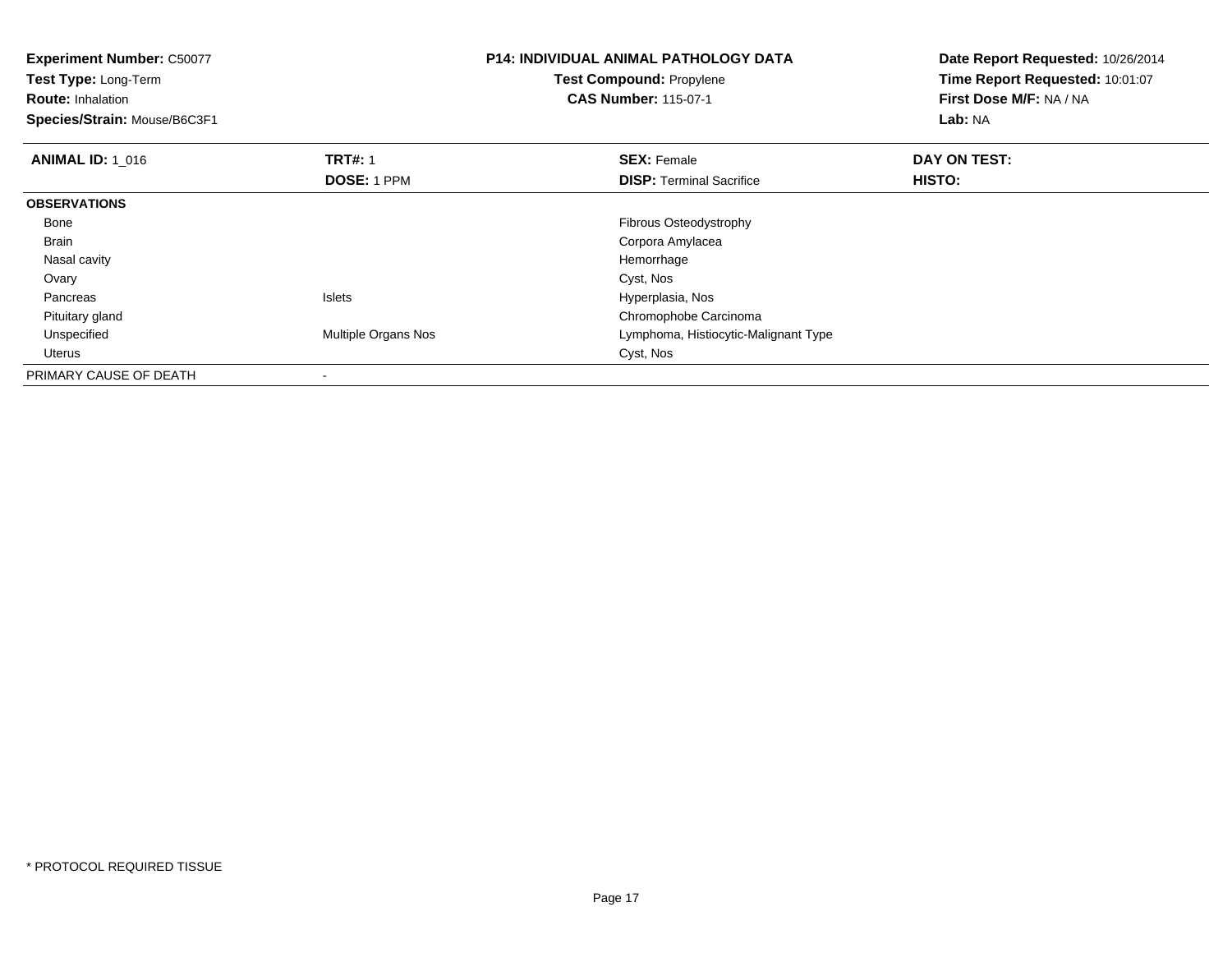**Experiment Number:** C50077**Test Type:** Long-Term**Route:** Inhalation **Species/Strain:** Mouse/B6C3F1**P14: INDIVIDUAL ANIMAL PATHOLOGY DATATest Compound:** Propylene**CAS Number:** 115-07-1**Date Report Requested:** 10/26/2014**Time Report Requested:** 10:01:07**First Dose M/F:** NA / NA**Lab:** NA**ANIMAL ID: 1\_017 TRT#:** 1 **SEX:** Female **DAY ON TEST: DOSE:** 1 PPM**DISP:** Terminal Sacrifice **HISTO: OBSERVATIONS** Bone Fibrous Osteodystrophy Brain Corpora Amylacea Lung Lymphocytic Inflammatory Infiltrate Pituitary glandChromophobe Adenoma<br>Multiple Organs Nos **Exercía Express Chromophoma**, Histiocytic-M UnspecifiedLymphoma, Histiocytic-Malignant Type Ear Sarcoma, Nos Uteruss the contract of the contract of the contract of the contract of the contract of the contract of the contract of the contract of the contract of the contract of the contract of the contract of the contract of the contract Hemangiosarcoma

PRIMARY CAUSE OF DEATH-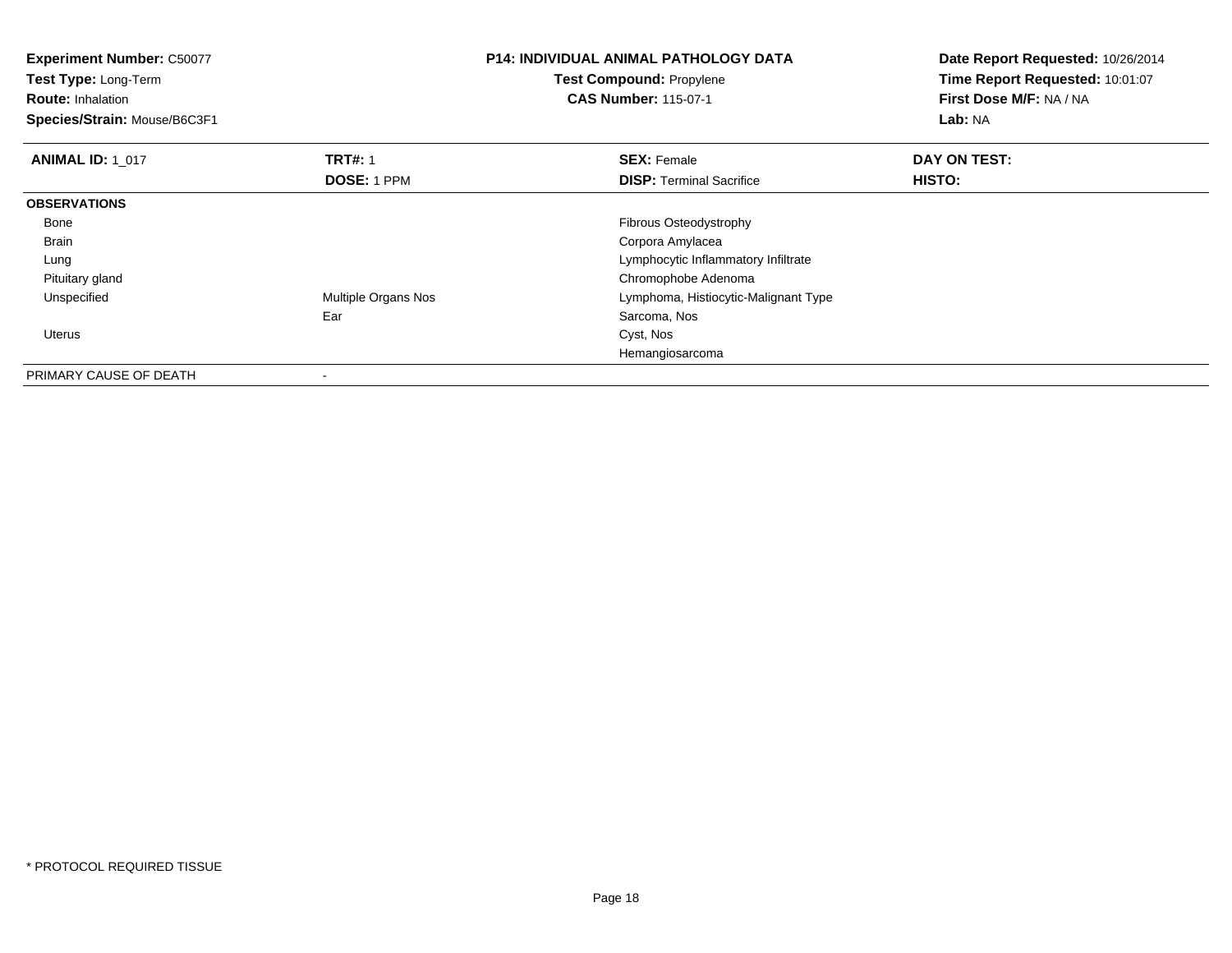| <b>Experiment Number: C50077</b> |                    | <b>P14: INDIVIDUAL ANIMAL PATHOLOGY DATA</b> | Date Report Requested: 10/26/2014 |
|----------------------------------|--------------------|----------------------------------------------|-----------------------------------|
| <b>Test Type: Long-Term</b>      |                    | <b>Test Compound: Propylene</b>              | Time Report Requested: 10:01:07   |
| <b>Route: Inhalation</b>         |                    | <b>CAS Number: 115-07-1</b>                  | First Dose M/F: NA / NA           |
| Species/Strain: Mouse/B6C3F1     |                    |                                              | Lab: NA                           |
| <b>ANIMAL ID: 1 018</b>          | <b>TRT#: 1</b>     | <b>SEX: Female</b>                           | DAY ON TEST:                      |
|                                  | <b>DOSE: 1 PPM</b> | <b>DISP:</b> Natural Death                   | HISTO:                            |
| <b>OBSERVATIONS</b>              |                    |                                              |                                   |
| Spleen                           |                    | Atrophy, Nos                                 |                                   |
| Uterus                           |                    | Cyst, Nos                                    |                                   |
| PRIMARY CAUSE OF DEATH           |                    |                                              |                                   |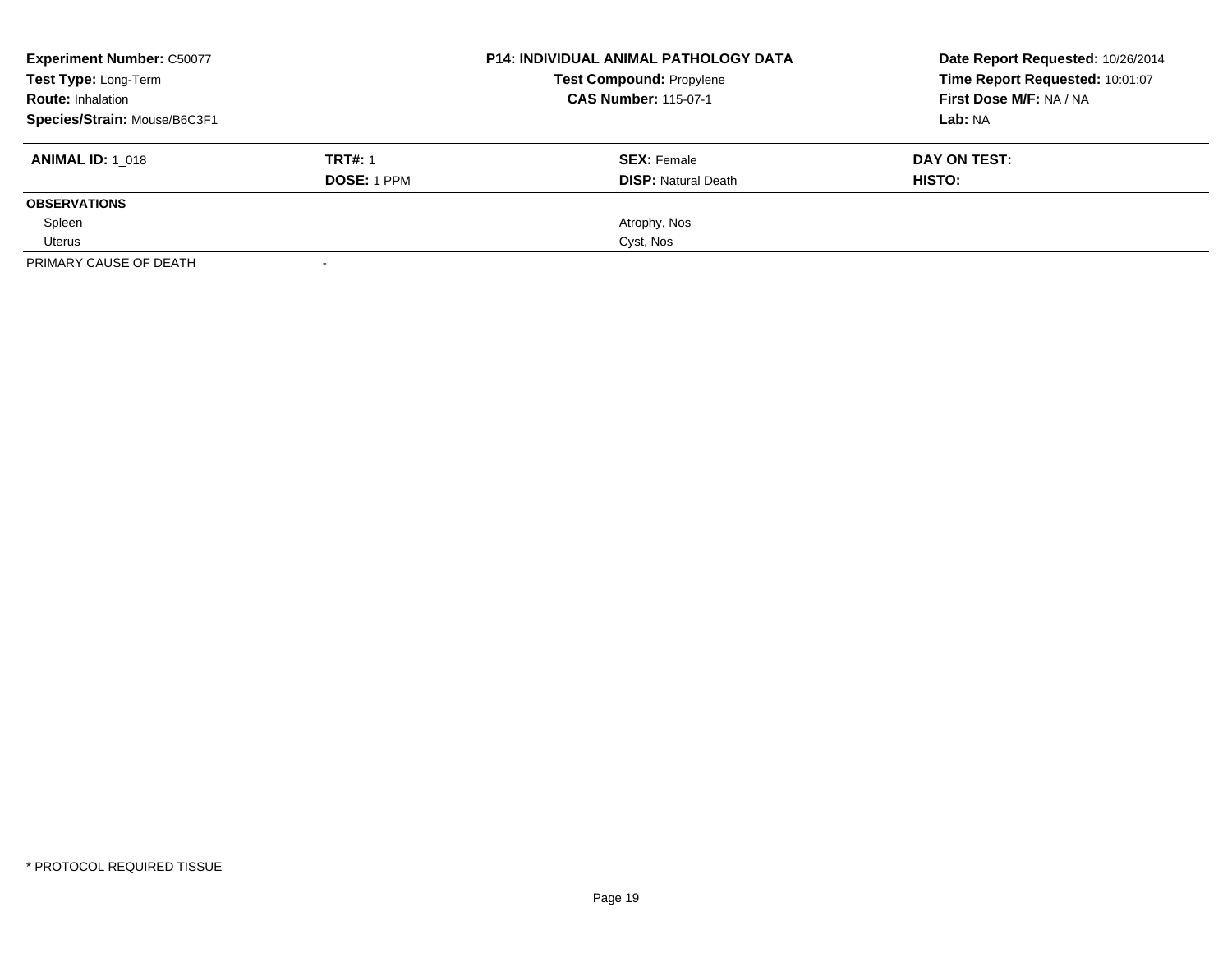**Experiment Number:** C50077**Test Type:** Long-Term**Route:** Inhalation **Species/Strain:** Mouse/B6C3F1**P14: INDIVIDUAL ANIMAL PATHOLOGY DATATest Compound:** Propylene**CAS Number:** 115-07-1**Date Report Requested:** 10/26/2014**Time Report Requested:** 10:01:07**First Dose M/F:** NA / NA**Lab:** NA**ANIMAL ID: 1\_019 TRT#:** 1 **SEX:** Female **DAY ON TEST: DOSE:** 1 PPM**DISP:** Terminal Sacrifice **HISTO: OBSERVATIONS** Bone Fibrous Osteodystrophy Brain Corpora Amylacea Liver Hematopoiesise contraction and the contraction of the contraction of the contraction of the contraction, Acute Lymph node Nasal cavity Inflammation, Acute Serous Ovaryy and the control of the control of the control of the control of the control of the control of the control of the control of the control of the control of the control of the control of the control of the control of the co Spleenn and the state of the state of the state of the state of the state of the state of the state of the state of the state of the state of the state of the state of the state of the state of the state of the state of the stat Unspecified Multiple Organs Nos Lymphoma, Histiocytic-Malignant Type Uteruss Cyst, Nos PRIMARY CAUSE OF DEATH-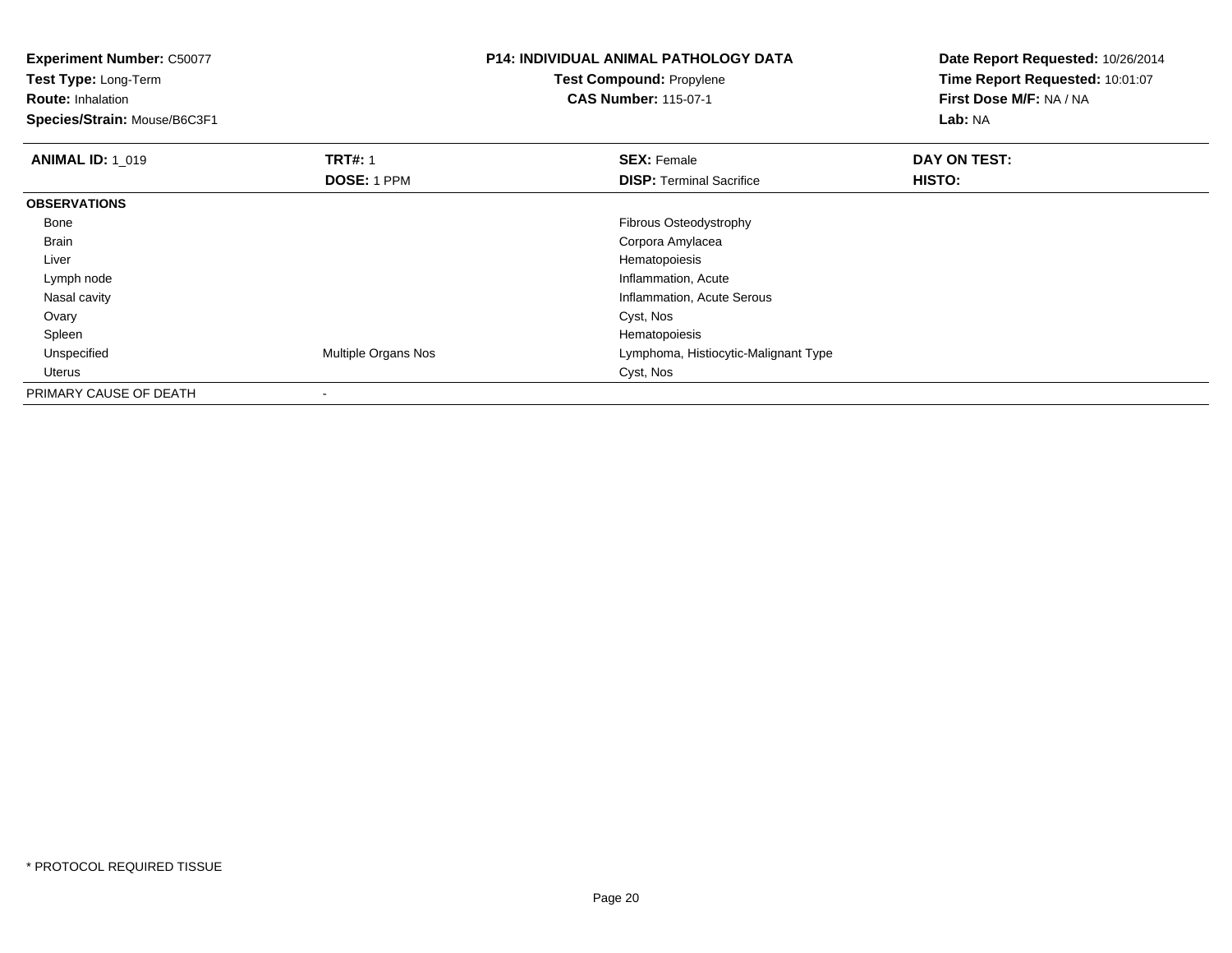| <b>Experiment Number: C50077</b><br>Test Type: Long-Term<br><b>Route: Inhalation</b><br>Species/Strain: Mouse/B6C3F1 |                                      | <b>P14: INDIVIDUAL ANIMAL PATHOLOGY DATA</b><br><b>Test Compound: Propylene</b><br><b>CAS Number: 115-07-1</b> | Date Report Requested: 10/26/2014<br>Time Report Requested: 10:01:07<br>First Dose M/F: NA / NA<br><b>Lab: NA</b> |
|----------------------------------------------------------------------------------------------------------------------|--------------------------------------|----------------------------------------------------------------------------------------------------------------|-------------------------------------------------------------------------------------------------------------------|
| <b>ANIMAL ID: 1 020</b>                                                                                              | <b>TRT#: 1</b><br><b>DOSE: 1 PPM</b> | <b>SEX: Female</b><br><b>DISP:</b> Terminal Sacrifice                                                          | DAY ON TEST:<br>HISTO:                                                                                            |
| <b>OBSERVATIONS</b>                                                                                                  |                                      |                                                                                                                |                                                                                                                   |
| Bone                                                                                                                 |                                      | Fibrous Osteodystrophy                                                                                         |                                                                                                                   |
| Liver                                                                                                                |                                      | Inflammation, Chronic Focal                                                                                    |                                                                                                                   |
| Lung                                                                                                                 |                                      | Alveolar/Bronchiolar Adenoma                                                                                   |                                                                                                                   |
| Pituitary gland                                                                                                      |                                      | Chromophobe Adenoma                                                                                            |                                                                                                                   |
| Thyroid                                                                                                              |                                      | Cyst, Follicular Nos                                                                                           |                                                                                                                   |
|                                                                                                                      |                                      | Follicular-Cell Adenoma                                                                                        |                                                                                                                   |
| <b>Uterus</b>                                                                                                        |                                      | Cyst, Nos                                                                                                      |                                                                                                                   |
| PRIMARY CAUSE OF DEATH                                                                                               |                                      |                                                                                                                |                                                                                                                   |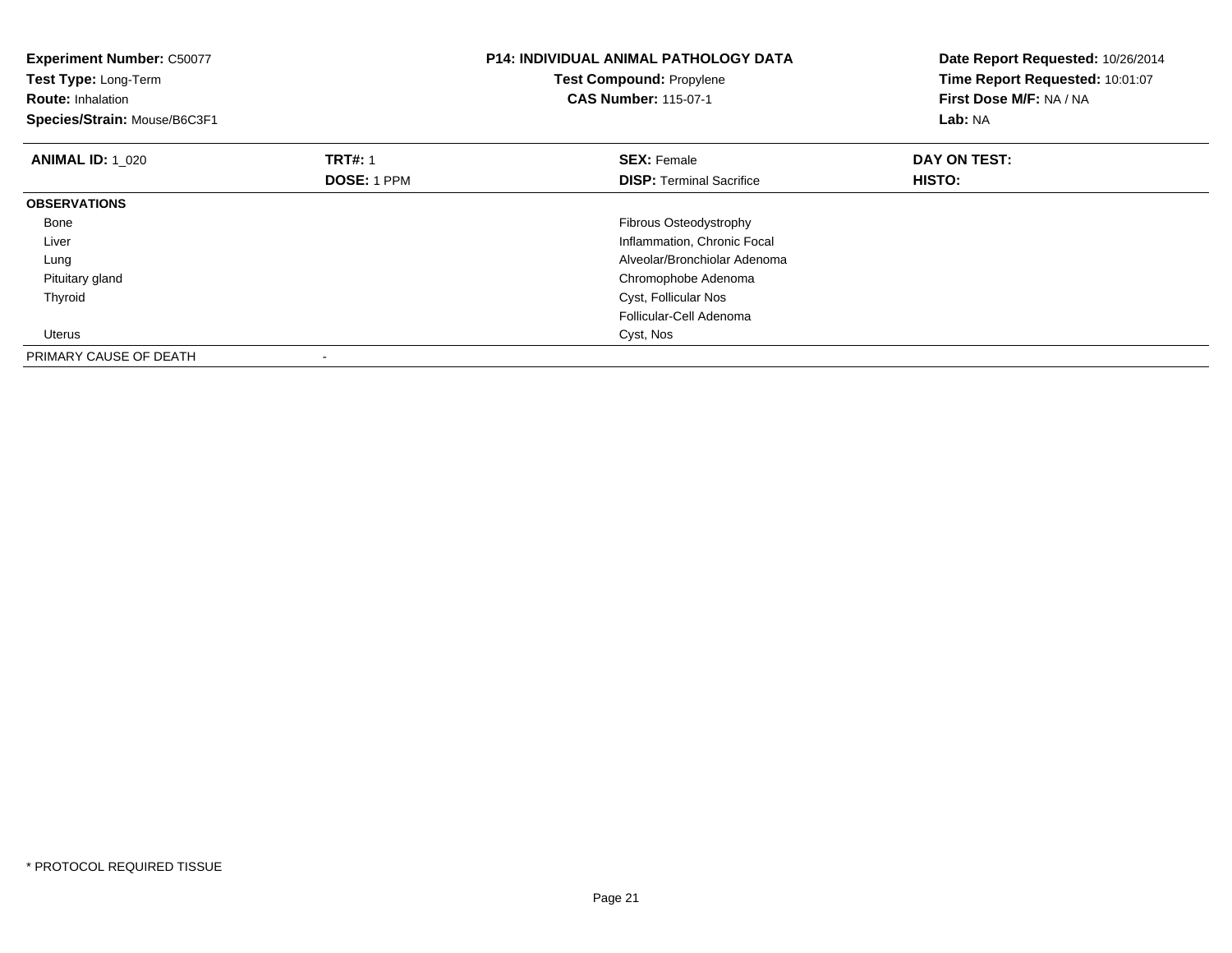| <b>Experiment Number: C50077</b><br>Test Type: Long-Term<br><b>Route: Inhalation</b><br>Species/Strain: Mouse/B6C3F1 |                     | <b>P14: INDIVIDUAL ANIMAL PATHOLOGY DATA</b><br><b>Test Compound: Propylene</b><br><b>CAS Number: 115-07-1</b> | Date Report Requested: 10/26/2014<br>Time Report Requested: 10:01:07<br>First Dose M/F: NA / NA<br>Lab: NA |
|----------------------------------------------------------------------------------------------------------------------|---------------------|----------------------------------------------------------------------------------------------------------------|------------------------------------------------------------------------------------------------------------|
| <b>ANIMAL ID: 1 021</b>                                                                                              | <b>TRT#: 1</b>      | <b>SEX: Female</b>                                                                                             | DAY ON TEST:                                                                                               |
|                                                                                                                      | <b>DOSE: 1 PPM</b>  | <b>DISP:</b> Terminal Sacrifice                                                                                | HISTO:                                                                                                     |
| <b>OBSERVATIONS</b>                                                                                                  |                     |                                                                                                                |                                                                                                            |
| Bone                                                                                                                 |                     | Fibrous Osteodystrophy                                                                                         |                                                                                                            |
| Nasal cavity                                                                                                         |                     | Inflammation, Acute Serous                                                                                     |                                                                                                            |
| Ovary                                                                                                                |                     | Cyst, Hemorrhagic                                                                                              |                                                                                                            |
| Spleen                                                                                                               |                     | Hematopoiesis                                                                                                  |                                                                                                            |
| Unspecified                                                                                                          | Multiple Organs Nos | Lymphoma, Histiocytic-Malignant Type                                                                           |                                                                                                            |
| Uterus                                                                                                               |                     | Cyst, Nos                                                                                                      |                                                                                                            |
|                                                                                                                      |                     | Leiomyosarcoma                                                                                                 |                                                                                                            |
| PRIMARY CAUSE OF DEATH                                                                                               |                     |                                                                                                                |                                                                                                            |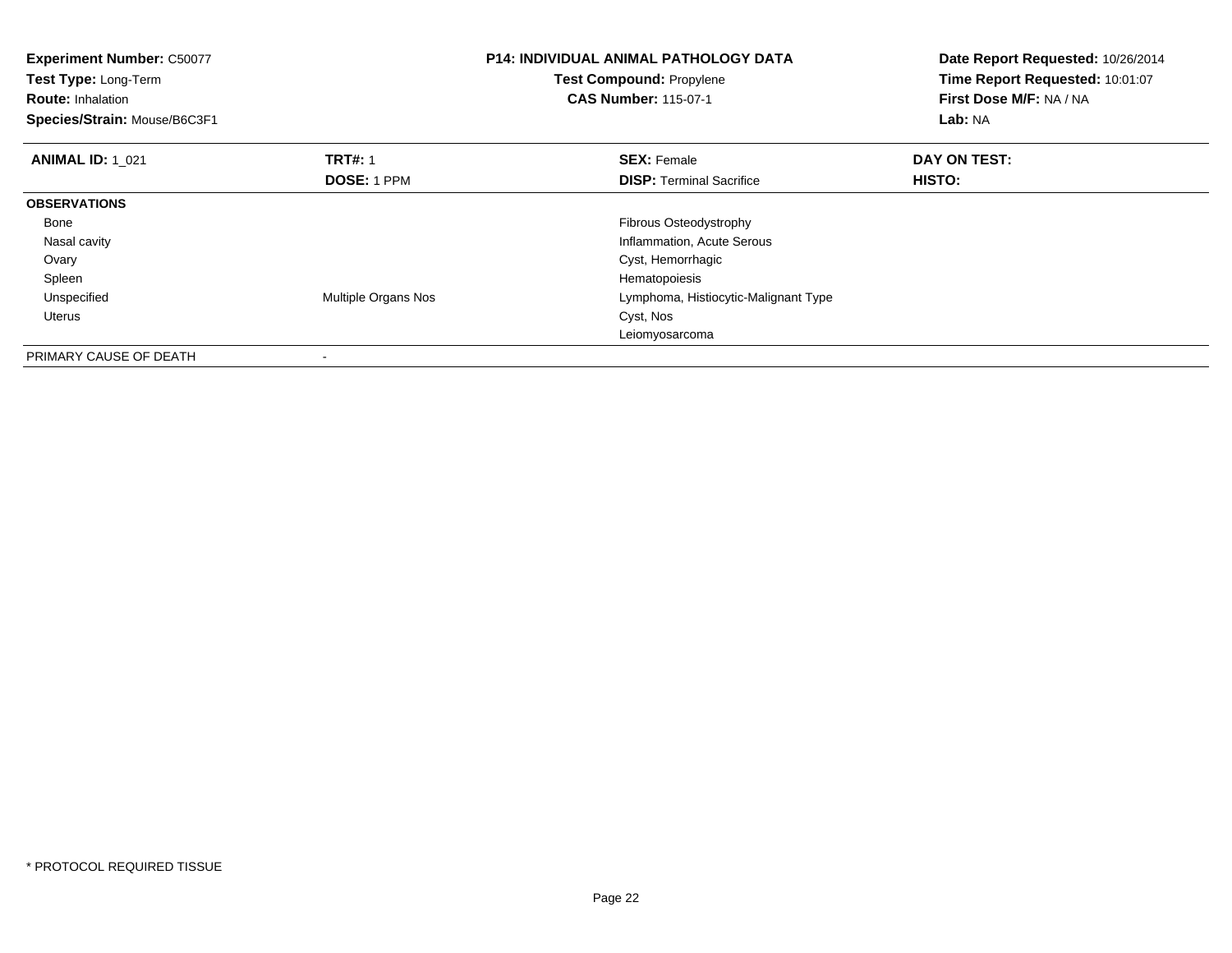**Experiment Number:** C50077**Test Type:** Long-Term**Route:** Inhalation **Species/Strain:** Mouse/B6C3F1**P14: INDIVIDUAL ANIMAL PATHOLOGY DATATest Compound:** Propylene**CAS Number:** 115-07-1**Date Report Requested:** 10/26/2014**Time Report Requested:** 10:01:07**First Dose M/F:** NA / NA**Lab:** NA**ANIMAL ID: 1\_022 TRT#:** 1 **SEX:** Female **DAY ON TEST: DOSE:** 1 PPM**DISP:** Terminal Sacrifice **HISTO: OBSERVATIONS** Bone Fibrous Osteodystrophy Brain Corpora Amylacea Liver Metamorphosis, Fatty Alveolar/Bronchiolar Adenoma Lung Nasal cavity Inflammation, Acute Cystadenoma, Nos **Ovary**  Pituitary gland Chromophobe Adenoma Spleen Hemangiosarcoma Uteruss Cyst, Nos PRIMARY CAUSE OF DEATH-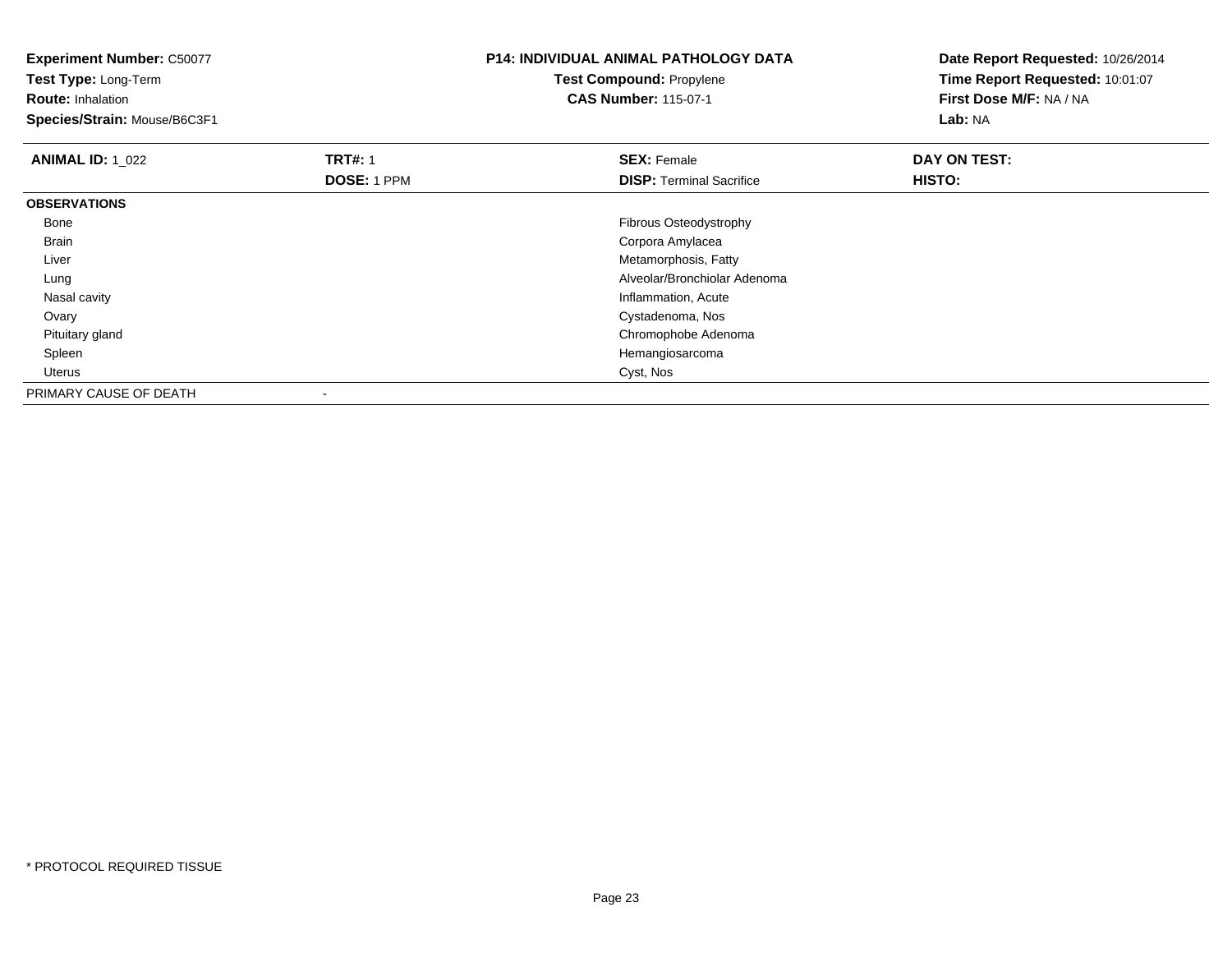| <b>Experiment Number: C50077</b><br>Test Type: Long-Term<br><b>Route: Inhalation</b><br>Species/Strain: Mouse/B6C3F1 |                    | <b>P14: INDIVIDUAL ANIMAL PATHOLOGY DATA</b><br><b>Test Compound: Propylene</b><br><b>CAS Number: 115-07-1</b> | Date Report Requested: 10/26/2014<br>Time Report Requested: 10:01:07<br>First Dose M/F: NA / NA<br>Lab: NA |
|----------------------------------------------------------------------------------------------------------------------|--------------------|----------------------------------------------------------------------------------------------------------------|------------------------------------------------------------------------------------------------------------|
| <b>ANIMAL ID: 1 023</b>                                                                                              | <b>TRT#: 1</b>     | <b>SEX: Female</b>                                                                                             | DAY ON TEST:                                                                                               |
|                                                                                                                      | <b>DOSE: 1 PPM</b> | <b>DISP:</b> Terminal Sacrifice                                                                                | HISTO:                                                                                                     |
| <b>OBSERVATIONS</b>                                                                                                  |                    |                                                                                                                |                                                                                                            |
| Bone                                                                                                                 |                    | Fibrous Osteodystrophy                                                                                         |                                                                                                            |
| Nasal cavity                                                                                                         |                    | Hemorrhage                                                                                                     |                                                                                                            |
| Ovary                                                                                                                |                    | Cyst, Hemorrhagic                                                                                              |                                                                                                            |
| Pancreas                                                                                                             |                    | Atrophy, Nos                                                                                                   |                                                                                                            |
| Thyroid                                                                                                              |                    | Cyst, Follicular Nos                                                                                           |                                                                                                            |
| PRIMARY CAUSE OF DEATH                                                                                               |                    |                                                                                                                |                                                                                                            |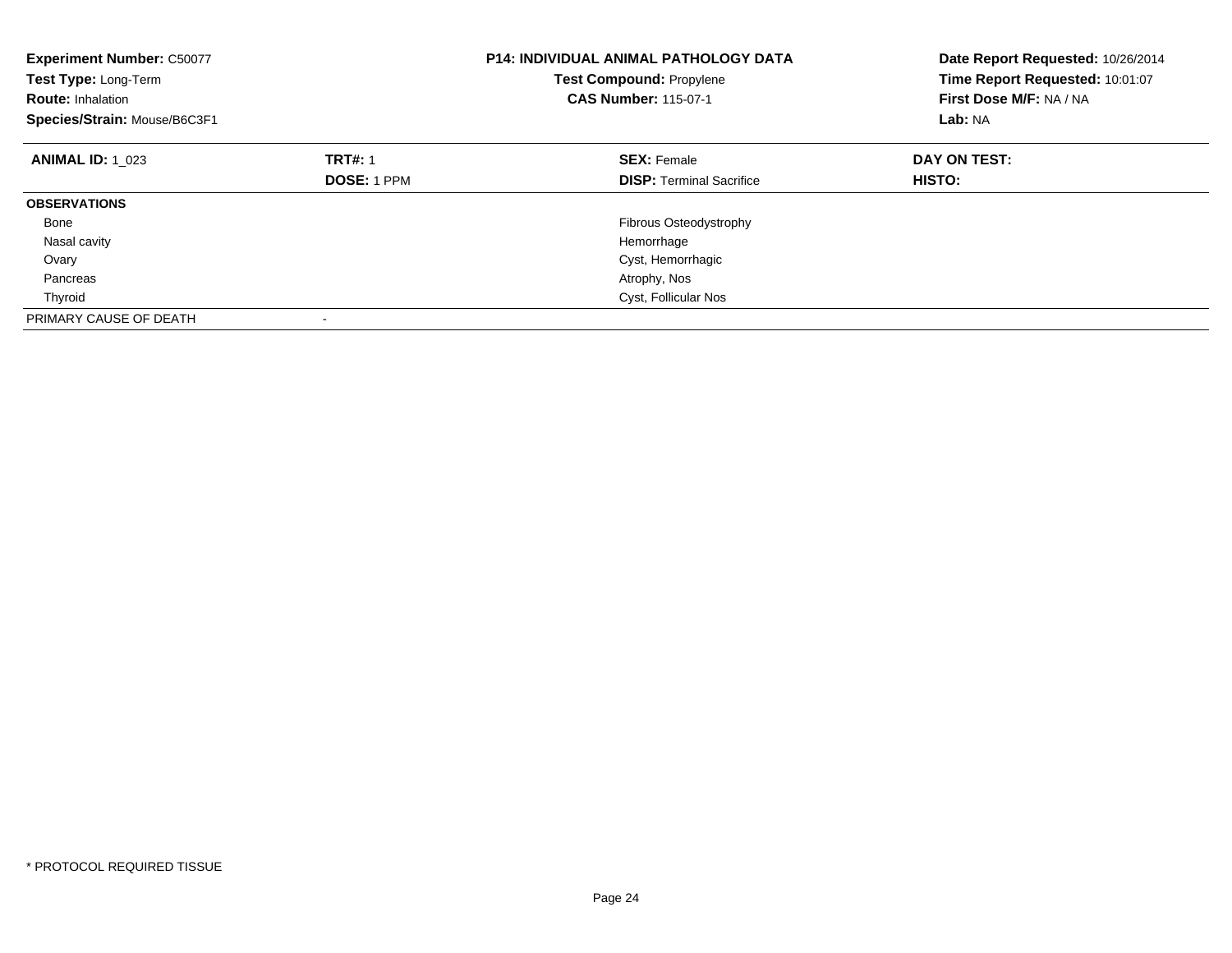**Experiment Number:** C50077**Test Type:** Long-Term**Route:** Inhalation **Species/Strain:** Mouse/B6C3F1**P14: INDIVIDUAL ANIMAL PATHOLOGY DATATest Compound:** Propylene**CAS Number:** 115-07-1**Date Report Requested:** 10/26/2014**Time Report Requested:** 10:01:07**First Dose M/F:** NA / NA**Lab:** NA**ANIMAL ID: 1\_024 TRT#:** 1 **SEX:** Female **DAY ON TEST: DOSE:** 1 PPM**DISP:** Terminal Sacrifice **HISTO: OBSERVATIONS** Bone Fibrous Osteodystrophy Brain Corpora Amylacea Eyee and the contract of the contract of the contract of the contract of the contract of the contract of the contract of the contract of the contract of the contract of the contract of the contract of the contract of the cont Liver Hepatocellular Carcinoma Nasal cavityy the control of the control of the control of the control of the control of the control of the control of the control of the control of the control of the control of the control of the control of the control of the contro d<sub>d</sub> Chromophobe Adenoma Pituitary gland UnspecifiedMultiple Organs Nos **Lymphoma, Lymphocytic-Malignant Type**<br>Cyst, Nos Uteruss the contract of the contract of the contract of the contract of the contract of the contract of the contract of the contract of the contract of the contract of the contract of the contract of the contract of the contract Endometrial Stromal Polyp

PRIMARY CAUSE OF DEATH-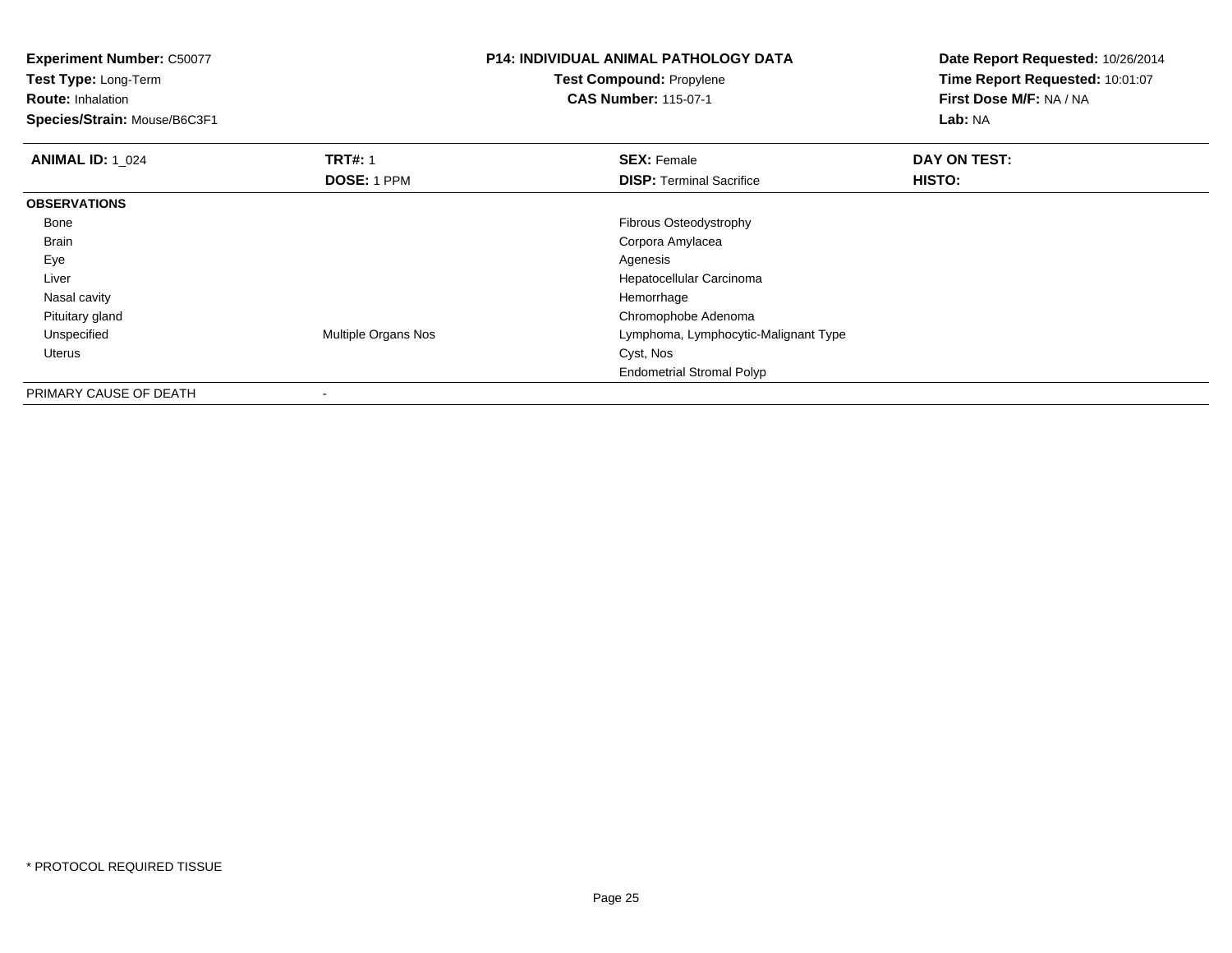| <b>Experiment Number: C50077</b><br>Test Type: Long-Term<br><b>Route: Inhalation</b><br>Species/Strain: Mouse/B6C3F1 |                     | <b>P14: INDIVIDUAL ANIMAL PATHOLOGY DATA</b><br><b>Test Compound: Propylene</b><br><b>CAS Number: 115-07-1</b> | Date Report Requested: 10/26/2014<br>Time Report Requested: 10:01:07<br>First Dose M/F: NA / NA<br>Lab: NA |
|----------------------------------------------------------------------------------------------------------------------|---------------------|----------------------------------------------------------------------------------------------------------------|------------------------------------------------------------------------------------------------------------|
| <b>ANIMAL ID: 1 025</b>                                                                                              | <b>TRT#: 1</b>      | <b>SEX: Female</b>                                                                                             | DAY ON TEST:                                                                                               |
|                                                                                                                      | <b>DOSE: 1 PPM</b>  | <b>DISP: Natural Death</b>                                                                                     | HISTO:                                                                                                     |
| <b>OBSERVATIONS</b>                                                                                                  |                     |                                                                                                                |                                                                                                            |
| Heart                                                                                                                |                     | Thrombus, Mural                                                                                                |                                                                                                            |
| Thyroid                                                                                                              |                     | <b>Cyst, Follicular Nos</b>                                                                                    |                                                                                                            |
| Unspecified                                                                                                          | Multiple Organs Nos | Lymphoma, Lymphocytic-Malignant Type                                                                           |                                                                                                            |
| PRIMARY CAUSE OF DEATH                                                                                               |                     |                                                                                                                |                                                                                                            |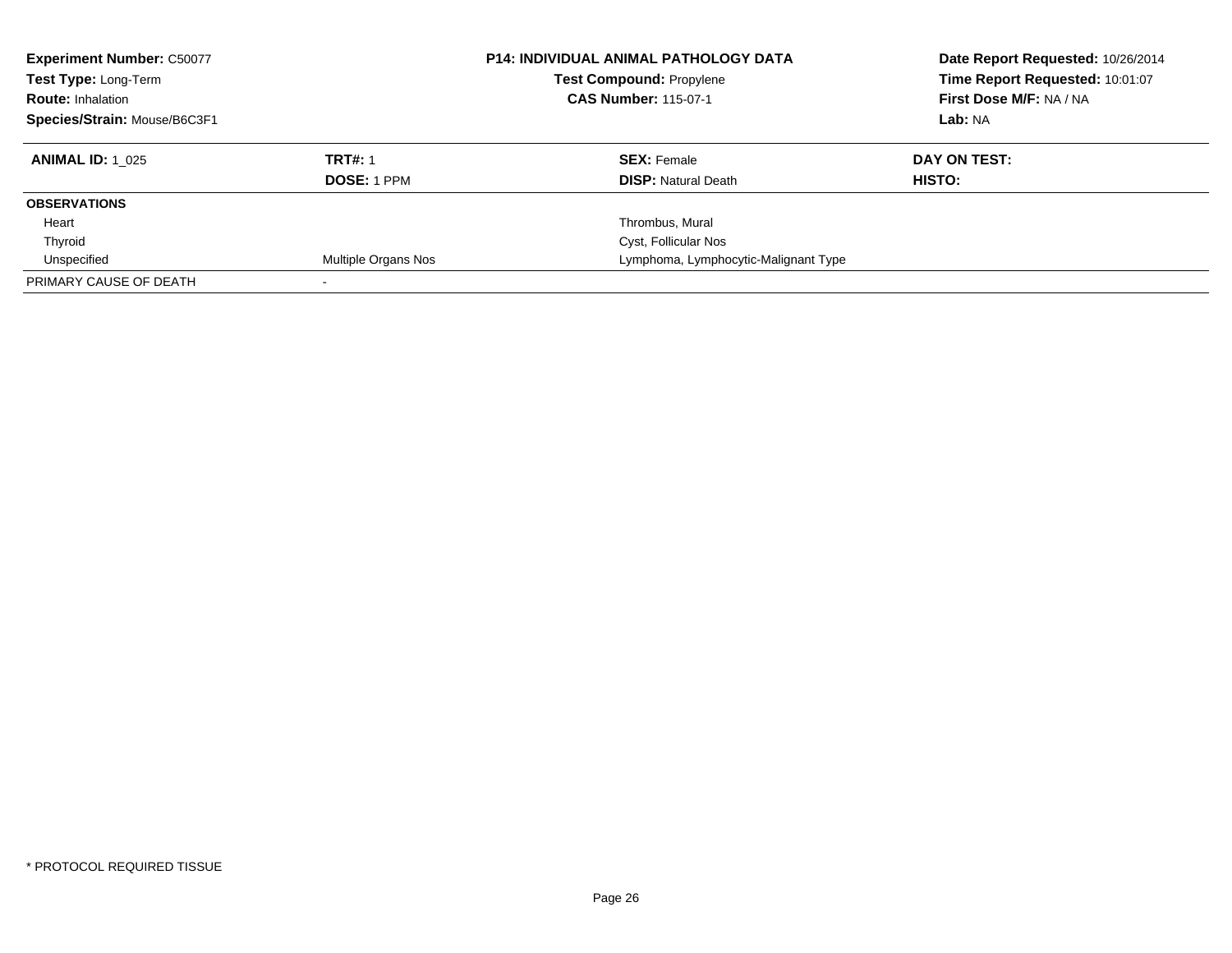| <b>Experiment Number: C50077</b><br>Test Type: Long-Term<br><b>Route: Inhalation</b><br>Species/Strain: Mouse/B6C3F1 |                                      | P14: INDIVIDUAL ANIMAL PATHOLOGY DATA<br><b>Test Compound: Propylene</b><br><b>CAS Number: 115-07-1</b> | Date Report Requested: 10/26/2014<br>Time Report Requested: 10:01:07<br>First Dose M/F: NA / NA<br>Lab: NA |
|----------------------------------------------------------------------------------------------------------------------|--------------------------------------|---------------------------------------------------------------------------------------------------------|------------------------------------------------------------------------------------------------------------|
| <b>ANIMAL ID: 1 026</b>                                                                                              | <b>TRT#: 1</b><br><b>DOSE: 1 PPM</b> | <b>SEX: Female</b><br><b>DISP: Terminal Sacrifice</b>                                                   | DAY ON TEST:<br>HISTO:                                                                                     |
| <b>OBSERVATIONS</b>                                                                                                  |                                      |                                                                                                         |                                                                                                            |
| Bone                                                                                                                 |                                      | Fibrous Osteodystrophy                                                                                  |                                                                                                            |
| <b>Brain</b>                                                                                                         |                                      | Corpora Amylacea                                                                                        |                                                                                                            |
| Nasal cavity                                                                                                         |                                      | Hemorrhage                                                                                              |                                                                                                            |
| Uterus                                                                                                               |                                      | Cyst, Nos                                                                                               |                                                                                                            |
| PRIMARY CAUSE OF DEATH                                                                                               | -                                    |                                                                                                         |                                                                                                            |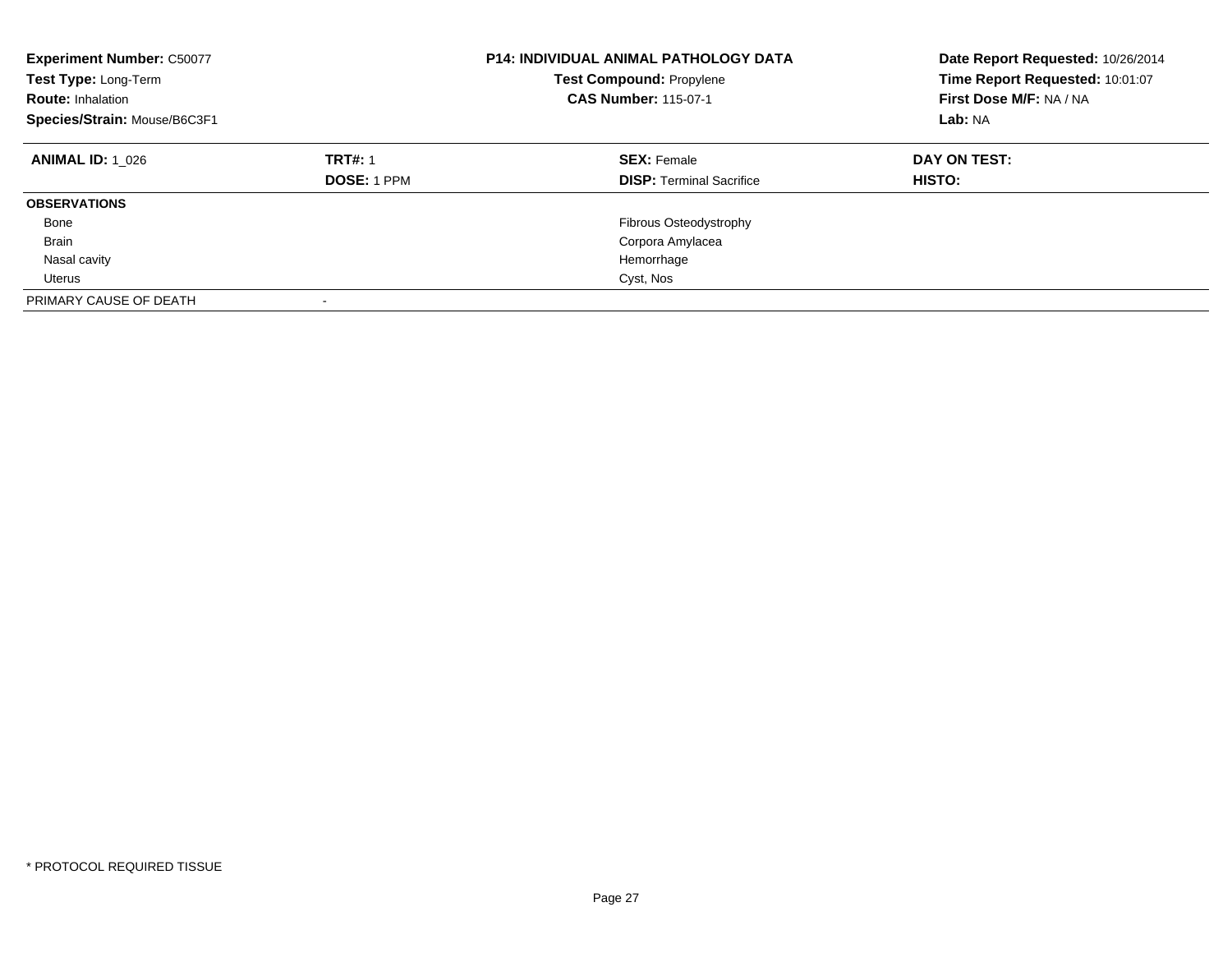| <b>Experiment Number: C50077</b><br>Test Type: Long-Term<br><b>Route: Inhalation</b><br>Species/Strain: Mouse/B6C3F1 |                               | <b>P14: INDIVIDUAL ANIMAL PATHOLOGY DATA</b><br><b>Test Compound: Propylene</b><br><b>CAS Number: 115-07-1</b> | Date Report Requested: 10/26/2014<br>Time Report Requested: 10:01:07<br>First Dose M/F: NA / NA<br>Lab: NA |
|----------------------------------------------------------------------------------------------------------------------|-------------------------------|----------------------------------------------------------------------------------------------------------------|------------------------------------------------------------------------------------------------------------|
| <b>ANIMAL ID: 1 027</b>                                                                                              | <b>TRT#: 1</b><br>DOSE: 1 PPM | <b>SEX: Female</b><br><b>DISP:</b> Terminal Sacrifice                                                          | DAY ON TEST:<br>HISTO:                                                                                     |
| <b>OBSERVATIONS</b>                                                                                                  |                               |                                                                                                                |                                                                                                            |
| Bone                                                                                                                 |                               | Fibrous Osteodystrophy                                                                                         |                                                                                                            |
| Kidney                                                                                                               |                               | Inflammation, Chronic Focal                                                                                    |                                                                                                            |
| Liver                                                                                                                |                               | Inflammation, Chronic Focal                                                                                    |                                                                                                            |
| Nasal cavity                                                                                                         |                               | Hemorrhage                                                                                                     |                                                                                                            |
| Pituitary gland                                                                                                      |                               | Chromophobe Carcinoma                                                                                          |                                                                                                            |
| Thyroid                                                                                                              |                               | Follicular-Cell Adenoma                                                                                        |                                                                                                            |
| Uterus                                                                                                               |                               | Cyst, Nos                                                                                                      |                                                                                                            |
| PRIMARY CAUSE OF DEATH                                                                                               |                               |                                                                                                                |                                                                                                            |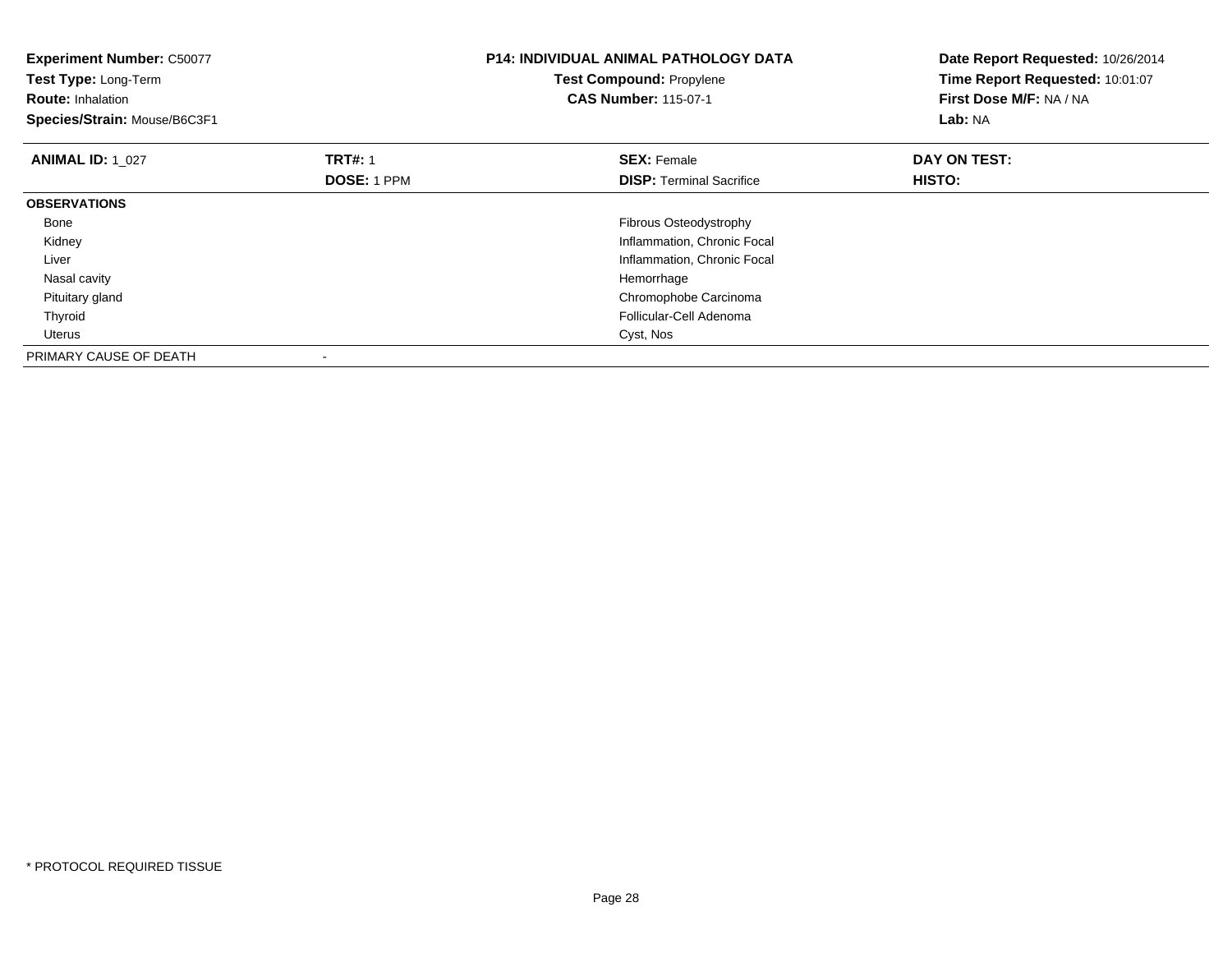| <b>Experiment Number: C50077</b><br>Test Type: Long-Term<br><b>Route: Inhalation</b><br>Species/Strain: Mouse/B6C3F1 |                     | <b>P14: INDIVIDUAL ANIMAL PATHOLOGY DATA</b><br>Test Compound: Propylene<br><b>CAS Number: 115-07-1</b> | Date Report Requested: 10/26/2014<br>Time Report Requested: 10:01:07<br>First Dose M/F: NA / NA<br>Lab: NA |
|----------------------------------------------------------------------------------------------------------------------|---------------------|---------------------------------------------------------------------------------------------------------|------------------------------------------------------------------------------------------------------------|
| <b>ANIMAL ID: 1 028</b>                                                                                              | <b>TRT#: 1</b>      | <b>SEX: Female</b>                                                                                      | DAY ON TEST:                                                                                               |
|                                                                                                                      | <b>DOSE: 1 PPM</b>  | <b>DISP:</b> Terminal Sacrifice                                                                         | HISTO:                                                                                                     |
| <b>OBSERVATIONS</b>                                                                                                  |                     |                                                                                                         |                                                                                                            |
| Bone                                                                                                                 |                     | Fibrous Osteodystrophy                                                                                  |                                                                                                            |
| <b>Brain</b>                                                                                                         |                     | Corpora Amylacea                                                                                        |                                                                                                            |
| Nasal cavity                                                                                                         |                     | Hemorrhage                                                                                              |                                                                                                            |
| Ovary                                                                                                                |                     | Cyst, Nos                                                                                               |                                                                                                            |
| Unspecified                                                                                                          | Multiple Organs Nos | Lymphoma, Histiocytic-Malignant Type                                                                    |                                                                                                            |
| Uterus                                                                                                               |                     | Cyst, Nos                                                                                               |                                                                                                            |
| PRIMARY CAUSE OF DEATH                                                                                               |                     |                                                                                                         |                                                                                                            |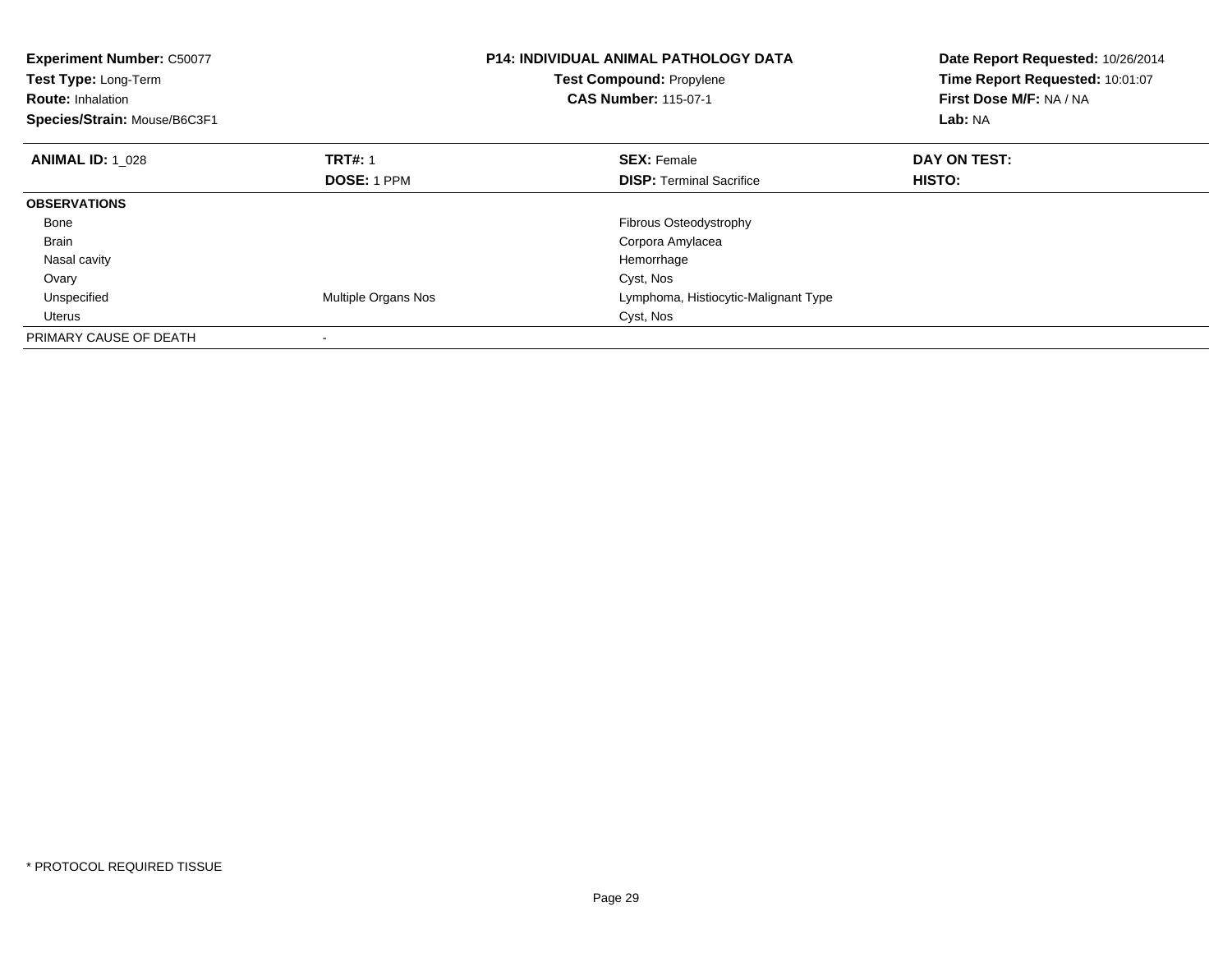| <b>Experiment Number: C50077</b><br>Test Type: Long-Term<br><b>Route: Inhalation</b><br>Species/Strain: Mouse/B6C3F1 |                    | <b>P14: INDIVIDUAL ANIMAL PATHOLOGY DATA</b><br><b>Test Compound: Propylene</b><br><b>CAS Number: 115-07-1</b> | Date Report Requested: 10/26/2014<br>Time Report Requested: 10:01:07<br>First Dose M/F: NA / NA<br>Lab: NA |
|----------------------------------------------------------------------------------------------------------------------|--------------------|----------------------------------------------------------------------------------------------------------------|------------------------------------------------------------------------------------------------------------|
| <b>ANIMAL ID: 1 029</b>                                                                                              | <b>TRT#: 1</b>     | <b>SEX: Female</b>                                                                                             | DAY ON TEST:                                                                                               |
|                                                                                                                      | <b>DOSE: 1 PPM</b> | <b>DISP:</b> Terminal Sacrifice                                                                                | HISTO:                                                                                                     |
| <b>OBSERVATIONS</b>                                                                                                  |                    |                                                                                                                |                                                                                                            |
| Bone                                                                                                                 |                    | Fibrous Osteodystrophy                                                                                         |                                                                                                            |
| Kidney                                                                                                               |                    | Inflammation, Chronic Focal                                                                                    |                                                                                                            |
| Pituitary gland                                                                                                      |                    | Chromophobe Adenoma                                                                                            |                                                                                                            |
| Uterus                                                                                                               |                    | Cyst, Nos                                                                                                      |                                                                                                            |
|                                                                                                                      |                    | <b>Endometrial Stromal Polyp</b>                                                                               |                                                                                                            |
| PRIMARY CAUSE OF DEATH                                                                                               |                    |                                                                                                                |                                                                                                            |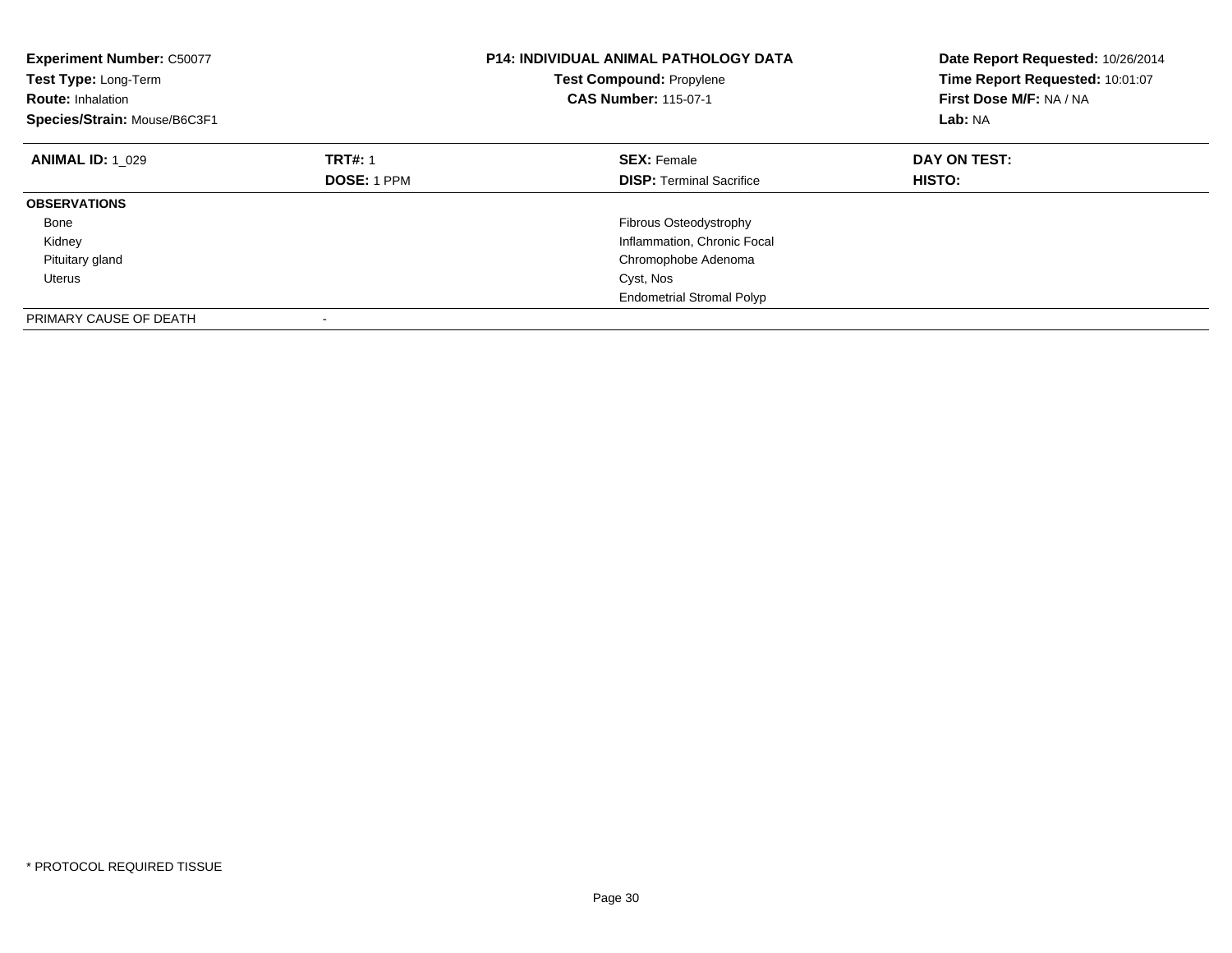**Experiment Number:** C50077

**Test Type:** Long-Term

**Route:** Inhalation

**Species/Strain:** Mouse/B6C3F1

## **P14: INDIVIDUAL ANIMAL PATHOLOGY DATATest Compound:** Propylene

**CAS Number:** 115-07-1

| <b>ANIMAL ID: 1_030</b> | <b>TRT#: 1</b>           | <b>SEX: Female</b>              | DAY ON TEST: |
|-------------------------|--------------------------|---------------------------------|--------------|
|                         | DOSE: 1 PPM              | <b>DISP: Terminal Sacrifice</b> | HISTO:       |
| <b>OBSERVATIONS</b>     |                          |                                 |              |
| Bone                    |                          | Fibrous Osteodystrophy          |              |
| Liver                   |                          | Fibrosis                        |              |
|                         |                          | Inflammation, Chronic           |              |
|                         | <b>Bile Duct</b>         | Inflammation, Nos               |              |
|                         |                          | Necrosis, Nos                   |              |
| Ovary                   |                          | Cyst, Nos                       |              |
| Pituitary gland         |                          | Chromophobe Adenoma             |              |
| Spleen                  |                          | Congestion, Nos                 |              |
|                         |                          | Hematopoiesis                   |              |
| Uterus                  |                          | Cyst, Hemorrhagic               |              |
|                         |                          | Cyst, Nos                       |              |
| PRIMARY CAUSE OF DEATH  | $\overline{\phantom{a}}$ |                                 |              |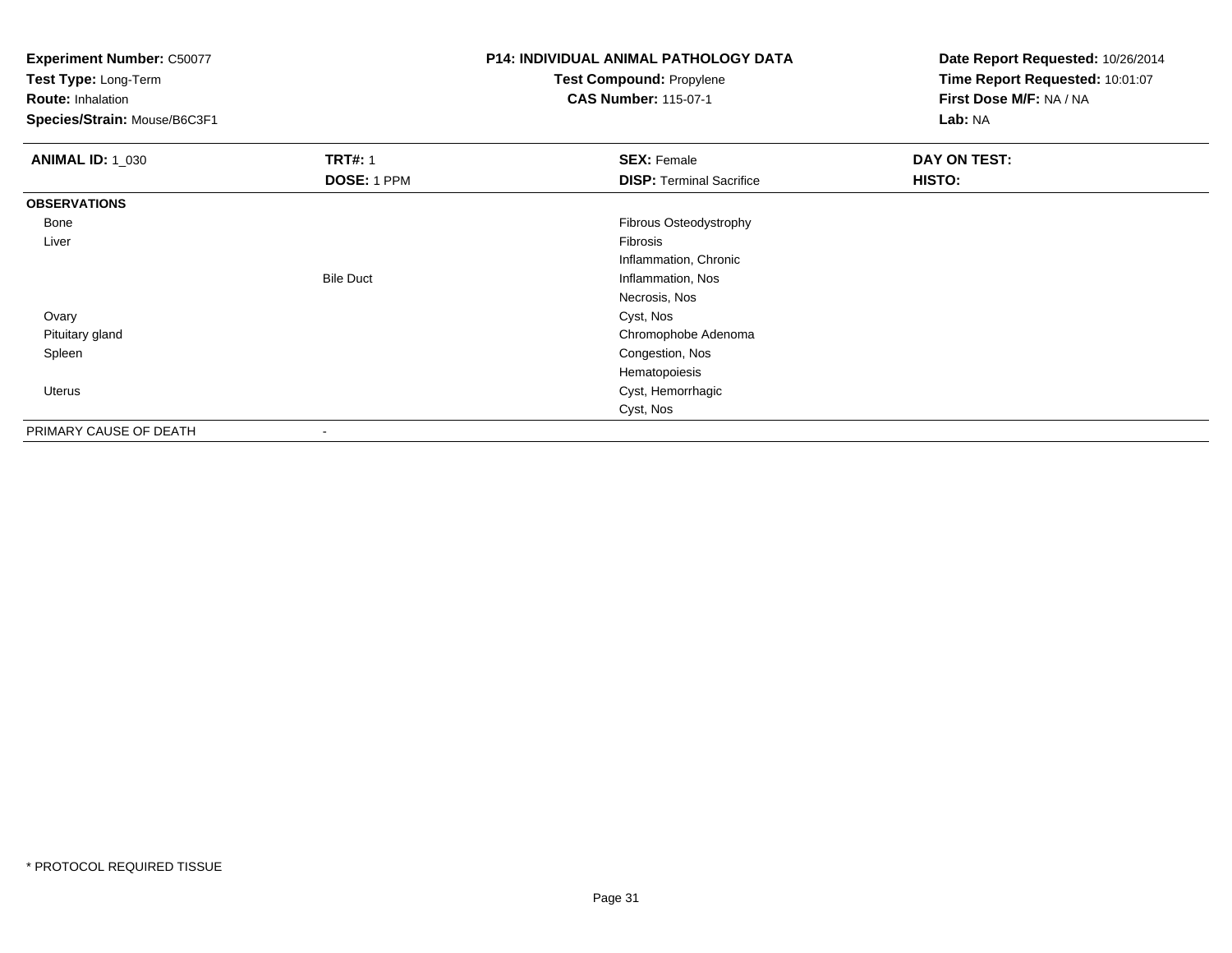| <b>Experiment Number: C50077</b><br>Test Type: Long-Term<br><b>Route: Inhalation</b><br>Species/Strain: Mouse/B6C3F1 |                    | <b>P14: INDIVIDUAL ANIMAL PATHOLOGY DATA</b><br>Test Compound: Propylene<br><b>CAS Number: 115-07-1</b> | Date Report Requested: 10/26/2014<br>Time Report Requested: 10:01:07<br>First Dose M/F: NA / NA<br>Lab: NA |
|----------------------------------------------------------------------------------------------------------------------|--------------------|---------------------------------------------------------------------------------------------------------|------------------------------------------------------------------------------------------------------------|
| <b>ANIMAL ID: 1 031</b>                                                                                              | <b>TRT#: 1</b>     | <b>SEX: Female</b>                                                                                      | DAY ON TEST:                                                                                               |
|                                                                                                                      | <b>DOSE: 1 PPM</b> | <b>DISP:</b> Natural Death                                                                              | HISTO:                                                                                                     |
| <b>OBSERVATIONS</b>                                                                                                  |                    |                                                                                                         |                                                                                                            |
| Bone                                                                                                                 |                    | Fibrous Osteodystrophy                                                                                  |                                                                                                            |
| <b>Brain</b>                                                                                                         |                    | Corpora Amylacea                                                                                        |                                                                                                            |
| Liver                                                                                                                |                    | Leukemoid Reaction                                                                                      |                                                                                                            |
| Lung                                                                                                                 |                    | Inflammation, Interstitial                                                                              |                                                                                                            |
| Spleen                                                                                                               |                    | Hematopoiesis                                                                                           |                                                                                                            |
| Unspecified                                                                                                          |                    | Fibrosarcoma                                                                                            |                                                                                                            |
| Uterus                                                                                                               |                    | Cyst, Nos                                                                                               |                                                                                                            |
| PRIMARY CAUSE OF DEATH                                                                                               |                    |                                                                                                         |                                                                                                            |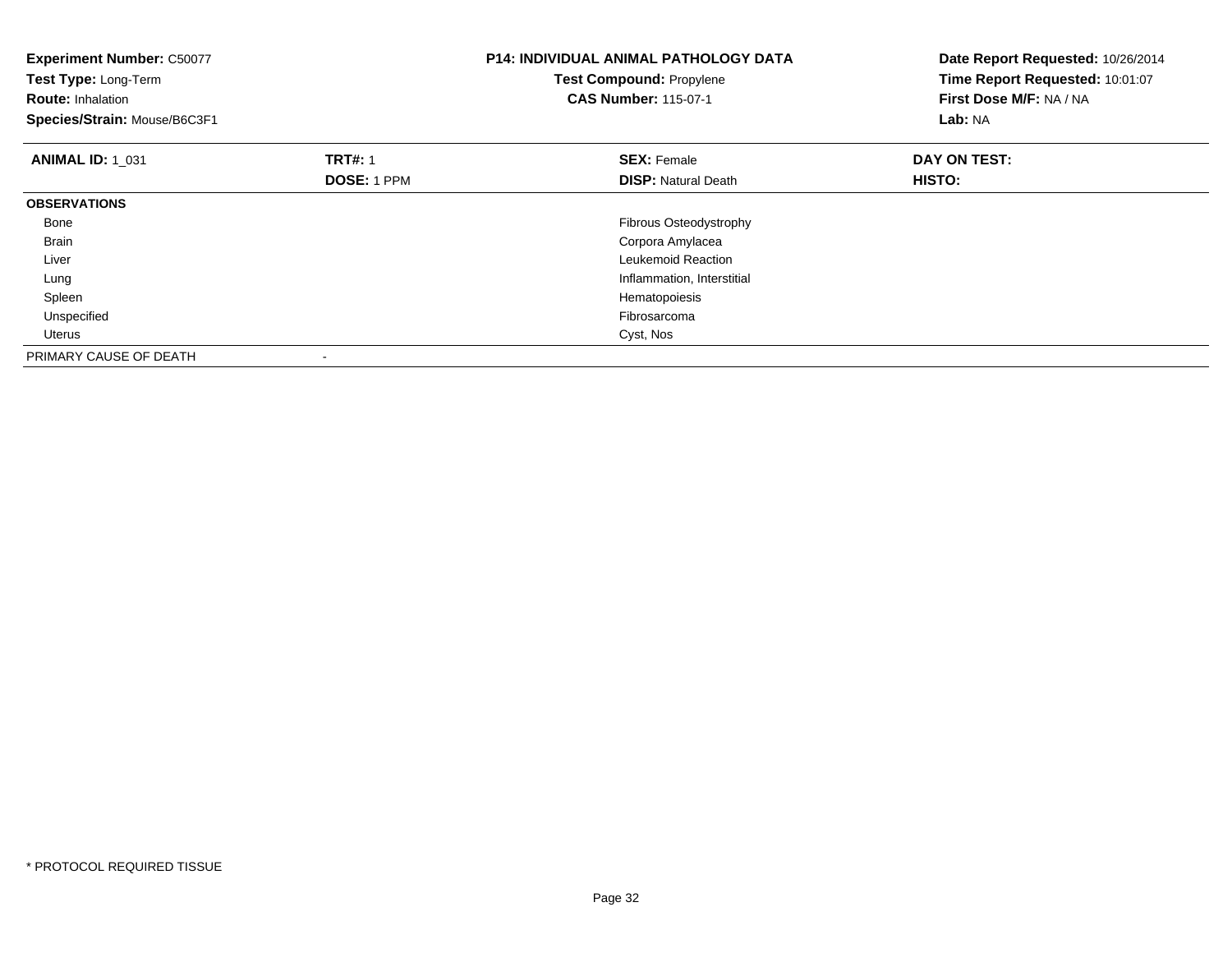| <b>Experiment Number: C50077</b><br>Test Type: Long-Term<br><b>Route: Inhalation</b><br>Species/Strain: Mouse/B6C3F1 |                                      | <b>P14: INDIVIDUAL ANIMAL PATHOLOGY DATA</b><br><b>Test Compound: Propylene</b><br><b>CAS Number: 115-07-1</b> | Date Report Requested: 10/26/2014<br>Time Report Requested: 10:01:07<br>First Dose M/F: NA / NA<br>Lab: NA |
|----------------------------------------------------------------------------------------------------------------------|--------------------------------------|----------------------------------------------------------------------------------------------------------------|------------------------------------------------------------------------------------------------------------|
| <b>ANIMAL ID: 1 032</b>                                                                                              | <b>TRT#: 1</b><br><b>DOSE: 1 PPM</b> | <b>SEX: Female</b><br><b>DISP:</b> Terminal Sacrifice                                                          | DAY ON TEST:<br>HISTO:                                                                                     |
| <b>OBSERVATIONS</b>                                                                                                  |                                      |                                                                                                                |                                                                                                            |
| Bone                                                                                                                 |                                      | Fibrous Osteodystrophy                                                                                         |                                                                                                            |
| Liver                                                                                                                |                                      | Hepatocellular Carcinoma                                                                                       |                                                                                                            |
| Lung                                                                                                                 |                                      | Congestion, Nos                                                                                                |                                                                                                            |
| Nasal cavity                                                                                                         |                                      | Hemorrhage                                                                                                     |                                                                                                            |
|                                                                                                                      |                                      | Inflammation, Acute Serous                                                                                     |                                                                                                            |
| Ovary                                                                                                                |                                      | Cyst, Nos                                                                                                      |                                                                                                            |
| <b>Uterus</b>                                                                                                        |                                      | Cyst, Nos                                                                                                      |                                                                                                            |
| PRIMARY CAUSE OF DEATH                                                                                               |                                      |                                                                                                                |                                                                                                            |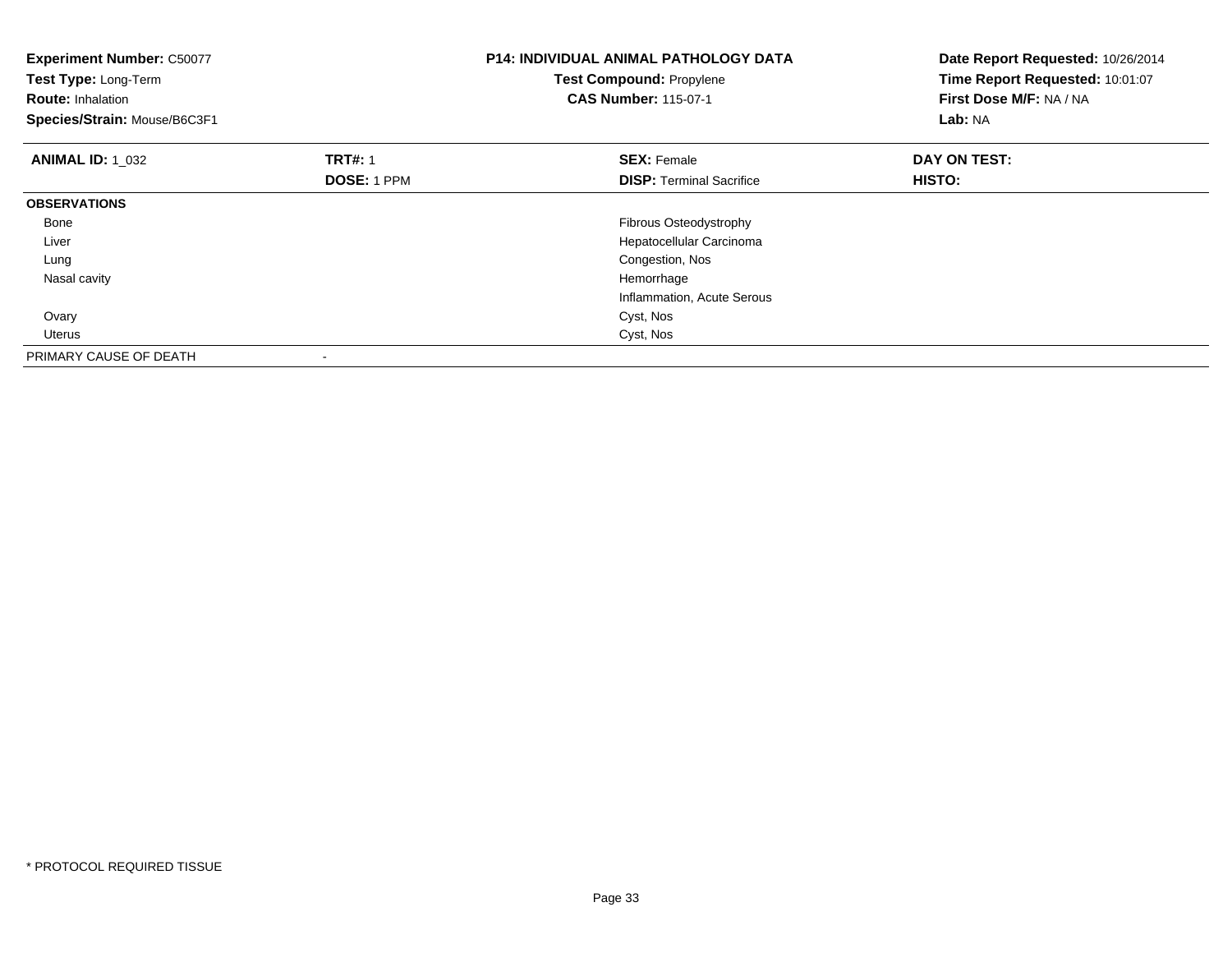| <b>Experiment Number: C50077</b><br>Test Type: Long-Term<br><b>Route: Inhalation</b><br>Species/Strain: Mouse/B6C3F1 |                                      | <b>P14: INDIVIDUAL ANIMAL PATHOLOGY DATA</b><br><b>Test Compound: Propylene</b><br><b>CAS Number: 115-07-1</b> | Date Report Requested: 10/26/2014<br>Time Report Requested: 10:01:07<br>First Dose M/F: NA / NA<br>Lab: NA |
|----------------------------------------------------------------------------------------------------------------------|--------------------------------------|----------------------------------------------------------------------------------------------------------------|------------------------------------------------------------------------------------------------------------|
| <b>ANIMAL ID: 1 033</b>                                                                                              | <b>TRT#: 1</b><br><b>DOSE: 1 PPM</b> | <b>SEX: Female</b><br><b>DISP:</b> Natural Death                                                               | DAY ON TEST:<br><b>HISTO:</b>                                                                              |
| <b>OBSERVATIONS</b>                                                                                                  |                                      |                                                                                                                |                                                                                                            |
| <b>Brain</b>                                                                                                         |                                      | Corpora Amylacea                                                                                               |                                                                                                            |
| Ovary                                                                                                                |                                      | Cyst, Nos                                                                                                      |                                                                                                            |
| Unspecified                                                                                                          | Multiple Organs Nos                  | Lymphoma, Histiocytic-Malignant Type                                                                           |                                                                                                            |
| Uterus                                                                                                               |                                      | Cyst, Nos                                                                                                      |                                                                                                            |
| PRIMARY CAUSE OF DEATH                                                                                               |                                      |                                                                                                                |                                                                                                            |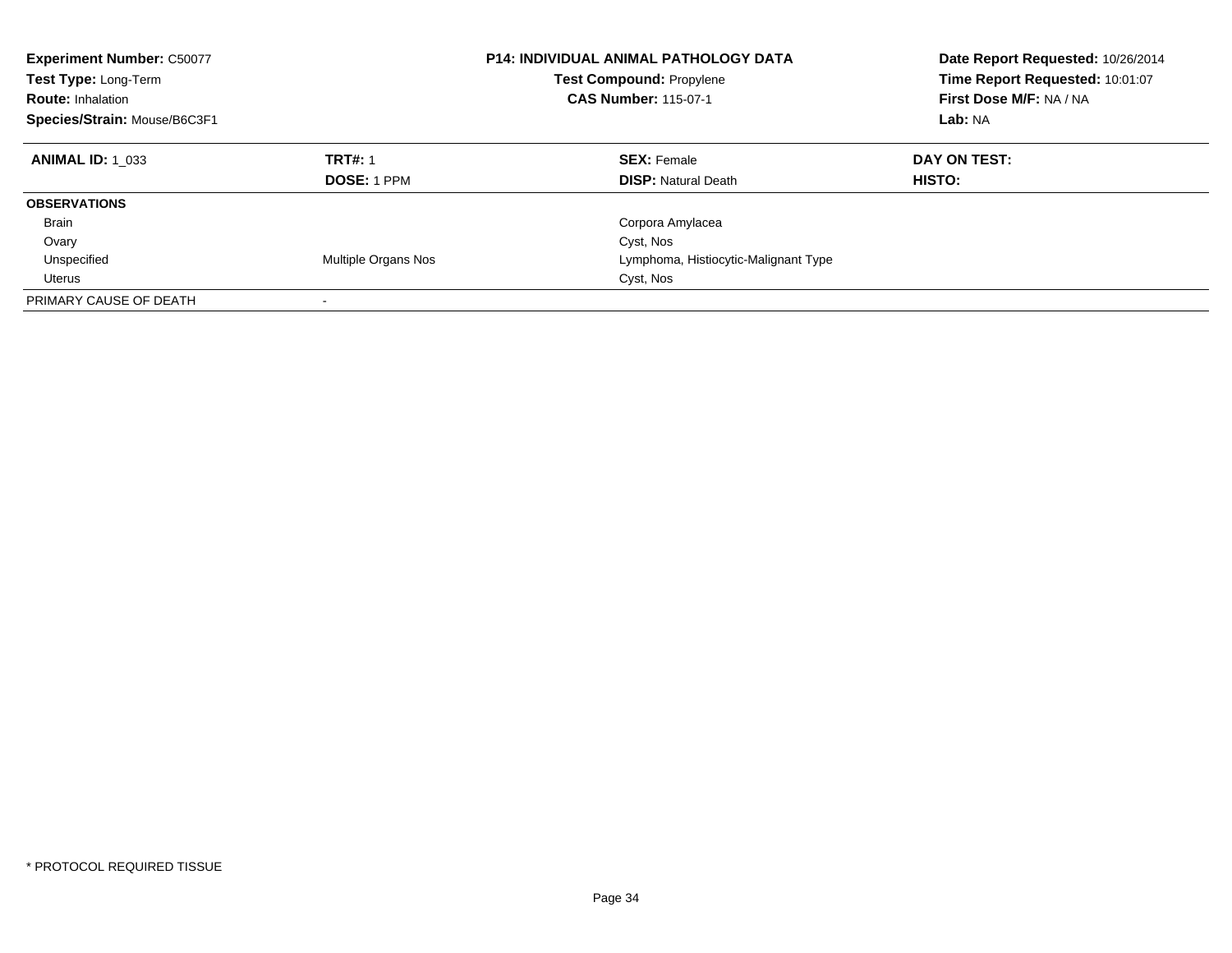| <b>Experiment Number: C50077</b><br>Test Type: Long-Term<br><b>Route: Inhalation</b><br>Species/Strain: Mouse/B6C3F1 |                    | <b>P14: INDIVIDUAL ANIMAL PATHOLOGY DATA</b><br><b>Test Compound: Propylene</b><br><b>CAS Number: 115-07-1</b> | Date Report Requested: 10/26/2014<br>Time Report Requested: 10:01:07<br>First Dose M/F: NA / NA<br>Lab: NA |
|----------------------------------------------------------------------------------------------------------------------|--------------------|----------------------------------------------------------------------------------------------------------------|------------------------------------------------------------------------------------------------------------|
| <b>ANIMAL ID: 1 034</b>                                                                                              | <b>TRT#: 1</b>     | <b>SEX: Female</b>                                                                                             | DAY ON TEST:                                                                                               |
|                                                                                                                      | <b>DOSE: 1 PPM</b> | <b>DISP: Terminal Sacrifice</b>                                                                                | HISTO:                                                                                                     |
| <b>OBSERVATIONS</b>                                                                                                  |                    |                                                                                                                |                                                                                                            |
| Bone                                                                                                                 |                    | Fibrous Osteodystrophy                                                                                         |                                                                                                            |
| Ovary                                                                                                                |                    | Cyst, Hemorrhagic                                                                                              |                                                                                                            |
|                                                                                                                      |                    | Granulosa-Cell Tumor                                                                                           |                                                                                                            |
| Pancreas                                                                                                             |                    | Atrophy, Nos                                                                                                   |                                                                                                            |
|                                                                                                                      |                    | <b>Cystic Ducts</b>                                                                                            |                                                                                                            |
|                                                                                                                      | Islets             | Islet-Cell Adenoma                                                                                             |                                                                                                            |
| Thyroid                                                                                                              |                    | Follicular-Cell Adenoma                                                                                        |                                                                                                            |
| Unspecified                                                                                                          |                    | <b>Steatitis</b>                                                                                               |                                                                                                            |
| PRIMARY CAUSE OF DEATH                                                                                               |                    |                                                                                                                |                                                                                                            |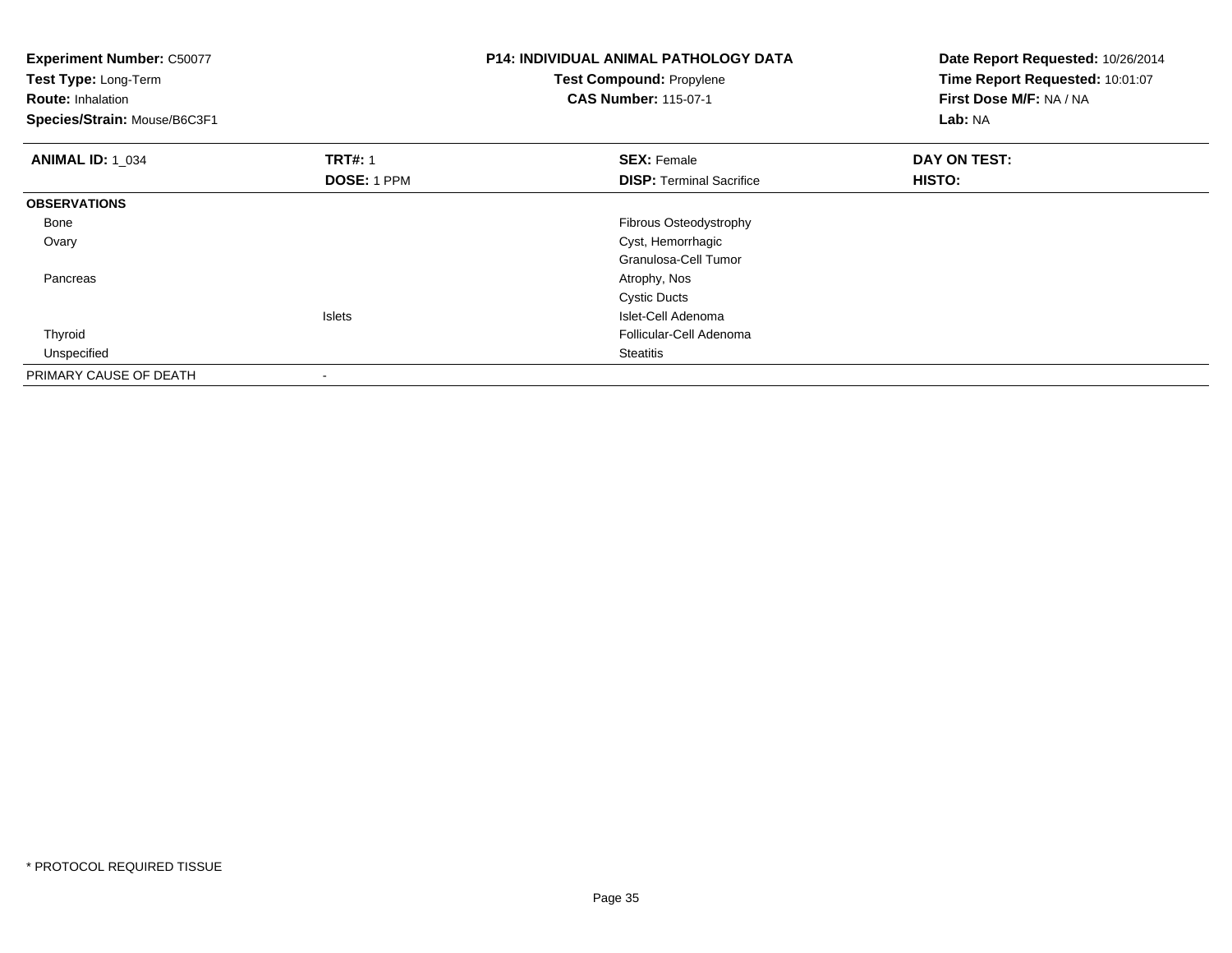| <b>Experiment Number: C50077</b><br>Test Type: Long-Term<br><b>Route: Inhalation</b><br>Species/Strain: Mouse/B6C3F1 |                               | <b>P14: INDIVIDUAL ANIMAL PATHOLOGY DATA</b><br><b>Test Compound: Propylene</b><br><b>CAS Number: 115-07-1</b> | Date Report Requested: 10/26/2014<br>Time Report Requested: 10:01:07<br>First Dose M/F: NA / NA<br><b>Lab: NA</b> |
|----------------------------------------------------------------------------------------------------------------------|-------------------------------|----------------------------------------------------------------------------------------------------------------|-------------------------------------------------------------------------------------------------------------------|
| <b>ANIMAL ID: 1 035</b>                                                                                              | <b>TRT#: 1</b><br>DOSE: 1 PPM | <b>SEX: Female</b><br><b>DISP:</b> Terminal Sacrifice                                                          | DAY ON TEST:<br>HISTO:                                                                                            |
| <b>OBSERVATIONS</b>                                                                                                  |                               |                                                                                                                |                                                                                                                   |
| Bone                                                                                                                 |                               | Fibrous Osteodystrophy                                                                                         |                                                                                                                   |
| Liver                                                                                                                |                               | Inflammation, Chronic Focal                                                                                    |                                                                                                                   |
| Lung                                                                                                                 |                               | Alveolar/Bronchiolar Adenoma                                                                                   |                                                                                                                   |
|                                                                                                                      |                               | Alveolar/Bronchiolar Carcinoma                                                                                 |                                                                                                                   |
| Ovary                                                                                                                |                               | Cyst, Hemorrhagic                                                                                              |                                                                                                                   |
| Thyroid                                                                                                              |                               | Follicular-Cell Adenoma                                                                                        |                                                                                                                   |
| Unspecified                                                                                                          | Multiple Organs Nos           | Lymphoma, Histiocytic-Malignant Type                                                                           |                                                                                                                   |
| Uterus                                                                                                               |                               | Cyst, Nos                                                                                                      |                                                                                                                   |
| PRIMARY CAUSE OF DEATH                                                                                               |                               |                                                                                                                |                                                                                                                   |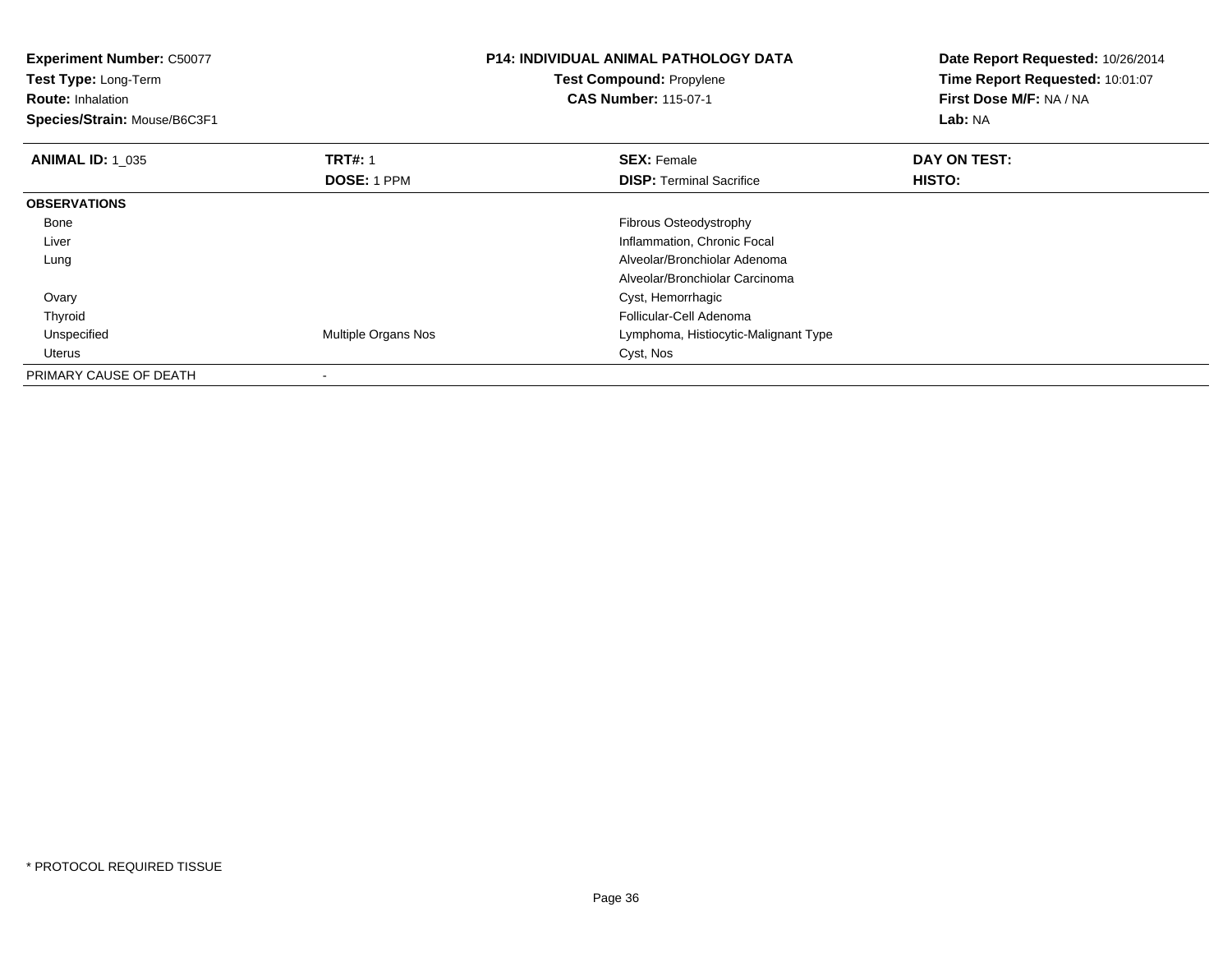| <b>Experiment Number: C50077</b><br>Test Type: Long-Term<br><b>Route: Inhalation</b><br>Species/Strain: Mouse/B6C3F1 |                             | <b>P14: INDIVIDUAL ANIMAL PATHOLOGY DATA</b><br>Test Compound: Propylene<br><b>CAS Number: 115-07-1</b> | Date Report Requested: 10/26/2014<br>Time Report Requested: 10:01:07<br>First Dose M/F: NA / NA<br>Lab: NA |
|----------------------------------------------------------------------------------------------------------------------|-----------------------------|---------------------------------------------------------------------------------------------------------|------------------------------------------------------------------------------------------------------------|
| <b>ANIMAL ID: 1 036</b>                                                                                              | <b>TRT#: 1</b>              | <b>SEX: Female</b>                                                                                      | DAY ON TEST:                                                                                               |
|                                                                                                                      | <b>DOSE: 1 PPM</b>          | <b>DISP:</b> Natural Death                                                                              | <b>HISTO:</b>                                                                                              |
| <b>OBSERVATIONS</b>                                                                                                  |                             |                                                                                                         |                                                                                                            |
| Bone                                                                                                                 |                             | Fibrous Osteodystrophy                                                                                  |                                                                                                            |
| Kidney                                                                                                               |                             | Inflammation, Chronic Focal                                                                             |                                                                                                            |
| Lung                                                                                                                 |                             | Alveolar/Bronchiolar Carcinoma                                                                          |                                                                                                            |
|                                                                                                                      |                             | Inflammation, Interstitial                                                                              |                                                                                                            |
| Lymph node                                                                                                           | <b>Bronchial Lymph Node</b> | Congestion, Nos                                                                                         |                                                                                                            |
| Nasal cavity                                                                                                         |                             | Inflammation, Chronic Focal                                                                             |                                                                                                            |
| PRIMARY CAUSE OF DEATH                                                                                               |                             |                                                                                                         |                                                                                                            |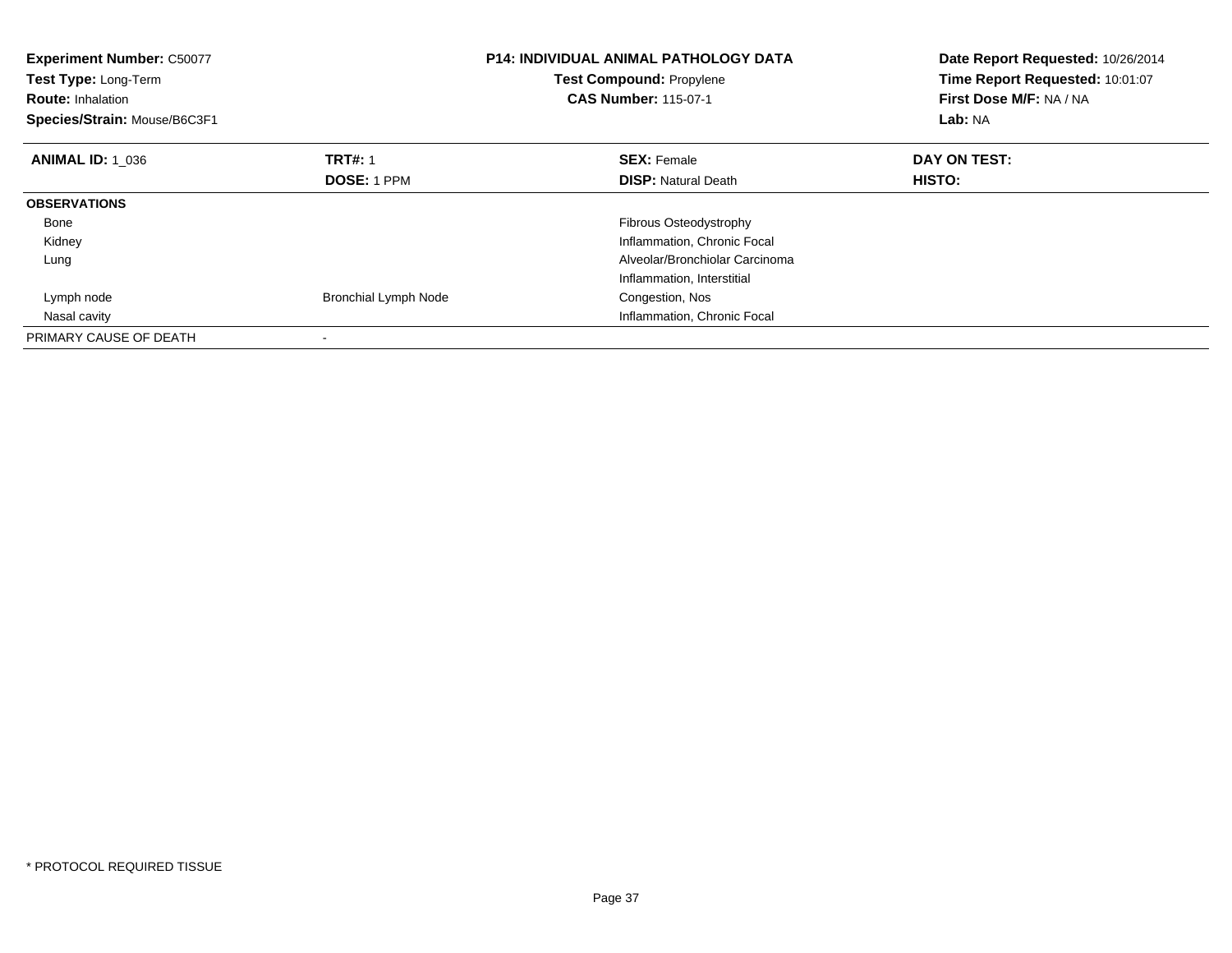| <b>Experiment Number: C50077</b><br>Test Type: Long-Term<br><b>Route: Inhalation</b><br>Species/Strain: Mouse/B6C3F1 |                    | <b>P14: INDIVIDUAL ANIMAL PATHOLOGY DATA</b><br><b>Test Compound: Propylene</b><br><b>CAS Number: 115-07-1</b> | Date Report Requested: 10/26/2014<br>Time Report Requested: 10:01:07<br>First Dose M/F: NA / NA<br>Lab: NA |
|----------------------------------------------------------------------------------------------------------------------|--------------------|----------------------------------------------------------------------------------------------------------------|------------------------------------------------------------------------------------------------------------|
| <b>ANIMAL ID: 1 037</b>                                                                                              | <b>TRT#: 1</b>     | <b>SEX: Female</b>                                                                                             | DAY ON TEST:                                                                                               |
|                                                                                                                      | <b>DOSE: 1 PPM</b> | <b>DISP: Terminal Sacrifice</b>                                                                                | HISTO:                                                                                                     |
| <b>OBSERVATIONS</b>                                                                                                  |                    |                                                                                                                |                                                                                                            |
| Bone                                                                                                                 |                    | Fibrous Osteodystrophy                                                                                         |                                                                                                            |
| <b>Brain</b>                                                                                                         |                    | Corpora Amylacea                                                                                               |                                                                                                            |
| Uterus                                                                                                               |                    | Cyst, Nos                                                                                                      |                                                                                                            |
| PRIMARY CAUSE OF DEATH                                                                                               |                    |                                                                                                                |                                                                                                            |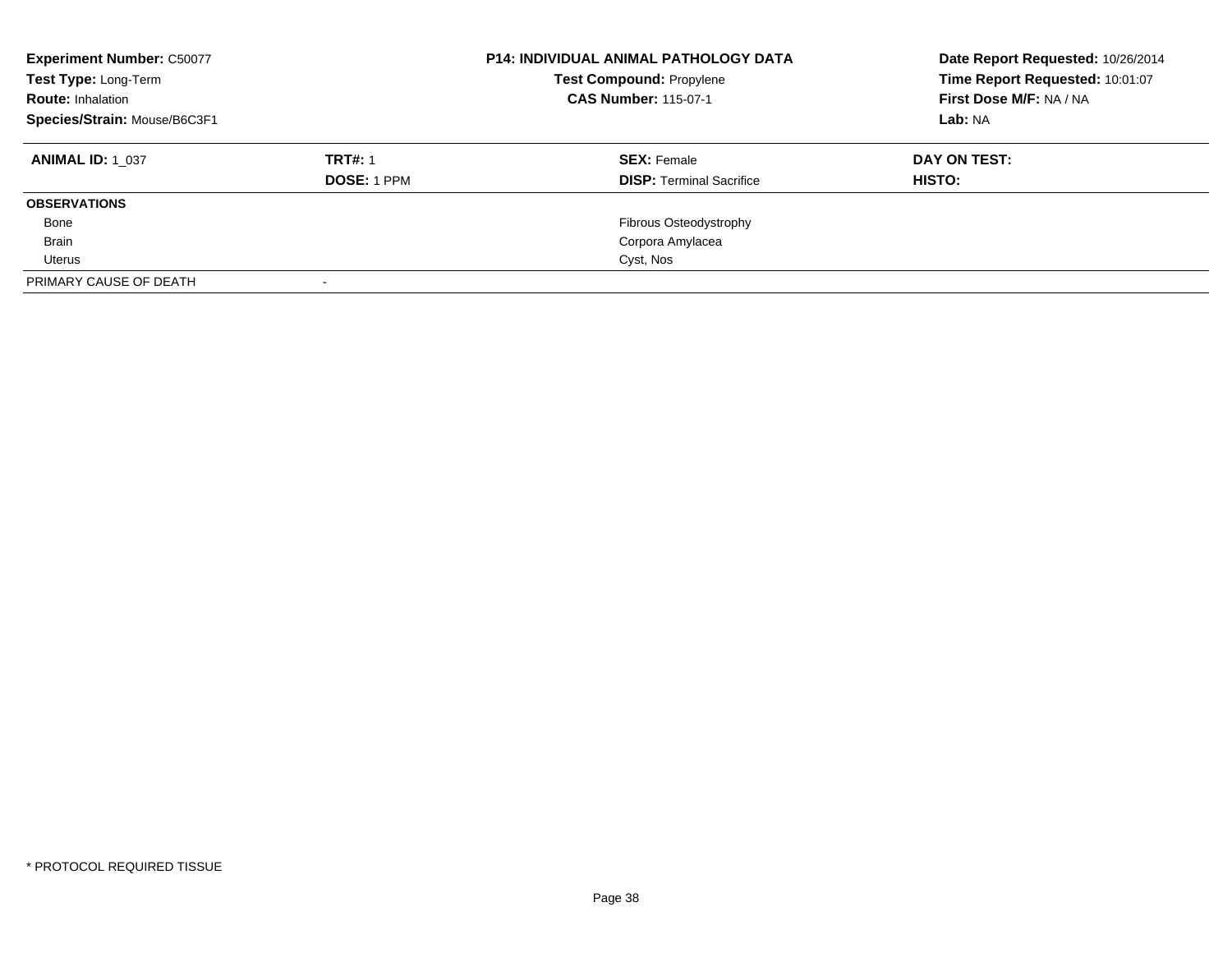| <b>Experiment Number: C50077</b><br><b>Test Type: Long-Term</b><br><b>Route: Inhalation</b> |                     | <b>P14: INDIVIDUAL ANIMAL PATHOLOGY DATA</b><br><b>Test Compound: Propylene</b><br><b>CAS Number: 115-07-1</b> | Date Report Requested: 10/26/2014<br>Time Report Requested: 10:01:07<br>First Dose M/F: NA / NA |
|---------------------------------------------------------------------------------------------|---------------------|----------------------------------------------------------------------------------------------------------------|-------------------------------------------------------------------------------------------------|
| Species/Strain: Mouse/B6C3F1                                                                |                     |                                                                                                                | Lab: NA                                                                                         |
| <b>ANIMAL ID: 1 038</b>                                                                     | <b>TRT#: 1</b>      | <b>SEX:</b> Female                                                                                             | DAY ON TEST:                                                                                    |
|                                                                                             | <b>DOSE: 1 PPM</b>  | <b>DISP:</b> Natural Death                                                                                     | HISTO:                                                                                          |
| <b>OBSERVATIONS</b>                                                                         |                     |                                                                                                                |                                                                                                 |
| Nasal cavity                                                                                |                     | Inflammation, Acute Serous                                                                                     |                                                                                                 |
| Unspecified                                                                                 | Multiple Organs Nos | Lymphoma, Nos-Malignant                                                                                        |                                                                                                 |
| PRIMARY CAUSE OF DEATH                                                                      |                     |                                                                                                                |                                                                                                 |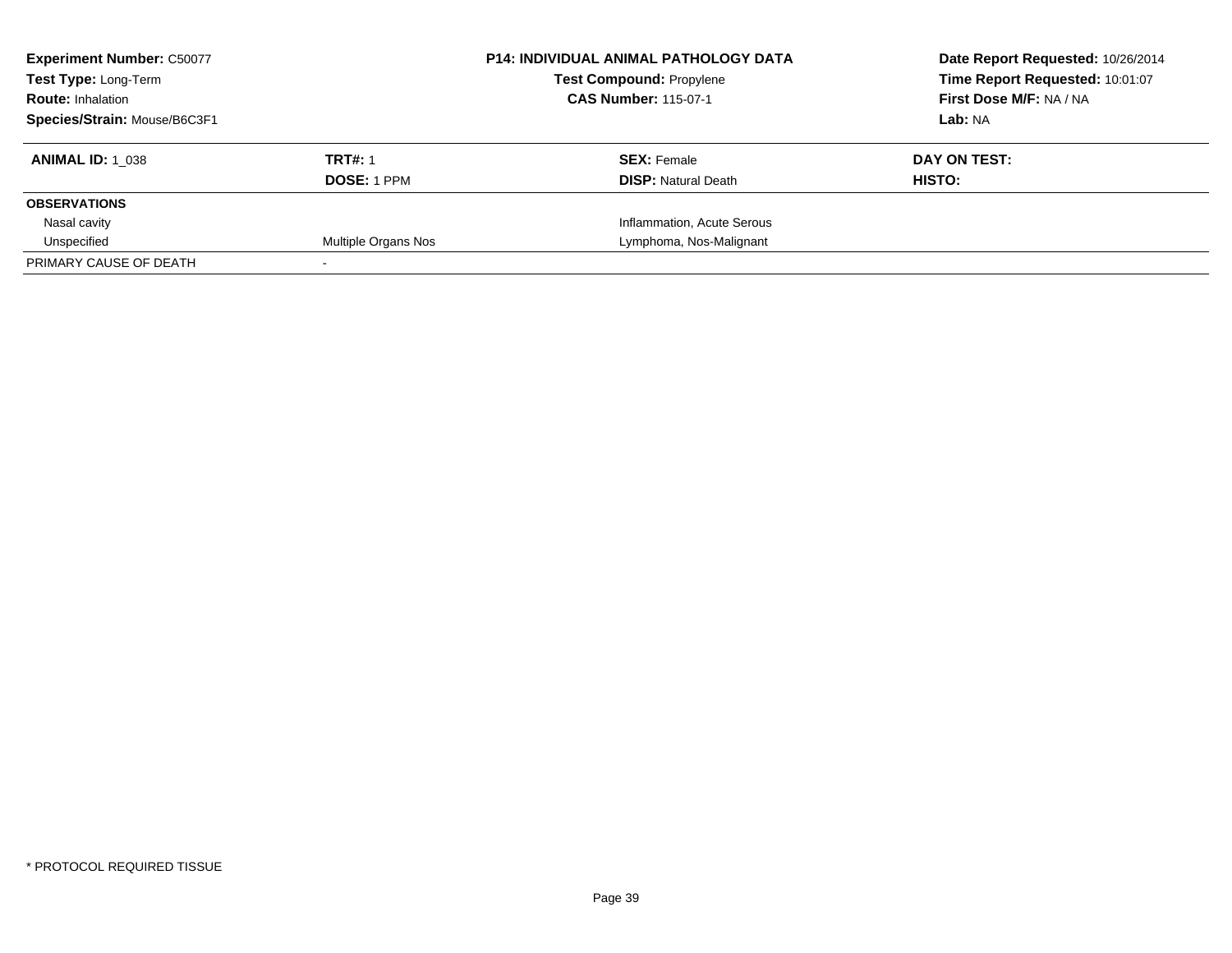| <b>Experiment Number: C50077</b><br>Test Type: Long-Term<br><b>Route: Inhalation</b><br>Species/Strain: Mouse/B6C3F1 |                    | <b>P14: INDIVIDUAL ANIMAL PATHOLOGY DATA</b><br><b>Test Compound: Propylene</b><br><b>CAS Number: 115-07-1</b> | Date Report Requested: 10/26/2014<br>Time Report Requested: 10:01:07<br>First Dose M/F: NA / NA<br>Lab: NA |
|----------------------------------------------------------------------------------------------------------------------|--------------------|----------------------------------------------------------------------------------------------------------------|------------------------------------------------------------------------------------------------------------|
| <b>ANIMAL ID: 1 039</b>                                                                                              | <b>TRT#: 1</b>     | <b>SEX:</b> Female                                                                                             | DAY ON TEST:                                                                                               |
|                                                                                                                      | <b>DOSE: 1 PPM</b> | <b>DISP: Terminal Sacrifice</b>                                                                                | <b>HISTO:</b>                                                                                              |
| <b>OBSERVATIONS</b>                                                                                                  |                    |                                                                                                                |                                                                                                            |
| Bone                                                                                                                 |                    | Fibrous Osteodystrophy                                                                                         |                                                                                                            |
| Liver                                                                                                                |                    | Inflammation, Chronic Focal                                                                                    |                                                                                                            |
| Uterus                                                                                                               |                    | Cyst, Nos                                                                                                      |                                                                                                            |
| PRIMARY CAUSE OF DEATH                                                                                               |                    |                                                                                                                |                                                                                                            |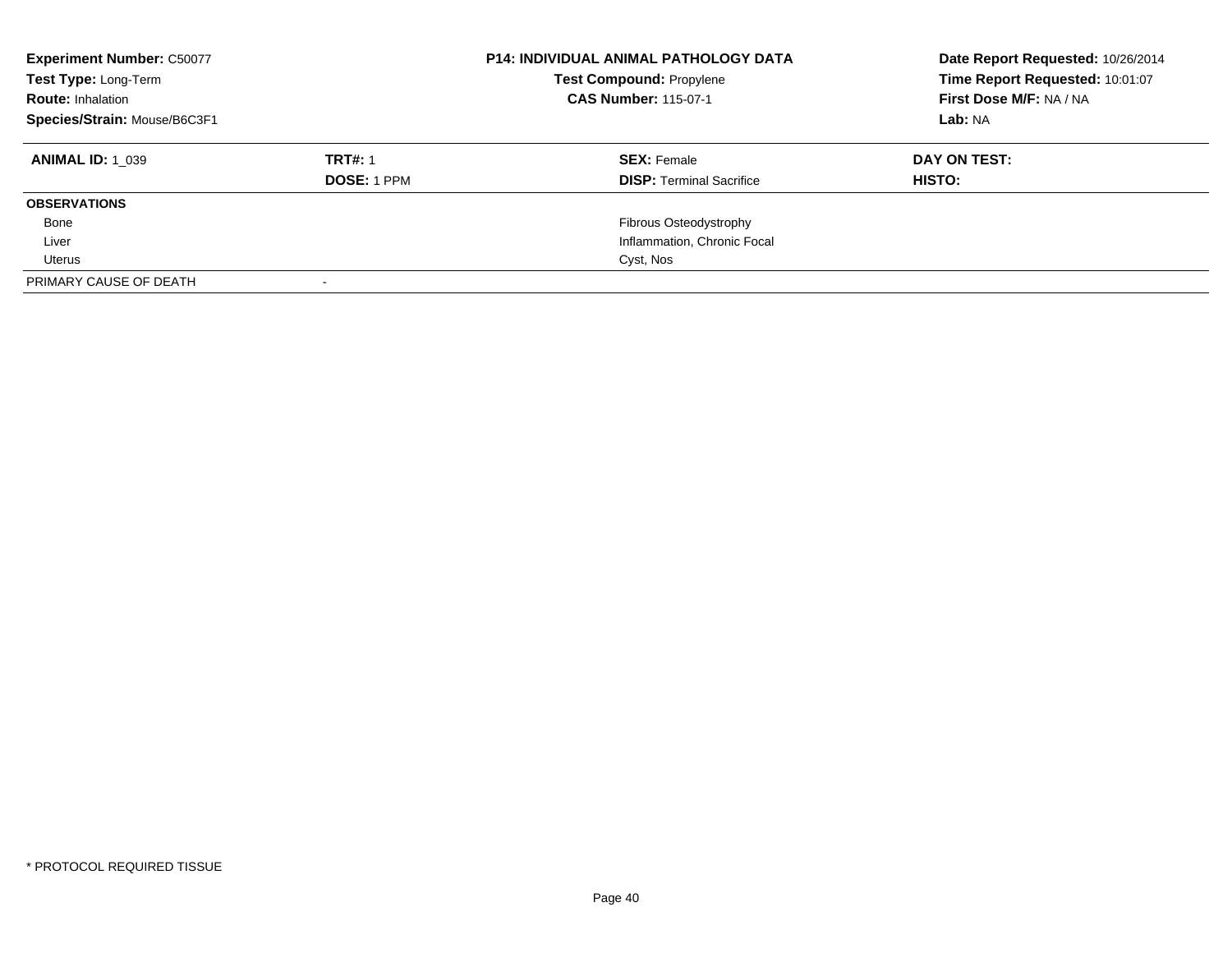| <b>Experiment Number: C50077</b><br>Test Type: Long-Term<br><b>Route: Inhalation</b><br>Species/Strain: Mouse/B6C3F1 |                     | <b>P14: INDIVIDUAL ANIMAL PATHOLOGY DATA</b><br><b>Test Compound: Propylene</b><br><b>CAS Number: 115-07-1</b> | Date Report Requested: 10/26/2014<br>Time Report Requested: 10:01:07<br>First Dose M/F: NA / NA<br>Lab: NA |
|----------------------------------------------------------------------------------------------------------------------|---------------------|----------------------------------------------------------------------------------------------------------------|------------------------------------------------------------------------------------------------------------|
| <b>ANIMAL ID: 1 040</b>                                                                                              | <b>TRT#: 1</b>      | <b>SEX: Female</b>                                                                                             | DAY ON TEST:                                                                                               |
|                                                                                                                      | <b>DOSE: 1 PPM</b>  | <b>DISP:</b> Terminal Sacrifice                                                                                | HISTO:                                                                                                     |
| <b>OBSERVATIONS</b>                                                                                                  |                     |                                                                                                                |                                                                                                            |
| Bone                                                                                                                 |                     | Fibrous Osteodystrophy                                                                                         |                                                                                                            |
| Liver                                                                                                                |                     | Hemangioma                                                                                                     |                                                                                                            |
| Lung                                                                                                                 |                     | Alveolar/Bronchiolar Adenoma                                                                                   |                                                                                                            |
| Nasal cavity                                                                                                         |                     | Hemorrhage                                                                                                     |                                                                                                            |
| Unspecified                                                                                                          | Multiple Organs Nos | Lymphoma, Histiocytic-Malignant Type                                                                           |                                                                                                            |
| Uterus                                                                                                               |                     | Cyst, Nos                                                                                                      |                                                                                                            |
|                                                                                                                      |                     | Inflammation, Acute Focal                                                                                      |                                                                                                            |
| PRIMARY CAUSE OF DEATH                                                                                               |                     |                                                                                                                |                                                                                                            |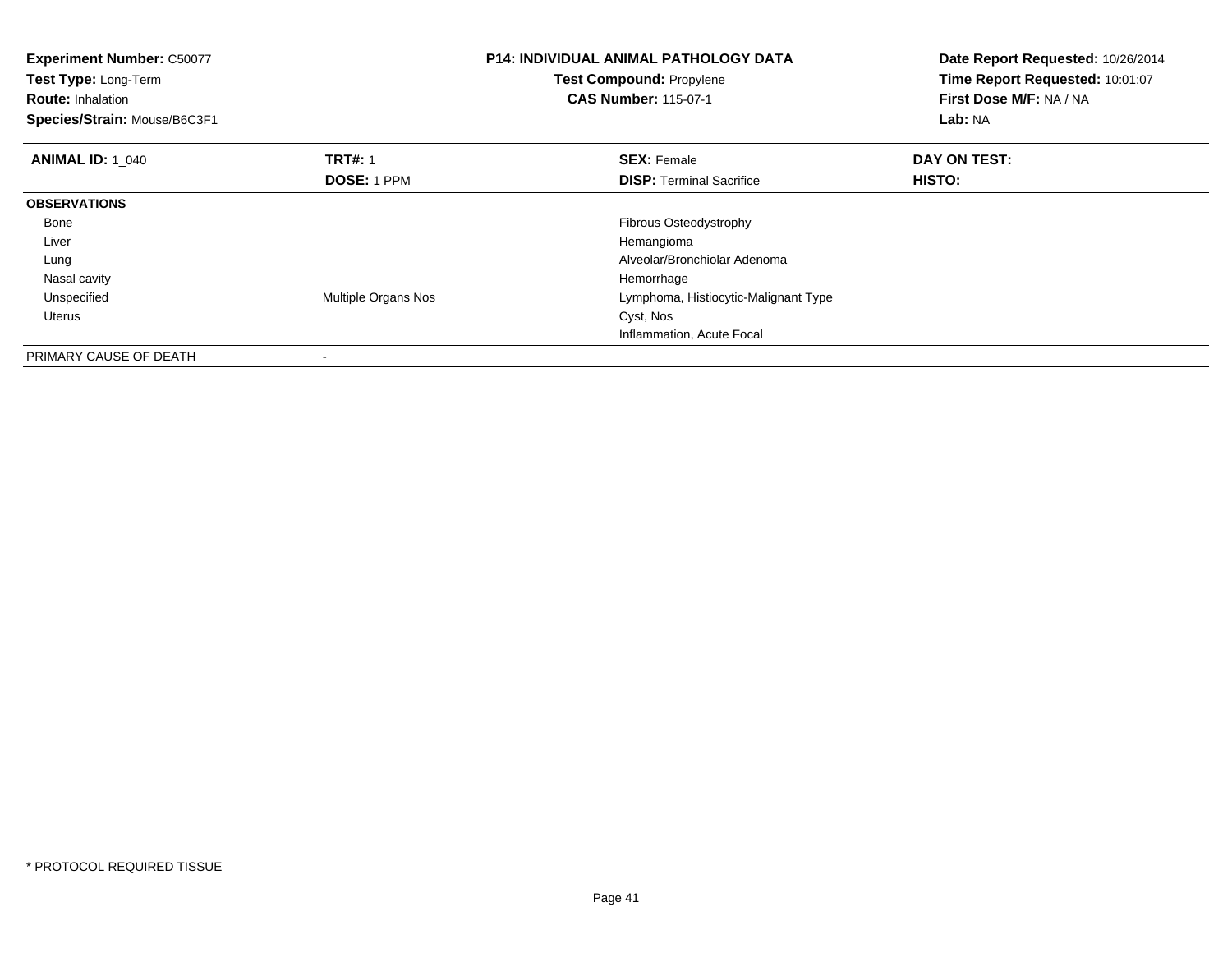| <b>Experiment Number: C50077</b><br>Test Type: Long-Term<br><b>Route: Inhalation</b><br>Species/Strain: Mouse/B6C3F1 |                | <b>P14: INDIVIDUAL ANIMAL PATHOLOGY DATA</b><br>Test Compound: Propylene<br><b>CAS Number: 115-07-1</b> | Date Report Requested: 10/26/2014<br>Time Report Requested: 10:01:07<br>First Dose M/F: NA / NA<br>Lab: NA |
|----------------------------------------------------------------------------------------------------------------------|----------------|---------------------------------------------------------------------------------------------------------|------------------------------------------------------------------------------------------------------------|
| <b>ANIMAL ID: 1 041</b>                                                                                              | <b>TRT#: 1</b> | <b>SEX: Female</b>                                                                                      | DAY ON TEST:                                                                                               |
|                                                                                                                      | DOSE: 1 PPM    | <b>DISP:</b> Terminal Sacrifice                                                                         | HISTO:                                                                                                     |
| <b>OBSERVATIONS</b>                                                                                                  |                |                                                                                                         |                                                                                                            |
| Bone                                                                                                                 |                | Fibrous Osteodystrophy                                                                                  |                                                                                                            |
| Lung                                                                                                                 |                | Alveolar/Bronchiolar Adenoma                                                                            |                                                                                                            |
| Nasal cavity                                                                                                         |                | Hemorrhage                                                                                              |                                                                                                            |
|                                                                                                                      |                | Inflammation, Acute Serous                                                                              |                                                                                                            |
| Ovary                                                                                                                |                | Cyst, Hemorrhagic                                                                                       |                                                                                                            |
|                                                                                                                      |                | Inflammation, Chronic                                                                                   |                                                                                                            |
| Pituitary gland                                                                                                      |                | Chromophobe Adenoma                                                                                     |                                                                                                            |
| Uterus                                                                                                               |                | Cyst, Nos                                                                                               |                                                                                                            |
| PRIMARY CAUSE OF DEATH                                                                                               |                |                                                                                                         |                                                                                                            |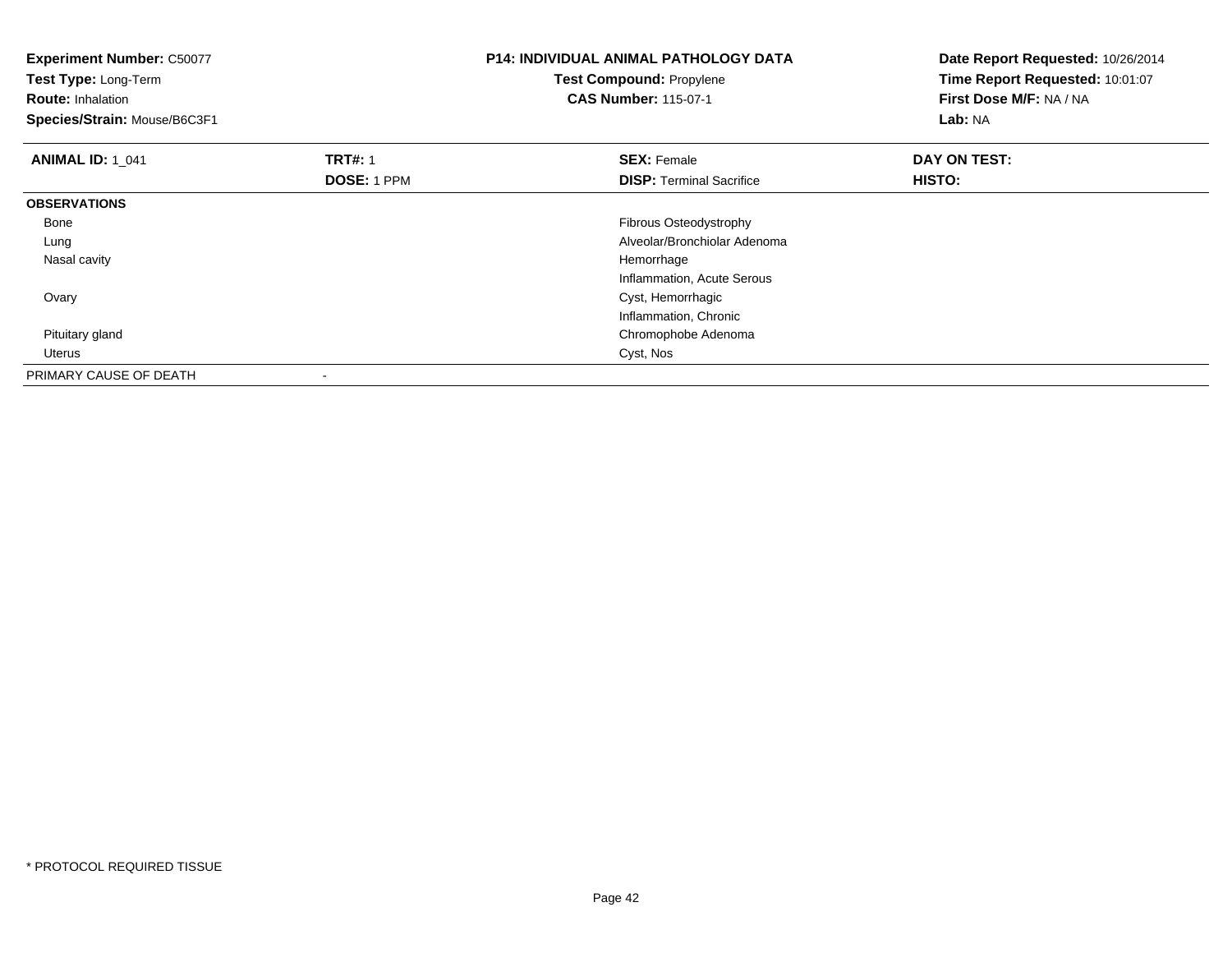| <b>Experiment Number: C50077</b><br>Test Type: Long-Term<br><b>Route: Inhalation</b><br>Species/Strain: Mouse/B6C3F1 |                    | <b>P14: INDIVIDUAL ANIMAL PATHOLOGY DATA</b><br>Test Compound: Propylene<br><b>CAS Number: 115-07-1</b> | Date Report Requested: 10/26/2014<br>Time Report Requested: 10:01:07<br>First Dose M/F: NA / NA<br>Lab: NA |
|----------------------------------------------------------------------------------------------------------------------|--------------------|---------------------------------------------------------------------------------------------------------|------------------------------------------------------------------------------------------------------------|
| <b>ANIMAL ID: 1 042</b>                                                                                              | <b>TRT#: 1</b>     | <b>SEX: Female</b>                                                                                      | DAY ON TEST:                                                                                               |
|                                                                                                                      | <b>DOSE: 1 PPM</b> | <b>DISP:</b> Terminal Sacrifice                                                                         | HISTO:                                                                                                     |
| <b>OBSERVATIONS</b>                                                                                                  |                    |                                                                                                         |                                                                                                            |
| Bone                                                                                                                 |                    | <b>Fibrous Osteodystrophy</b>                                                                           |                                                                                                            |
| <b>Brain</b>                                                                                                         |                    | Corpora Amylacea                                                                                        |                                                                                                            |
| Lung                                                                                                                 |                    | Hemorrhage                                                                                              |                                                                                                            |
|                                                                                                                      |                    | Inflammation, Interstitial                                                                              |                                                                                                            |
| Ovary                                                                                                                |                    | Cyst, Hemorrhagic                                                                                       |                                                                                                            |
| <b>Uterus</b>                                                                                                        |                    | Cyst, Nos                                                                                               |                                                                                                            |
| PRIMARY CAUSE OF DEATH                                                                                               |                    |                                                                                                         |                                                                                                            |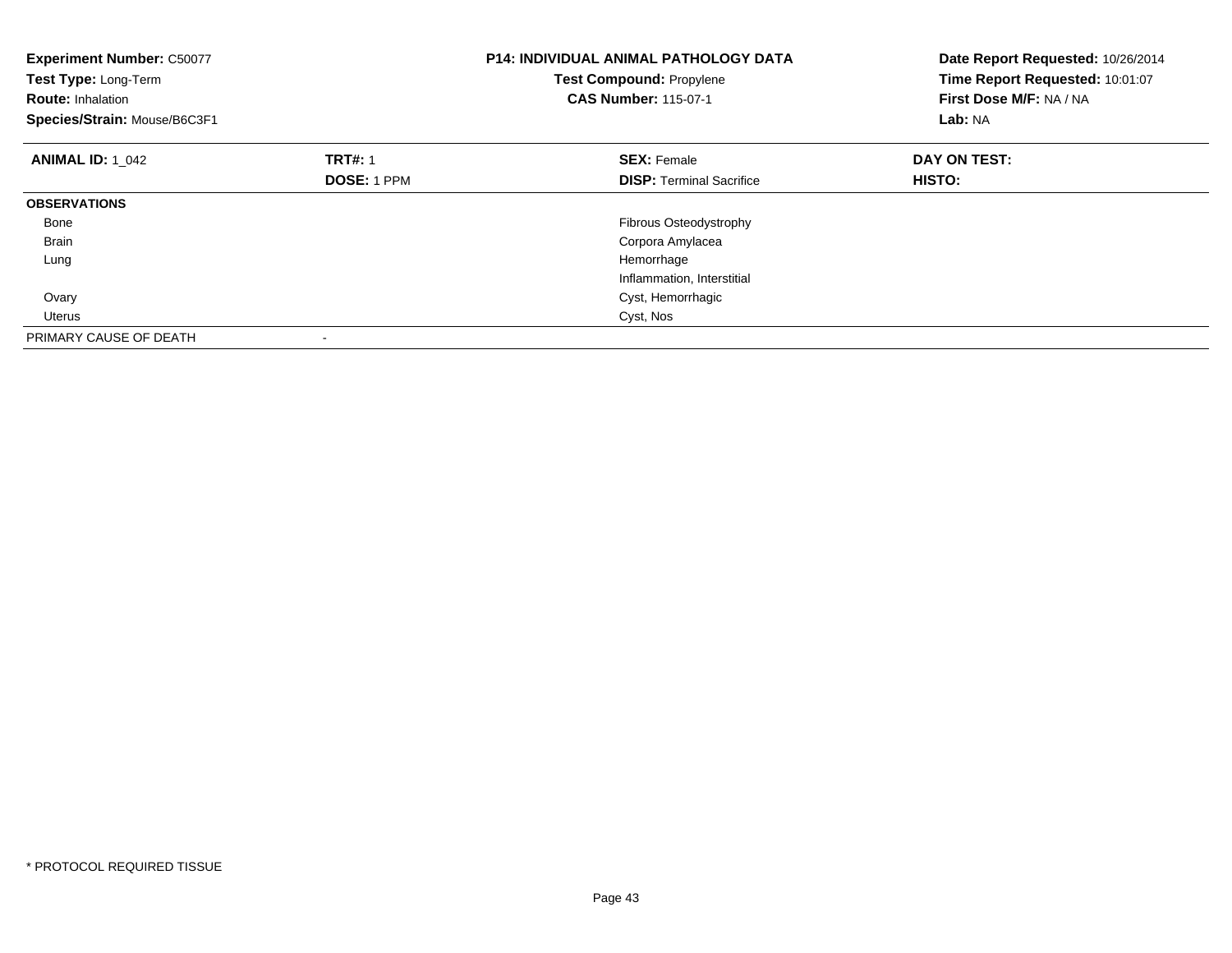| <b>Experiment Number: C50077</b><br>Test Type: Long-Term |                    | <b>P14: INDIVIDUAL ANIMAL PATHOLOGY DATA</b><br><b>Test Compound: Propylene</b> | Date Report Requested: 10/26/2014<br>Time Report Requested: 10:01:07 |
|----------------------------------------------------------|--------------------|---------------------------------------------------------------------------------|----------------------------------------------------------------------|
| <b>Route: Inhalation</b>                                 |                    | <b>CAS Number: 115-07-1</b>                                                     | First Dose M/F: NA / NA                                              |
| Species/Strain: Mouse/B6C3F1                             |                    |                                                                                 | Lab: NA                                                              |
| <b>ANIMAL ID: 1 043</b>                                  | <b>TRT#: 1</b>     | <b>SEX: Female</b>                                                              | DAY ON TEST:                                                         |
|                                                          | <b>DOSE: 1 PPM</b> | <b>DISP: Terminal Sacrifice</b>                                                 | HISTO:                                                               |
| <b>OBSERVATIONS</b>                                      |                    |                                                                                 |                                                                      |
| Bone                                                     |                    | Fibrous Osteodystrophy                                                          |                                                                      |
| <b>Brain</b>                                             |                    | Corpora Amylacea                                                                |                                                                      |
| Kidney                                                   | Glomerulus         | Amyloidosis                                                                     |                                                                      |
|                                                          |                    | Inflammation, Chronic                                                           |                                                                      |
| Nasal cavity                                             |                    | Hemorrhage                                                                      |                                                                      |
|                                                          |                    | Inflammation, Acute Serous                                                      |                                                                      |
| Ovary                                                    |                    | Cyst, Hemorrhagic                                                               |                                                                      |
|                                                          |                    | Cyst, Nos                                                                       |                                                                      |
| Uterus                                                   |                    | Cyst, Nos                                                                       |                                                                      |
| PRIMARY CAUSE OF DEATH                                   |                    |                                                                                 |                                                                      |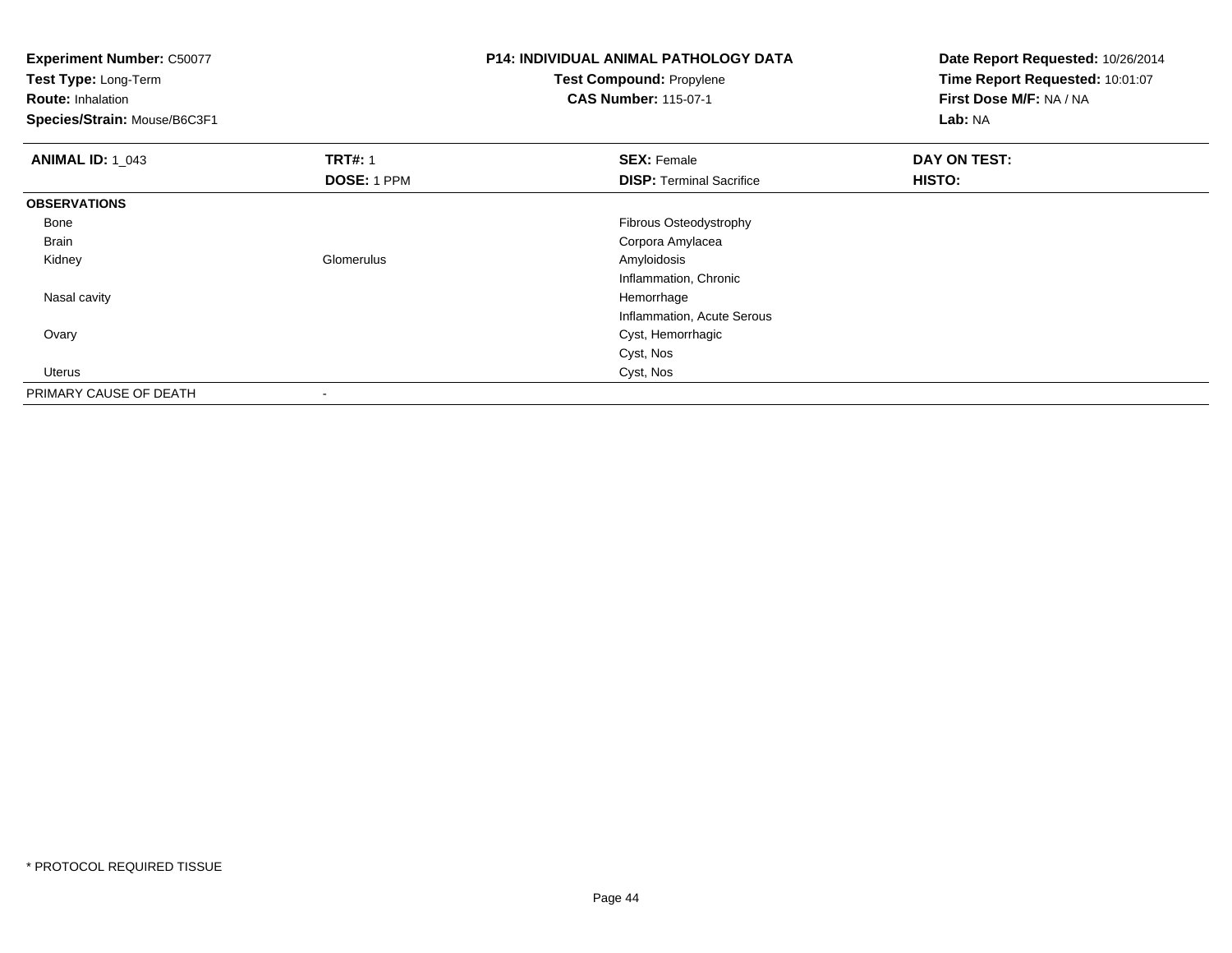| <b>Experiment Number: C50077</b><br>Test Type: Long-Term<br><b>Route: Inhalation</b><br>Species/Strain: Mouse/B6C3F1 |                          | <b>P14: INDIVIDUAL ANIMAL PATHOLOGY DATA</b><br>Test Compound: Propylene<br><b>CAS Number: 115-07-1</b> | Date Report Requested: 10/26/2014<br>Time Report Requested: 10:01:07<br>First Dose M/F: NA / NA<br>Lab: NA |
|----------------------------------------------------------------------------------------------------------------------|--------------------------|---------------------------------------------------------------------------------------------------------|------------------------------------------------------------------------------------------------------------|
| <b>ANIMAL ID: 1 044</b>                                                                                              | <b>TRT#: 1</b>           | <b>SEX: Female</b>                                                                                      | DAY ON TEST:                                                                                               |
|                                                                                                                      | <b>DOSE: 1 PPM</b>       | <b>DISP:</b> Natural Death                                                                              | HISTO:                                                                                                     |
| <b>OBSERVATIONS</b>                                                                                                  |                          |                                                                                                         |                                                                                                            |
| Bone                                                                                                                 |                          | Fibrous Osteodystrophy                                                                                  |                                                                                                            |
| <b>Brain</b>                                                                                                         |                          | Corpora Amylacea                                                                                        |                                                                                                            |
| Kidney                                                                                                               |                          | Degeneration, Hyaline                                                                                   |                                                                                                            |
| Liver                                                                                                                |                          | Fibrosis                                                                                                |                                                                                                            |
|                                                                                                                      |                          | Necrosis, Focal                                                                                         |                                                                                                            |
| Spleen                                                                                                               |                          | Hematopoiesis                                                                                           |                                                                                                            |
| Unspecified                                                                                                          | Multiple Organs Nos      | Lymphoma, Histiocytic-Malignant Type                                                                    |                                                                                                            |
| PRIMARY CAUSE OF DEATH                                                                                               | $\overline{\phantom{a}}$ |                                                                                                         |                                                                                                            |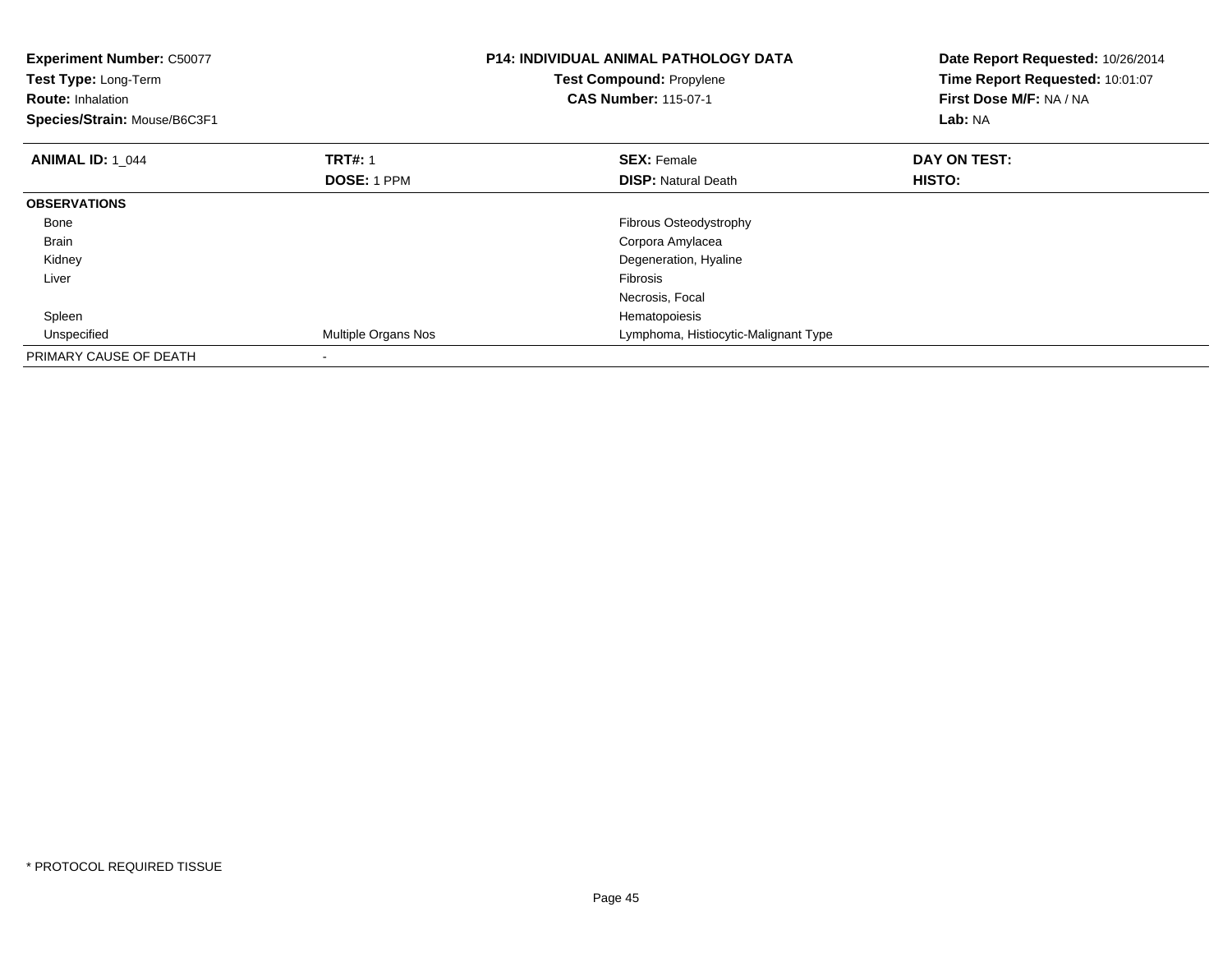| <b>Experiment Number: C50077</b><br>Test Type: Long-Term<br><b>Route: Inhalation</b><br>Species/Strain: Mouse/B6C3F1 |                                      | <b>P14: INDIVIDUAL ANIMAL PATHOLOGY DATA</b><br><b>Test Compound: Propylene</b><br><b>CAS Number: 115-07-1</b> | Date Report Requested: 10/26/2014<br>Time Report Requested: 10:01:07<br>First Dose M/F: NA / NA<br>Lab: NA |
|----------------------------------------------------------------------------------------------------------------------|--------------------------------------|----------------------------------------------------------------------------------------------------------------|------------------------------------------------------------------------------------------------------------|
| <b>ANIMAL ID: 1 045</b>                                                                                              | <b>TRT#: 1</b><br><b>DOSE: 1 PPM</b> | <b>SEX: Female</b><br><b>DISP:</b> Natural Death                                                               | DAY ON TEST:<br><b>HISTO:</b>                                                                              |
| <b>OBSERVATIONS</b>                                                                                                  |                                      |                                                                                                                |                                                                                                            |
| Bone                                                                                                                 |                                      | Fibrous Osteodystrophy                                                                                         |                                                                                                            |
| <b>Brain</b>                                                                                                         |                                      | Hemorrhage                                                                                                     |                                                                                                            |
| Unspecified                                                                                                          | Multiple Organs Nos                  | Lymphoma, Lymphocytic-Malignant Type                                                                           |                                                                                                            |
| Uterus                                                                                                               |                                      | Cyst, Nos                                                                                                      |                                                                                                            |
| PRIMARY CAUSE OF DEATH                                                                                               | -                                    |                                                                                                                |                                                                                                            |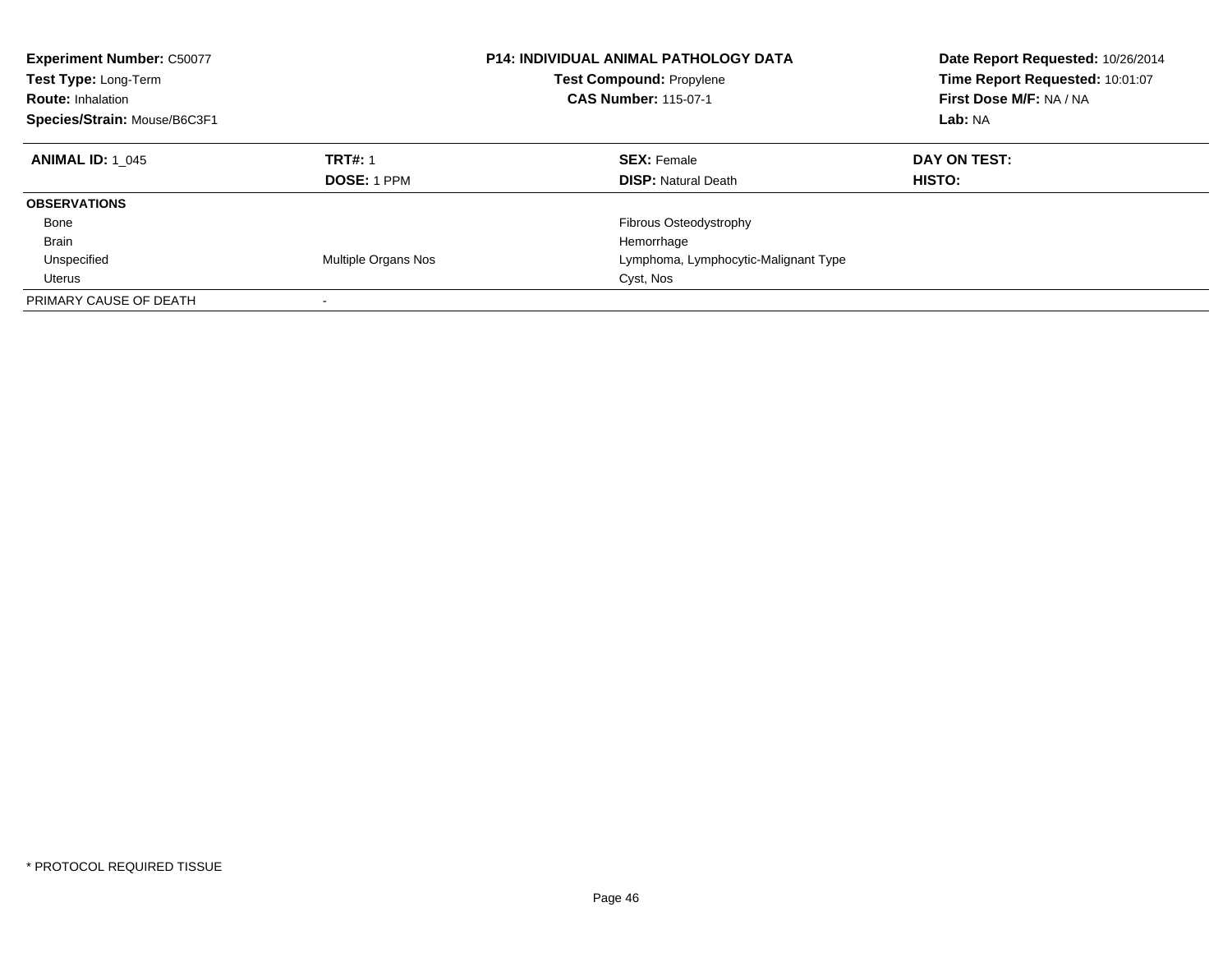| <b>Experiment Number: C50077</b><br>Test Type: Long-Term<br><b>Route: Inhalation</b><br>Species/Strain: Mouse/B6C3F1 |                                      | <b>P14: INDIVIDUAL ANIMAL PATHOLOGY DATA</b><br><b>Test Compound: Propylene</b><br><b>CAS Number: 115-07-1</b> | Date Report Requested: 10/26/2014<br>Time Report Requested: 10:01:07<br>First Dose M/F: NA / NA<br>Lab: NA |
|----------------------------------------------------------------------------------------------------------------------|--------------------------------------|----------------------------------------------------------------------------------------------------------------|------------------------------------------------------------------------------------------------------------|
| <b>ANIMAL ID: 1 046</b>                                                                                              | <b>TRT#: 1</b><br><b>DOSE: 1 PPM</b> | <b>SEX: Female</b><br><b>DISP: Natural Death</b>                                                               | DAY ON TEST:<br><b>HISTO:</b>                                                                              |
| <b>OBSERVATIONS</b>                                                                                                  |                                      |                                                                                                                |                                                                                                            |
| Liver                                                                                                                |                                      | Necrosis, Nos                                                                                                  |                                                                                                            |
| Unspecified                                                                                                          |                                      | Inflammation, Acute/Chronic                                                                                    |                                                                                                            |
|                                                                                                                      | <b>Multiple Organs Nos</b>           | Lymphoma, Histiocytic-Malignant Type                                                                           |                                                                                                            |
| PRIMARY CAUSE OF DEATH                                                                                               |                                      |                                                                                                                |                                                                                                            |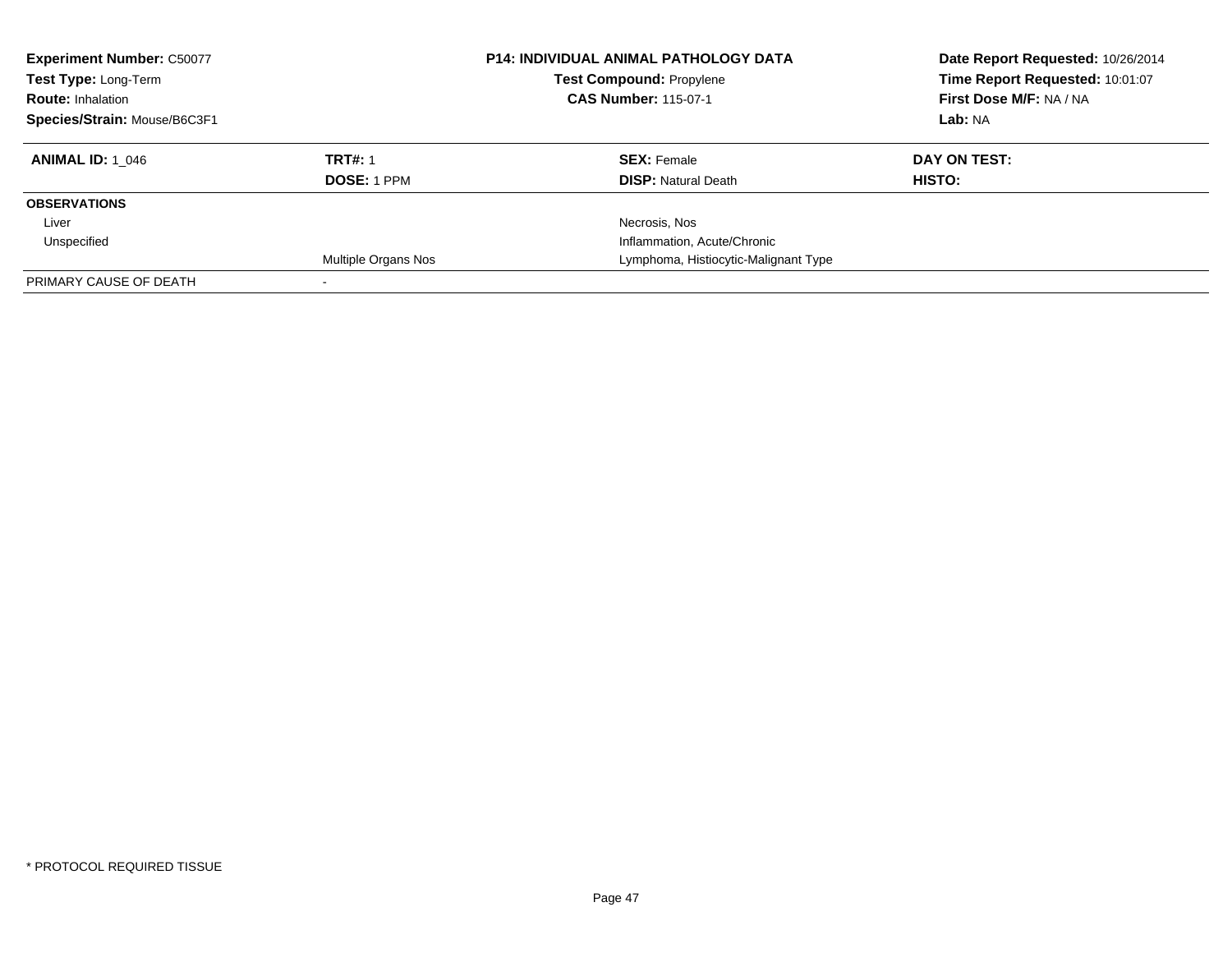| <b>Experiment Number: C50077</b><br>Test Type: Long-Term<br><b>Route: Inhalation</b><br>Species/Strain: Mouse/B6C3F1 |                    | <b>P14: INDIVIDUAL ANIMAL PATHOLOGY DATA</b><br><b>Test Compound: Propylene</b><br><b>CAS Number: 115-07-1</b> | Date Report Requested: 10/26/2014<br>Time Report Requested: 10:01:07<br>First Dose M/F: NA / NA<br>Lab: NA |
|----------------------------------------------------------------------------------------------------------------------|--------------------|----------------------------------------------------------------------------------------------------------------|------------------------------------------------------------------------------------------------------------|
| <b>ANIMAL ID: 1 047</b>                                                                                              | <b>TRT#: 1</b>     | <b>SEX: Female</b>                                                                                             | DAY ON TEST:                                                                                               |
|                                                                                                                      | <b>DOSE: 1 PPM</b> | <b>DISP:</b> Terminal Sacrifice                                                                                | <b>HISTO:</b>                                                                                              |
| <b>OBSERVATIONS</b>                                                                                                  |                    |                                                                                                                |                                                                                                            |
| Bone                                                                                                                 |                    | Fibrous Osteodystrophy                                                                                         |                                                                                                            |
| Harderian gland                                                                                                      | Hardarian Gland    | <b>Fibrosis</b>                                                                                                |                                                                                                            |
|                                                                                                                      | Hardarian Gland    | Papillary Cystadenoma, Nos                                                                                     |                                                                                                            |
| Liver                                                                                                                |                    | Hematopoiesis                                                                                                  |                                                                                                            |
| Pituitary gland                                                                                                      |                    | Fibrosis                                                                                                       |                                                                                                            |
| Uterus                                                                                                               |                    | Cyst, Nos                                                                                                      |                                                                                                            |
| PRIMARY CAUSE OF DEATH                                                                                               |                    |                                                                                                                |                                                                                                            |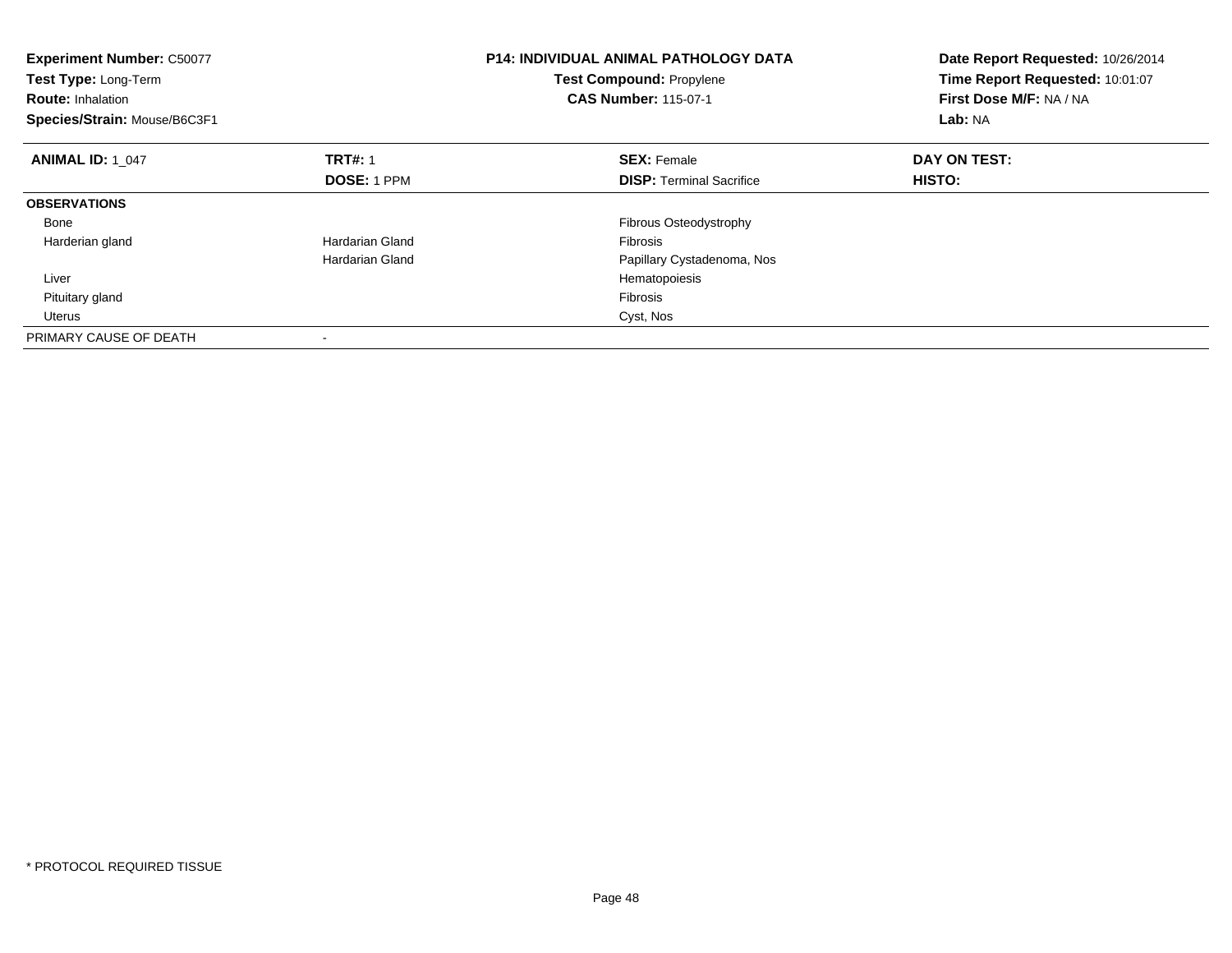| <b>Experiment Number: C50077</b><br>Test Type: Long-Term<br><b>Route: Inhalation</b><br>Species/Strain: Mouse/B6C3F1 |                       | <b>P14: INDIVIDUAL ANIMAL PATHOLOGY DATA</b><br><b>Test Compound: Propylene</b><br><b>CAS Number: 115-07-1</b> | Date Report Requested: 10/26/2014<br>Time Report Requested: 10:01:07<br>First Dose M/F: NA / NA<br>Lab: NA |
|----------------------------------------------------------------------------------------------------------------------|-----------------------|----------------------------------------------------------------------------------------------------------------|------------------------------------------------------------------------------------------------------------|
| <b>ANIMAL ID: 1 048</b>                                                                                              | <b>TRT#: 1</b>        | <b>SEX: Female</b>                                                                                             | DAY ON TEST:                                                                                               |
|                                                                                                                      | DOSE: 1 PPM           | <b>DISP:</b> Terminal Sacrifice                                                                                | HISTO:                                                                                                     |
| <b>OBSERVATIONS</b>                                                                                                  |                       |                                                                                                                |                                                                                                            |
| Bone                                                                                                                 |                       | Fibrous Osteodystrophy                                                                                         |                                                                                                            |
| Liver                                                                                                                |                       | Hepatocellular Carcinoma                                                                                       |                                                                                                            |
| Lymph node                                                                                                           | Mesenteric Lymph Node | Congestion, Nos                                                                                                |                                                                                                            |
| Nasal cavity                                                                                                         |                       | Hemorrhage                                                                                                     |                                                                                                            |
| Pituitary gland                                                                                                      |                       | Chromophobe Adenoma                                                                                            |                                                                                                            |
| Unspecified                                                                                                          | Ear                   | Hemangiosarcoma                                                                                                |                                                                                                            |
| Uterus                                                                                                               |                       | Cyst, Nos                                                                                                      |                                                                                                            |
| PRIMARY CAUSE OF DEATH                                                                                               |                       |                                                                                                                |                                                                                                            |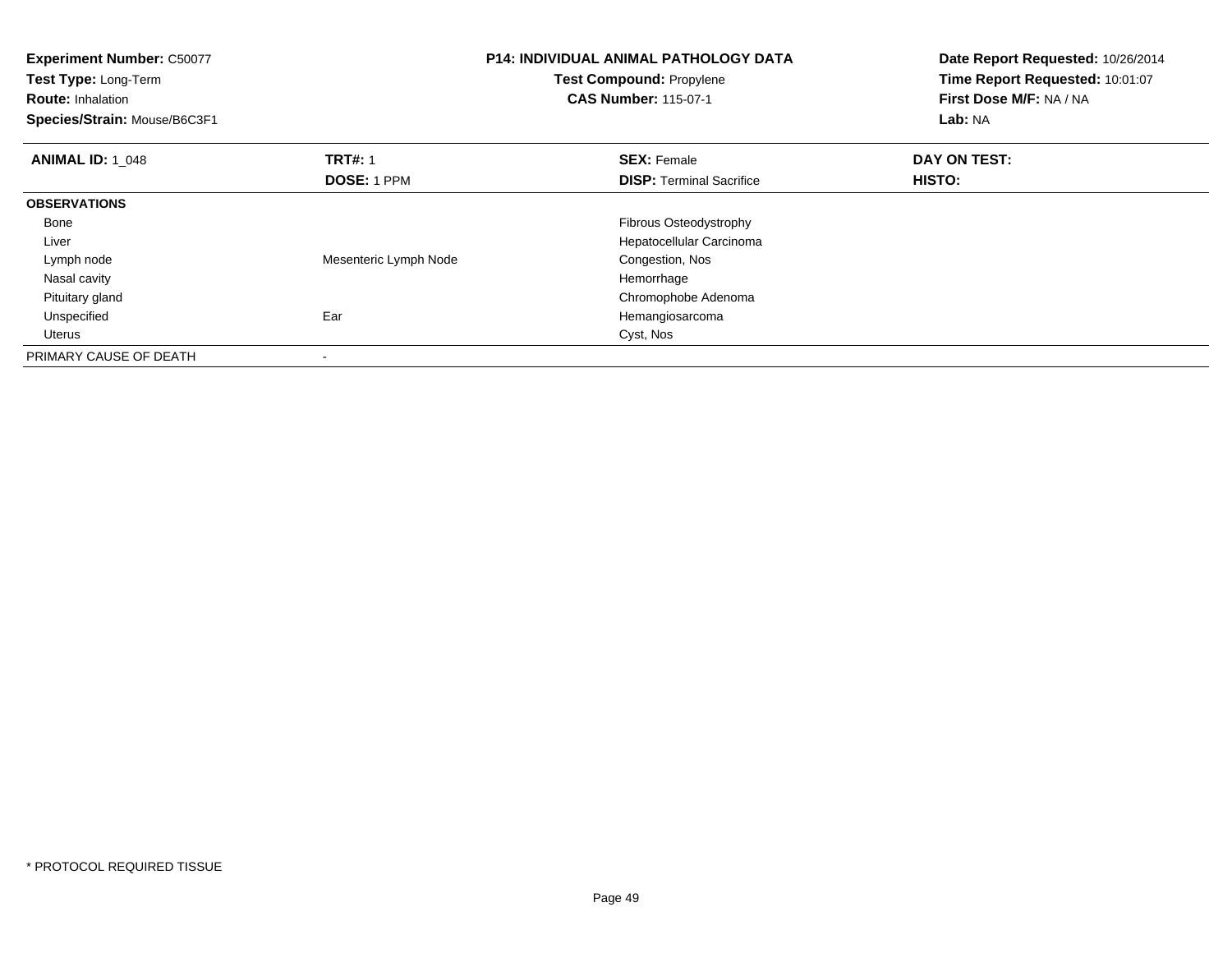| <b>Experiment Number: C50077</b><br>Test Type: Long-Term<br><b>Route: Inhalation</b><br>Species/Strain: Mouse/B6C3F1 |                                      | <b>P14: INDIVIDUAL ANIMAL PATHOLOGY DATA</b><br><b>Test Compound: Propylene</b><br><b>CAS Number: 115-07-1</b> | Date Report Requested: 10/26/2014<br>Time Report Requested: 10:01:07<br>First Dose M/F: NA / NA<br>Lab: NA |
|----------------------------------------------------------------------------------------------------------------------|--------------------------------------|----------------------------------------------------------------------------------------------------------------|------------------------------------------------------------------------------------------------------------|
| <b>ANIMAL ID: 1 049</b>                                                                                              | <b>TRT#: 1</b><br><b>DOSE: 1 PPM</b> | <b>SEX: Female</b><br><b>DISP:</b> Natural Death                                                               | DAY ON TEST:<br><b>HISTO:</b>                                                                              |
| <b>OBSERVATIONS</b>                                                                                                  |                                      |                                                                                                                |                                                                                                            |
| Lung                                                                                                                 |                                      | Hemorrhage                                                                                                     |                                                                                                            |
| Mammary gland                                                                                                        |                                      | Cyst, Nos                                                                                                      |                                                                                                            |
| Unspecified                                                                                                          | Multiple Organs Nos                  | Lymphoma, Histiocytic-Malignant Type                                                                           |                                                                                                            |
| Uterus                                                                                                               |                                      | Cyst, Nos                                                                                                      |                                                                                                            |
| PRIMARY CAUSE OF DEATH                                                                                               | -                                    |                                                                                                                |                                                                                                            |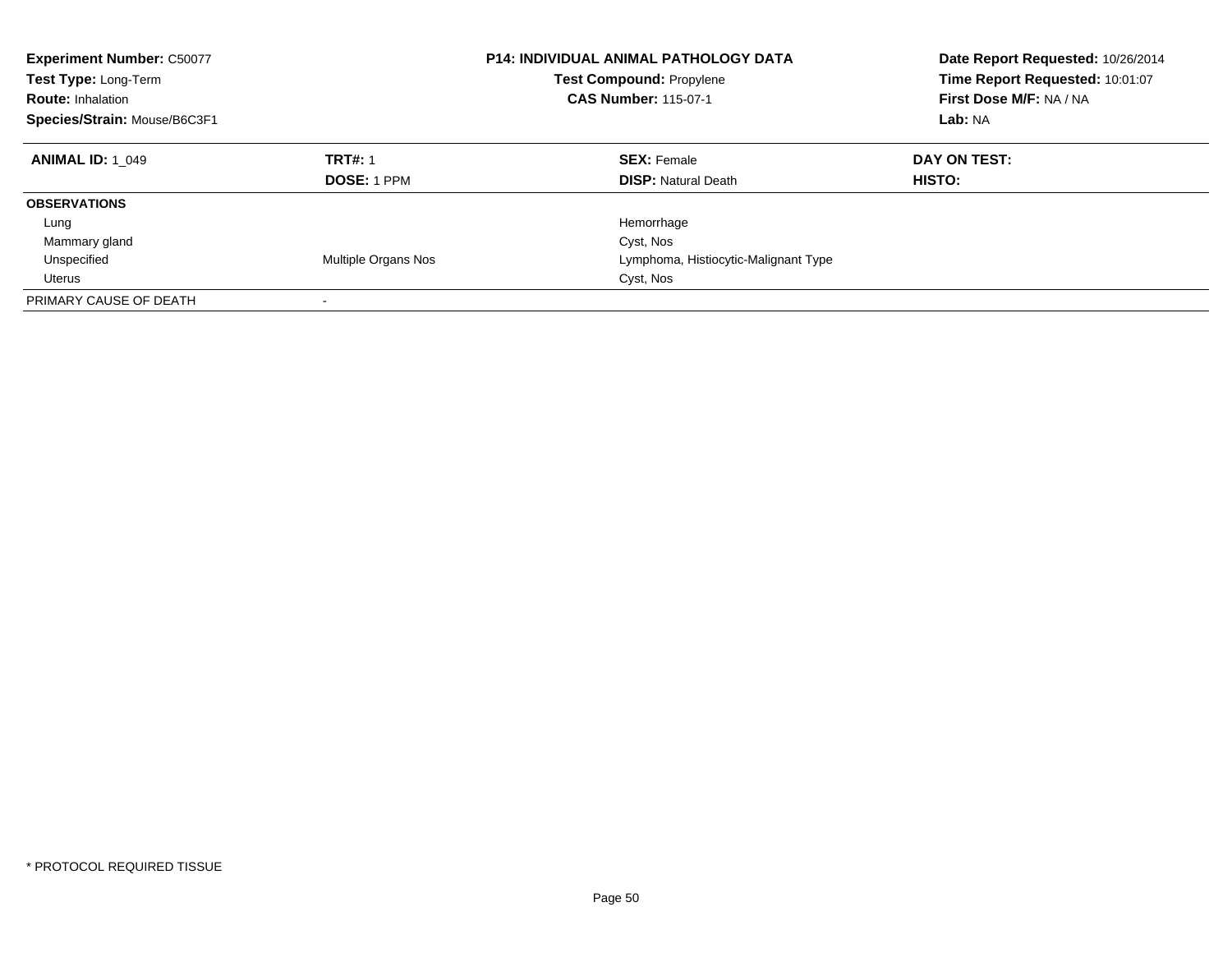| <b>Experiment Number: C50077</b><br>Test Type: Long-Term<br><b>Route: Inhalation</b><br>Species/Strain: Mouse/B6C3F1 |                     | <b>P14: INDIVIDUAL ANIMAL PATHOLOGY DATA</b><br>Test Compound: Propylene<br><b>CAS Number: 115-07-1</b> | Date Report Requested: 10/26/2014<br>Time Report Requested: 10:01:07<br>First Dose M/F: NA / NA<br>Lab: NA |
|----------------------------------------------------------------------------------------------------------------------|---------------------|---------------------------------------------------------------------------------------------------------|------------------------------------------------------------------------------------------------------------|
| <b>ANIMAL ID: 1 050</b>                                                                                              | <b>TRT#: 1</b>      | <b>SEX: Female</b>                                                                                      | DAY ON TEST:                                                                                               |
|                                                                                                                      | <b>DOSE: 1 PPM</b>  | <b>DISP:</b> Natural Death                                                                              | HISTO:                                                                                                     |
| <b>OBSERVATIONS</b>                                                                                                  |                     |                                                                                                         |                                                                                                            |
| Bone                                                                                                                 |                     | Fibrous Osteodystrophy                                                                                  |                                                                                                            |
| <b>Brain</b>                                                                                                         |                     | Corpora Amylacea                                                                                        |                                                                                                            |
| Kidney                                                                                                               |                     | Degeneration, Hyaline                                                                                   |                                                                                                            |
| Pituitary gland                                                                                                      |                     | Chromophobe Carcinoma                                                                                   |                                                                                                            |
| Spleen                                                                                                               |                     | Hematopoiesis                                                                                           |                                                                                                            |
| Unspecified                                                                                                          | Multiple Organs Nos | Lymphoma, Histiocytic-Malignant Type                                                                    |                                                                                                            |
| PRIMARY CAUSE OF DEATH                                                                                               |                     |                                                                                                         |                                                                                                            |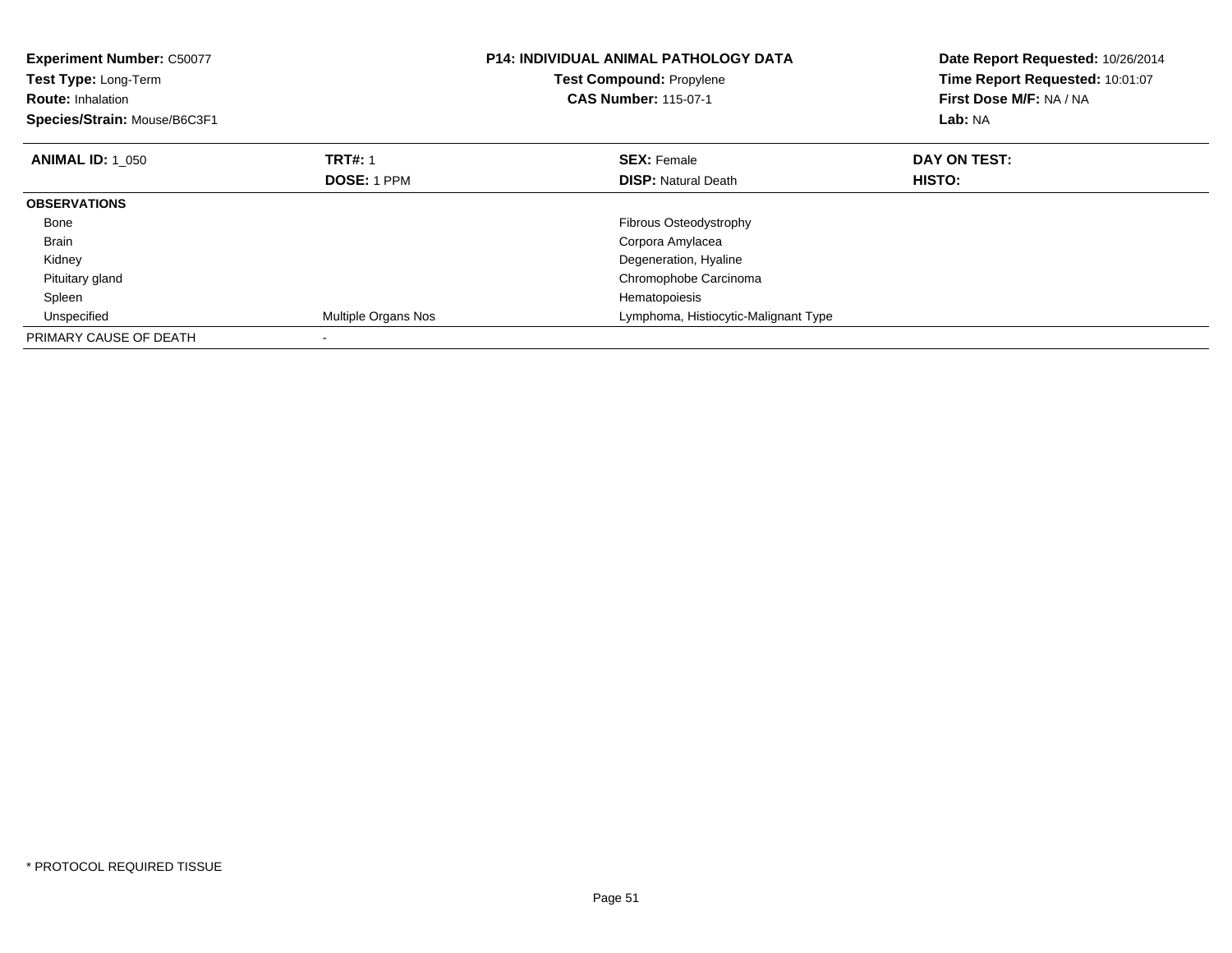| <b>Experiment Number: C50077</b><br>Test Type: Long-Term<br><b>Route: Inhalation</b><br>Species/Strain: Mouse/B6C3F1 |                         | <b>P14: INDIVIDUAL ANIMAL PATHOLOGY DATA</b><br><b>Test Compound: Propylene</b><br><b>CAS Number: 115-07-1</b> | Date Report Requested: 10/26/2014<br>Time Report Requested: 10:01:07<br>First Dose M/F: NA / NA<br>Lab: NA |
|----------------------------------------------------------------------------------------------------------------------|-------------------------|----------------------------------------------------------------------------------------------------------------|------------------------------------------------------------------------------------------------------------|
| <b>ANIMAL ID: 2 001</b>                                                                                              | TRT#: 2<br>DOSE: 50 PPM | <b>SEX:</b> Female<br><b>DISP:</b> Moribund Sacrifice                                                          | DAY ON TEST:<br><b>HISTO:</b>                                                                              |
| <b>OBSERVATIONS</b>                                                                                                  |                         |                                                                                                                |                                                                                                            |
| Ovary                                                                                                                |                         | Cyst, Nos                                                                                                      |                                                                                                            |
| Skin                                                                                                                 |                         | Inflammation, Acute Focal                                                                                      |                                                                                                            |
| Spleen                                                                                                               |                         | Hematopoiesis                                                                                                  |                                                                                                            |
| PRIMARY CAUSE OF DEATH                                                                                               |                         |                                                                                                                |                                                                                                            |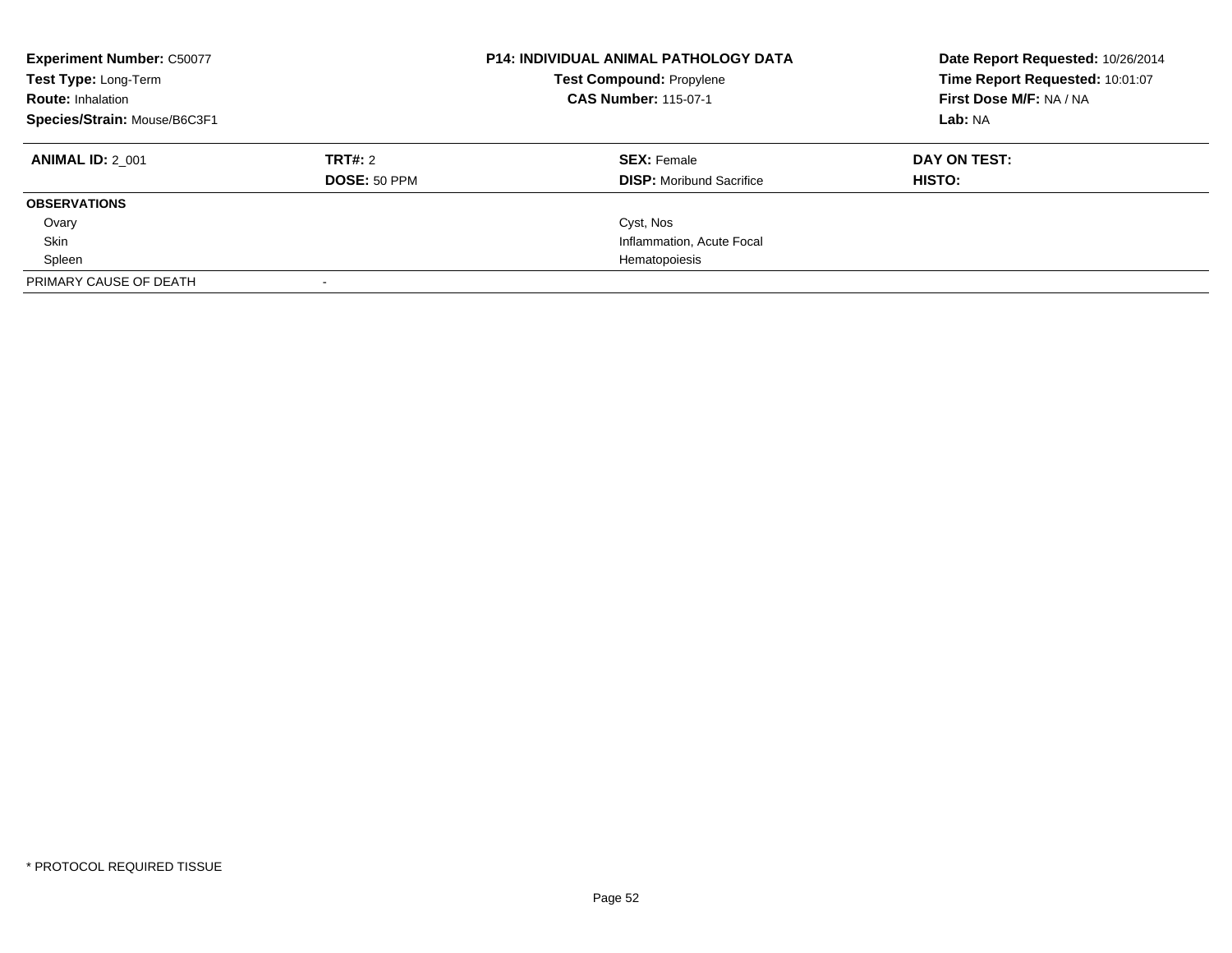| <b>Experiment Number: C50077</b><br>Test Type: Long-Term<br><b>Route: Inhalation</b><br>Species/Strain: Mouse/B6C3F1 |                                | <b>P14: INDIVIDUAL ANIMAL PATHOLOGY DATA</b><br><b>Test Compound: Propylene</b><br><b>CAS Number: 115-07-1</b> | Date Report Requested: 10/26/2014<br>Time Report Requested: 10:01:07<br>First Dose M/F: NA / NA<br>Lab: NA |
|----------------------------------------------------------------------------------------------------------------------|--------------------------------|----------------------------------------------------------------------------------------------------------------|------------------------------------------------------------------------------------------------------------|
| <b>ANIMAL ID: 2 002</b>                                                                                              | <b>TRT#: 2</b><br>DOSE: 50 PPM | <b>SEX: Female</b><br><b>DISP:</b> Moribund Sacrifice                                                          | DAY ON TEST:<br>HISTO:                                                                                     |
|                                                                                                                      |                                |                                                                                                                |                                                                                                            |
| <b>OBSERVATIONS</b>                                                                                                  |                                |                                                                                                                |                                                                                                            |
| Bone                                                                                                                 |                                | <b>Fibrous Osteodystrophy</b>                                                                                  |                                                                                                            |
| <b>Brain</b>                                                                                                         |                                | Chromophobe Carcinoma, Invasive                                                                                |                                                                                                            |
| Kidney                                                                                                               |                                | Nephropathy                                                                                                    |                                                                                                            |
| Pituitary gland                                                                                                      |                                | Chromophobe Carcinoma                                                                                          |                                                                                                            |
| PRIMARY CAUSE OF DEATH                                                                                               |                                |                                                                                                                |                                                                                                            |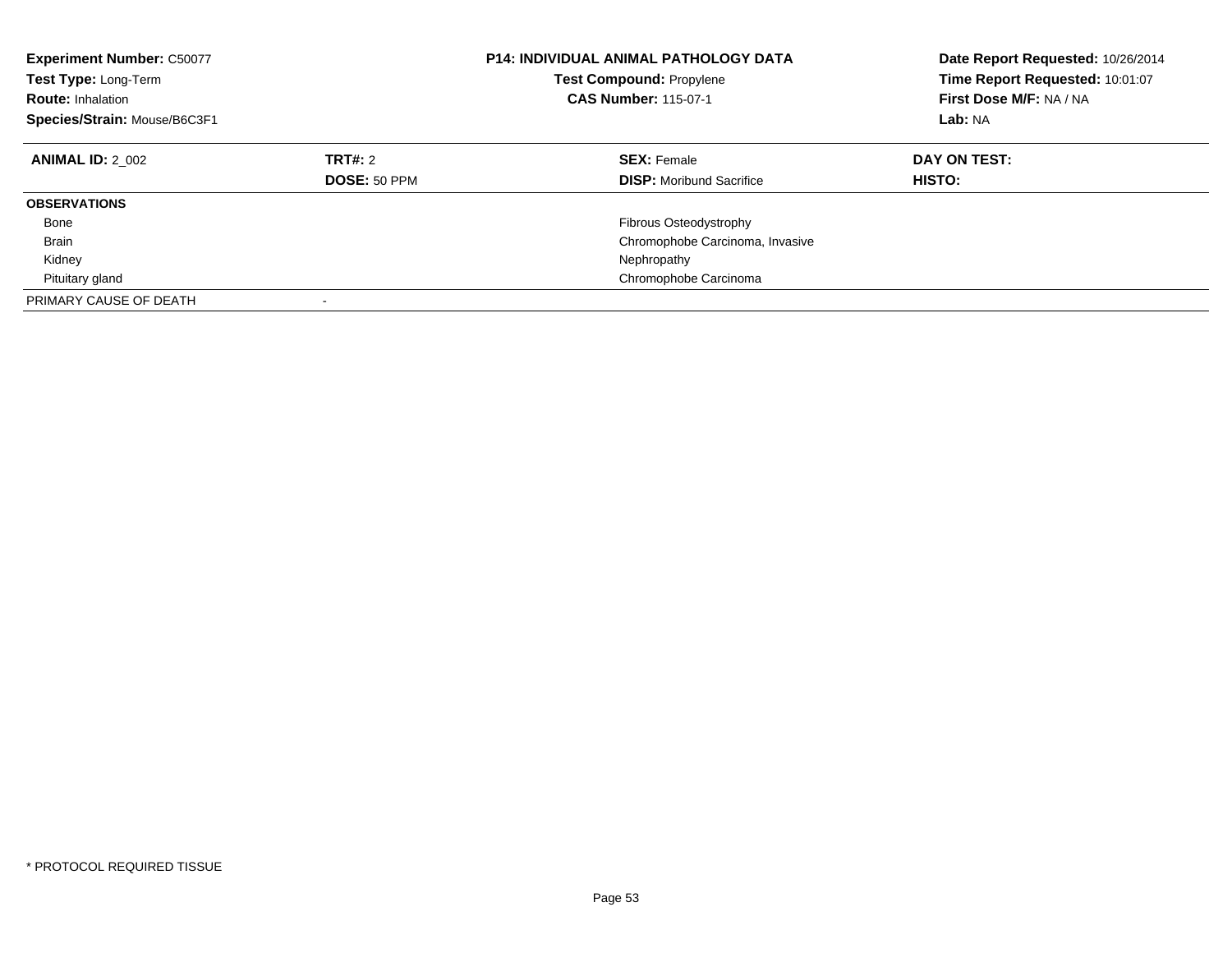| <b>Experiment Number: C50077</b><br>Test Type: Long-Term<br><b>Route: Inhalation</b><br>Species/Strain: Mouse/B6C3F1 |                       | <b>P14: INDIVIDUAL ANIMAL PATHOLOGY DATA</b><br>Test Compound: Propylene<br><b>CAS Number: 115-07-1</b> | Date Report Requested: 10/26/2014<br>Time Report Requested: 10:01:07<br>First Dose M/F: NA / NA<br>Lab: NA |
|----------------------------------------------------------------------------------------------------------------------|-----------------------|---------------------------------------------------------------------------------------------------------|------------------------------------------------------------------------------------------------------------|
| <b>ANIMAL ID: 2 003</b>                                                                                              | <b>TRT#: 2</b>        | <b>SEX: Female</b>                                                                                      | DAY ON TEST:                                                                                               |
|                                                                                                                      | <b>DOSE: 50 PPM</b>   | <b>DISP:</b> Terminal Sacrifice                                                                         | HISTO:                                                                                                     |
| <b>OBSERVATIONS</b>                                                                                                  |                       |                                                                                                         |                                                                                                            |
| Bone                                                                                                                 |                       | Fibrous Osteodystrophy                                                                                  |                                                                                                            |
| Lung                                                                                                                 |                       | Alveolar/Bronchiolar Adenoma                                                                            |                                                                                                            |
| Lymph node                                                                                                           | Mandibular Lymph Node | Hyperplasia, Nos                                                                                        |                                                                                                            |
| Nasal cavity                                                                                                         |                       | Hemorrhage                                                                                              |                                                                                                            |
| Spleen                                                                                                               |                       | Lymphoma, Histiocytic-Malignant Type                                                                    |                                                                                                            |
| <b>Uterus</b>                                                                                                        |                       | Cyst, Nos                                                                                               |                                                                                                            |
| PRIMARY CAUSE OF DEATH                                                                                               |                       |                                                                                                         |                                                                                                            |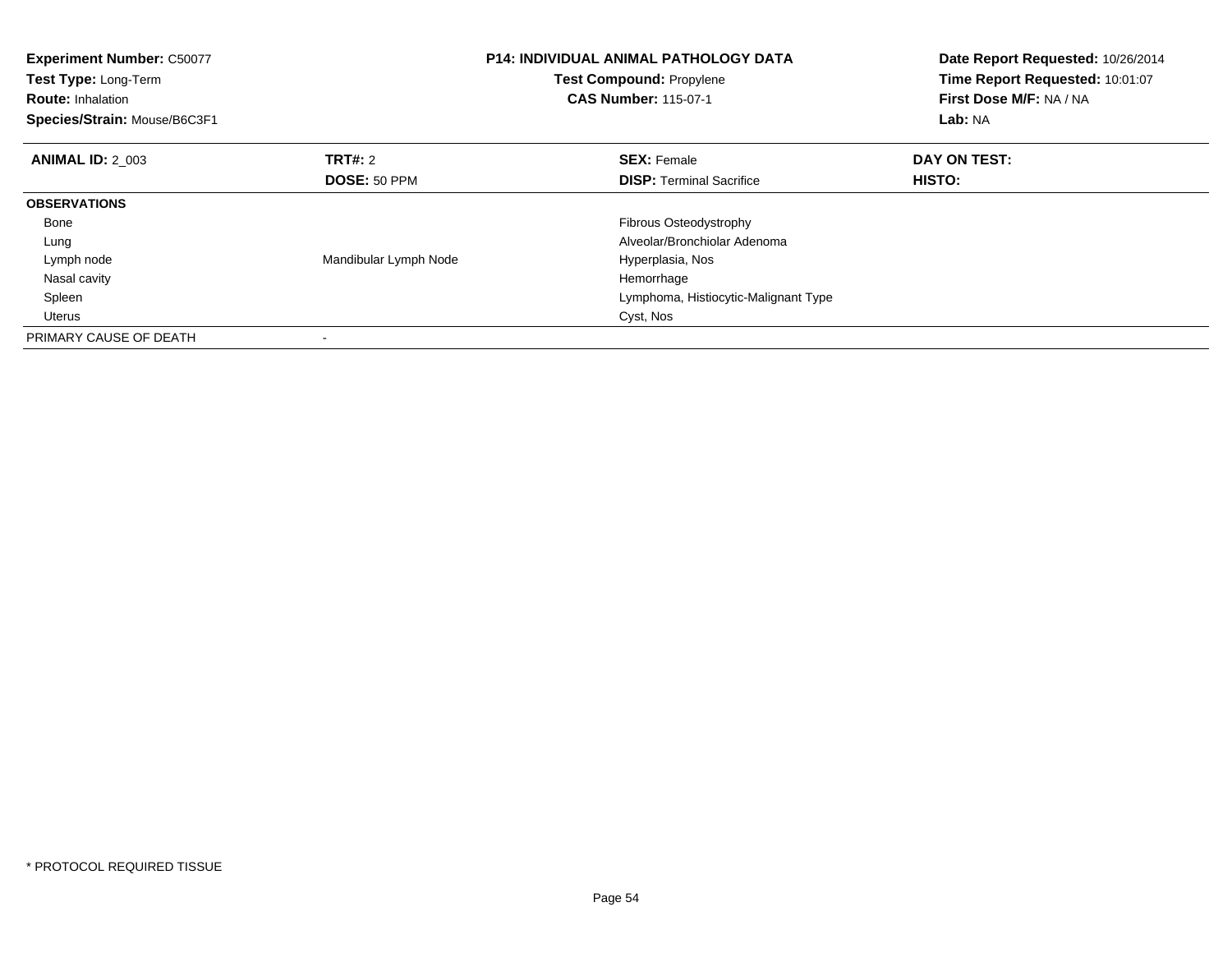| <b>Experiment Number: C50077</b><br>Test Type: Long-Term<br><b>Route: Inhalation</b><br>Species/Strain: Mouse/B6C3F1 |              | <b>P14: INDIVIDUAL ANIMAL PATHOLOGY DATA</b><br><b>Test Compound: Propylene</b><br><b>CAS Number: 115-07-1</b> | Date Report Requested: 10/26/2014<br>Time Report Requested: 10:01:07<br>First Dose M/F: NA / NA<br>Lab: NA |
|----------------------------------------------------------------------------------------------------------------------|--------------|----------------------------------------------------------------------------------------------------------------|------------------------------------------------------------------------------------------------------------|
|                                                                                                                      |              |                                                                                                                |                                                                                                            |
| <b>ANIMAL ID: 2 005</b>                                                                                              | TRT#: 2      | <b>SEX:</b> Female                                                                                             | DAY ON TEST:                                                                                               |
|                                                                                                                      | DOSE: 50 PPM | <b>DISP:</b> Natural Death                                                                                     | HISTO:                                                                                                     |
| <b>OBSERVATIONS</b>                                                                                                  |              |                                                                                                                |                                                                                                            |
| Bone                                                                                                                 |              | <b>Fibrous Osteodystrophy</b>                                                                                  |                                                                                                            |
| Uterus                                                                                                               |              | Leiomyosarcoma                                                                                                 |                                                                                                            |
| PRIMARY CAUSE OF DEATH                                                                                               |              |                                                                                                                |                                                                                                            |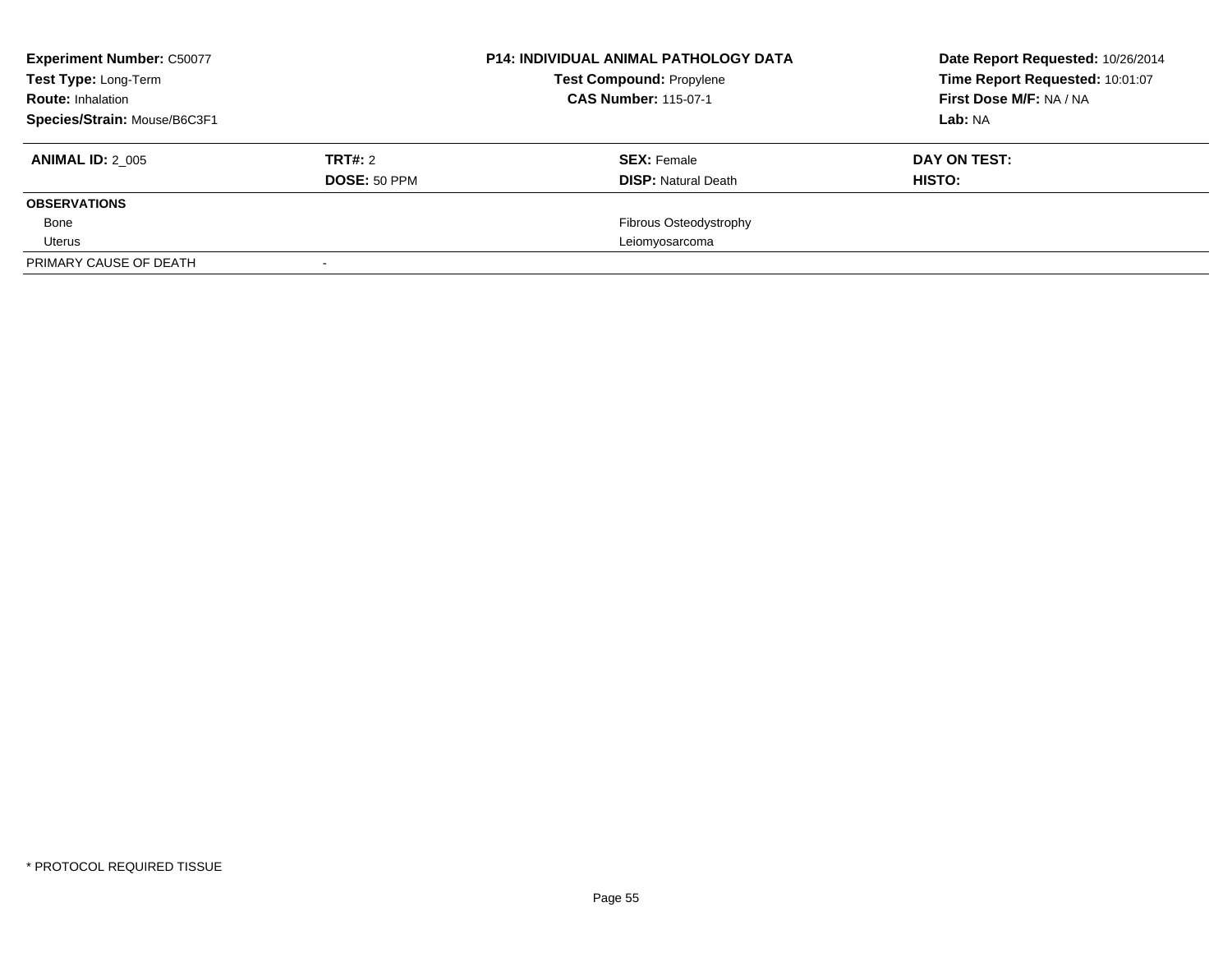| <b>Experiment Number: C50077</b><br>Test Type: Long-Term<br><b>Route: Inhalation</b><br>Species/Strain: Mouse/B6C3F1 |                                | <b>P14: INDIVIDUAL ANIMAL PATHOLOGY DATA</b><br><b>Test Compound: Propylene</b><br><b>CAS Number: 115-07-1</b> | Date Report Requested: 10/26/2014<br>Time Report Requested: 10:01:07<br>First Dose M/F: NA / NA<br>Lab: NA |
|----------------------------------------------------------------------------------------------------------------------|--------------------------------|----------------------------------------------------------------------------------------------------------------|------------------------------------------------------------------------------------------------------------|
| <b>ANIMAL ID: 2 006</b>                                                                                              | TRT#: 2<br><b>DOSE: 50 PPM</b> | <b>SEX: Female</b><br><b>DISP:</b> Terminal Sacrifice                                                          | DAY ON TEST:<br><b>HISTO:</b>                                                                              |
| <b>OBSERVATIONS</b>                                                                                                  |                                |                                                                                                                |                                                                                                            |
| Bone                                                                                                                 |                                | Fibrous Osteodystrophy                                                                                         |                                                                                                            |
|                                                                                                                      |                                |                                                                                                                |                                                                                                            |
| Pituitary gland                                                                                                      |                                | Chromophobe Carcinoma                                                                                          |                                                                                                            |
| Spleen                                                                                                               |                                | Lymphoma, Histiocytic-Malignant Type                                                                           |                                                                                                            |
| Uterus                                                                                                               |                                | Cyst, Nos                                                                                                      |                                                                                                            |
| PRIMARY CAUSE OF DEATH                                                                                               |                                |                                                                                                                |                                                                                                            |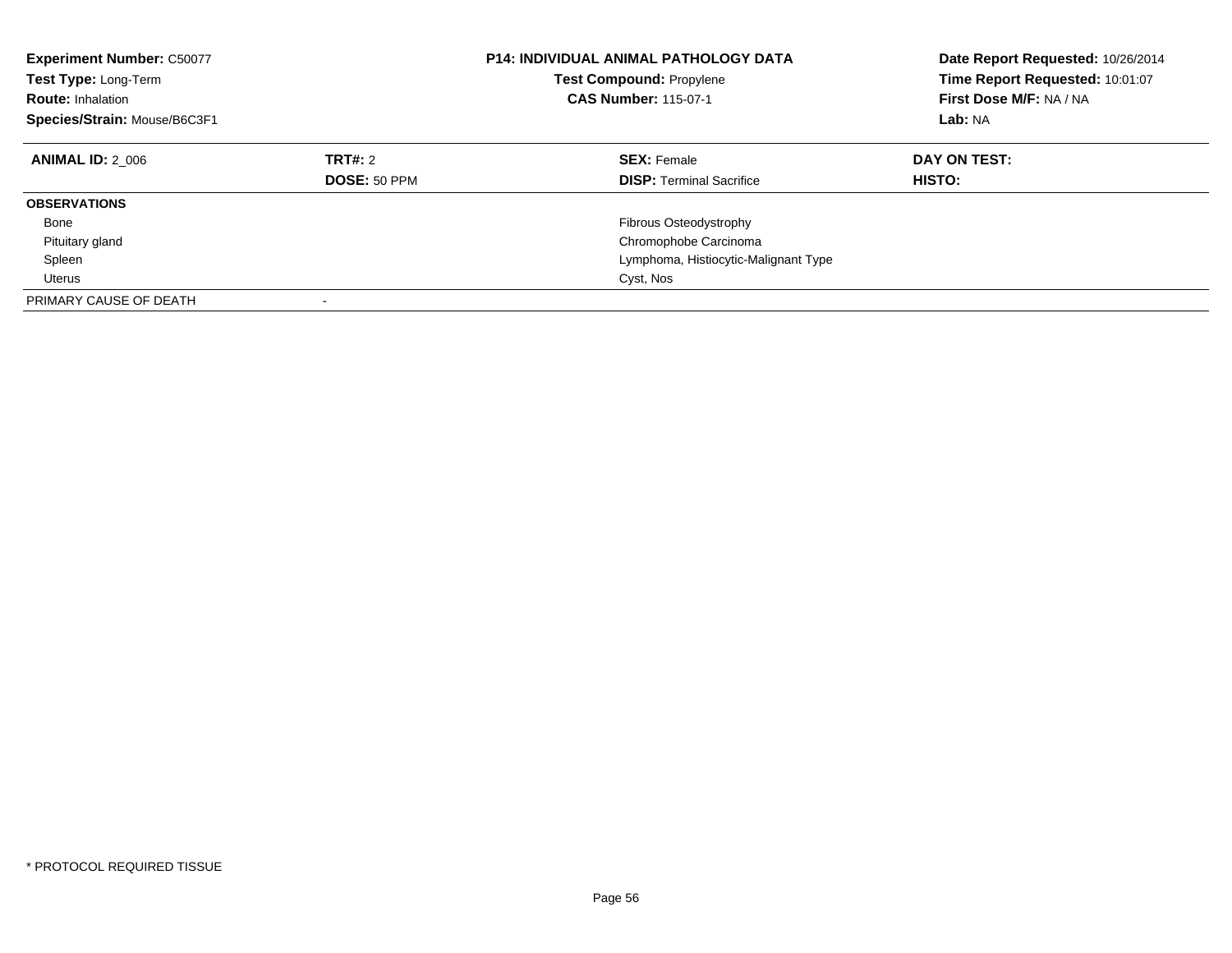| <b>Experiment Number: C50077</b><br>Test Type: Long-Term<br><b>Route: Inhalation</b><br>Species/Strain: Mouse/B6C3F1 |              | <b>P14: INDIVIDUAL ANIMAL PATHOLOGY DATA</b><br><b>Test Compound: Propylene</b><br><b>CAS Number: 115-07-1</b> | Date Report Requested: 10/26/2014<br>Time Report Requested: 10:01:07<br>First Dose M/F: NA / NA<br>Lab: NA |
|----------------------------------------------------------------------------------------------------------------------|--------------|----------------------------------------------------------------------------------------------------------------|------------------------------------------------------------------------------------------------------------|
| <b>ANIMAL ID: 2 007</b>                                                                                              | TRT#: 2      | <b>SEX: Female</b>                                                                                             | DAY ON TEST:                                                                                               |
|                                                                                                                      | DOSE: 50 PPM | <b>DISP:</b> Natural Death                                                                                     | HISTO:                                                                                                     |
| <b>OBSERVATIONS</b>                                                                                                  |              |                                                                                                                |                                                                                                            |
| Adrenal gland                                                                                                        |              | Pheochromocytoma, Malignant                                                                                    |                                                                                                            |
| Bone                                                                                                                 |              | Fibrous Osteodystrophy                                                                                         |                                                                                                            |
| Lung                                                                                                                 |              | Congestion, Nos                                                                                                |                                                                                                            |
|                                                                                                                      |              | Pheochromocytoma, Metastatic                                                                                   |                                                                                                            |
| Pituitary gland                                                                                                      |              | Chromophobe Adenoma                                                                                            |                                                                                                            |
| PRIMARY CAUSE OF DEATH                                                                                               |              |                                                                                                                |                                                                                                            |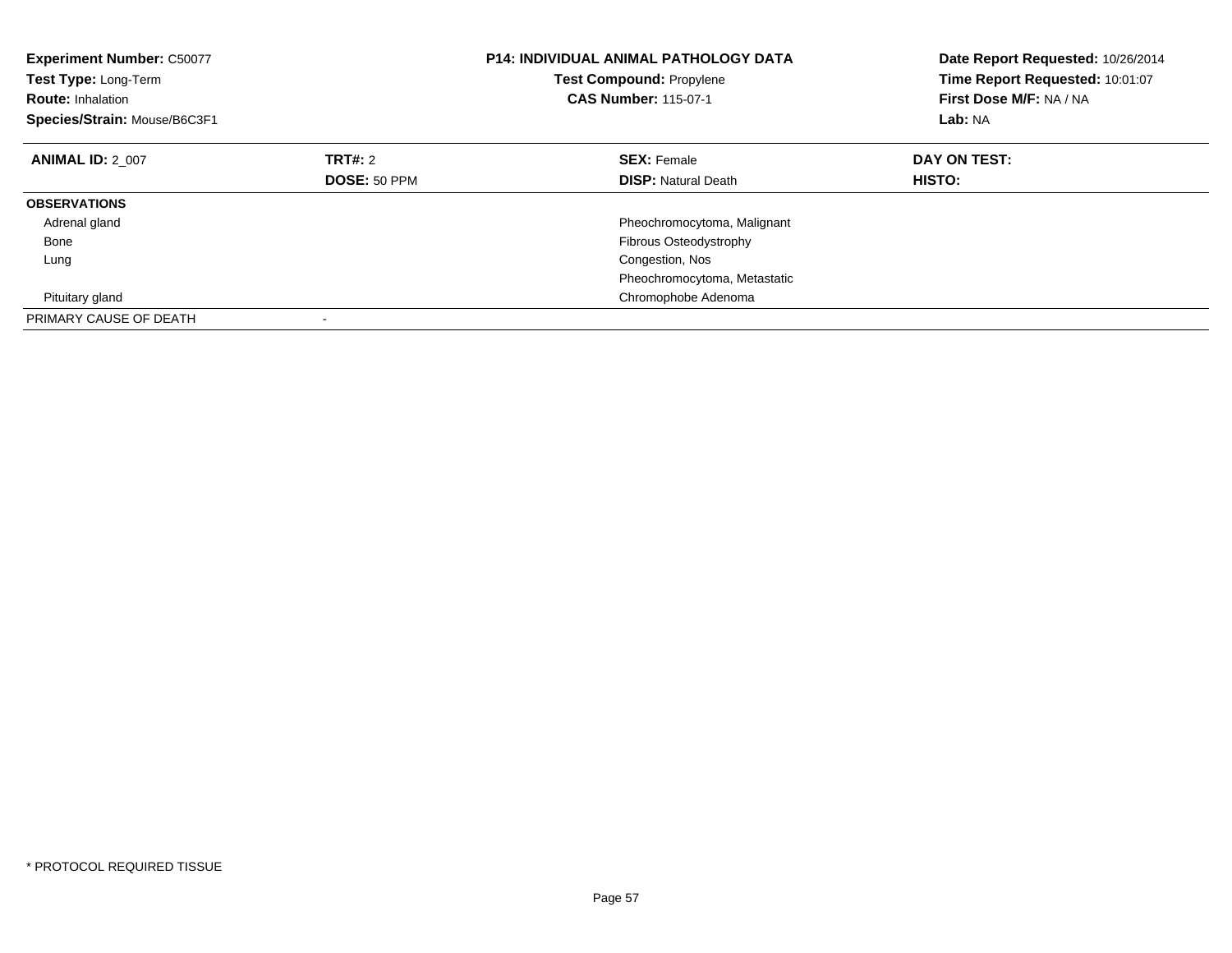| <b>Experiment Number: C50077</b><br>Test Type: Long-Term<br><b>Route: Inhalation</b><br>Species/Strain: Mouse/B6C3F1 |                     | <b>P14: INDIVIDUAL ANIMAL PATHOLOGY DATA</b><br>Test Compound: Propylene<br><b>CAS Number: 115-07-1</b> | Date Report Requested: 10/26/2014<br>Time Report Requested: 10:01:07<br>First Dose M/F: NA / NA<br>Lab: NA |
|----------------------------------------------------------------------------------------------------------------------|---------------------|---------------------------------------------------------------------------------------------------------|------------------------------------------------------------------------------------------------------------|
| <b>ANIMAL ID: 2 008</b>                                                                                              | <b>TRT#: 2</b>      | <b>SEX: Female</b>                                                                                      | DAY ON TEST:                                                                                               |
|                                                                                                                      | <b>DOSE: 50 PPM</b> | <b>DISP:</b> Terminal Sacrifice                                                                         | <b>HISTO:</b>                                                                                              |
| <b>OBSERVATIONS</b>                                                                                                  |                     |                                                                                                         |                                                                                                            |
| Bone                                                                                                                 |                     | Fibrous Osteodystrophy                                                                                  |                                                                                                            |
| Brain                                                                                                                |                     | Corpora Amylacea                                                                                        |                                                                                                            |
| Liver                                                                                                                |                     | Inflammation, Chronic                                                                                   |                                                                                                            |
| Lung                                                                                                                 |                     | Lymphocytic Inflammatory Infiltrate                                                                     |                                                                                                            |
| Pituitary gland                                                                                                      |                     | Chromophobe Adenoma                                                                                     |                                                                                                            |
| Uterus                                                                                                               |                     | Cyst, Nos                                                                                               |                                                                                                            |
| PRIMARY CAUSE OF DEATH                                                                                               |                     |                                                                                                         |                                                                                                            |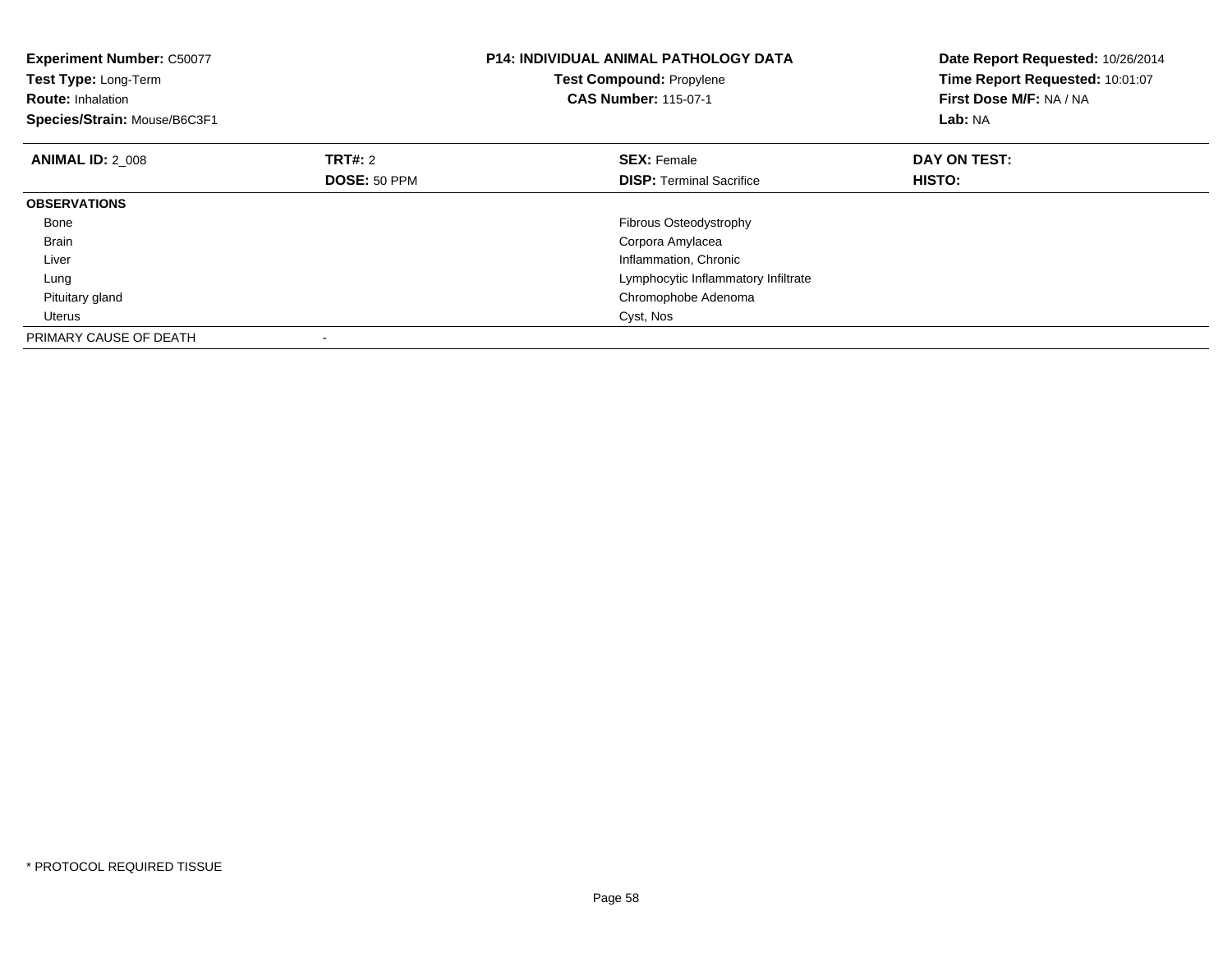| <b>Experiment Number: C50077</b><br>Test Type: Long-Term<br><b>Route: Inhalation</b><br>Species/Strain: Mouse/B6C3F1 |              | <b>P14: INDIVIDUAL ANIMAL PATHOLOGY DATA</b><br><b>Test Compound: Propylene</b><br><b>CAS Number: 115-07-1</b> | Date Report Requested: 10/26/2014<br>Time Report Requested: 10:01:07<br>First Dose M/F: NA / NA<br>Lab: NA |
|----------------------------------------------------------------------------------------------------------------------|--------------|----------------------------------------------------------------------------------------------------------------|------------------------------------------------------------------------------------------------------------|
| <b>ANIMAL ID: 2 009</b>                                                                                              | TRT#: 2      | <b>SEX: Female</b>                                                                                             | DAY ON TEST:                                                                                               |
|                                                                                                                      | DOSE: 50 PPM | <b>DISP: Terminal Sacrifice</b>                                                                                | HISTO:                                                                                                     |
| <b>OBSERVATIONS</b>                                                                                                  |              |                                                                                                                |                                                                                                            |
| Bone                                                                                                                 |              | Fibrous Osteodystrophy                                                                                         |                                                                                                            |
| <b>Brain</b>                                                                                                         |              | Corpora Amylacea                                                                                               |                                                                                                            |
| Uterus                                                                                                               |              | Cyst, Nos                                                                                                      |                                                                                                            |
| PRIMARY CAUSE OF DEATH                                                                                               |              |                                                                                                                |                                                                                                            |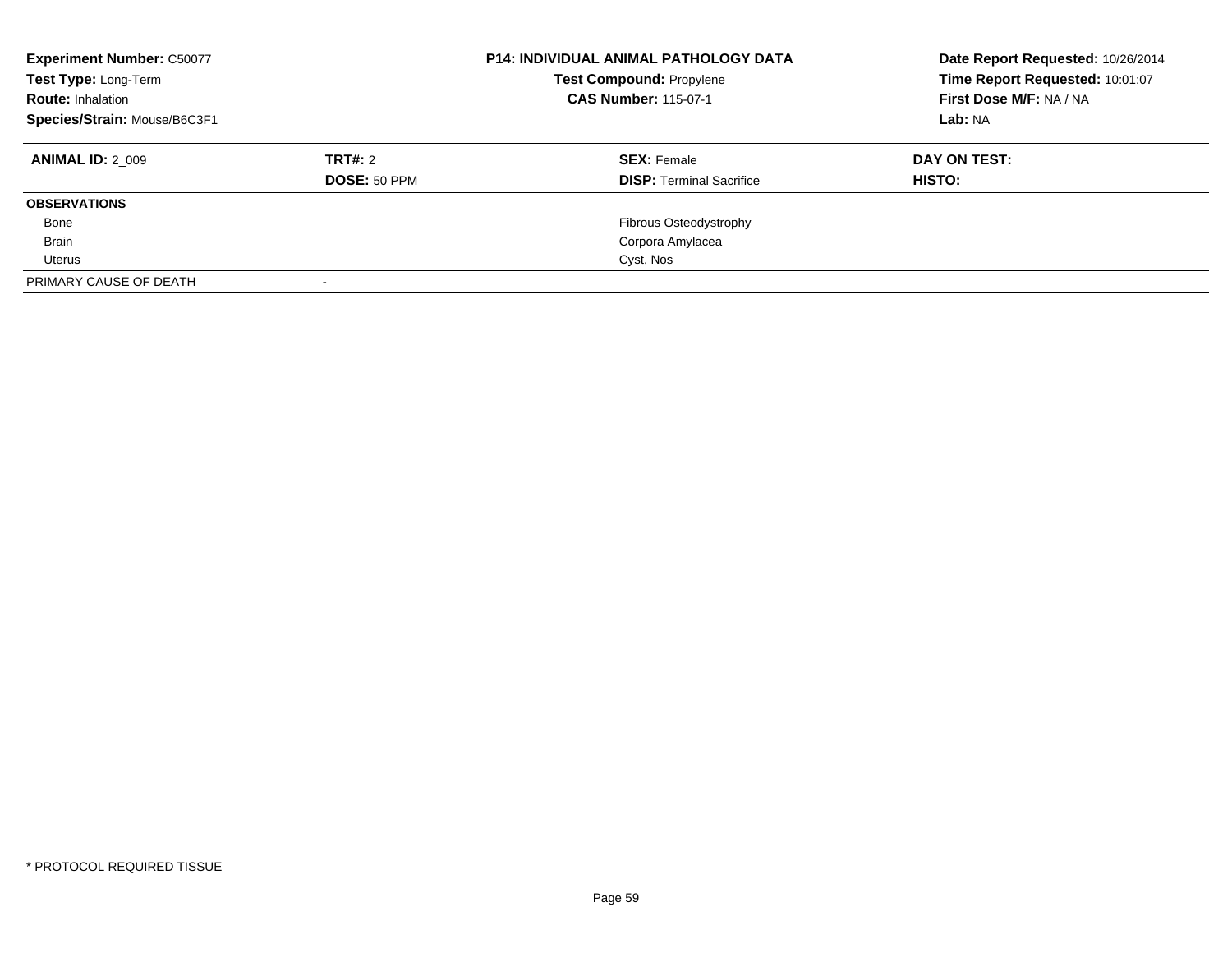| <b>Experiment Number: C50077</b><br>Test Type: Long-Term<br><b>Route: Inhalation</b><br>Species/Strain: Mouse/B6C3F1 |              | <b>P14: INDIVIDUAL ANIMAL PATHOLOGY DATA</b><br><b>Test Compound: Propylene</b><br><b>CAS Number: 115-07-1</b> | Date Report Requested: 10/26/2014<br>Time Report Requested: 10:01:07<br>First Dose M/F: NA / NA<br>Lab: NA |
|----------------------------------------------------------------------------------------------------------------------|--------------|----------------------------------------------------------------------------------------------------------------|------------------------------------------------------------------------------------------------------------|
| <b>ANIMAL ID: 2 010</b>                                                                                              | TRT#: 2      | <b>SEX:</b> Female                                                                                             | DAY ON TEST:                                                                                               |
|                                                                                                                      | DOSE: 50 PPM | <b>DISP: Terminal Sacrifice</b>                                                                                | HISTO:                                                                                                     |
| <b>OBSERVATIONS</b>                                                                                                  |              |                                                                                                                |                                                                                                            |
| Bone                                                                                                                 |              | Fibrous Osteodystrophy                                                                                         |                                                                                                            |
| Pituitary gland                                                                                                      |              | Chromophobe Carcinoma                                                                                          |                                                                                                            |
| Uterus                                                                                                               |              | Cyst, Nos                                                                                                      |                                                                                                            |
| PRIMARY CAUSE OF DEATH                                                                                               |              |                                                                                                                |                                                                                                            |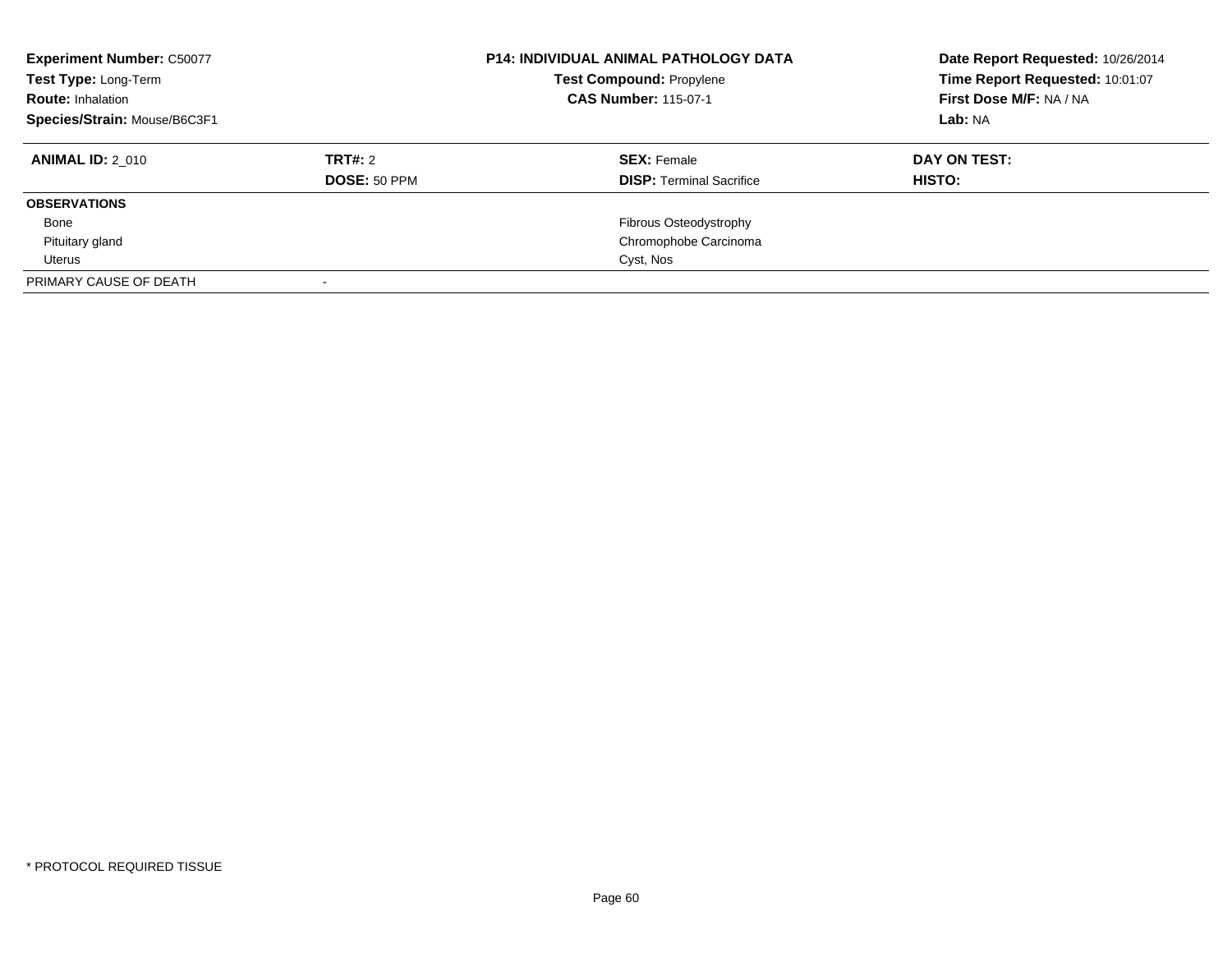**Experiment Number:** C50077

**Test Type:** Long-Term

**Route:** Inhalation

**Species/Strain:** Mouse/B6C3F1

## **P14: INDIVIDUAL ANIMAL PATHOLOGY DATATest Compound:** Propylene

**CAS Number:** 115-07-1

**Date Report Requested:** 10/26/2014**Time Report Requested:** 10:01:07**First Dose M/F:** NA / NA**Lab:** NA

| <b>ANIMAL ID: 2_011</b> | TRT#: 2                  | <b>SEX: Female</b>              | DAY ON TEST: |
|-------------------------|--------------------------|---------------------------------|--------------|
|                         | DOSE: 50 PPM             | <b>DISP: Terminal Sacrifice</b> | HISTO:       |
| <b>OBSERVATIONS</b>     |                          |                                 |              |
| Bone                    |                          | Fibrous Osteodystrophy          |              |
| Kidney                  |                          | Inflammation, Chronic Focal     |              |
| Liver                   |                          | Leukemoid Reaction              |              |
| Lymph node              | Mesenteric Lymph Node    | Congestion, Nos                 |              |
|                         | Mesenteric Lymph Node    | Inflammation, Acute             |              |
| Nasal cavity            |                          | Inflammation, Acute             |              |
|                         |                          | Inflammation, Acute Serous      |              |
|                         |                          | Metaplasia, Squamous            |              |
|                         |                          | Necrosis, Nos                   |              |
| Spleen                  |                          | Hematopoiesis                   |              |
| Thyroid                 |                          | Follicular-Cell Adenoma         |              |
| Uterus                  |                          | Lymphangiectasis                |              |
|                         |                          | Mineralization                  |              |
|                         |                          | Thrombosis, Nos                 |              |
| PRIMARY CAUSE OF DEATH  | $\overline{\phantom{a}}$ |                                 |              |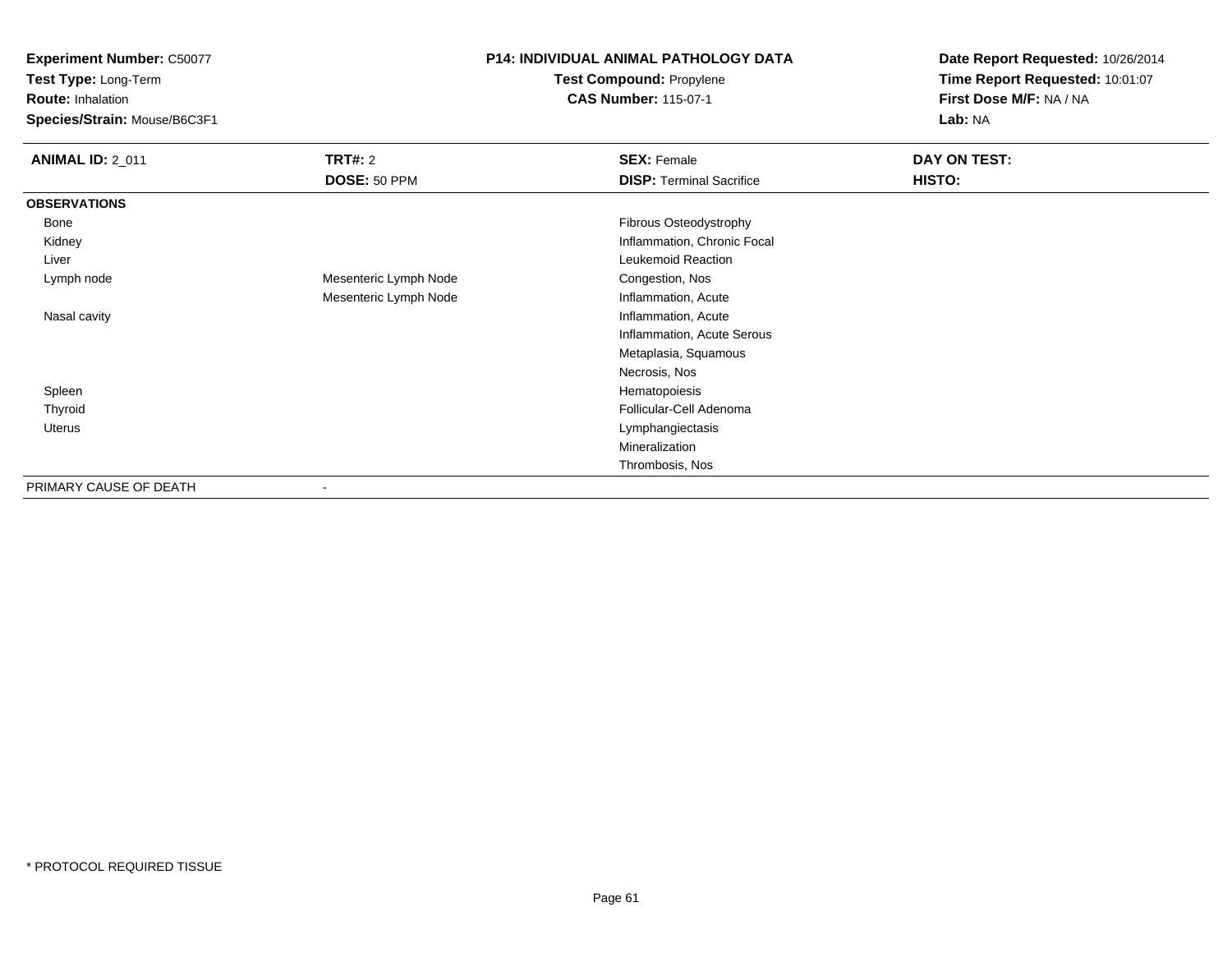| <b>Experiment Number: C50077</b><br>Test Type: Long-Term<br><b>Route: Inhalation</b><br>Species/Strain: Mouse/B6C3F1 |                     | <b>P14: INDIVIDUAL ANIMAL PATHOLOGY DATA</b><br>Test Compound: Propylene<br><b>CAS Number: 115-07-1</b> | Date Report Requested: 10/26/2014<br>Time Report Requested: 10:01:07<br>First Dose M/F: NA / NA<br>Lab: NA |
|----------------------------------------------------------------------------------------------------------------------|---------------------|---------------------------------------------------------------------------------------------------------|------------------------------------------------------------------------------------------------------------|
| <b>ANIMAL ID: 2 012</b>                                                                                              | TRT#: 2             | <b>SEX: Female</b>                                                                                      | DAY ON TEST:                                                                                               |
|                                                                                                                      | <b>DOSE: 50 PPM</b> | <b>DISP:</b> Terminal Sacrifice                                                                         | HISTO:                                                                                                     |
| <b>OBSERVATIONS</b>                                                                                                  |                     |                                                                                                         |                                                                                                            |
| Bone                                                                                                                 |                     | Fibrous Osteodystrophy                                                                                  |                                                                                                            |
| <b>Brain</b>                                                                                                         |                     | Corpora Amylacea                                                                                        |                                                                                                            |
| Pituitary gland                                                                                                      |                     | Adenoma, Nos                                                                                            |                                                                                                            |
| Thyroid                                                                                                              |                     | Follicular-Cell Carcinoma                                                                               |                                                                                                            |
| Uterus                                                                                                               |                     | Cyst, Nos                                                                                               |                                                                                                            |
|                                                                                                                      |                     | Fibrosis                                                                                                |                                                                                                            |
| PRIMARY CAUSE OF DEATH                                                                                               |                     |                                                                                                         |                                                                                                            |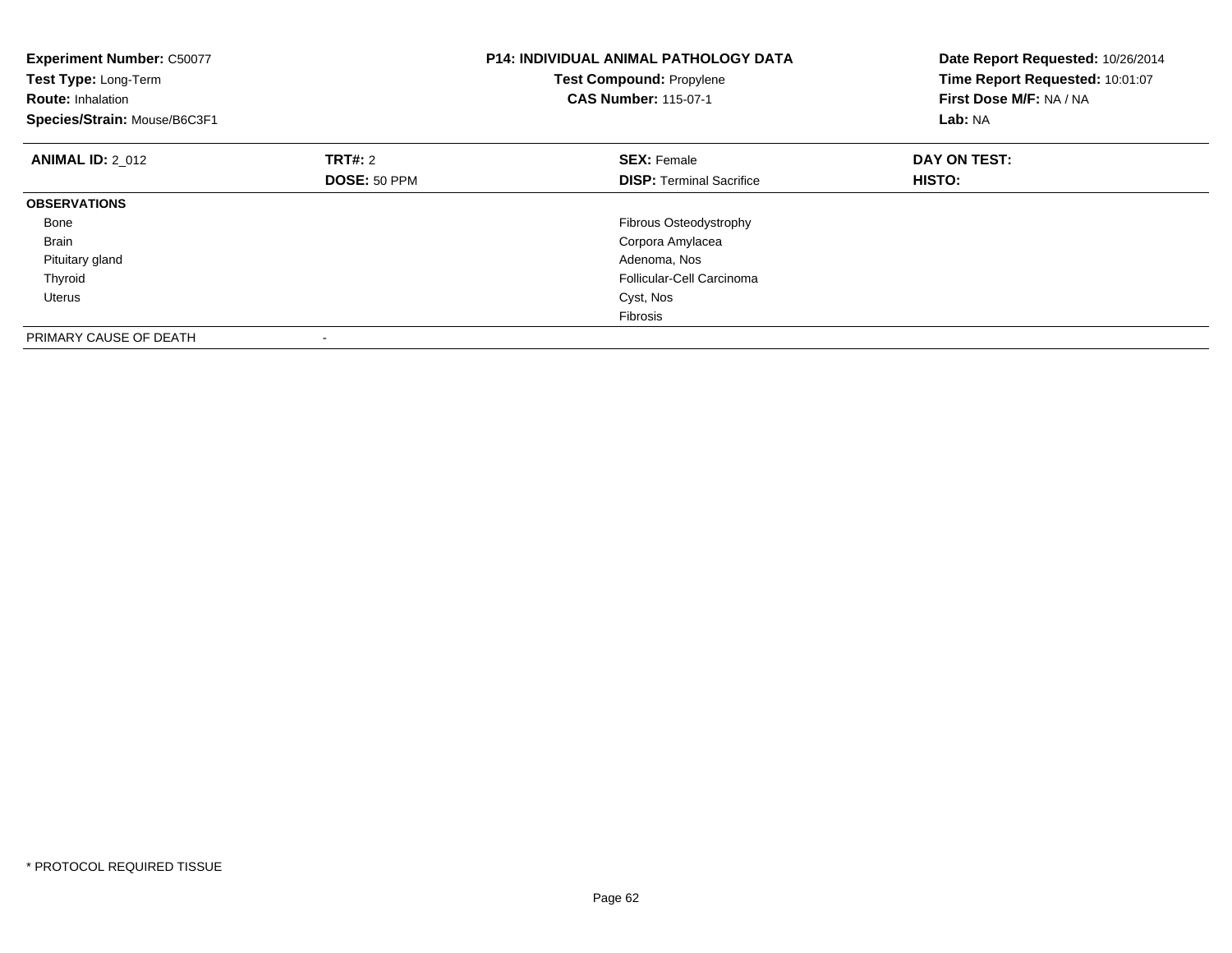| <b>Experiment Number: C50077</b><br>Test Type: Long-Term<br><b>Route: Inhalation</b><br>Species/Strain: Mouse/B6C3F1 |                     | <b>P14: INDIVIDUAL ANIMAL PATHOLOGY DATA</b><br><b>Test Compound: Propylene</b><br><b>CAS Number: 115-07-1</b> | Date Report Requested: 10/26/2014<br>Time Report Requested: 10:01:07<br>First Dose M/F: NA / NA<br>Lab: NA |
|----------------------------------------------------------------------------------------------------------------------|---------------------|----------------------------------------------------------------------------------------------------------------|------------------------------------------------------------------------------------------------------------|
| <b>ANIMAL ID: 2 013</b>                                                                                              | TRT#: 2             | <b>SEX: Female</b>                                                                                             | DAY ON TEST:                                                                                               |
|                                                                                                                      | <b>DOSE: 50 PPM</b> | <b>DISP:</b> Terminal Sacrifice                                                                                | HISTO:                                                                                                     |
| <b>OBSERVATIONS</b>                                                                                                  |                     |                                                                                                                |                                                                                                            |
| Bone                                                                                                                 |                     | <b>Fibrous Osteodystrophy</b>                                                                                  |                                                                                                            |
| <b>Brain</b>                                                                                                         |                     | Corpora Amylacea                                                                                               |                                                                                                            |
| Liver                                                                                                                |                     | Metamorphosis, Fatty                                                                                           |                                                                                                            |
| Nasal cavity                                                                                                         |                     | Inflammation, Acute Serous                                                                                     |                                                                                                            |
| Unspecified                                                                                                          | Multiple Organs Nos | Lymphoma, Histiocytic-Malignant Type                                                                           |                                                                                                            |
| Uterus                                                                                                               |                     | Cyst, Nos                                                                                                      |                                                                                                            |
| PRIMARY CAUSE OF DEATH                                                                                               |                     |                                                                                                                |                                                                                                            |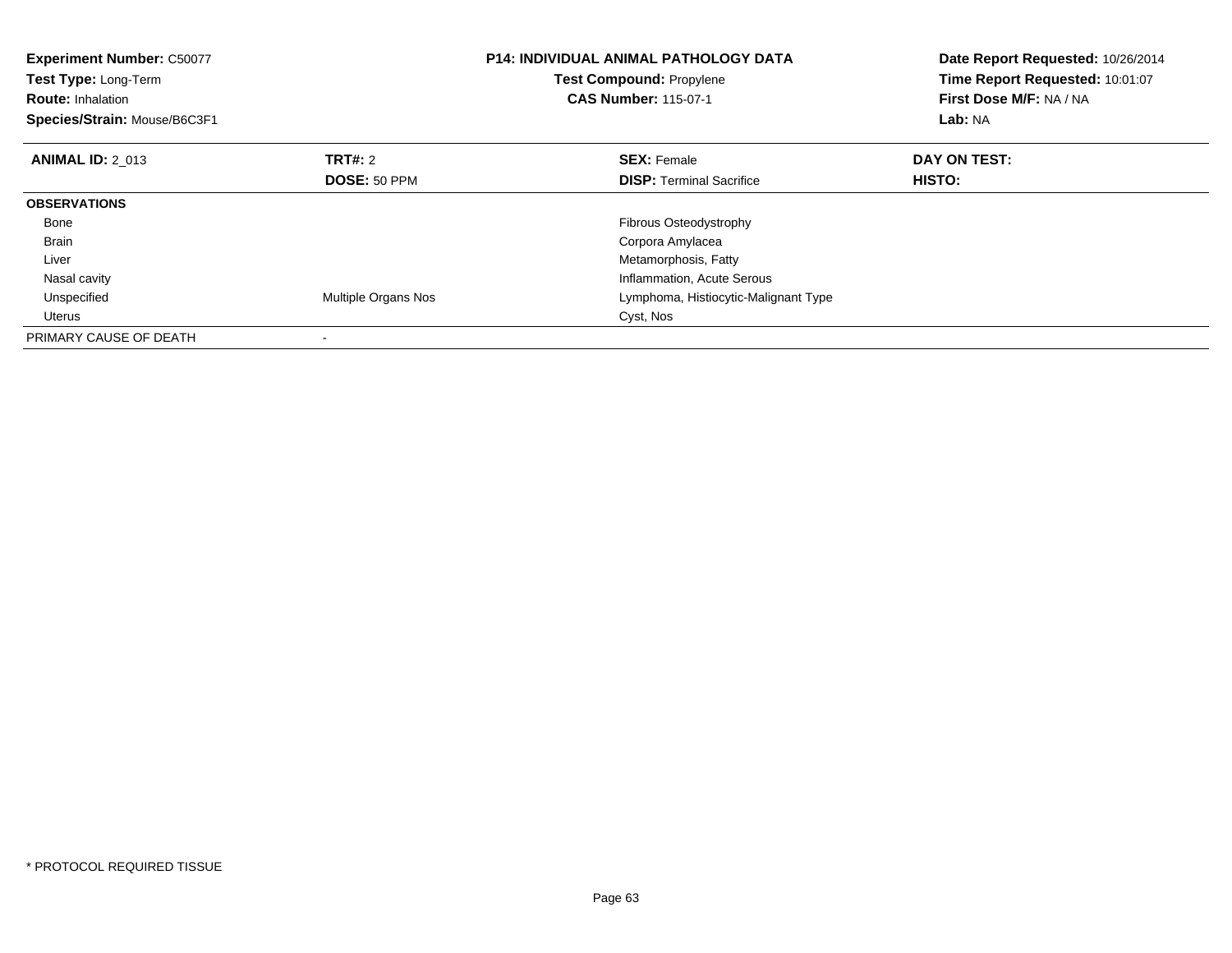| <b>Experiment Number: C50077</b><br>Test Type: Long-Term<br><b>Route: Inhalation</b><br>Species/Strain: Mouse/B6C3F1 |              | <b>P14: INDIVIDUAL ANIMAL PATHOLOGY DATA</b><br><b>Test Compound: Propylene</b><br><b>CAS Number: 115-07-1</b> | Date Report Requested: 10/26/2014<br>Time Report Requested: 10:01:07<br>First Dose M/F: NA / NA<br>Lab: NA |
|----------------------------------------------------------------------------------------------------------------------|--------------|----------------------------------------------------------------------------------------------------------------|------------------------------------------------------------------------------------------------------------|
| <b>ANIMAL ID: 2 014</b>                                                                                              | TRT#: 2      | <b>SEX: Female</b>                                                                                             | DAY ON TEST:                                                                                               |
|                                                                                                                      | DOSE: 50 PPM | <b>DISP:</b> Terminal Sacrifice                                                                                | HISTO:                                                                                                     |
| <b>OBSERVATIONS</b>                                                                                                  |              |                                                                                                                |                                                                                                            |
| <b>Brain</b>                                                                                                         |              | Corpora Amylacea                                                                                               |                                                                                                            |
| Kidney                                                                                                               |              | Inflammation, Chronic Focal                                                                                    |                                                                                                            |
| Lung                                                                                                                 |              | Alveolar/Bronchiolar Adenoma                                                                                   |                                                                                                            |
| Mammary gland                                                                                                        |              | Dilatation, Ducts                                                                                              |                                                                                                            |
| Nasal cavity                                                                                                         |              | Hemorrhage                                                                                                     |                                                                                                            |
|                                                                                                                      |              | Inflammation, Acute Serous                                                                                     |                                                                                                            |
| Ovary                                                                                                                |              | Cyst, Nos                                                                                                      |                                                                                                            |
| Uterus                                                                                                               |              | Cyst, Nos                                                                                                      |                                                                                                            |
| PRIMARY CAUSE OF DEATH                                                                                               |              |                                                                                                                |                                                                                                            |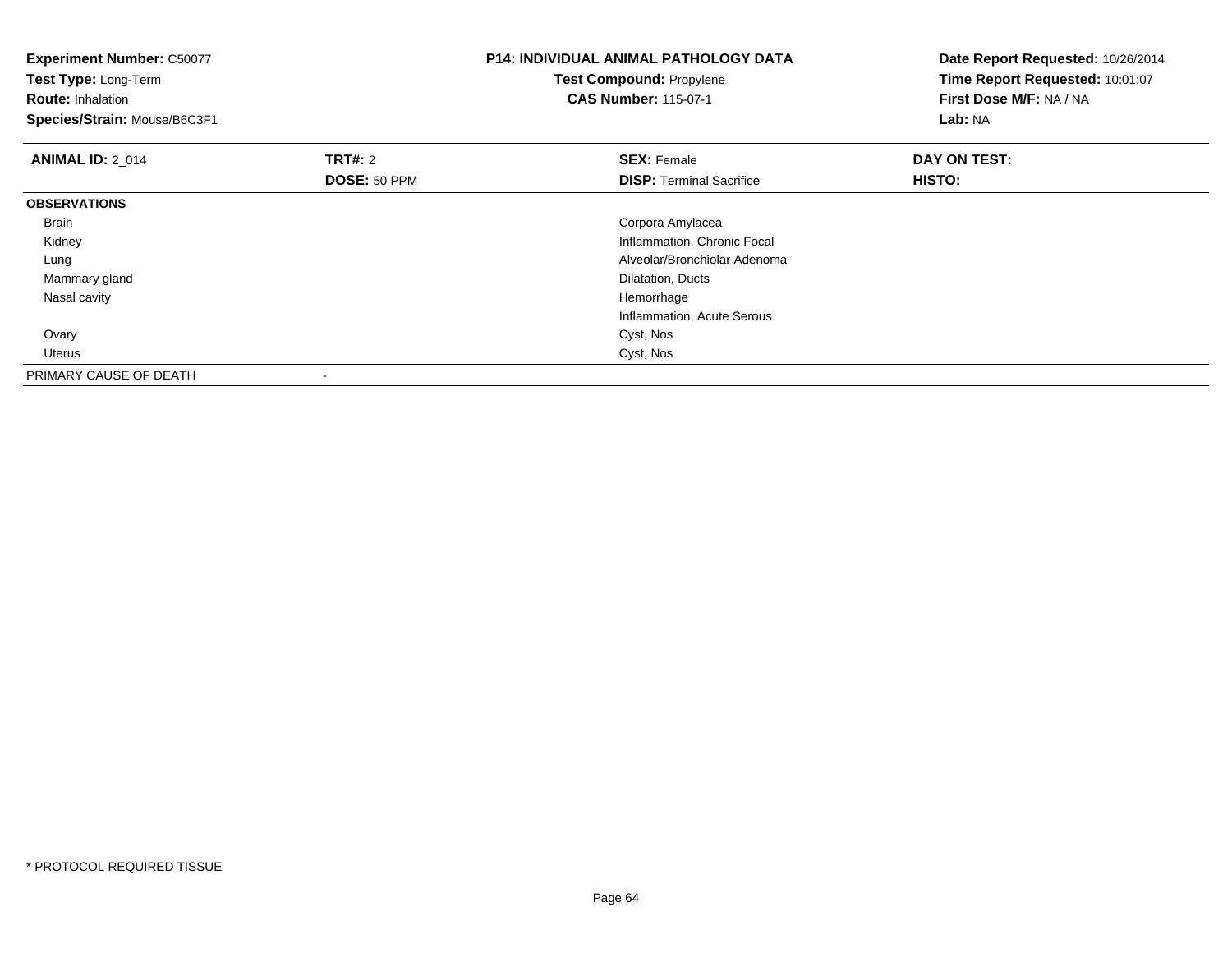| <b>Experiment Number: C50077</b><br>Test Type: Long-Term<br><b>Route: Inhalation</b><br>Species/Strain: Mouse/B6C3F1 |                     | <b>P14: INDIVIDUAL ANIMAL PATHOLOGY DATA</b><br>Test Compound: Propylene<br><b>CAS Number: 115-07-1</b> | Date Report Requested: 10/26/2014<br>Time Report Requested: 10:01:07<br>First Dose M/F: NA / NA<br>Lab: NA |
|----------------------------------------------------------------------------------------------------------------------|---------------------|---------------------------------------------------------------------------------------------------------|------------------------------------------------------------------------------------------------------------|
| <b>ANIMAL ID: 2 015</b>                                                                                              | <b>TRT#: 2</b>      | <b>SEX: Female</b>                                                                                      | DAY ON TEST:                                                                                               |
|                                                                                                                      | DOSE: 50 PPM        | <b>DISP:</b> Moribund Sacrifice                                                                         | HISTO:                                                                                                     |
| <b>OBSERVATIONS</b>                                                                                                  |                     |                                                                                                         |                                                                                                            |
| <b>Brain</b>                                                                                                         |                     | Corpora Amylacea                                                                                        |                                                                                                            |
| Liver                                                                                                                |                     | Necrosis, Focal                                                                                         |                                                                                                            |
| Lung                                                                                                                 |                     | Fibrosarcoma, Metastatic                                                                                |                                                                                                            |
| Nasal cavity                                                                                                         |                     | Inflammation, Acute                                                                                     |                                                                                                            |
| Unspecified                                                                                                          |                     | Fibrosarcoma                                                                                            |                                                                                                            |
|                                                                                                                      | Multiple Organs Nos | Leukemoid Reaction                                                                                      |                                                                                                            |
| Uterus                                                                                                               |                     | Cyst, Nos                                                                                               |                                                                                                            |
| PRIMARY CAUSE OF DEATH                                                                                               |                     |                                                                                                         |                                                                                                            |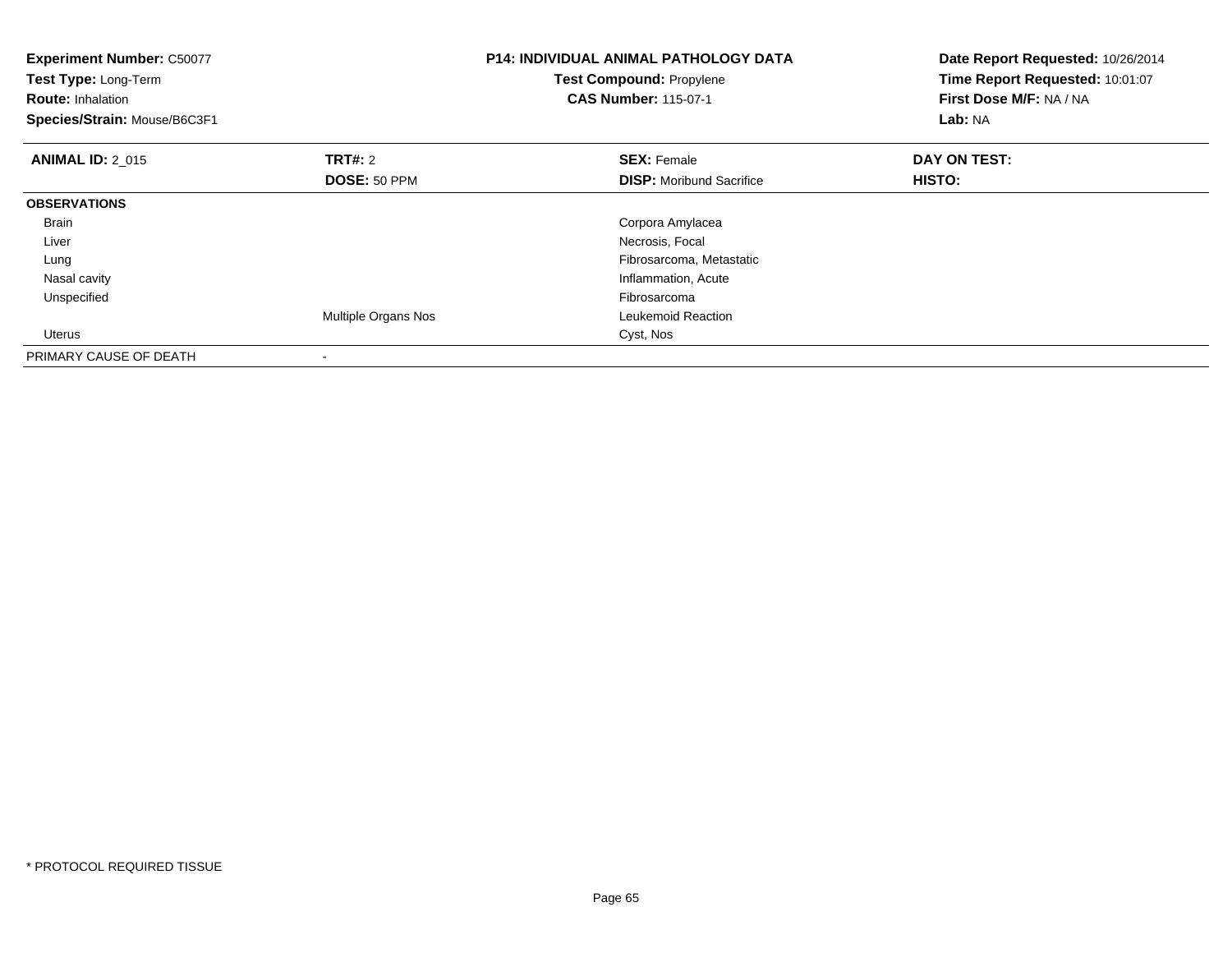| <b>Experiment Number: C50077</b><br><b>Test Type: Long-Term</b><br><b>Route: Inhalation</b> |                     | <b>P14: INDIVIDUAL ANIMAL PATHOLOGY DATA</b><br><b>Test Compound: Propylene</b><br><b>CAS Number: 115-07-1</b> | Date Report Requested: 10/26/2014<br>Time Report Requested: 10:01:07<br>First Dose M/F: NA / NA |
|---------------------------------------------------------------------------------------------|---------------------|----------------------------------------------------------------------------------------------------------------|-------------------------------------------------------------------------------------------------|
| Species/Strain: Mouse/B6C3F1                                                                |                     |                                                                                                                | Lab: NA                                                                                         |
| <b>ANIMAL ID: 2 016</b>                                                                     | TRT#: 2             | <b>SEX:</b> Female                                                                                             | DAY ON TEST:                                                                                    |
|                                                                                             | DOSE: 50 PPM        | <b>DISP:</b> Natural Death                                                                                     | HISTO:                                                                                          |
| <b>OBSERVATIONS</b>                                                                         |                     |                                                                                                                |                                                                                                 |
| Nasal cavity                                                                                |                     | Inflammation, Acute Serous                                                                                     |                                                                                                 |
| Unspecified                                                                                 | Multiple Organs Nos | Lymphoma, Lymphocytic-Malignant Type                                                                           |                                                                                                 |
| PRIMARY CAUSE OF DEATH                                                                      |                     |                                                                                                                |                                                                                                 |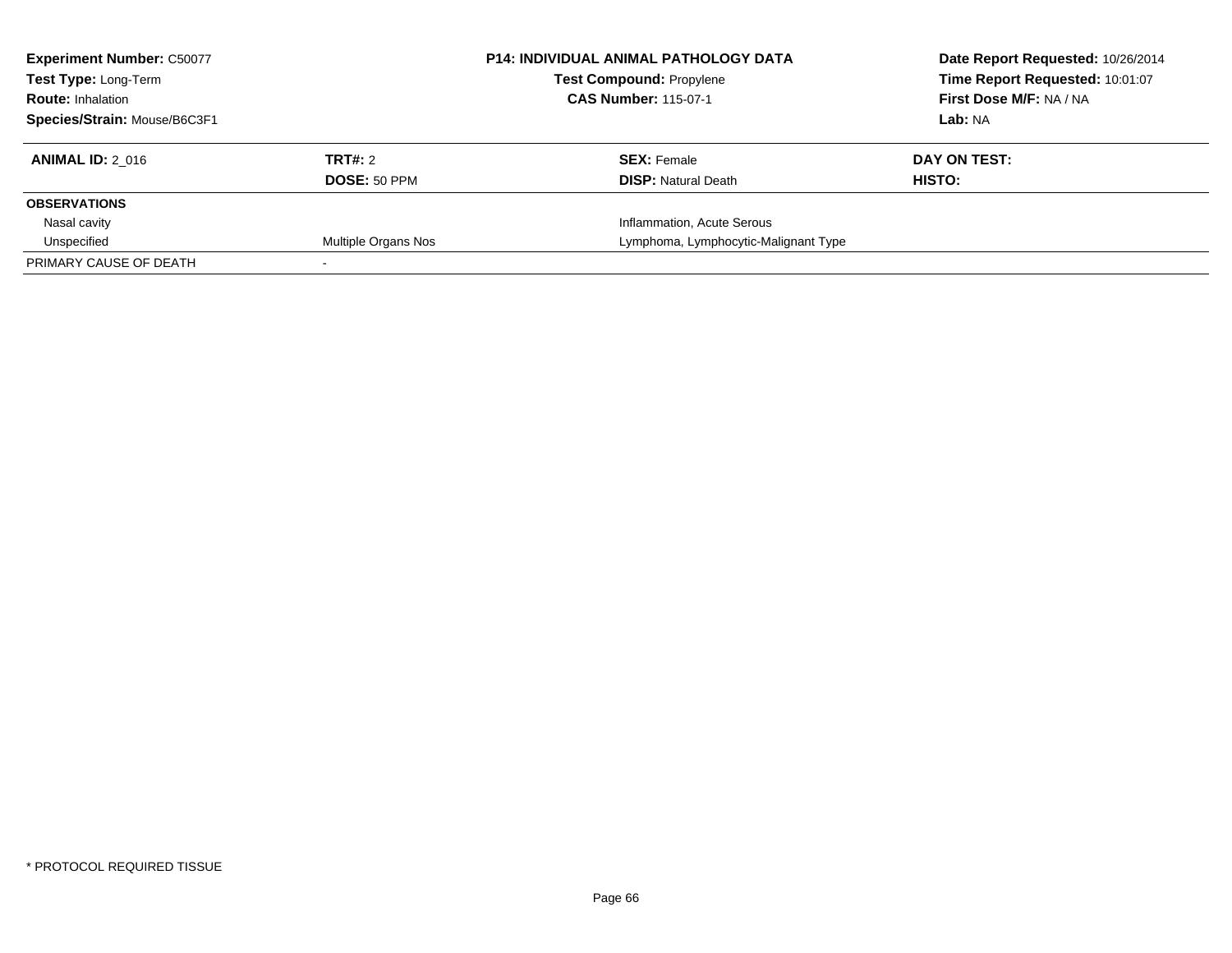| <b>Experiment Number: C50077</b><br>Test Type: Long-Term<br><b>Route: Inhalation</b><br>Species/Strain: Mouse/B6C3F1 |                | <b>P14: INDIVIDUAL ANIMAL PATHOLOGY DATA</b><br><b>Test Compound: Propylene</b><br><b>CAS Number: 115-07-1</b> | Date Report Requested: 10/26/2014<br>Time Report Requested: 10:01:07<br>First Dose M/F: NA / NA<br>Lab: NA |
|----------------------------------------------------------------------------------------------------------------------|----------------|----------------------------------------------------------------------------------------------------------------|------------------------------------------------------------------------------------------------------------|
| <b>ANIMAL ID: 2 017</b>                                                                                              | <b>TRT#: 2</b> | <b>SEX: Female</b>                                                                                             | DAY ON TEST:                                                                                               |
|                                                                                                                      | DOSE: 50 PPM   | <b>DISP:</b> Terminal Sacrifice                                                                                | HISTO:                                                                                                     |
| <b>OBSERVATIONS</b>                                                                                                  |                |                                                                                                                |                                                                                                            |
| Bone                                                                                                                 |                | Fibrous Osteodystrophy                                                                                         |                                                                                                            |
| Kidney                                                                                                               |                | Inflammation, Chronic Focal                                                                                    |                                                                                                            |
| Ovary                                                                                                                |                | Cyst, Nos                                                                                                      |                                                                                                            |
| Pituitary gland                                                                                                      |                | Chromophobe Adenoma                                                                                            |                                                                                                            |
| <b>Uterus</b>                                                                                                        |                | Cyst, Nos                                                                                                      |                                                                                                            |
| PRIMARY CAUSE OF DEATH                                                                                               |                |                                                                                                                |                                                                                                            |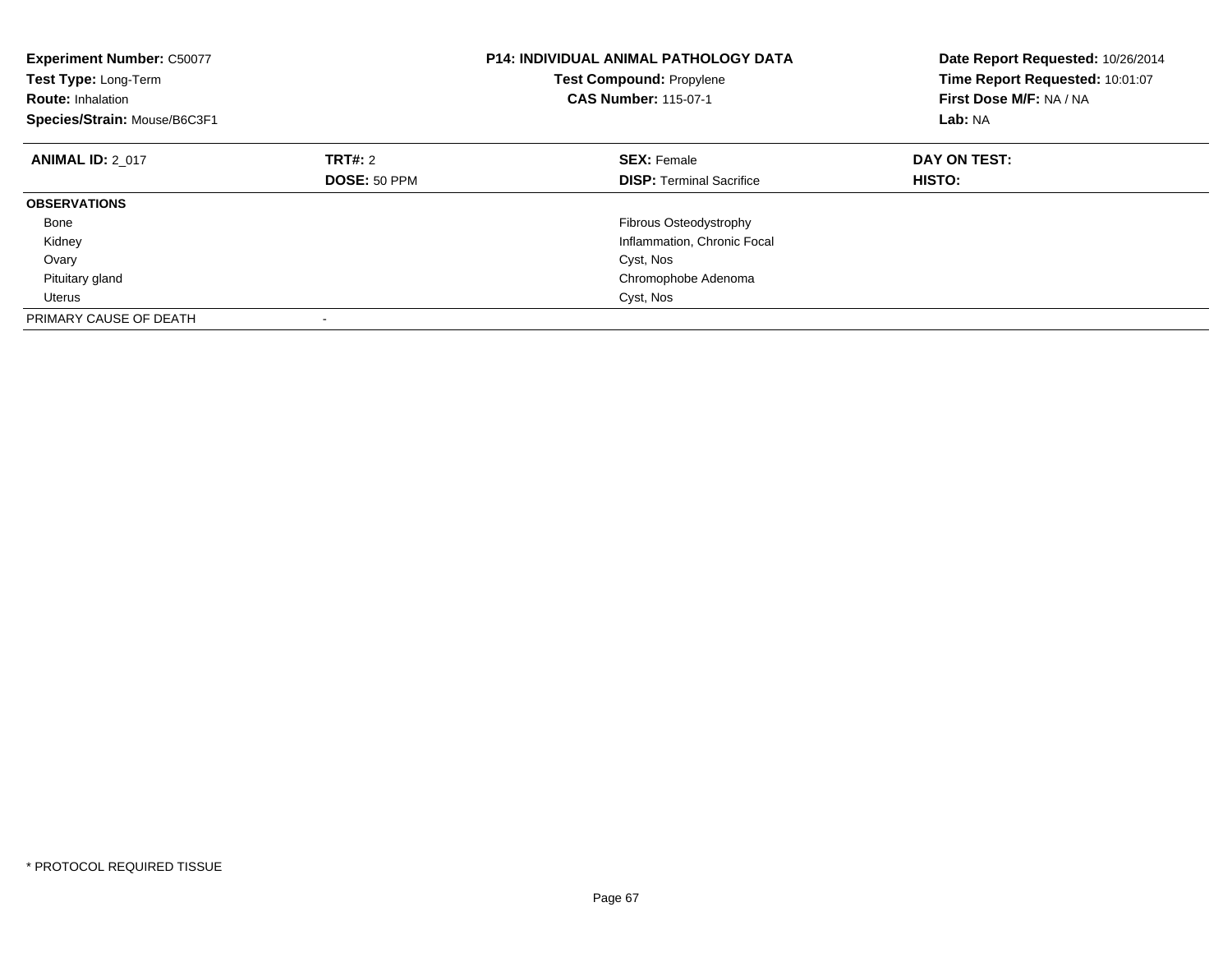| <b>Experiment Number: C50077</b><br>Test Type: Long-Term<br><b>Route: Inhalation</b><br>Species/Strain: Mouse/B6C3F1 |                | <b>P14: INDIVIDUAL ANIMAL PATHOLOGY DATA</b><br>Test Compound: Propylene<br><b>CAS Number: 115-07-1</b> | Date Report Requested: 10/26/2014<br>Time Report Requested: 10:01:07<br>First Dose M/F: NA / NA<br>Lab: NA |
|----------------------------------------------------------------------------------------------------------------------|----------------|---------------------------------------------------------------------------------------------------------|------------------------------------------------------------------------------------------------------------|
| <b>ANIMAL ID: 2 018</b>                                                                                              | <b>TRT#: 2</b> | <b>SEX: Female</b>                                                                                      | DAY ON TEST:                                                                                               |
|                                                                                                                      | DOSE: 50 PPM   | <b>DISP:</b> Natural Death                                                                              | HISTO:                                                                                                     |
| <b>OBSERVATIONS</b>                                                                                                  |                |                                                                                                         |                                                                                                            |
| Liver                                                                                                                |                | Leukemoid Reaction                                                                                      |                                                                                                            |
| Lung                                                                                                                 |                | Adenocarcinoma/Squamous Metaplasia, Metastatic                                                          |                                                                                                            |
| Mammary gland                                                                                                        |                | Adenocarcinoma/Squamous Metaplasia                                                                      |                                                                                                            |
| Nasal cavity                                                                                                         |                | Inflammation, Acute                                                                                     |                                                                                                            |
| Spleen                                                                                                               |                | Hematopoiesis                                                                                           |                                                                                                            |
| Uterus                                                                                                               |                | Cyst, Nos                                                                                               |                                                                                                            |
| PRIMARY CAUSE OF DEATH                                                                                               |                |                                                                                                         |                                                                                                            |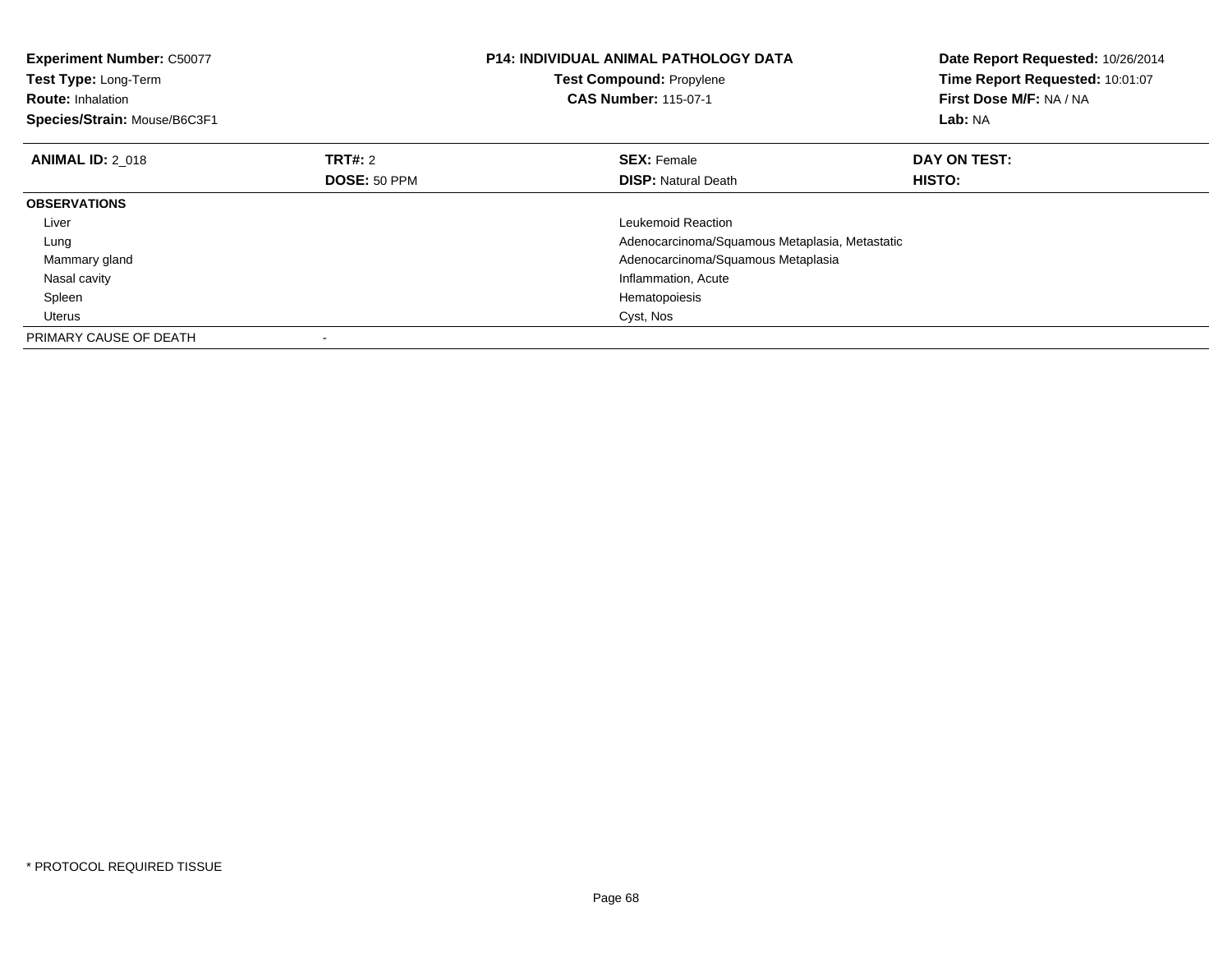| <b>Experiment Number: C50077</b><br>Test Type: Long-Term<br><b>Route: Inhalation</b> |                     | <b>P14: INDIVIDUAL ANIMAL PATHOLOGY DATA</b><br><b>Test Compound: Propylene</b><br><b>CAS Number: 115-07-1</b> | Date Report Requested: 10/26/2014<br>Time Report Requested: 10:01:07<br>First Dose M/F: NA / NA |
|--------------------------------------------------------------------------------------|---------------------|----------------------------------------------------------------------------------------------------------------|-------------------------------------------------------------------------------------------------|
| Species/Strain: Mouse/B6C3F1                                                         |                     |                                                                                                                | Lab: NA                                                                                         |
| <b>ANIMAL ID: 2 019</b>                                                              | TRT#: 2             | <b>SEX: Female</b>                                                                                             | DAY ON TEST:                                                                                    |
|                                                                                      | DOSE: 50 PPM        | <b>DISP:</b> Natural Death                                                                                     | <b>HISTO:</b>                                                                                   |
| <b>OBSERVATIONS</b>                                                                  |                     |                                                                                                                |                                                                                                 |
| Unspecified                                                                          | Multiple Organs Nos | Lymphoma, Lymphocytic-Malignant Type                                                                           |                                                                                                 |
| PRIMARY CAUSE OF DEATH                                                               |                     |                                                                                                                |                                                                                                 |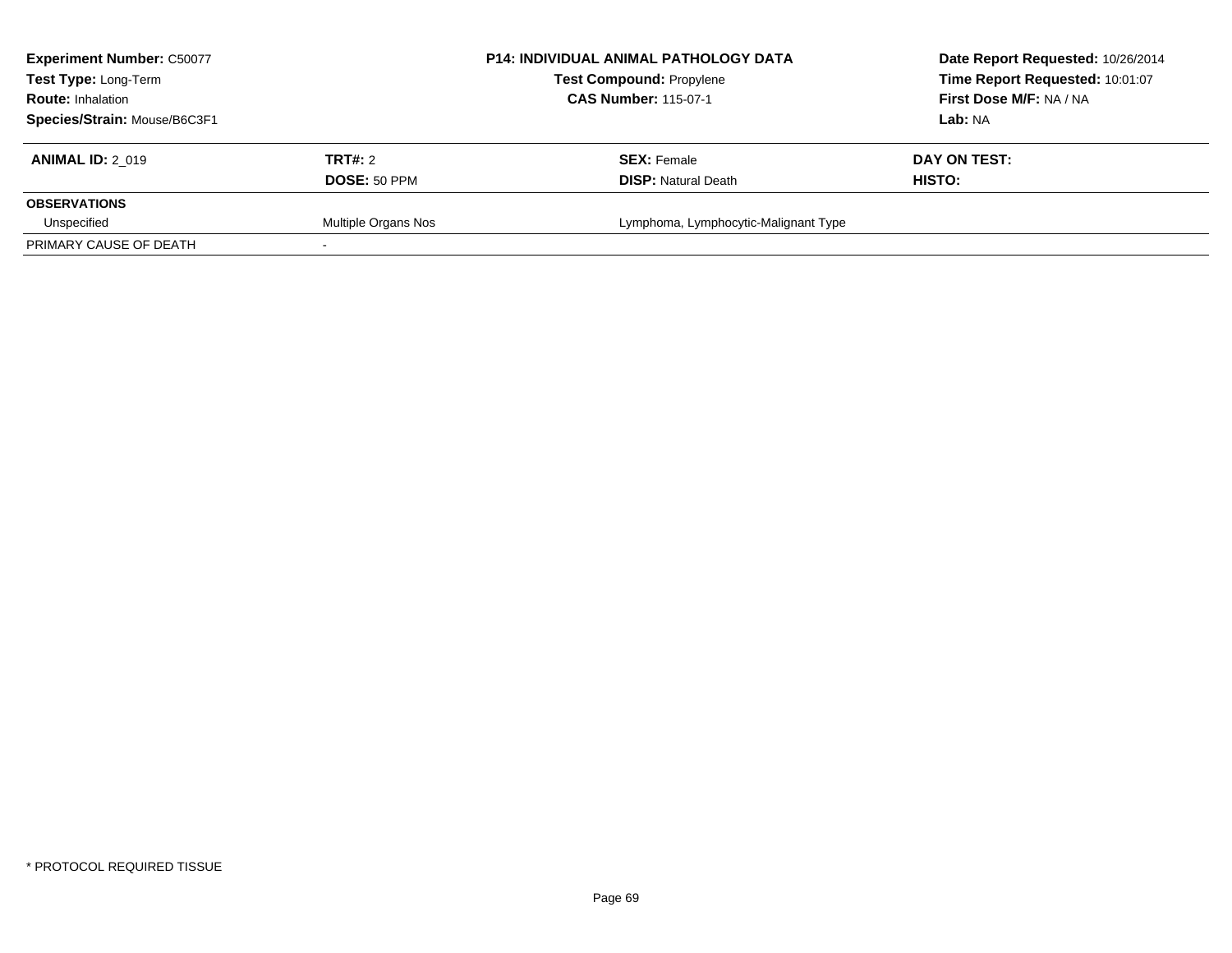| <b>Experiment Number: C50077</b><br>Test Type: Long-Term<br><b>Route: Inhalation</b><br>Species/Strain: Mouse/B6C3F1 |                         | <b>P14: INDIVIDUAL ANIMAL PATHOLOGY DATA</b><br><b>Test Compound: Propylene</b><br><b>CAS Number: 115-07-1</b> | Date Report Requested: 10/26/2014<br>Time Report Requested: 10:01:07<br><b>First Dose M/F: NA / NA</b><br>Lab: NA |
|----------------------------------------------------------------------------------------------------------------------|-------------------------|----------------------------------------------------------------------------------------------------------------|-------------------------------------------------------------------------------------------------------------------|
| <b>ANIMAL ID: 2 020</b>                                                                                              | TRT#: 2<br>DOSE: 50 PPM | <b>SEX: Female</b><br><b>DISP: Natural Death</b>                                                               | DAY ON TEST:<br><b>HISTO:</b>                                                                                     |
| <b>OBSERVATIONS</b>                                                                                                  |                         |                                                                                                                |                                                                                                                   |
| Liver                                                                                                                |                         | Necrosis, Focal                                                                                                |                                                                                                                   |
| PRIMARY CAUSE OF DEATH                                                                                               |                         |                                                                                                                |                                                                                                                   |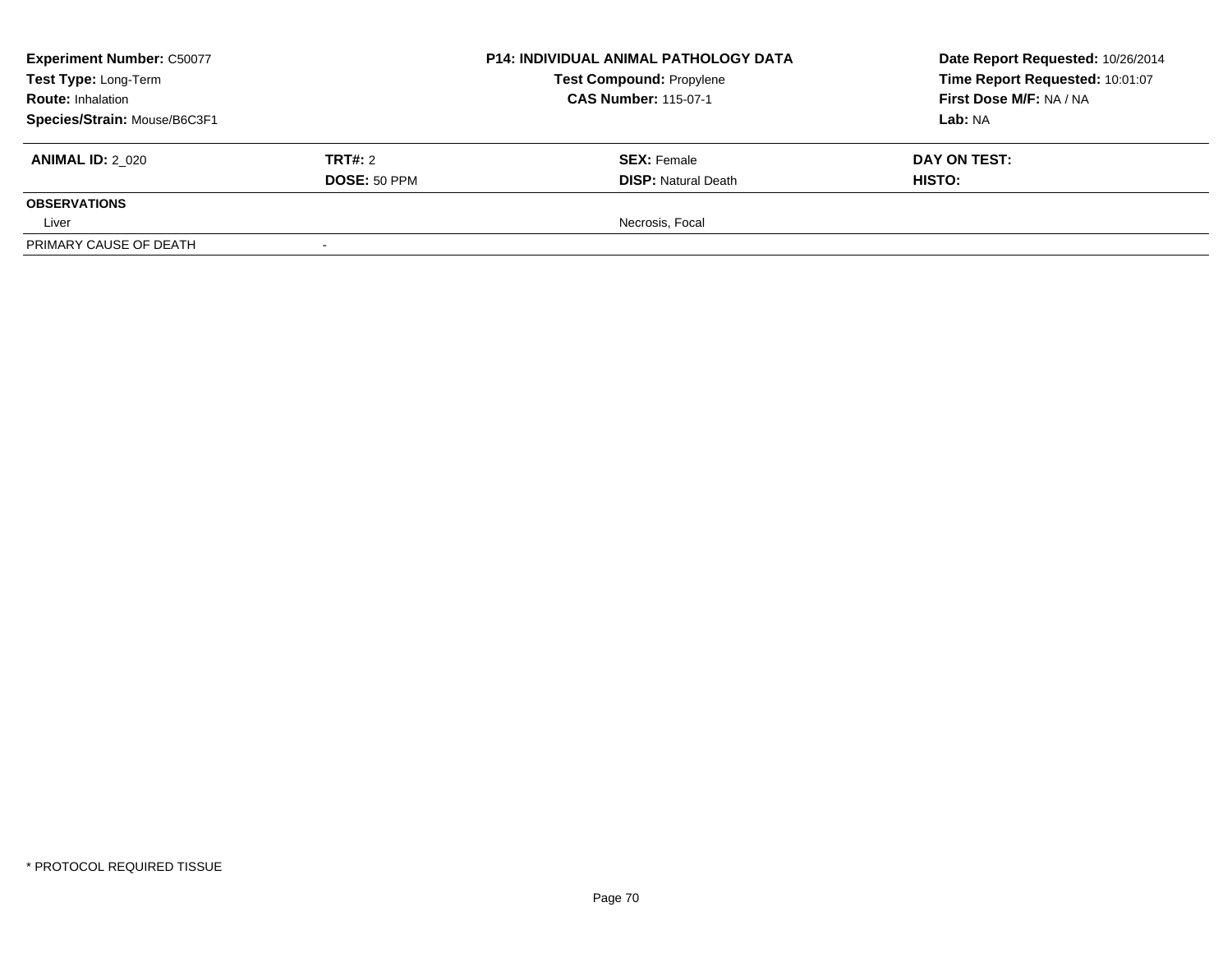| <b>Experiment Number: C50077</b><br>Test Type: Long-Term<br><b>Route: Inhalation</b><br>Species/Strain: Mouse/B6C3F1 |                     | <b>P14: INDIVIDUAL ANIMAL PATHOLOGY DATA</b><br><b>Test Compound: Propylene</b><br><b>CAS Number: 115-07-1</b> | Date Report Requested: 10/26/2014<br>Time Report Requested: 10:01:07<br>First Dose M/F: NA / NA<br>Lab: NA |
|----------------------------------------------------------------------------------------------------------------------|---------------------|----------------------------------------------------------------------------------------------------------------|------------------------------------------------------------------------------------------------------------|
| <b>ANIMAL ID: 2 021</b>                                                                                              | TRT#: 2             | <b>SEX: Female</b>                                                                                             | DAY ON TEST:                                                                                               |
|                                                                                                                      | <b>DOSE: 50 PPM</b> | <b>DISP: Natural Death</b>                                                                                     | HISTO:                                                                                                     |
| <b>OBSERVATIONS</b>                                                                                                  |                     |                                                                                                                |                                                                                                            |
| Bone                                                                                                                 |                     | Fibrous Osteodystrophy                                                                                         |                                                                                                            |
| <b>Brain</b>                                                                                                         |                     | Corpora Amylacea                                                                                               |                                                                                                            |
| Unspecified                                                                                                          | Multiple Organs Nos | Lymphoma, Histiocytic-Malignant Type                                                                           |                                                                                                            |
| PRIMARY CAUSE OF DEATH                                                                                               |                     |                                                                                                                |                                                                                                            |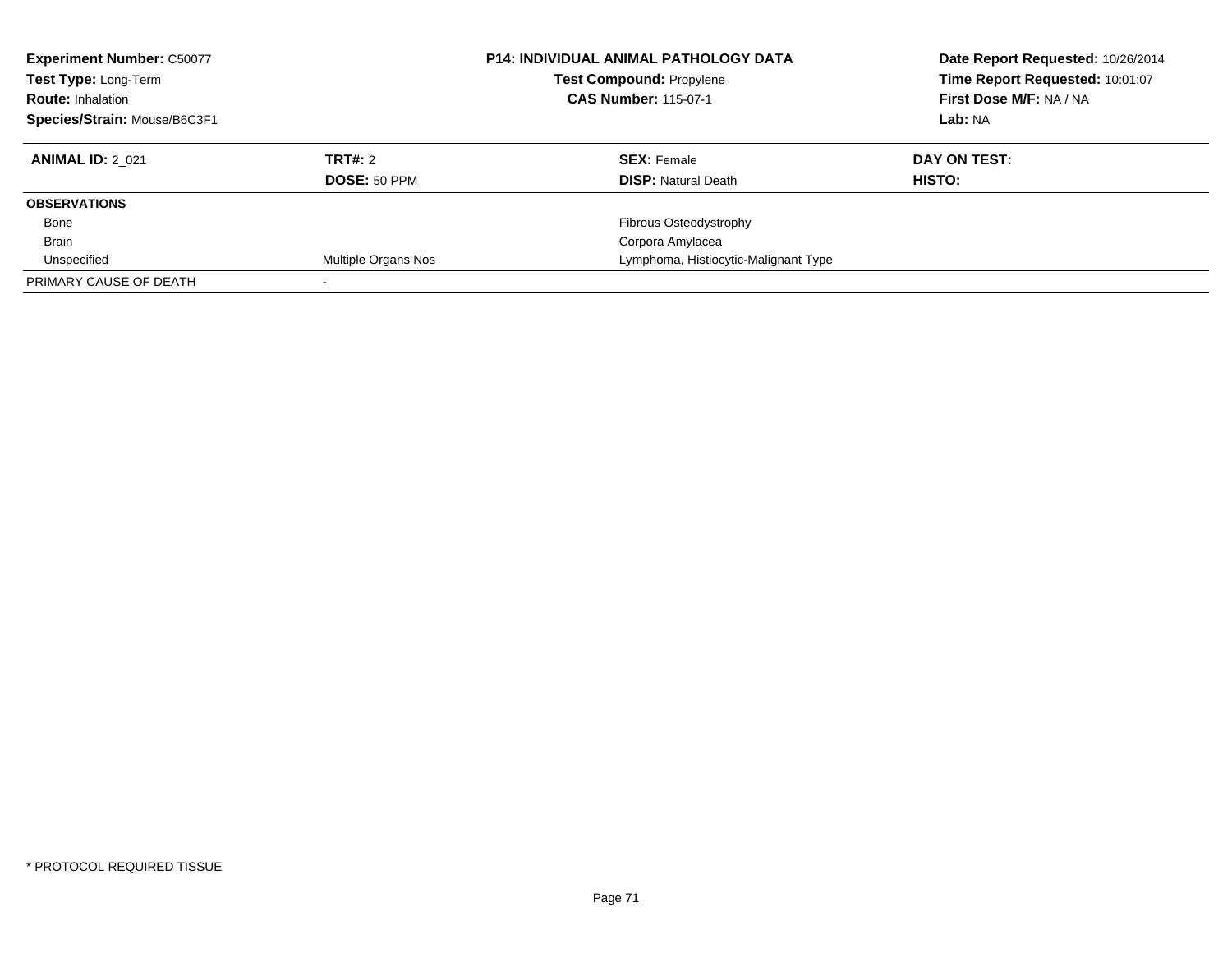| <b>Experiment Number: C50077</b><br>Test Type: Long-Term<br><b>Route: Inhalation</b><br>Species/Strain: Mouse/B6C3F1 |                         | P14: INDIVIDUAL ANIMAL PATHOLOGY DATA<br><b>Test Compound: Propylene</b><br><b>CAS Number: 115-07-1</b> | Date Report Requested: 10/26/2014<br>Time Report Requested: 10:01:07<br>First Dose M/F: NA / NA<br>Lab: NA |
|----------------------------------------------------------------------------------------------------------------------|-------------------------|---------------------------------------------------------------------------------------------------------|------------------------------------------------------------------------------------------------------------|
| <b>ANIMAL ID: 2 022</b>                                                                                              | TRT#: 2<br>DOSE: 50 PPM | <b>SEX: Female</b><br><b>DISP:</b> Terminal Sacrifice                                                   | DAY ON TEST:<br>HISTO:                                                                                     |
| <b>OBSERVATIONS</b>                                                                                                  |                         |                                                                                                         |                                                                                                            |
| Bone                                                                                                                 |                         | Fibrous Osteodystrophy                                                                                  |                                                                                                            |
| <b>Brain</b>                                                                                                         |                         | Corpora Amylacea                                                                                        |                                                                                                            |
| Liver                                                                                                                |                         | Inflammation, Chronic Focal                                                                             |                                                                                                            |
| Lung                                                                                                                 |                         | Alveolar/Bronchiolar Adenoma                                                                            |                                                                                                            |
| Nasal cavity                                                                                                         |                         | Hemorrhage                                                                                              |                                                                                                            |
|                                                                                                                      |                         | Inflammation, Acute Serous                                                                              |                                                                                                            |
| Ovary                                                                                                                |                         | Cyst, Nos                                                                                               |                                                                                                            |
| Uterus                                                                                                               |                         | Cyst, Nos                                                                                               |                                                                                                            |
| PRIMARY CAUSE OF DEATH                                                                                               |                         |                                                                                                         |                                                                                                            |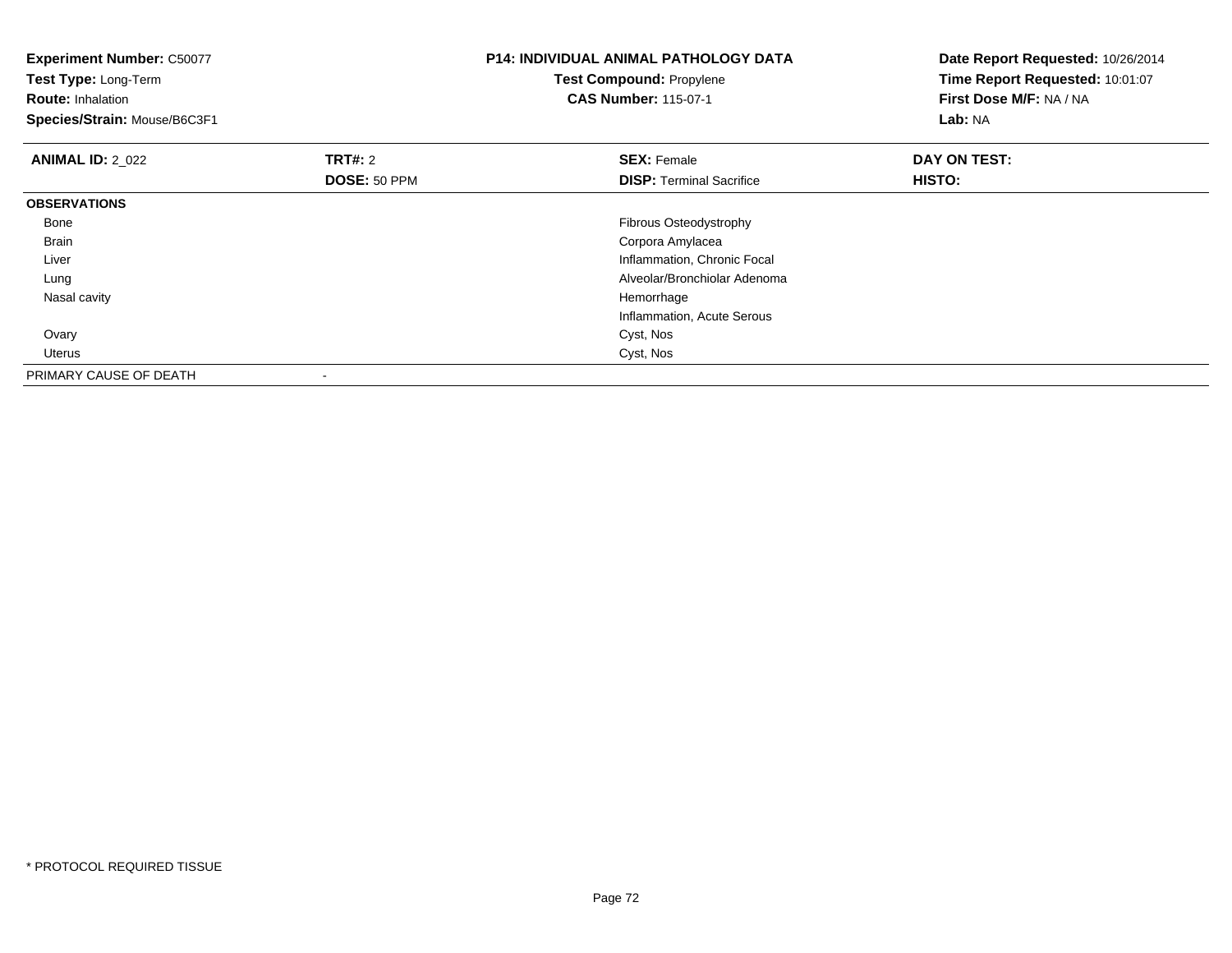| <b>Experiment Number: C50077</b><br>Test Type: Long-Term<br><b>Route: Inhalation</b><br>Species/Strain: Mouse/B6C3F1 |                | <b>P14: INDIVIDUAL ANIMAL PATHOLOGY DATA</b><br><b>Test Compound: Propylene</b><br><b>CAS Number: 115-07-1</b> | Date Report Requested: 10/26/2014<br>Time Report Requested: 10:01:07<br>First Dose M/F: NA / NA<br>Lab: NA |
|----------------------------------------------------------------------------------------------------------------------|----------------|----------------------------------------------------------------------------------------------------------------|------------------------------------------------------------------------------------------------------------|
| <b>ANIMAL ID: 2 023</b>                                                                                              | <b>TRT#: 2</b> | <b>SEX: Female</b>                                                                                             | DAY ON TEST:                                                                                               |
|                                                                                                                      | DOSE: 50 PPM   | <b>DISP:</b> Terminal Sacrifice                                                                                | HISTO:                                                                                                     |
| <b>OBSERVATIONS</b>                                                                                                  |                |                                                                                                                |                                                                                                            |
| Bone                                                                                                                 |                | Fibrous Osteodystrophy                                                                                         |                                                                                                            |
| Kidney                                                                                                               |                | Cyst, Nos                                                                                                      |                                                                                                            |
| Liver                                                                                                                |                | Inflammation, Chronic Focal                                                                                    |                                                                                                            |
| Nasal cavity                                                                                                         |                | Inflammation, Acute Serous                                                                                     |                                                                                                            |
| Ovary                                                                                                                |                | Cyst, Nos                                                                                                      |                                                                                                            |
| PRIMARY CAUSE OF DEATH                                                                                               |                |                                                                                                                |                                                                                                            |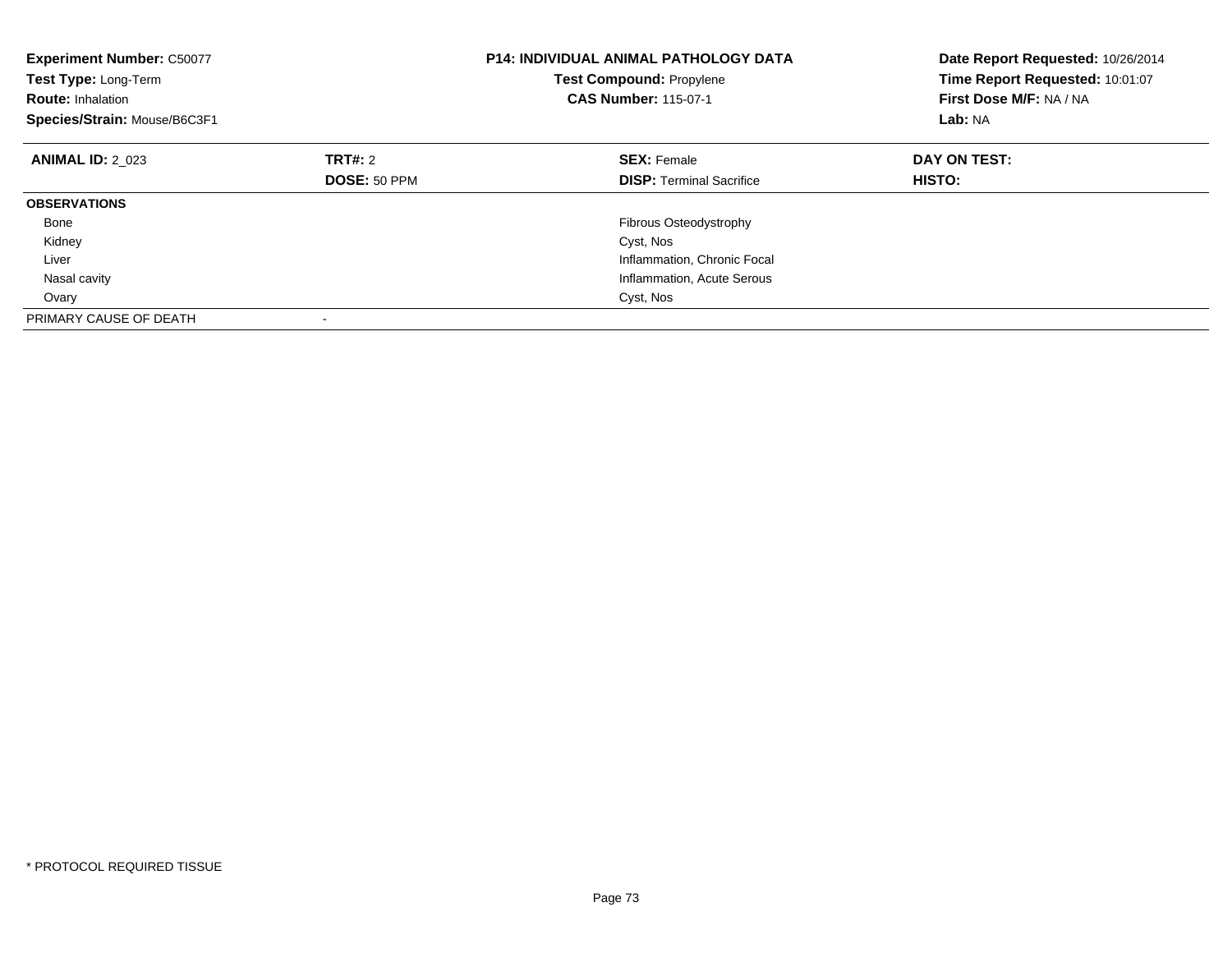| <b>Experiment Number: C50077</b><br>Test Type: Long-Term<br><b>Route: Inhalation</b><br>Species/Strain: Mouse/B6C3F1 |                                | <b>P14: INDIVIDUAL ANIMAL PATHOLOGY DATA</b><br><b>Test Compound: Propylene</b><br><b>CAS Number: 115-07-1</b> | Date Report Requested: 10/26/2014<br>Time Report Requested: 10:01:07<br>First Dose M/F: NA / NA<br>Lab: NA |
|----------------------------------------------------------------------------------------------------------------------|--------------------------------|----------------------------------------------------------------------------------------------------------------|------------------------------------------------------------------------------------------------------------|
| <b>ANIMAL ID: 2 024</b>                                                                                              | TRT#: 2<br><b>DOSE: 50 PPM</b> | <b>SEX: Female</b><br><b>DISP:</b> Terminal Sacrifice                                                          | DAY ON TEST:<br><b>HISTO:</b>                                                                              |
| <b>OBSERVATIONS</b>                                                                                                  |                                |                                                                                                                |                                                                                                            |
| Bone                                                                                                                 |                                | Fibrous Osteodystrophy                                                                                         |                                                                                                            |
| Unspecified                                                                                                          | <b>Multiple Organs Nos</b>     | Lymphoma, Histiocytic-Malignant Type                                                                           |                                                                                                            |
| Uterus                                                                                                               |                                | Cyst, Nos                                                                                                      |                                                                                                            |
| PRIMARY CAUSE OF DEATH                                                                                               |                                |                                                                                                                |                                                                                                            |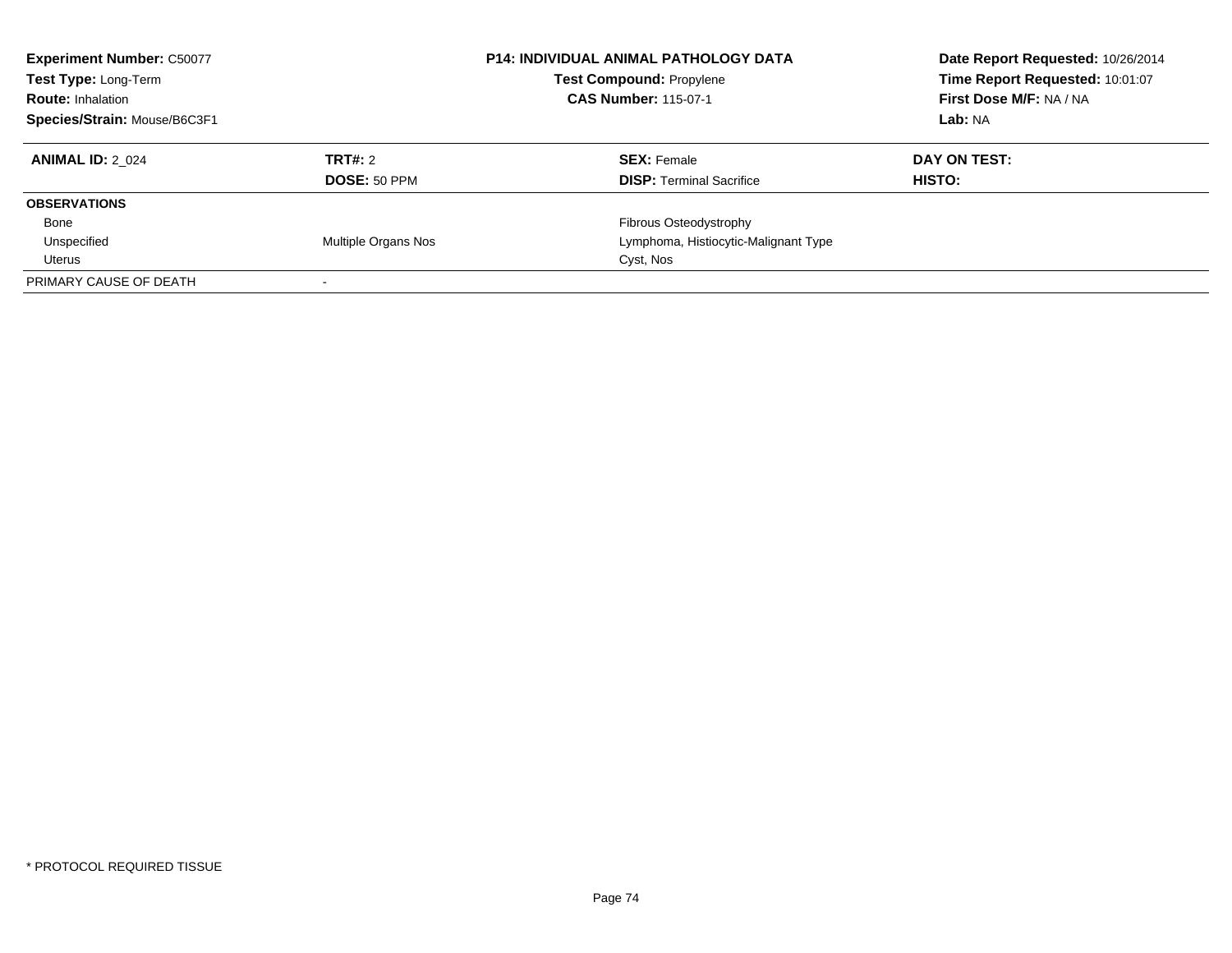| <b>Experiment Number: C50077</b><br>Test Type: Long-Term<br><b>Route: Inhalation</b><br>Species/Strain: Mouse/B6C3F1 |                                | <b>P14: INDIVIDUAL ANIMAL PATHOLOGY DATA</b><br><b>Test Compound: Propylene</b><br><b>CAS Number: 115-07-1</b> | Date Report Requested: 10/26/2014<br>Time Report Requested: 10:01:07<br>First Dose M/F: NA / NA<br>Lab: NA |
|----------------------------------------------------------------------------------------------------------------------|--------------------------------|----------------------------------------------------------------------------------------------------------------|------------------------------------------------------------------------------------------------------------|
| <b>ANIMAL ID: 2 026</b>                                                                                              | <b>TRT#: 2</b><br>DOSE: 50 PPM | <b>SEX: Female</b><br><b>DISP:</b> Terminal Sacrifice                                                          | DAY ON TEST:<br>HISTO:                                                                                     |
| <b>OBSERVATIONS</b>                                                                                                  |                                |                                                                                                                |                                                                                                            |
| Bone                                                                                                                 |                                | Fibrous Osteodystrophy                                                                                         |                                                                                                            |
| Liver                                                                                                                |                                | Hepatocellular Carcinoma                                                                                       |                                                                                                            |
| Mammary gland                                                                                                        |                                | Adenocarcinoma, Nos                                                                                            |                                                                                                            |
| Nasal cavity                                                                                                         |                                | Hemorrhage                                                                                                     |                                                                                                            |
|                                                                                                                      |                                | Inflammation, Acute Serous                                                                                     |                                                                                                            |
| Pituitary gland                                                                                                      |                                | Chromophobe Adenoma                                                                                            |                                                                                                            |
| Uterus                                                                                                               |                                | Cyst, Nos                                                                                                      |                                                                                                            |
| PRIMARY CAUSE OF DEATH                                                                                               |                                |                                                                                                                |                                                                                                            |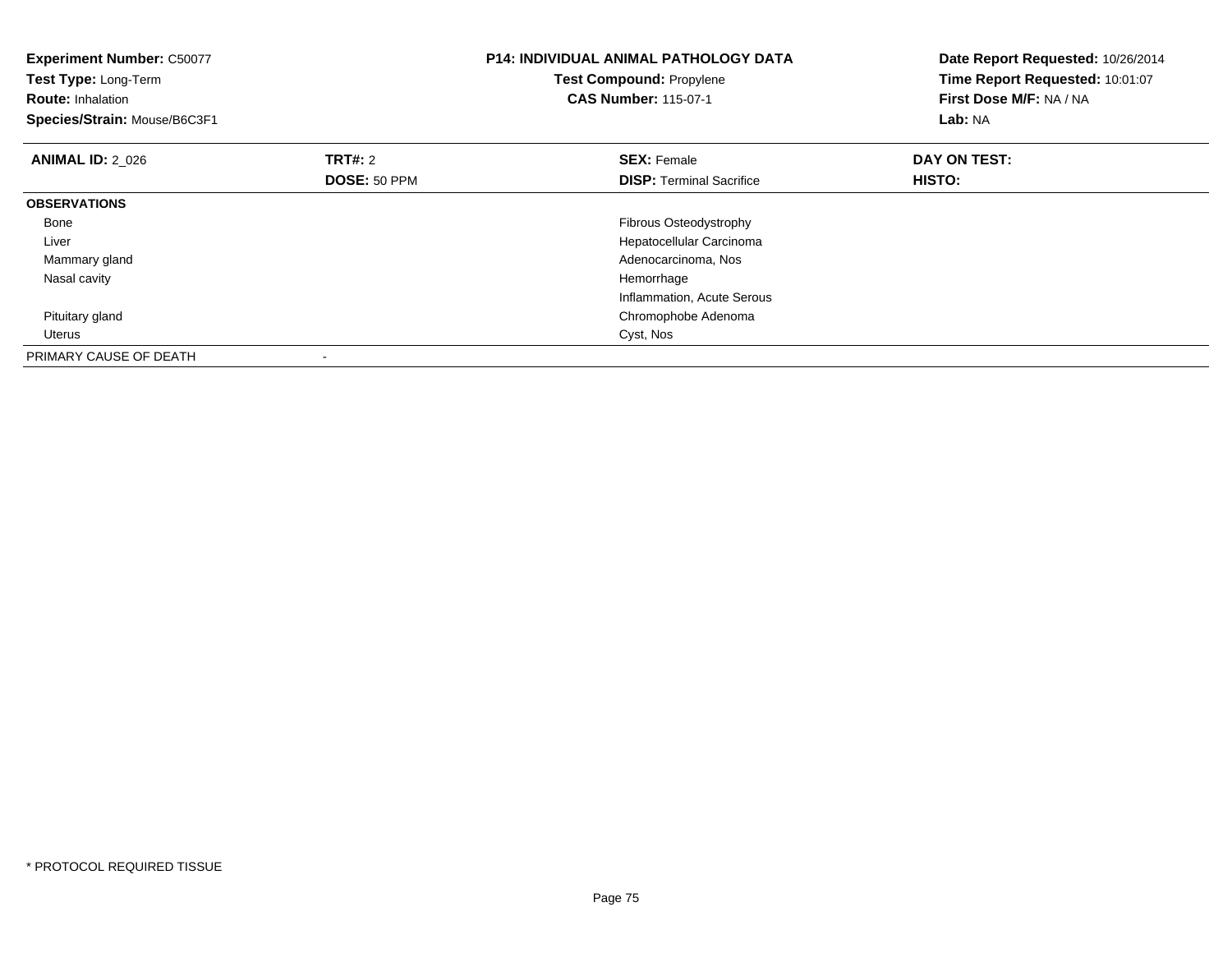| <b>Experiment Number: C50077</b><br>Test Type: Long-Term<br><b>Route: Inhalation</b><br>Species/Strain: Mouse/B6C3F1 |                | <b>P14: INDIVIDUAL ANIMAL PATHOLOGY DATA</b><br><b>Test Compound: Propylene</b><br><b>CAS Number: 115-07-1</b> | Date Report Requested: 10/26/2014<br>Time Report Requested: 10:01:07<br>First Dose M/F: NA / NA<br>Lab: NA |
|----------------------------------------------------------------------------------------------------------------------|----------------|----------------------------------------------------------------------------------------------------------------|------------------------------------------------------------------------------------------------------------|
| <b>ANIMAL ID: 2 027</b>                                                                                              | <b>TRT#: 2</b> | <b>SEX: Female</b>                                                                                             | DAY ON TEST:                                                                                               |
|                                                                                                                      | DOSE: 50 PPM   | <b>DISP:</b> Terminal Sacrifice                                                                                | HISTO:                                                                                                     |
| <b>OBSERVATIONS</b>                                                                                                  |                |                                                                                                                |                                                                                                            |
| Bone                                                                                                                 |                | Fibrous Osteodystrophy                                                                                         |                                                                                                            |
| Lung                                                                                                                 |                | Congestion, Nos                                                                                                |                                                                                                            |
| Nasal cavity                                                                                                         |                | Hemorrhage                                                                                                     |                                                                                                            |
|                                                                                                                      |                | Inflammation, Acute Serous                                                                                     |                                                                                                            |
| Ovary                                                                                                                |                | Cyst, Nos                                                                                                      |                                                                                                            |
| Pituitary gland                                                                                                      |                | Chromophobe Adenoma                                                                                            |                                                                                                            |
| Trachea                                                                                                              |                | Hemorrhage                                                                                                     |                                                                                                            |
| Uterus                                                                                                               |                | Cyst, Nos                                                                                                      |                                                                                                            |
| PRIMARY CAUSE OF DEATH                                                                                               |                |                                                                                                                |                                                                                                            |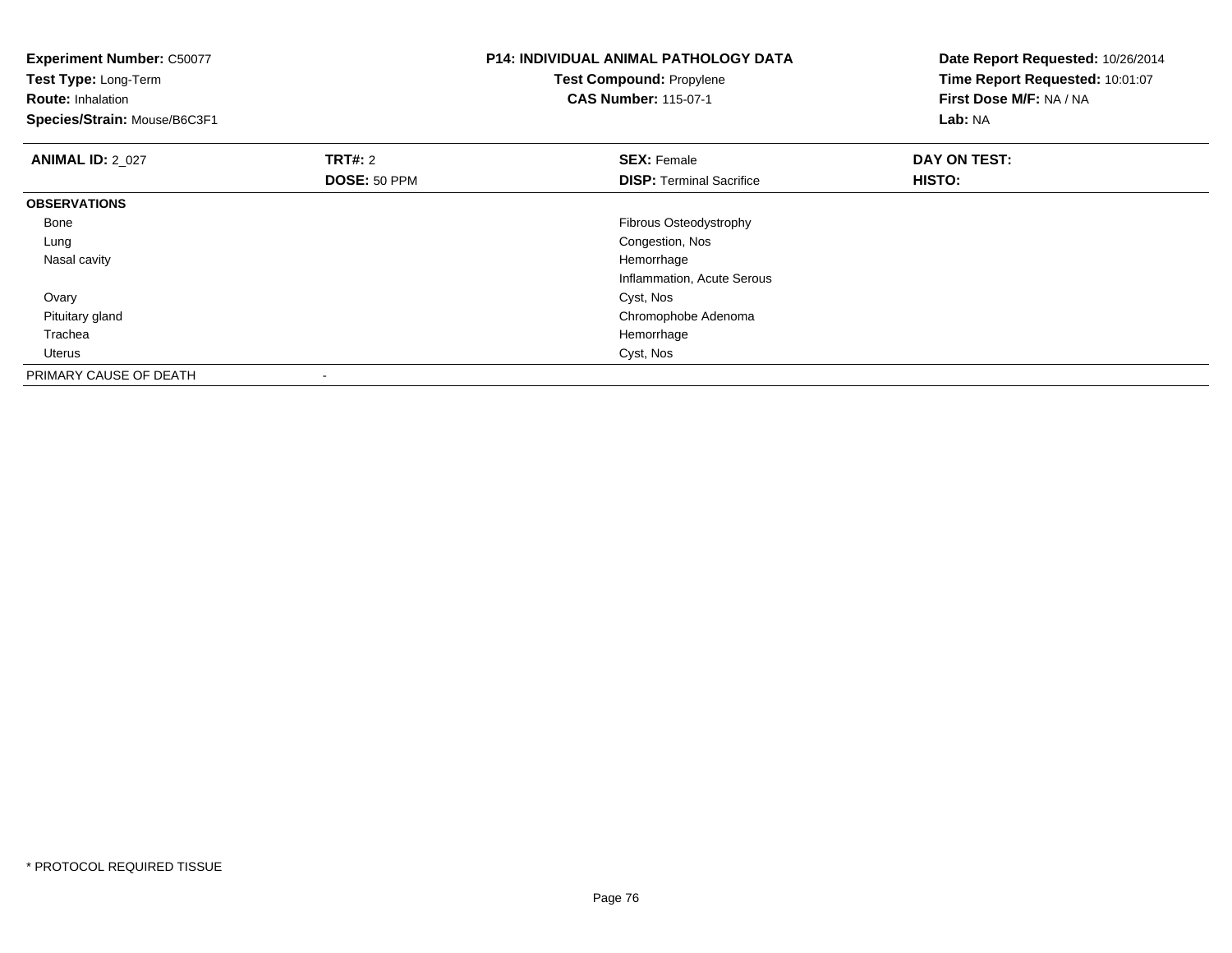| <b>Experiment Number: C50077</b><br>Test Type: Long-Term<br><b>Route: Inhalation</b><br>Species/Strain: Mouse/B6C3F1 |                                | <b>P14: INDIVIDUAL ANIMAL PATHOLOGY DATA</b><br><b>Test Compound: Propylene</b><br><b>CAS Number: 115-07-1</b> | Date Report Requested: 10/26/2014<br>Time Report Requested: 10:01:07<br>First Dose M/F: NA / NA<br>Lab: NA |
|----------------------------------------------------------------------------------------------------------------------|--------------------------------|----------------------------------------------------------------------------------------------------------------|------------------------------------------------------------------------------------------------------------|
| <b>ANIMAL ID: 2 028</b>                                                                                              | <b>TRT#: 2</b><br>DOSE: 50 PPM | <b>SEX: Female</b><br><b>DISP:</b> Terminal Sacrifice                                                          | DAY ON TEST:<br>HISTO:                                                                                     |
| <b>OBSERVATIONS</b>                                                                                                  |                                |                                                                                                                |                                                                                                            |
| Bone                                                                                                                 |                                | Fibrous Osteodystrophy                                                                                         |                                                                                                            |
| <b>Brain</b>                                                                                                         |                                | Corpora Amylacea                                                                                               |                                                                                                            |
| Nasal cavity                                                                                                         |                                | Hemorrhage                                                                                                     |                                                                                                            |
| Uterus                                                                                                               |                                | Cyst, Nos                                                                                                      |                                                                                                            |
| PRIMARY CAUSE OF DEATH                                                                                               |                                |                                                                                                                |                                                                                                            |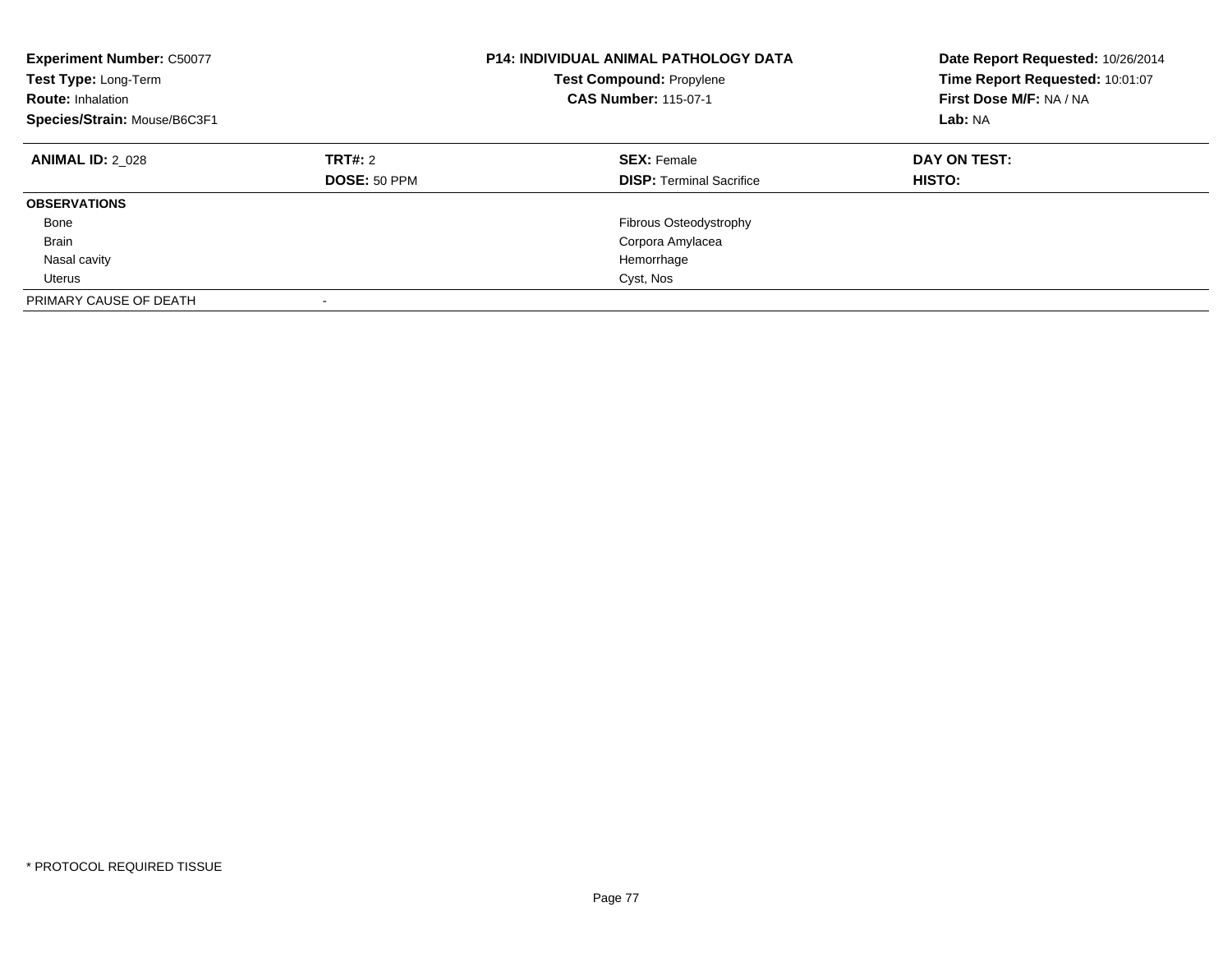| <b>Experiment Number: C50077</b><br>Test Type: Long-Term<br><b>Route: Inhalation</b><br>Species/Strain: Mouse/B6C3F1 |                         | <b>P14: INDIVIDUAL ANIMAL PATHOLOGY DATA</b><br><b>Test Compound: Propylene</b><br><b>CAS Number: 115-07-1</b> | Date Report Requested: 10/26/2014<br>Time Report Requested: 10:01:07<br>First Dose M/F: NA / NA<br>Lab: NA |
|----------------------------------------------------------------------------------------------------------------------|-------------------------|----------------------------------------------------------------------------------------------------------------|------------------------------------------------------------------------------------------------------------|
| <b>ANIMAL ID: 2 029</b>                                                                                              | TRT#: 2<br>DOSE: 50 PPM | <b>SEX: Female</b><br><b>DISP:</b> Terminal Sacrifice                                                          | DAY ON TEST:<br>HISTO:                                                                                     |
| <b>OBSERVATIONS</b>                                                                                                  |                         |                                                                                                                |                                                                                                            |
| Adrenal gland                                                                                                        | Capsule                 | Adenoma, Nos                                                                                                   |                                                                                                            |
| Bone                                                                                                                 |                         | Fibrous Osteodystrophy                                                                                         |                                                                                                            |
| Brain                                                                                                                |                         | Corpora Amylacea                                                                                               |                                                                                                            |
| Kidney                                                                                                               |                         | Inflammation, Chronic Focal                                                                                    |                                                                                                            |
| Nasal cavity                                                                                                         |                         | Hemorrhage                                                                                                     |                                                                                                            |
| Spleen                                                                                                               |                         | Lymphoma, Histiocytic-Malignant Type                                                                           |                                                                                                            |
| Uterus                                                                                                               |                         | Cyst, Nos                                                                                                      |                                                                                                            |
| PRIMARY CAUSE OF DEATH                                                                                               |                         |                                                                                                                |                                                                                                            |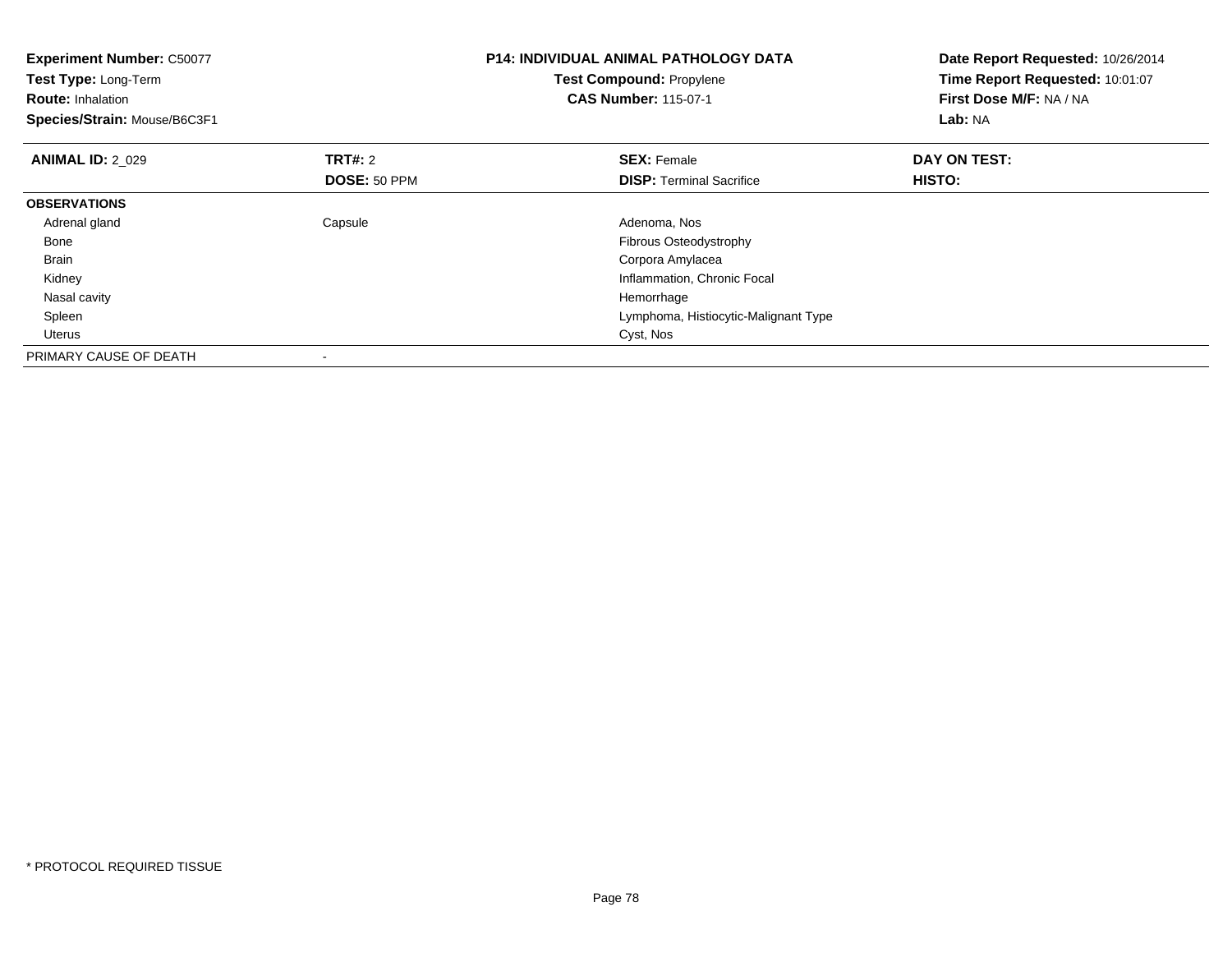**Experiment Number:** C50077**Test Type:** Long-Term**Route:** Inhalation **Species/Strain:** Mouse/B6C3F1**P14: INDIVIDUAL ANIMAL PATHOLOGY DATATest Compound:** Propylene**CAS Number:** 115-07-1**Date Report Requested:** 10/26/2014**Time Report Requested:** 10:01:07**First Dose M/F:** NA / NA**Lab:** NA**ANIMAL ID: 2 031 TRT#:** 2 **SEX:** Female **DAY ON TEST: DOSE:** 50 PPM**DISP:** Terminal Sacrifice **HISTO: OBSERVATIONS** Bone Fibrous Osteodystrophy Brain Corpora Amylacea Esophagus Neurofibromad **Example 20 Hardarian Gland Papillary Cystadenoma, Nos**  Harderian gland Nasal cavityy the control of the control of the control of the control of the control of the control of the control of the control of the control of the control of the control of the control of the control of the control of the contro Inflammation, Acuted<sub>d</sub> Chromophobe Adenoma Pituitary gland Uteruss Cyst, Nos PRIMARY CAUSE OF DEATH-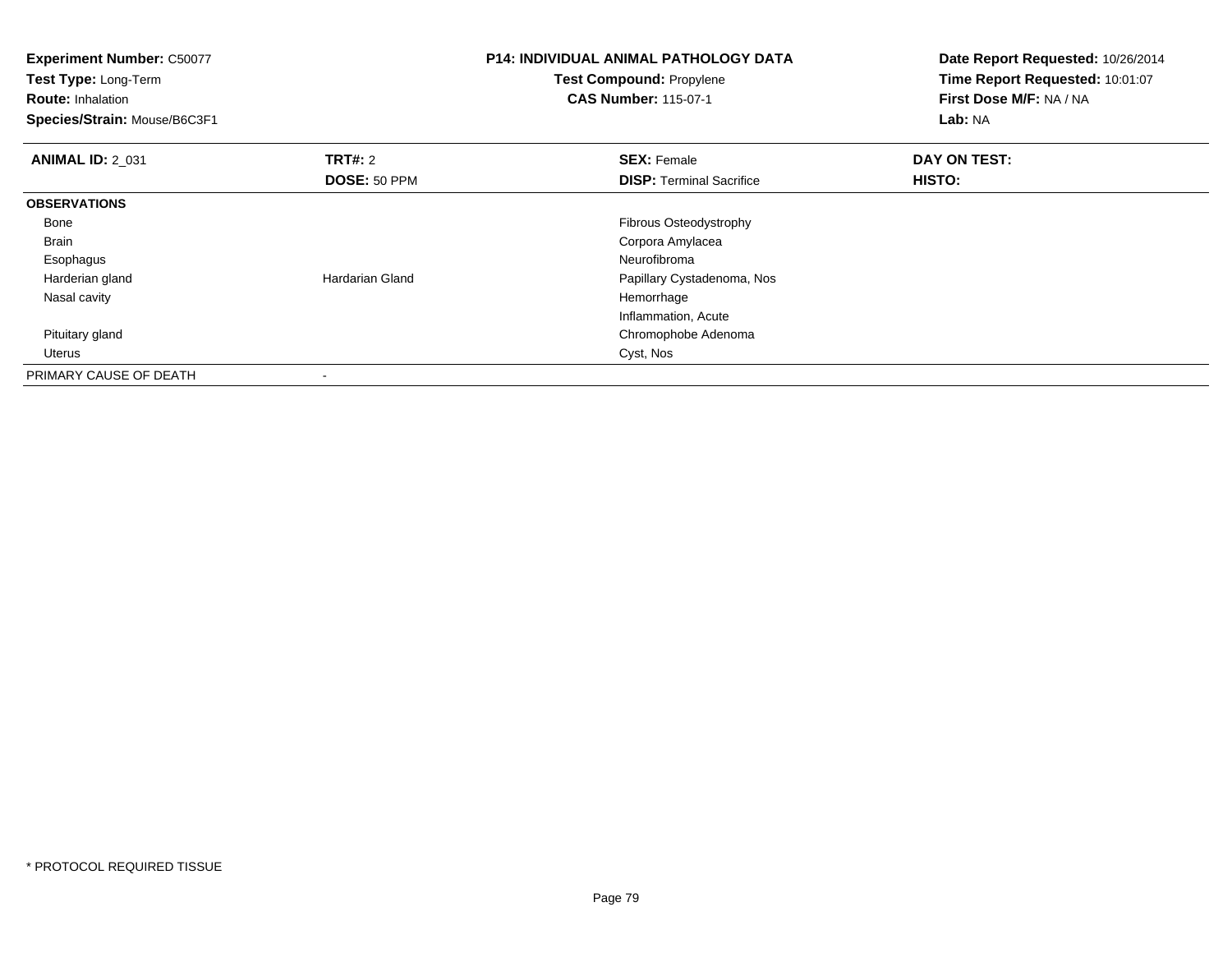| <b>Experiment Number: C50077</b><br>Test Type: Long-Term<br><b>Route: Inhalation</b><br>Species/Strain: Mouse/B6C3F1 |                         | <b>P14: INDIVIDUAL ANIMAL PATHOLOGY DATA</b><br><b>Test Compound: Propylene</b><br><b>CAS Number: 115-07-1</b> | Date Report Requested: 10/26/2014<br>Time Report Requested: 10:01:07<br>First Dose M/F: NA / NA<br>Lab: NA |
|----------------------------------------------------------------------------------------------------------------------|-------------------------|----------------------------------------------------------------------------------------------------------------|------------------------------------------------------------------------------------------------------------|
| <b>ANIMAL ID: 2 032</b>                                                                                              | TRT#: 2<br>DOSE: 50 PPM | <b>SEX: Female</b><br><b>DISP: Natural Death</b>                                                               | DAY ON TEST:<br>HISTO:                                                                                     |
| <b>OBSERVATIONS</b>                                                                                                  |                         |                                                                                                                |                                                                                                            |
| Kidney                                                                                                               | Tubule                  | Degeneration, Nos                                                                                              |                                                                                                            |
|                                                                                                                      | Tubule                  | Necrosis, Focal                                                                                                |                                                                                                            |
| Liver                                                                                                                |                         | Cytoplasmic Vacuolization                                                                                      |                                                                                                            |
| Spleen                                                                                                               |                         | Hemosiderosis                                                                                                  |                                                                                                            |
| PRIMARY CAUSE OF DEATH                                                                                               | -                       |                                                                                                                |                                                                                                            |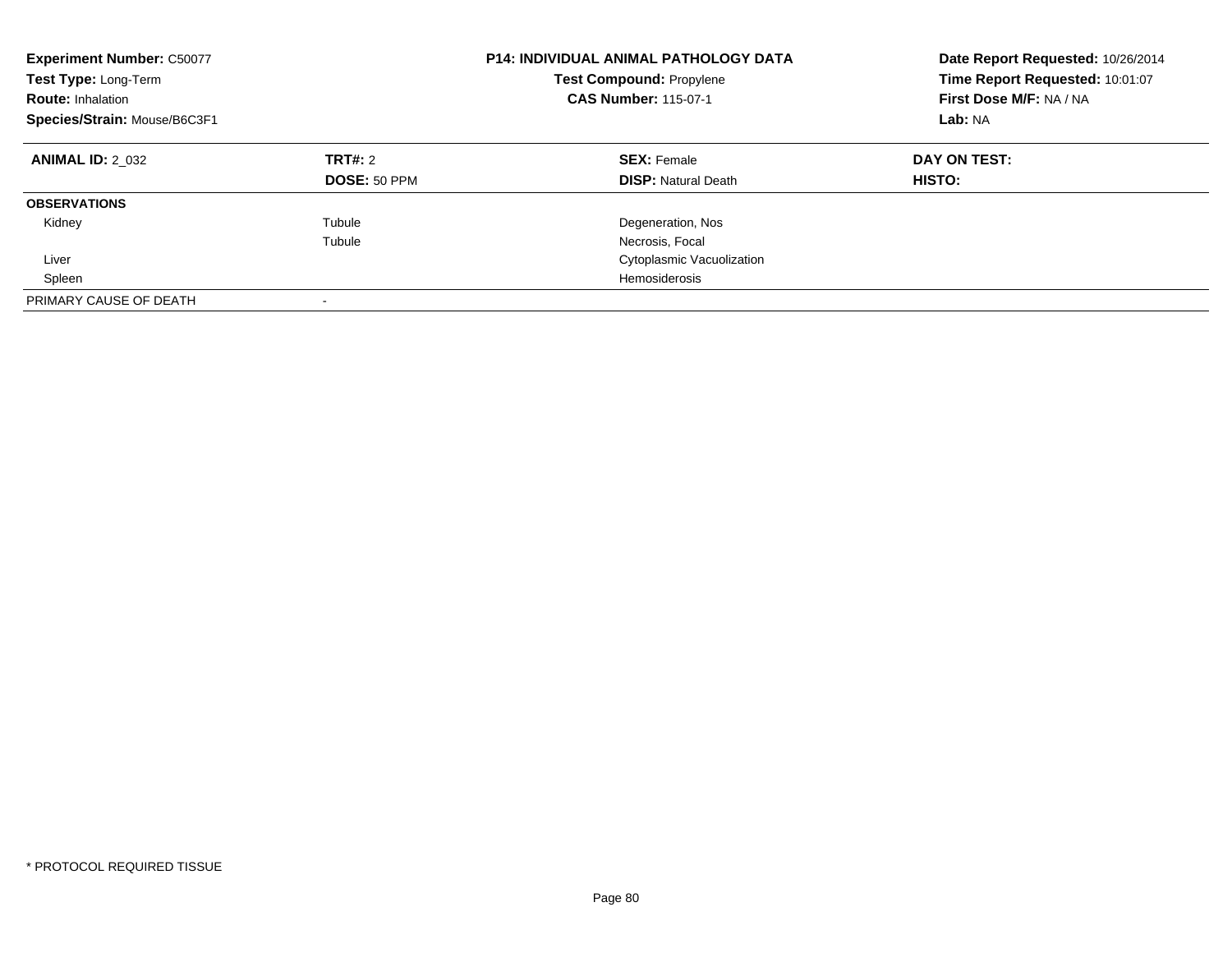| <b>Experiment Number: C50077</b><br>Test Type: Long-Term<br><b>Route: Inhalation</b><br>Species/Strain: Mouse/B6C3F1 |                | <b>P14: INDIVIDUAL ANIMAL PATHOLOGY DATA</b><br><b>Test Compound: Propylene</b><br><b>CAS Number: 115-07-1</b> | Date Report Requested: 10/26/2014<br>Time Report Requested: 10:01:07<br>First Dose M/F: NA / NA<br>Lab: NA |
|----------------------------------------------------------------------------------------------------------------------|----------------|----------------------------------------------------------------------------------------------------------------|------------------------------------------------------------------------------------------------------------|
| <b>ANIMAL ID: 2 033</b>                                                                                              | <b>TRT#: 2</b> | <b>SEX: Female</b>                                                                                             | DAY ON TEST:                                                                                               |
|                                                                                                                      | DOSE: 50 PPM   | <b>DISP:</b> Terminal Sacrifice                                                                                | HISTO:                                                                                                     |
| <b>OBSERVATIONS</b>                                                                                                  |                |                                                                                                                |                                                                                                            |
| Bone                                                                                                                 |                | Fibrous Osteodystrophy                                                                                         |                                                                                                            |
| Brain                                                                                                                |                | Corpora Amylacea                                                                                               |                                                                                                            |
| Liver                                                                                                                |                | Hepatocellular Carcinoma                                                                                       |                                                                                                            |
|                                                                                                                      |                | Thrombosis, Nos                                                                                                |                                                                                                            |
| Lung                                                                                                                 |                | Alveolar/Bronchiolar Adenoma                                                                                   |                                                                                                            |
| Pituitary gland                                                                                                      |                | Chromophobe Adenoma                                                                                            |                                                                                                            |
| Spleen                                                                                                               |                | Hematopoiesis                                                                                                  |                                                                                                            |
| Uterus                                                                                                               |                | Cyst, Nos                                                                                                      |                                                                                                            |
| PRIMARY CAUSE OF DEATH                                                                                               |                |                                                                                                                |                                                                                                            |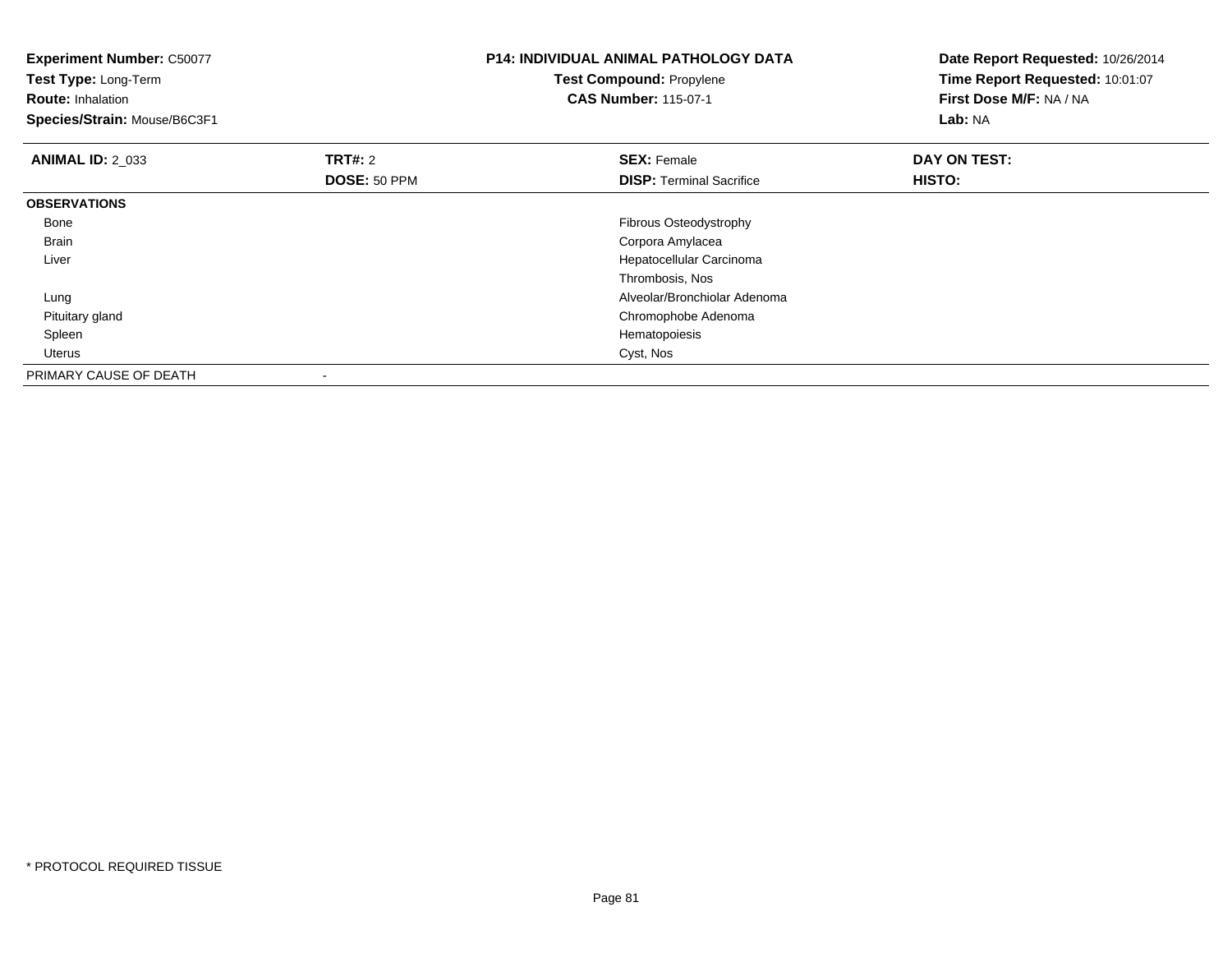| <b>Experiment Number: C50077</b><br>Test Type: Long-Term<br><b>Route: Inhalation</b><br>Species/Strain: Mouse/B6C3F1 |                         | <b>P14: INDIVIDUAL ANIMAL PATHOLOGY DATA</b><br><b>Test Compound: Propylene</b><br><b>CAS Number: 115-07-1</b> | Date Report Requested: 10/26/2014<br>Time Report Requested: 10:01:07<br>First Dose M/F: NA / NA<br>Lab: NA |
|----------------------------------------------------------------------------------------------------------------------|-------------------------|----------------------------------------------------------------------------------------------------------------|------------------------------------------------------------------------------------------------------------|
| <b>ANIMAL ID: 2 034</b>                                                                                              | TRT#: 2<br>DOSE: 50 PPM | <b>SEX: Female</b><br><b>DISP:</b> Terminal Sacrifice                                                          | DAY ON TEST:<br>HISTO:                                                                                     |
| <b>OBSERVATIONS</b>                                                                                                  |                         |                                                                                                                |                                                                                                            |
| Bone<br>Liver                                                                                                        |                         | Fibrous Osteodystrophy<br>Hepatocellular Carcinoma                                                             |                                                                                                            |
| Pituitary gland                                                                                                      |                         | Chromophobe Adenoma                                                                                            |                                                                                                            |
| <b>Uterus</b>                                                                                                        |                         | Cyst, Nos                                                                                                      |                                                                                                            |
|                                                                                                                      |                         | Fibrosis, Focal                                                                                                |                                                                                                            |
| PRIMARY CAUSE OF DEATH                                                                                               |                         |                                                                                                                |                                                                                                            |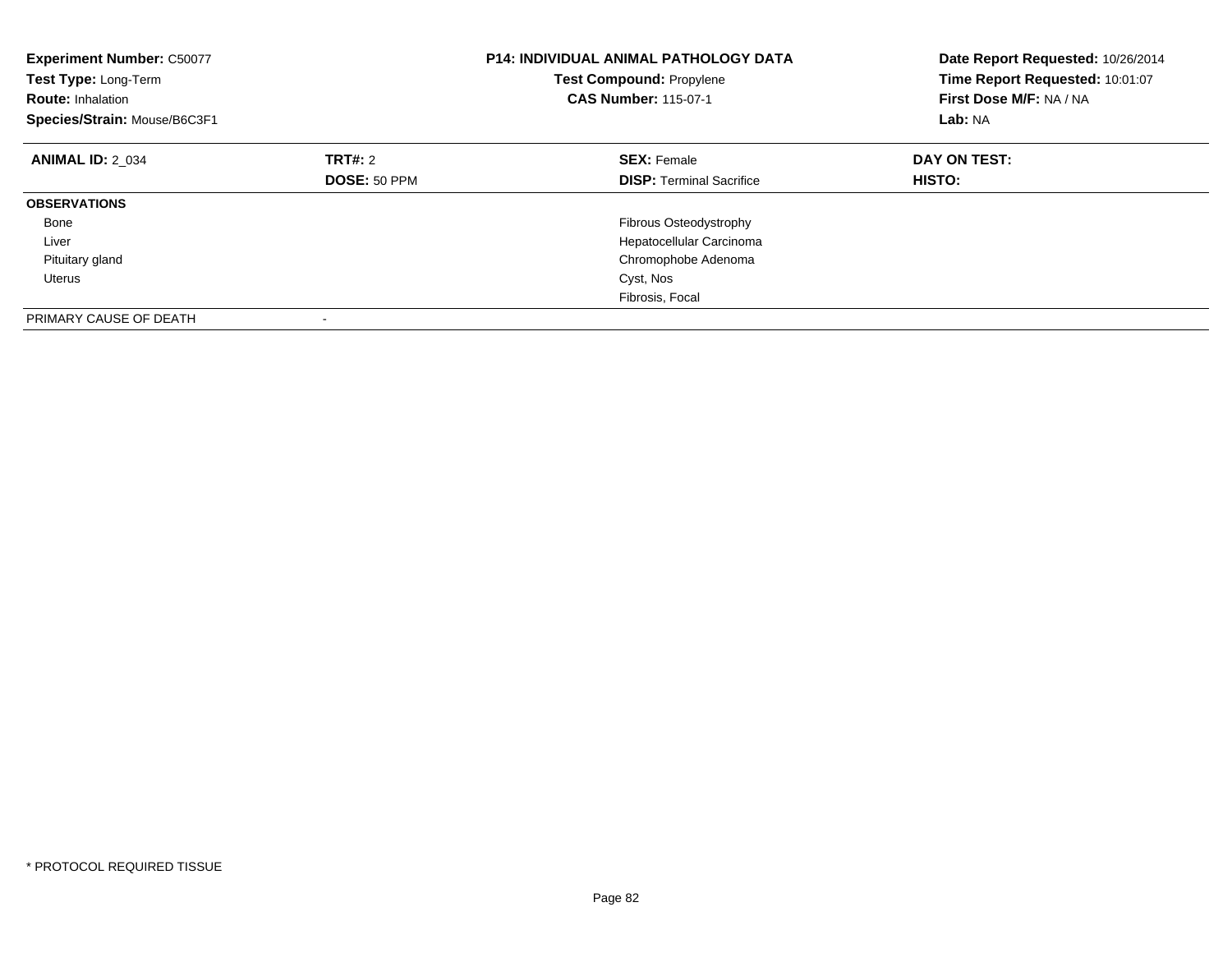| <b>Experiment Number: C50077</b><br>Test Type: Long-Term<br><b>Route: Inhalation</b><br>Species/Strain: Mouse/B6C3F1 |                         | <b>P14: INDIVIDUAL ANIMAL PATHOLOGY DATA</b><br>Test Compound: Propylene<br><b>CAS Number: 115-07-1</b> | Date Report Requested: 10/26/2014<br>Time Report Requested: 10:01:07<br>First Dose M/F: NA / NA<br>Lab: NA |
|----------------------------------------------------------------------------------------------------------------------|-------------------------|---------------------------------------------------------------------------------------------------------|------------------------------------------------------------------------------------------------------------|
| <b>ANIMAL ID: 2 035</b>                                                                                              | TRT#: 2<br>DOSE: 50 PPM | <b>SEX: Female</b><br><b>DISP:</b> Terminal Sacrifice                                                   | DAY ON TEST:<br>HISTO:                                                                                     |
| <b>OBSERVATIONS</b>                                                                                                  |                         |                                                                                                         |                                                                                                            |
|                                                                                                                      |                         |                                                                                                         |                                                                                                            |
| Bone                                                                                                                 |                         | Fibrous Osteodystrophy                                                                                  |                                                                                                            |
| <b>Brain</b>                                                                                                         |                         | Corpora Amylacea                                                                                        |                                                                                                            |
| Nasal cavity                                                                                                         |                         | Inflammation, Acute Serous                                                                              |                                                                                                            |
| Uterus                                                                                                               |                         | Cyst, Nos                                                                                               |                                                                                                            |
| PRIMARY CAUSE OF DEATH                                                                                               | ٠                       |                                                                                                         |                                                                                                            |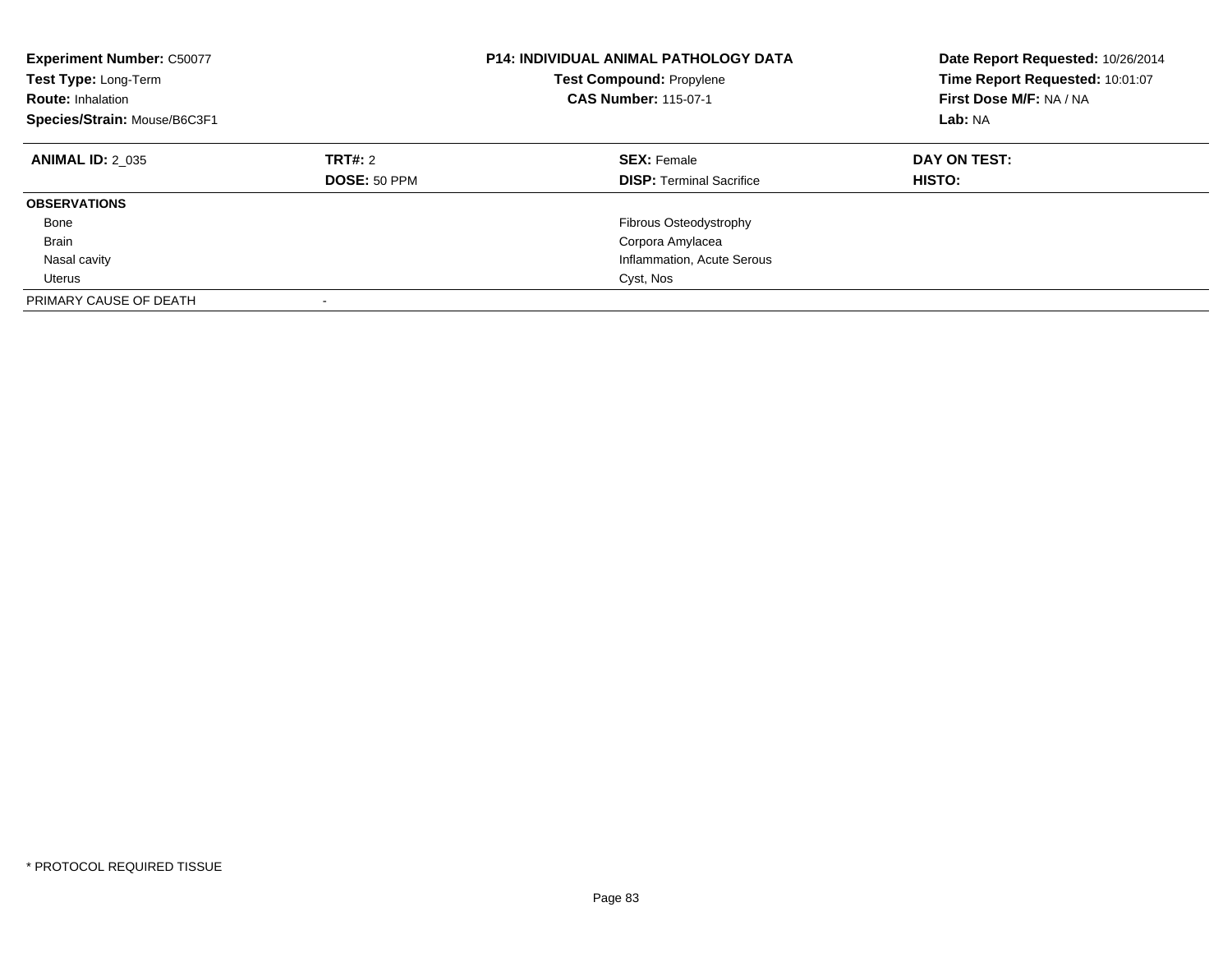| <b>Experiment Number: C50077</b><br>Test Type: Long-Term<br><b>Route: Inhalation</b><br>Species/Strain: Mouse/B6C3F1 |                     | <b>P14: INDIVIDUAL ANIMAL PATHOLOGY DATA</b><br><b>Test Compound: Propylene</b><br><b>CAS Number: 115-07-1</b> | Date Report Requested: 10/26/2014<br>Time Report Requested: 10:01:07<br>First Dose M/F: NA / NA<br>Lab: NA |
|----------------------------------------------------------------------------------------------------------------------|---------------------|----------------------------------------------------------------------------------------------------------------|------------------------------------------------------------------------------------------------------------|
| <b>ANIMAL ID: 2 036</b>                                                                                              | <b>TRT#: 2</b>      | <b>SEX: Female</b>                                                                                             | DAY ON TEST:                                                                                               |
|                                                                                                                      | <b>DOSE: 50 PPM</b> | <b>DISP:</b> Terminal Sacrifice                                                                                | <b>HISTO:</b>                                                                                              |
| <b>OBSERVATIONS</b>                                                                                                  |                     |                                                                                                                |                                                                                                            |
| Bone                                                                                                                 |                     | Fibrous Osteodystrophy                                                                                         |                                                                                                            |
| Kidney                                                                                                               |                     | Cyst, Nos                                                                                                      |                                                                                                            |
|                                                                                                                      |                     | Inflammation, Chronic Focal                                                                                    |                                                                                                            |
| Ovary                                                                                                                |                     | Cyst, Nos                                                                                                      |                                                                                                            |
| Pituitary gland                                                                                                      |                     | Adenoma, Nos                                                                                                   |                                                                                                            |
| Uterus                                                                                                               |                     | Cyst, Nos                                                                                                      |                                                                                                            |
| PRIMARY CAUSE OF DEATH                                                                                               |                     |                                                                                                                |                                                                                                            |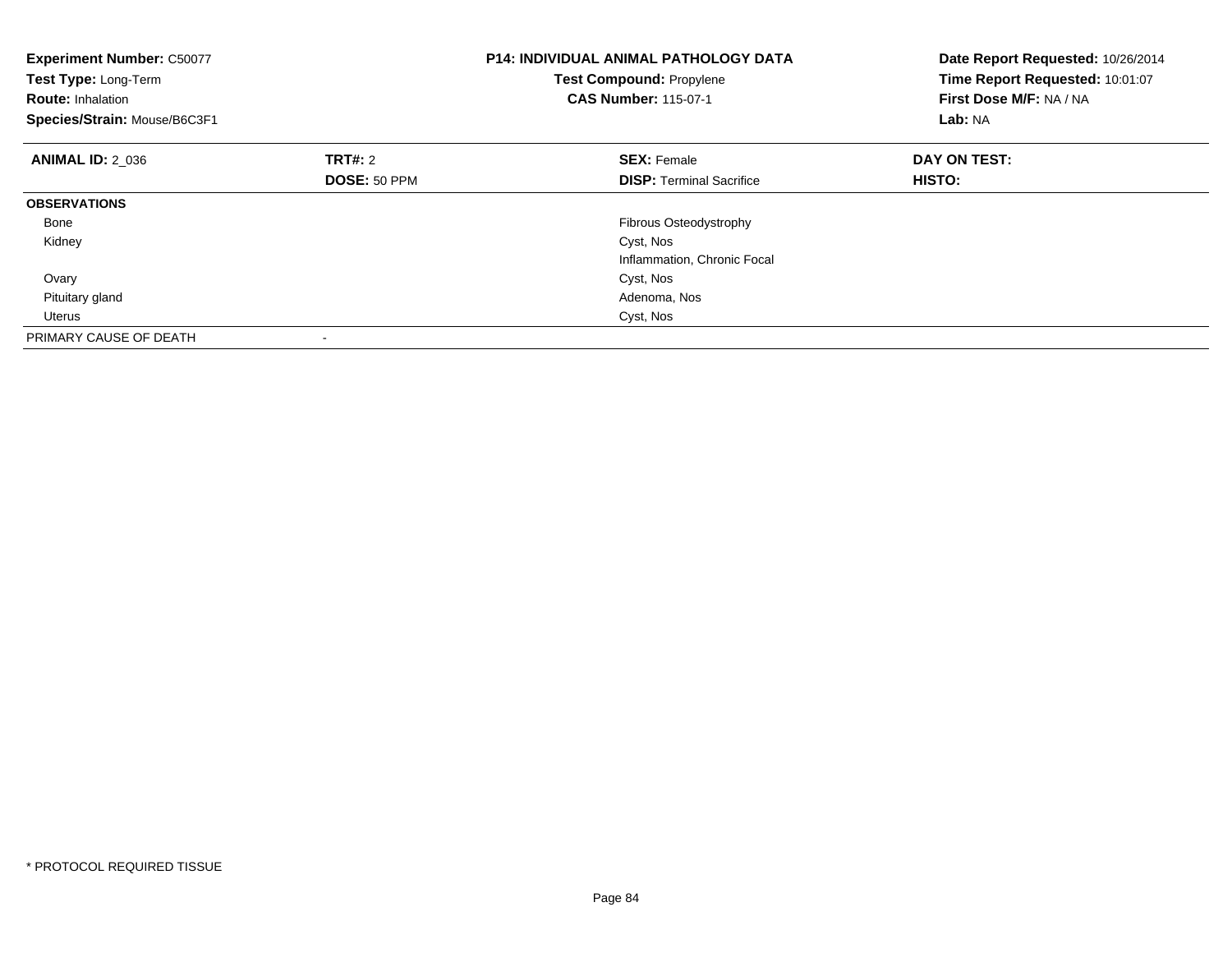| <b>Experiment Number: C50077</b><br>Test Type: Long-Term<br><b>Route: Inhalation</b><br>Species/Strain: Mouse/B6C3F1 |                     | <b>P14: INDIVIDUAL ANIMAL PATHOLOGY DATA</b><br><b>Test Compound: Propylene</b><br><b>CAS Number: 115-07-1</b> | Date Report Requested: 10/26/2014<br>Time Report Requested: 10:01:07<br>First Dose M/F: NA / NA<br>Lab: NA |
|----------------------------------------------------------------------------------------------------------------------|---------------------|----------------------------------------------------------------------------------------------------------------|------------------------------------------------------------------------------------------------------------|
| <b>ANIMAL ID: 2 037</b>                                                                                              | TRT#: 2             | <b>SEX: Female</b>                                                                                             | DAY ON TEST:                                                                                               |
|                                                                                                                      | <b>DOSE: 50 PPM</b> | <b>DISP: Terminal Sacrifice</b>                                                                                | <b>HISTO:</b>                                                                                              |
| <b>OBSERVATIONS</b>                                                                                                  |                     |                                                                                                                |                                                                                                            |
| Adrenal gland                                                                                                        |                     | Metamorphosis, Fatty                                                                                           |                                                                                                            |
| Bone                                                                                                                 |                     | Fibrous Osteodystrophy                                                                                         |                                                                                                            |
| Uterus                                                                                                               |                     | Cyst, Nos                                                                                                      |                                                                                                            |
| PRIMARY CAUSE OF DEATH                                                                                               |                     |                                                                                                                |                                                                                                            |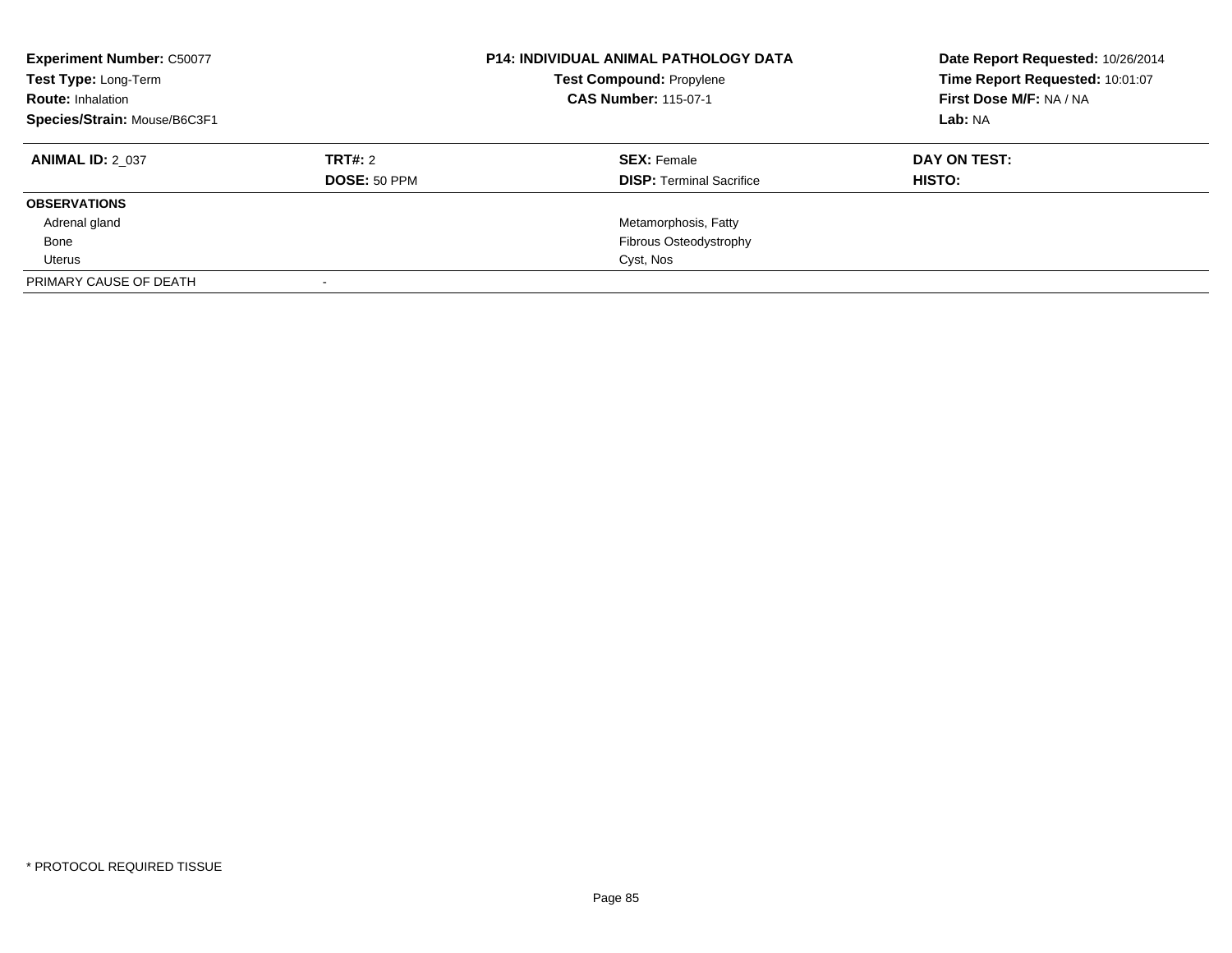| <b>Experiment Number: C50077</b><br>Test Type: Long-Term<br><b>Route: Inhalation</b><br>Species/Strain: Mouse/B6C3F1 |                             | <b>P14: INDIVIDUAL ANIMAL PATHOLOGY DATA</b><br><b>Test Compound: Propylene</b><br><b>CAS Number: 115-07-1</b> | Date Report Requested: 10/26/2014<br>Time Report Requested: 10:01:07<br>First Dose M/F: NA / NA<br>Lab: NA |
|----------------------------------------------------------------------------------------------------------------------|-----------------------------|----------------------------------------------------------------------------------------------------------------|------------------------------------------------------------------------------------------------------------|
| <b>ANIMAL ID: 2 038</b>                                                                                              | TRT#: 2                     | <b>SEX: Female</b>                                                                                             | DAY ON TEST:                                                                                               |
|                                                                                                                      | DOSE: 50 PPM                | <b>DISP:</b> Terminal Sacrifice                                                                                | HISTO:                                                                                                     |
| <b>OBSERVATIONS</b>                                                                                                  |                             |                                                                                                                |                                                                                                            |
| Bone                                                                                                                 |                             | Fibrous Osteodystrophy                                                                                         |                                                                                                            |
| <b>Brain</b>                                                                                                         |                             | Fibrous Osteodystrophy                                                                                         |                                                                                                            |
| Lung                                                                                                                 |                             | Hemorrhage                                                                                                     |                                                                                                            |
| Lymph node                                                                                                           | <b>Bronchial Lymph Node</b> | Inflammation, Acute                                                                                            |                                                                                                            |
| Nasal cavity                                                                                                         |                             | Inflammation, Acute                                                                                            |                                                                                                            |
| Unspecified                                                                                                          | Multiple Organs Nos         | Lymphoma, Histiocytic-Malignant Type                                                                           |                                                                                                            |
| PRIMARY CAUSE OF DEATH                                                                                               |                             |                                                                                                                |                                                                                                            |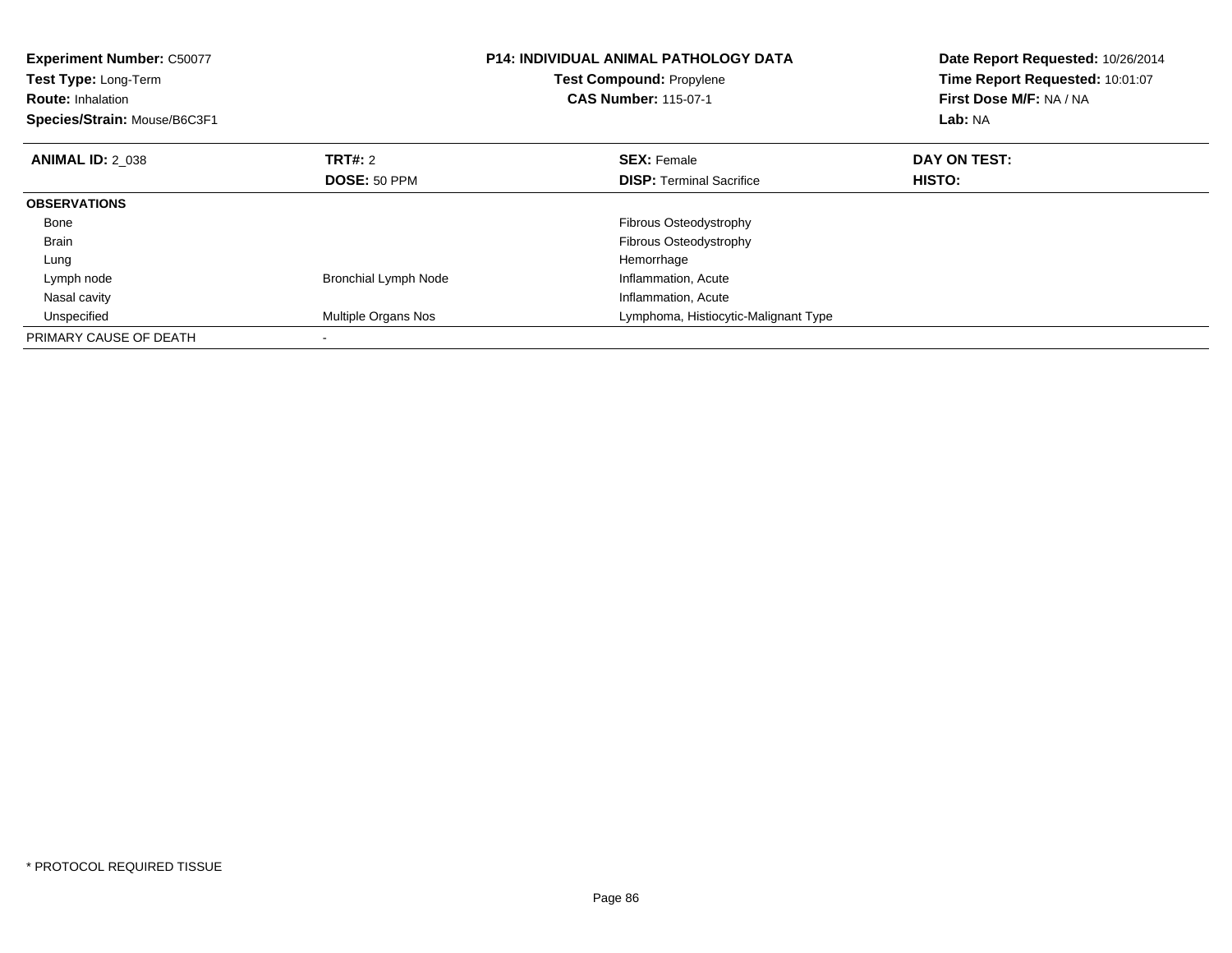| <b>Experiment Number: C50077</b><br>Test Type: Long-Term<br><b>Route: Inhalation</b><br>Species/Strain: Mouse/B6C3F1 |                         | <b>P14: INDIVIDUAL ANIMAL PATHOLOGY DATA</b><br><b>Test Compound: Propylene</b><br><b>CAS Number: 115-07-1</b> | Date Report Requested: 10/26/2014<br>Time Report Requested: 10:01:07<br>First Dose M/F: NA / NA<br>Lab: NA |
|----------------------------------------------------------------------------------------------------------------------|-------------------------|----------------------------------------------------------------------------------------------------------------|------------------------------------------------------------------------------------------------------------|
| <b>ANIMAL ID: 2 039</b>                                                                                              | TRT#: 2                 | <b>SEX: Female</b>                                                                                             | DAY ON TEST:                                                                                               |
|                                                                                                                      | DOSE: 50 PPM            | <b>DISP:</b> Terminal Sacrifice                                                                                | HISTO:                                                                                                     |
| <b>OBSERVATIONS</b>                                                                                                  |                         |                                                                                                                |                                                                                                            |
| Bone                                                                                                                 |                         | Fibrous Osteodystrophy                                                                                         |                                                                                                            |
| <b>Brain</b>                                                                                                         |                         | Corpora Amylacea                                                                                               |                                                                                                            |
| Eye                                                                                                                  | <b>Crystalline Lens</b> | Mineralization                                                                                                 |                                                                                                            |
|                                                                                                                      |                         | Phthisis Bulbi                                                                                                 |                                                                                                            |
| Uterus                                                                                                               |                         | Cyst, Nos                                                                                                      |                                                                                                            |
| PRIMARY CAUSE OF DEATH                                                                                               |                         |                                                                                                                |                                                                                                            |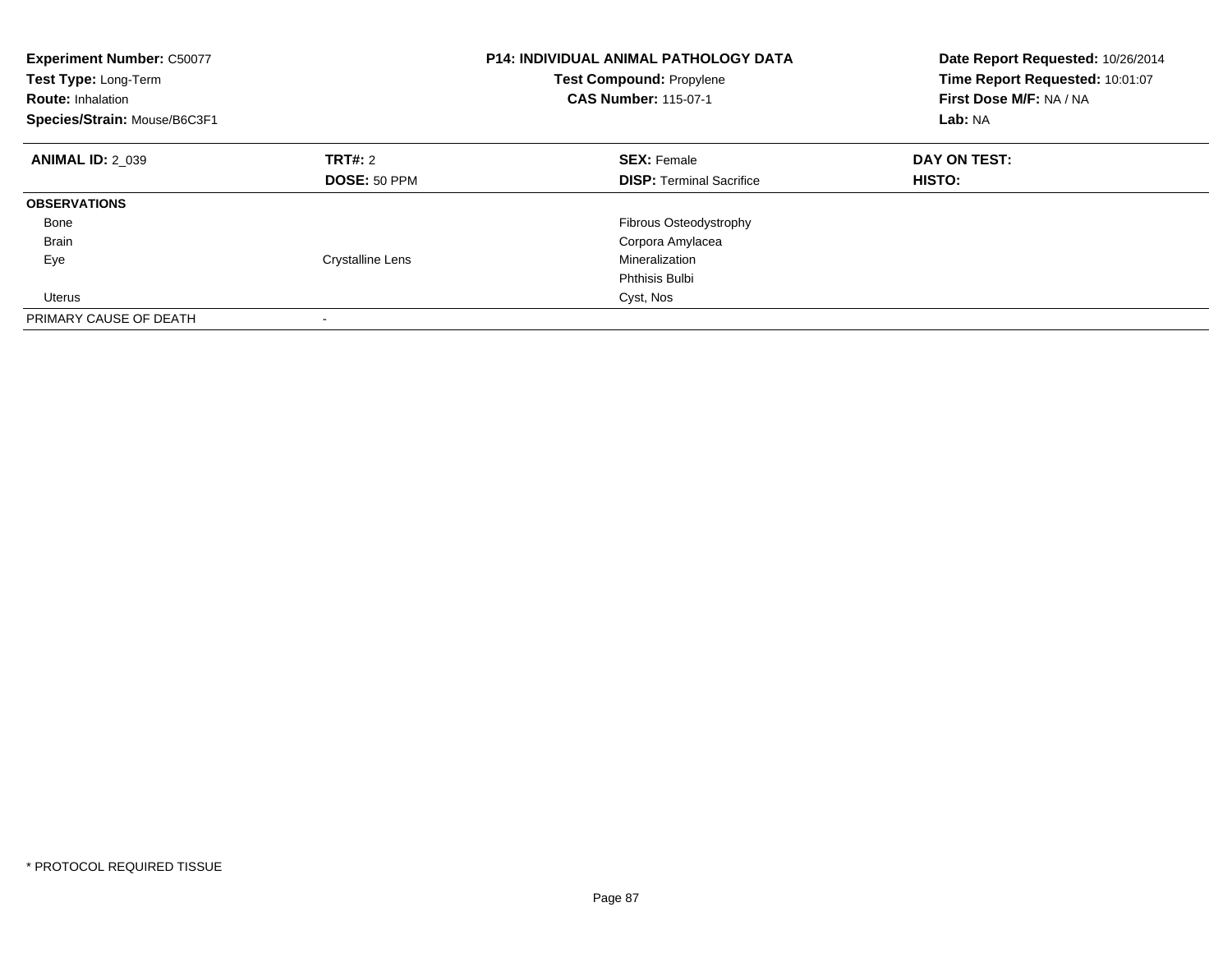| <b>Experiment Number: C50077</b><br>Test Type: Long-Term<br><b>Route: Inhalation</b><br>Species/Strain: Mouse/B6C3F1 |              | <b>P14: INDIVIDUAL ANIMAL PATHOLOGY DATA</b><br><b>Test Compound: Propylene</b><br><b>CAS Number: 115-07-1</b> | Date Report Requested: 10/26/2014<br>Time Report Requested: 10:01:07<br>First Dose M/F: NA / NA<br>Lab: NA |
|----------------------------------------------------------------------------------------------------------------------|--------------|----------------------------------------------------------------------------------------------------------------|------------------------------------------------------------------------------------------------------------|
| <b>ANIMAL ID: 2 040</b>                                                                                              | TRT#: 2      | <b>SEX: Female</b>                                                                                             | DAY ON TEST:                                                                                               |
|                                                                                                                      | DOSE: 50 PPM | <b>DISP:</b> Terminal Sacrifice                                                                                | HISTO:                                                                                                     |
| <b>OBSERVATIONS</b>                                                                                                  |              |                                                                                                                |                                                                                                            |
| Bone                                                                                                                 |              | <b>Fibrous Osteodystrophy</b>                                                                                  |                                                                                                            |
| Brain                                                                                                                |              | Corpora Amylacea                                                                                               |                                                                                                            |
| Kidney                                                                                                               |              | Inflammation, Chronic Focal                                                                                    |                                                                                                            |
| Nasal cavity                                                                                                         |              | Inflammation, Acute Serous                                                                                     |                                                                                                            |
| Ovary                                                                                                                |              | Cyst, Nos                                                                                                      |                                                                                                            |
| Spleen                                                                                                               |              | Lymphoma, Histiocytic-Malignant Type                                                                           |                                                                                                            |
| Uterus                                                                                                               |              | Cyst, Nos                                                                                                      |                                                                                                            |
| PRIMARY CAUSE OF DEATH                                                                                               |              |                                                                                                                |                                                                                                            |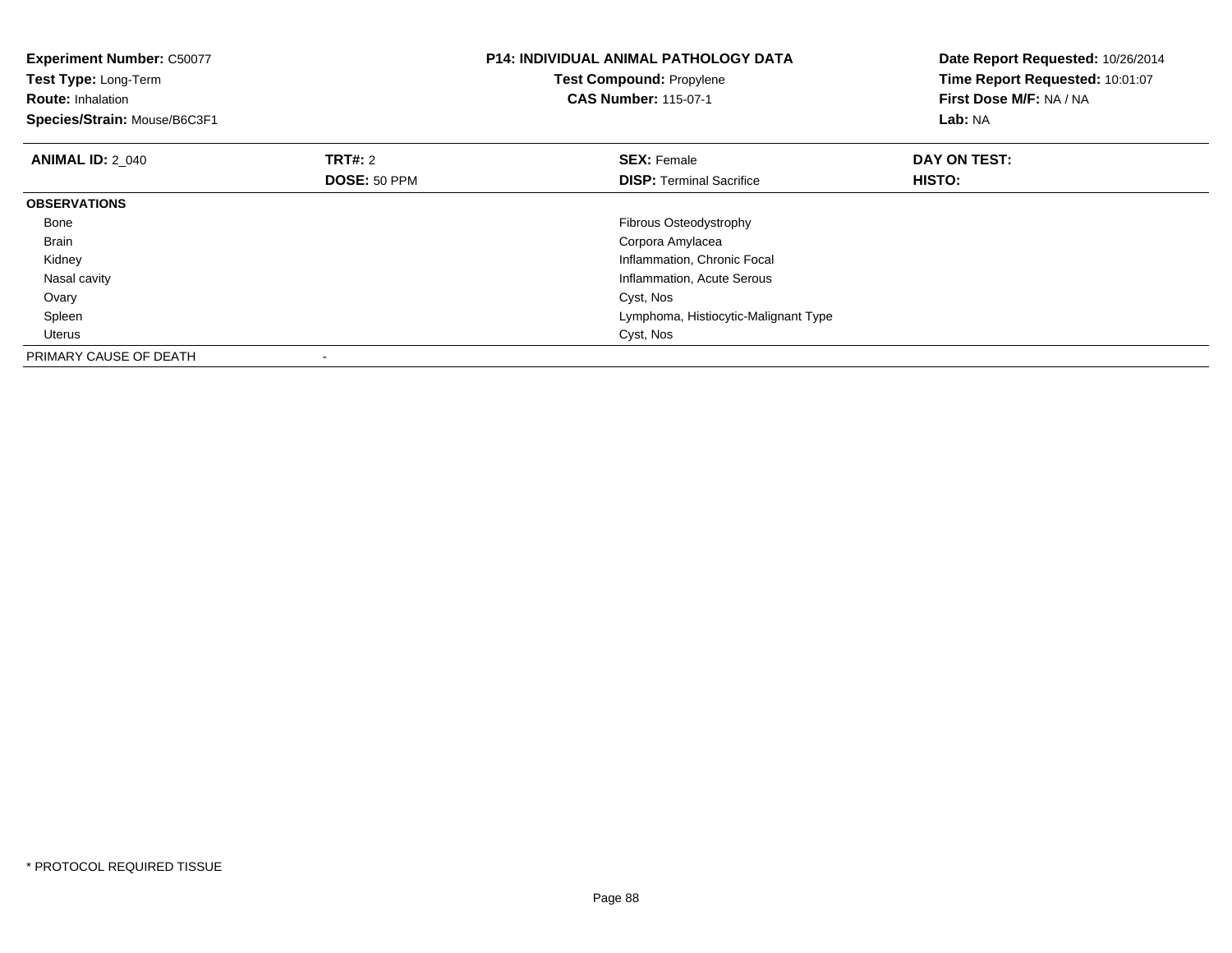| <b>Experiment Number: C50077</b><br>Test Type: Long-Term<br><b>Route: Inhalation</b><br>Species/Strain: Mouse/B6C3F1 |                | <b>P14: INDIVIDUAL ANIMAL PATHOLOGY DATA</b><br><b>Test Compound: Propylene</b><br><b>CAS Number: 115-07-1</b> | Date Report Requested: 10/26/2014<br>Time Report Requested: 10:01:07<br>First Dose M/F: NA / NA<br>Lab: NA |
|----------------------------------------------------------------------------------------------------------------------|----------------|----------------------------------------------------------------------------------------------------------------|------------------------------------------------------------------------------------------------------------|
| <b>ANIMAL ID: 2_041</b>                                                                                              | <b>TRT#: 2</b> | <b>SEX: Female</b>                                                                                             | DAY ON TEST:                                                                                               |
|                                                                                                                      | DOSE: 50 PPM   | <b>DISP:</b> Moribund Sacrifice                                                                                | HISTO:                                                                                                     |
| <b>OBSERVATIONS</b>                                                                                                  |                |                                                                                                                |                                                                                                            |
| Bone                                                                                                                 |                | Fibrous Osteodystrophy                                                                                         |                                                                                                            |
| Liver                                                                                                                |                | Hemangioma                                                                                                     |                                                                                                            |
|                                                                                                                      |                | Necrosis, Nos                                                                                                  |                                                                                                            |
|                                                                                                                      |                | Thrombosis, Nos                                                                                                |                                                                                                            |
| Ovary                                                                                                                |                | Cyst, Nos                                                                                                      |                                                                                                            |
| Pituitary gland                                                                                                      |                | Chromophobe Adenoma                                                                                            |                                                                                                            |
| Spleen                                                                                                               |                | Angiectasis                                                                                                    |                                                                                                            |
| Uterus                                                                                                               |                | Cyst, Nos                                                                                                      |                                                                                                            |
|                                                                                                                      |                | Hydrometra                                                                                                     |                                                                                                            |
| PRIMARY CAUSE OF DEATH                                                                                               | -              |                                                                                                                |                                                                                                            |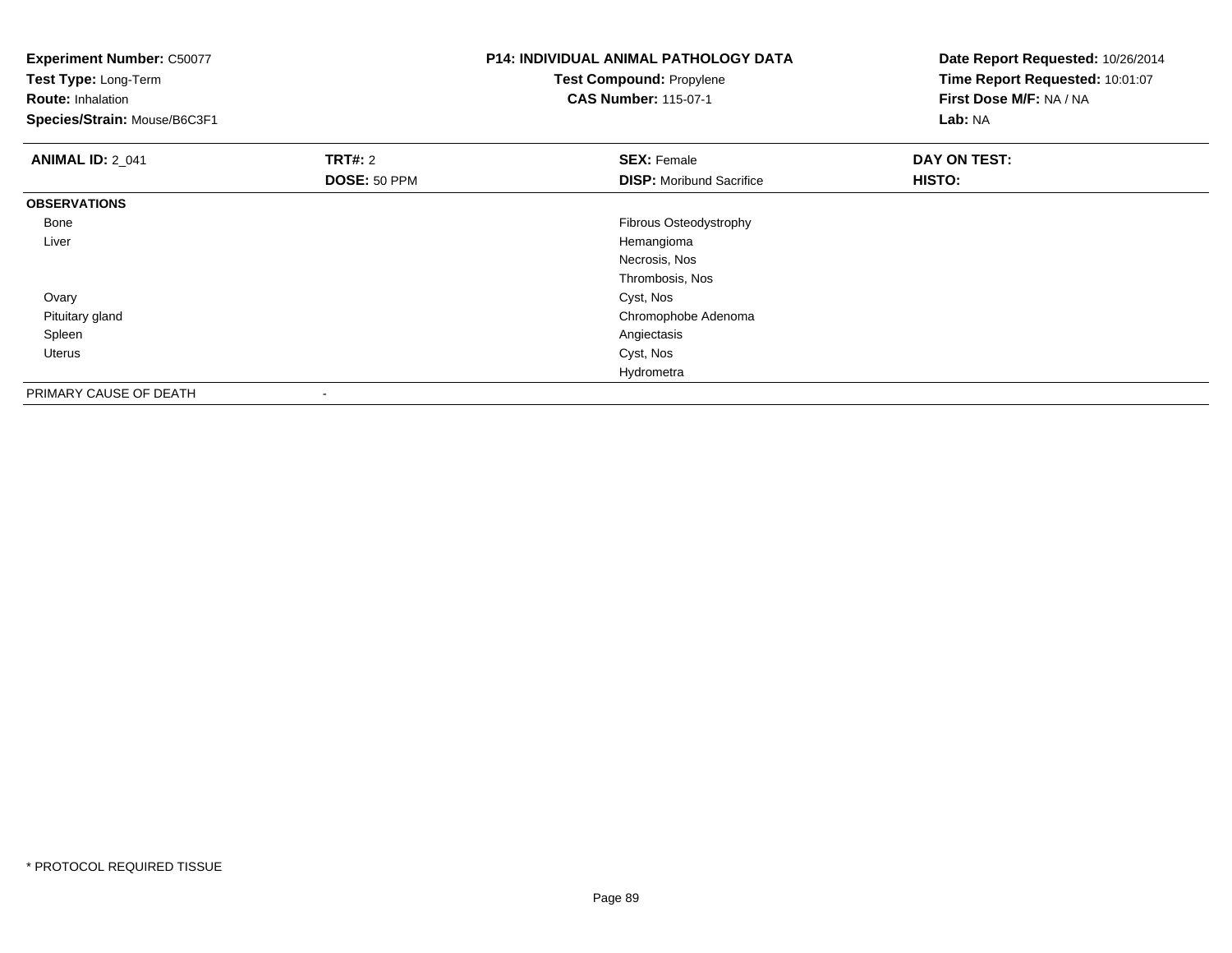| <b>Experiment Number: C50077</b><br>Test Type: Long-Term<br><b>Route: Inhalation</b><br>Species/Strain: Mouse/B6C3F1 |                     | <b>P14: INDIVIDUAL ANIMAL PATHOLOGY DATA</b><br><b>Test Compound: Propylene</b><br><b>CAS Number: 115-07-1</b> | Date Report Requested: 10/26/2014<br>Time Report Requested: 10:01:07<br>First Dose M/F: NA / NA<br>Lab: NA |
|----------------------------------------------------------------------------------------------------------------------|---------------------|----------------------------------------------------------------------------------------------------------------|------------------------------------------------------------------------------------------------------------|
| <b>ANIMAL ID: 2 042</b>                                                                                              | <b>TRT#: 2</b>      | <b>SEX: Female</b>                                                                                             | DAY ON TEST:                                                                                               |
|                                                                                                                      | <b>DOSE: 50 PPM</b> | <b>DISP:</b> Terminal Sacrifice                                                                                | <b>HISTO:</b>                                                                                              |
| <b>OBSERVATIONS</b>                                                                                                  |                     |                                                                                                                |                                                                                                            |
| Bone                                                                                                                 |                     | Fibrous Osteodystrophy                                                                                         |                                                                                                            |
| <b>Brain</b>                                                                                                         |                     | Corpora Amylacea                                                                                               |                                                                                                            |
| Nasal cavity                                                                                                         |                     | Inflammation, Acute Serous                                                                                     |                                                                                                            |
| Thyroid                                                                                                              |                     | Follicular-Cell Adenoma                                                                                        |                                                                                                            |
| Uterus                                                                                                               |                     | Cyst, Nos                                                                                                      |                                                                                                            |
|                                                                                                                      |                     | Inflammation, Acute                                                                                            |                                                                                                            |
| PRIMARY CAUSE OF DEATH                                                                                               |                     |                                                                                                                |                                                                                                            |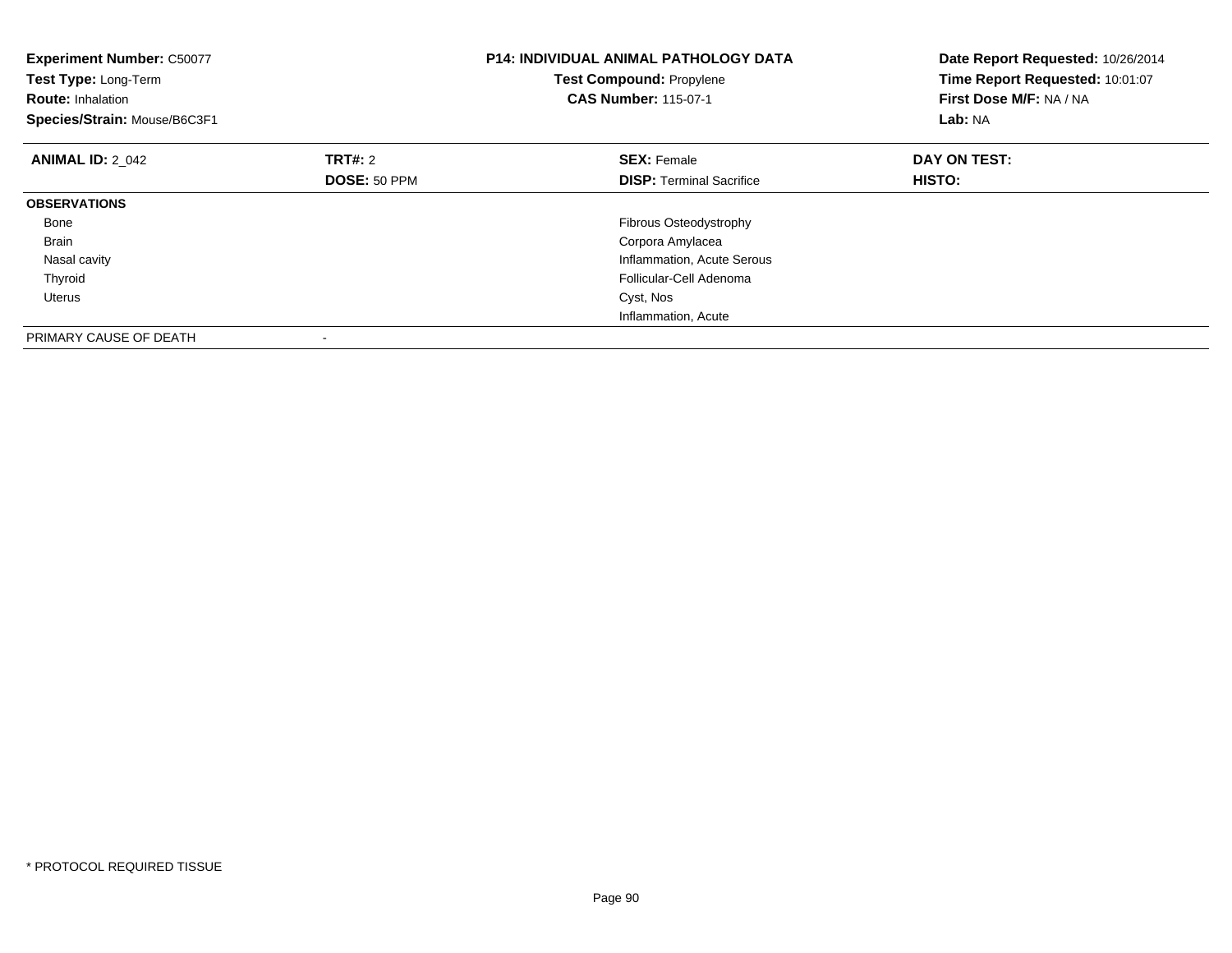| <b>Experiment Number: C50077</b><br>Test Type: Long-Term<br><b>Route: Inhalation</b><br>Species/Strain: Mouse/B6C3F1 |                         | <b>P14: INDIVIDUAL ANIMAL PATHOLOGY DATA</b><br>Test Compound: Propylene<br><b>CAS Number: 115-07-1</b> | Date Report Requested: 10/26/2014<br>Time Report Requested: 10:01:07<br>First Dose M/F: NA / NA<br>Lab: NA |
|----------------------------------------------------------------------------------------------------------------------|-------------------------|---------------------------------------------------------------------------------------------------------|------------------------------------------------------------------------------------------------------------|
| <b>ANIMAL ID: 2 043</b>                                                                                              | TRT#: 2<br>DOSE: 50 PPM | <b>SEX: Female</b><br><b>DISP: Natural Death</b>                                                        | DAY ON TEST:<br>HISTO:                                                                                     |
|                                                                                                                      |                         |                                                                                                         |                                                                                                            |
| <b>OBSERVATIONS</b>                                                                                                  |                         |                                                                                                         |                                                                                                            |
| Bone                                                                                                                 |                         | Fibrous Osteodystrophy                                                                                  |                                                                                                            |
| Kidney                                                                                                               |                         | Degeneration, Hyaline                                                                                   |                                                                                                            |
| Spleen                                                                                                               |                         | Hematopoiesis                                                                                           |                                                                                                            |
| Unspecified                                                                                                          | Multiple Organs Nos     | Lymphoma, Histiocytic-Malignant Type                                                                    |                                                                                                            |
| PRIMARY CAUSE OF DEATH                                                                                               |                         |                                                                                                         |                                                                                                            |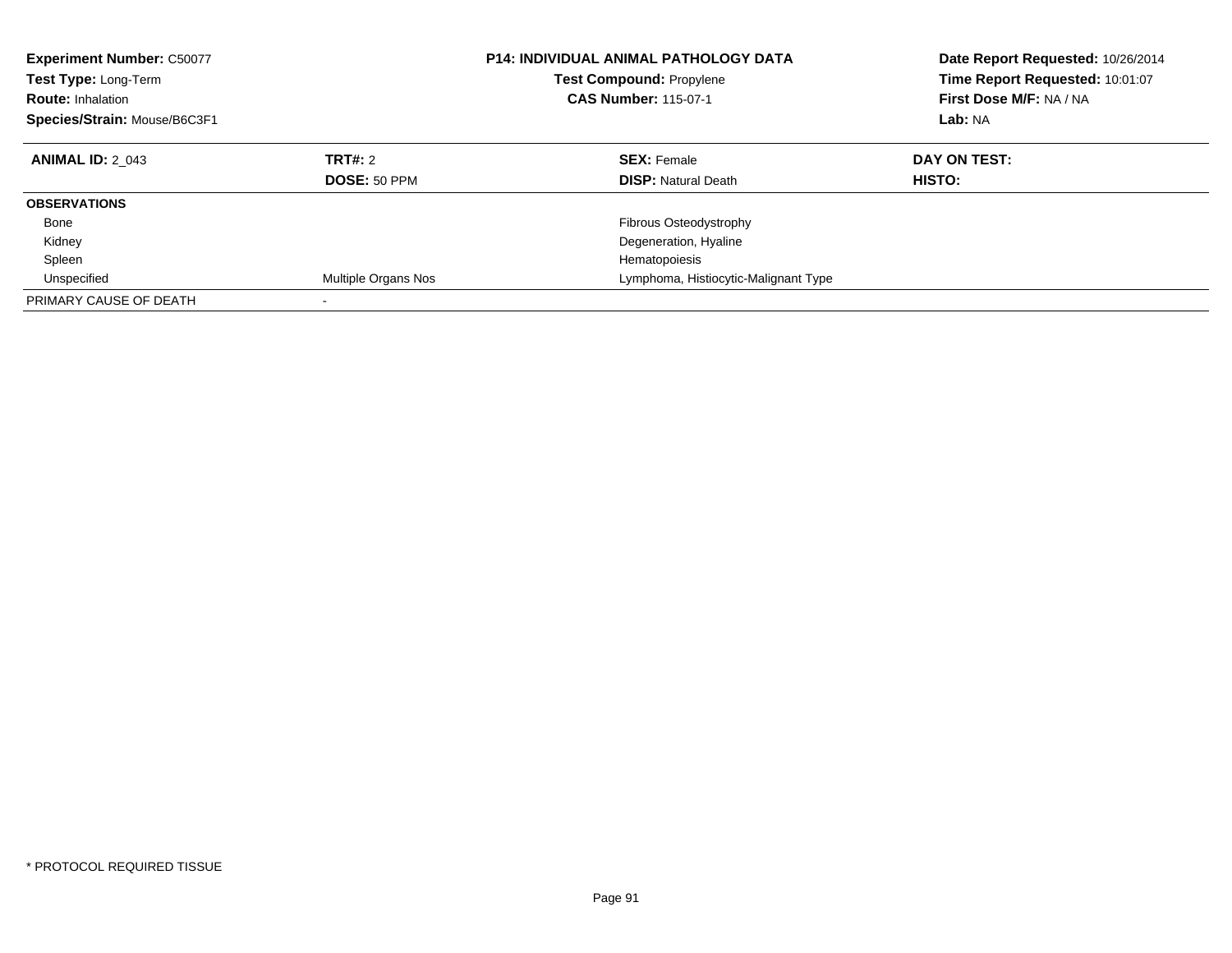| <b>Experiment Number: C50077</b><br>Test Type: Long-Term<br><b>Route: Inhalation</b><br>Species/Strain: Mouse/B6C3F1 |                                | <b>P14: INDIVIDUAL ANIMAL PATHOLOGY DATA</b><br>Test Compound: Propylene<br><b>CAS Number: 115-07-1</b> | Date Report Requested: 10/26/2014<br>Time Report Requested: 10:01:07<br>First Dose M/F: NA / NA<br>Lab: NA |
|----------------------------------------------------------------------------------------------------------------------|--------------------------------|---------------------------------------------------------------------------------------------------------|------------------------------------------------------------------------------------------------------------|
| <b>ANIMAL ID: 2 044</b>                                                                                              | <b>TRT#: 2</b><br>DOSE: 50 PPM | <b>SEX: Female</b><br><b>DISP:</b> Terminal Sacrifice                                                   | DAY ON TEST:<br>HISTO:                                                                                     |
| <b>OBSERVATIONS</b>                                                                                                  |                                |                                                                                                         |                                                                                                            |
| Bone                                                                                                                 |                                | Fibrous Osteodystrophy                                                                                  |                                                                                                            |
| <b>Brain</b>                                                                                                         |                                | Corpora Amylacea                                                                                        |                                                                                                            |
| Lung                                                                                                                 |                                | Lymphocytic Inflammatory Infiltrate                                                                     |                                                                                                            |
| Nasal cavity                                                                                                         |                                | Hemorrhage                                                                                              |                                                                                                            |
|                                                                                                                      |                                | Inflammation, Acute                                                                                     |                                                                                                            |
| Ovary                                                                                                                |                                | Cyst, Nos                                                                                               |                                                                                                            |
| Uterus                                                                                                               |                                | Cyst, Nos                                                                                               |                                                                                                            |
| PRIMARY CAUSE OF DEATH                                                                                               |                                |                                                                                                         |                                                                                                            |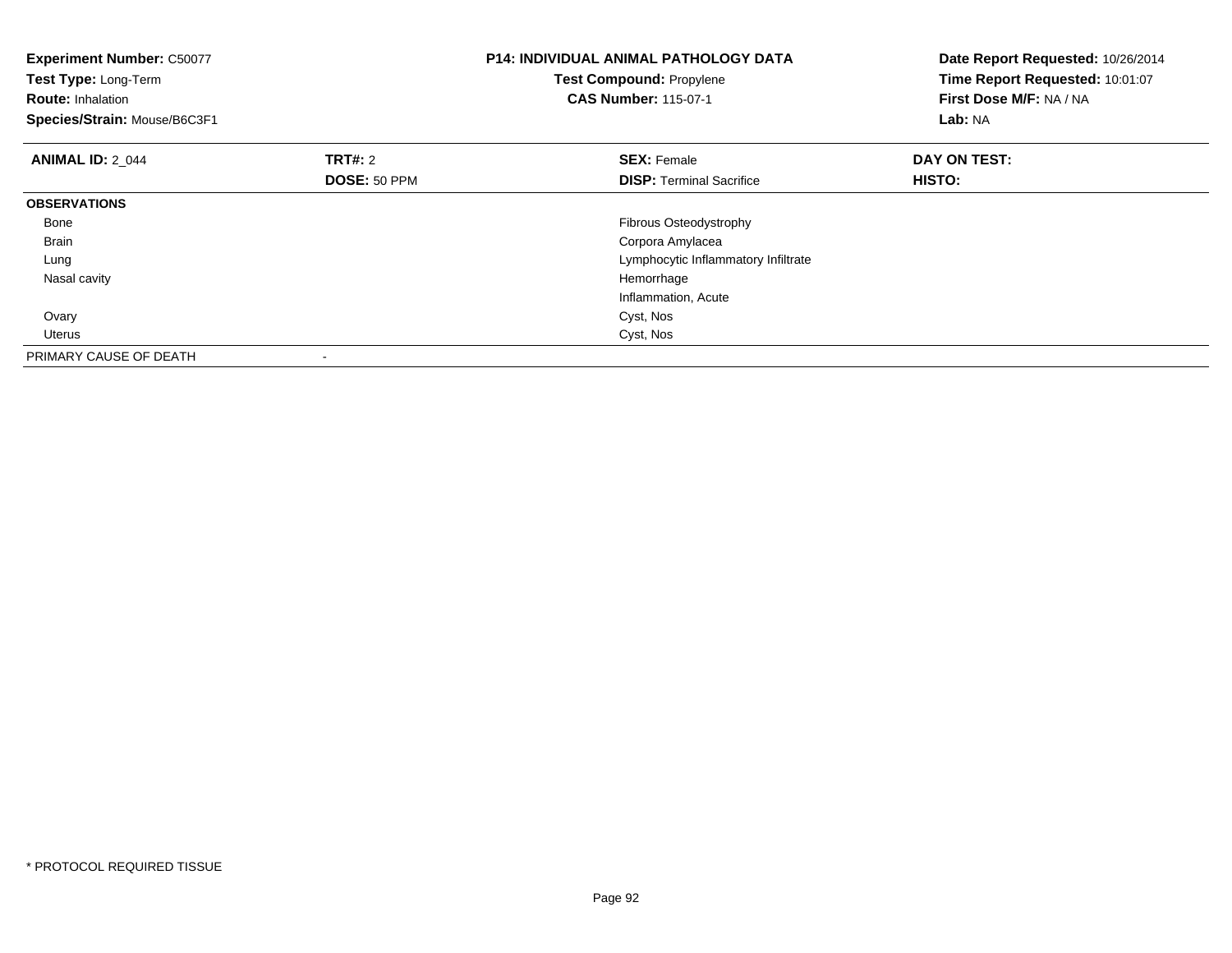| <b>Experiment Number: C50077</b><br><b>Test Type: Long-Term</b><br><b>Route: Inhalation</b><br>Species/Strain: Mouse/B6C3F1 |                            | <b>P14: INDIVIDUAL ANIMAL PATHOLOGY DATA</b><br><b>Test Compound: Propylene</b><br><b>CAS Number: 115-07-1</b> | Date Report Requested: 10/26/2014<br>Time Report Requested: 10:01:07<br>First Dose M/F: NA / NA<br>Lab: NA |
|-----------------------------------------------------------------------------------------------------------------------------|----------------------------|----------------------------------------------------------------------------------------------------------------|------------------------------------------------------------------------------------------------------------|
| <b>ANIMAL ID: 2 045</b>                                                                                                     | TRT#: 2                    | <b>SEX: Female</b>                                                                                             | DAY ON TEST:                                                                                               |
|                                                                                                                             | <b>DOSE: 50 PPM</b>        | <b>DISP: Natural Death</b>                                                                                     | HISTO:                                                                                                     |
| <b>OBSERVATIONS</b>                                                                                                         |                            |                                                                                                                |                                                                                                            |
| Bone                                                                                                                        |                            | Fibrous Osteodystrophy                                                                                         |                                                                                                            |
| Mammary gland                                                                                                               |                            | Hyperplasia, Nos                                                                                               |                                                                                                            |
| Spleen                                                                                                                      |                            | Hemorrhage                                                                                                     |                                                                                                            |
| Unspecified                                                                                                                 | <b>Multiple Organs Nos</b> | Lymphoma, Nos-Malignant                                                                                        |                                                                                                            |
| Uterus                                                                                                                      | Endometrium                | Hyperplasia, Cystic                                                                                            |                                                                                                            |
| PRIMARY CAUSE OF DEATH                                                                                                      |                            |                                                                                                                |                                                                                                            |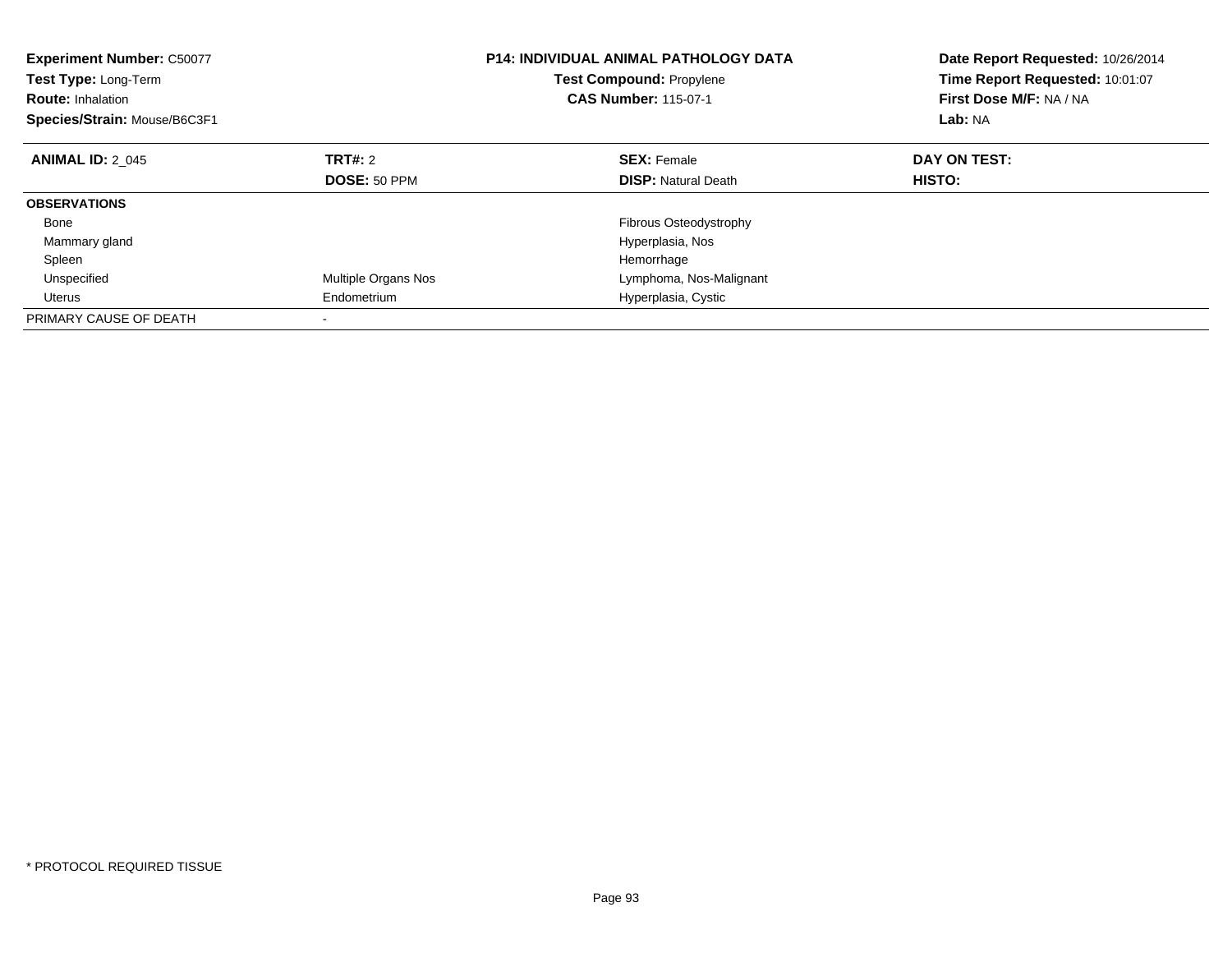| <b>Experiment Number: C50077</b><br>Test Type: Long-Term<br><b>Route: Inhalation</b><br>Species/Strain: Mouse/B6C3F1 |                                | <b>P14: INDIVIDUAL ANIMAL PATHOLOGY DATA</b><br><b>Test Compound: Propylene</b><br><b>CAS Number: 115-07-1</b> | Date Report Requested: 10/26/2014<br>Time Report Requested: 10:01:07<br>First Dose M/F: NA / NA<br>Lab: NA |
|----------------------------------------------------------------------------------------------------------------------|--------------------------------|----------------------------------------------------------------------------------------------------------------|------------------------------------------------------------------------------------------------------------|
| <b>ANIMAL ID: 2 046</b>                                                                                              | <b>TRT#: 2</b><br>DOSE: 50 PPM | <b>SEX: Female</b><br><b>DISP: Natural Death</b>                                                               | DAY ON TEST:<br>HISTO:                                                                                     |
|                                                                                                                      |                                |                                                                                                                |                                                                                                            |
| <b>OBSERVATIONS</b>                                                                                                  |                                |                                                                                                                |                                                                                                            |
| Bone                                                                                                                 |                                | Fibrous Osteodystrophy                                                                                         |                                                                                                            |
| Bone marrow                                                                                                          |                                | Pigmentation, Nos                                                                                              |                                                                                                            |
| Ovary                                                                                                                |                                | Atrophy, Nos                                                                                                   |                                                                                                            |
| Unspecified                                                                                                          | Multiple Organs Nos            | Lymphoma, Lymphocytic-Malignant Type                                                                           |                                                                                                            |
| PRIMARY CAUSE OF DEATH                                                                                               | -                              |                                                                                                                |                                                                                                            |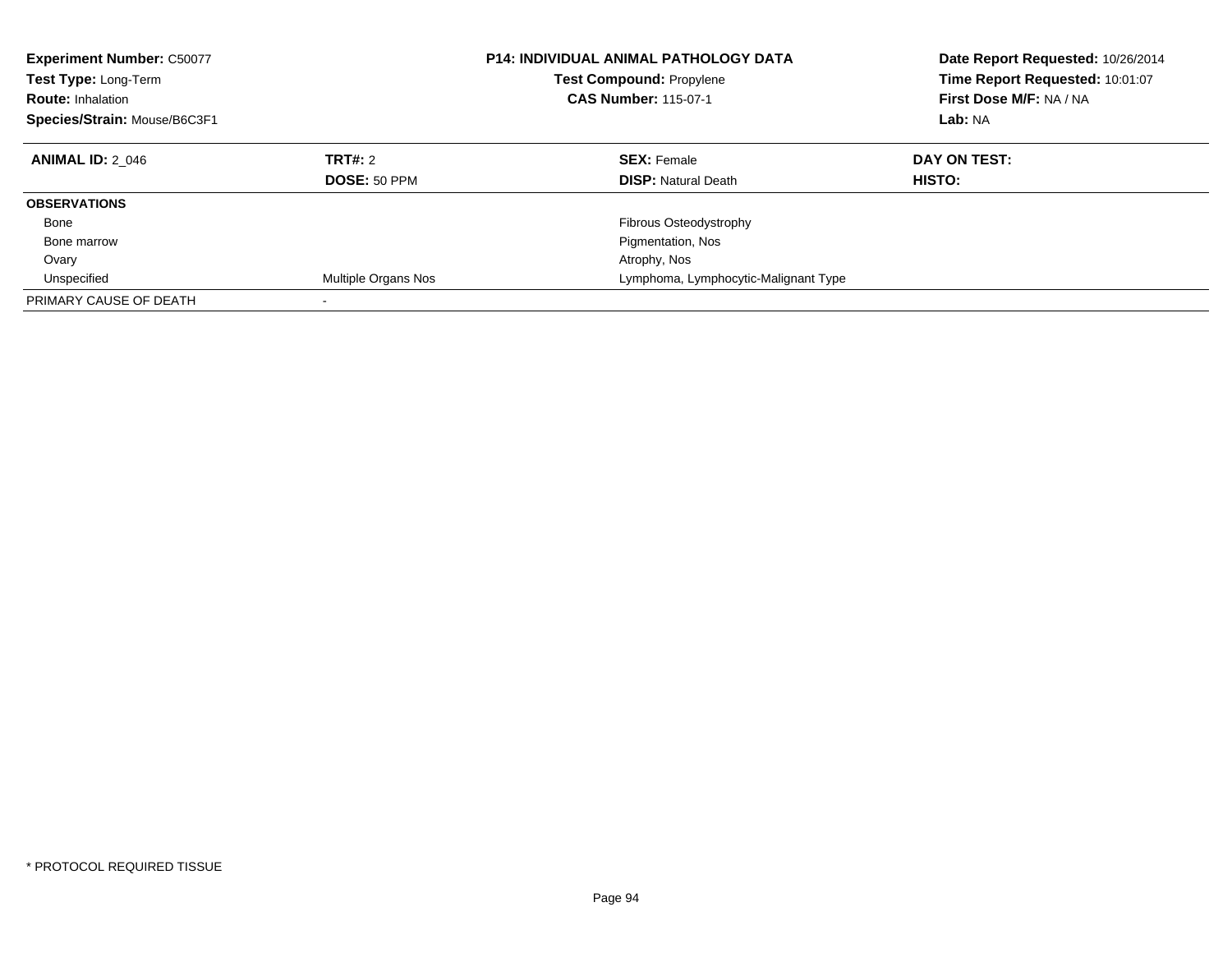| <b>Experiment Number: C50077</b><br>Test Type: Long-Term<br><b>Route: Inhalation</b><br>Species/Strain: Mouse/B6C3F1 |                            | <b>P14: INDIVIDUAL ANIMAL PATHOLOGY DATA</b><br><b>Test Compound: Propylene</b><br><b>CAS Number: 115-07-1</b> | Date Report Requested: 10/26/2014<br>Time Report Requested: 10:01:07<br>First Dose M/F: NA / NA<br>Lab: NA |
|----------------------------------------------------------------------------------------------------------------------|----------------------------|----------------------------------------------------------------------------------------------------------------|------------------------------------------------------------------------------------------------------------|
|                                                                                                                      |                            |                                                                                                                |                                                                                                            |
| <b>ANIMAL ID: 2 047</b>                                                                                              | <b>TRT#: 2</b>             | <b>SEX: Female</b>                                                                                             | DAY ON TEST:                                                                                               |
|                                                                                                                      | DOSE: 50 PPM               | <b>DISP:</b> Terminal Sacrifice                                                                                | <b>HISTO:</b>                                                                                              |
| <b>OBSERVATIONS</b>                                                                                                  |                            |                                                                                                                |                                                                                                            |
| Bone                                                                                                                 |                            | Fibrous Osteodystrophy                                                                                         |                                                                                                            |
| Lymph node                                                                                                           | Mesenteric Lymph Node      | Congestion, Nos                                                                                                |                                                                                                            |
| Ovary                                                                                                                |                            | Cyst, Hemorrhagic                                                                                              |                                                                                                            |
| Salivary gland                                                                                                       |                            | Atrophy, Nos                                                                                                   |                                                                                                            |
| Unspecified                                                                                                          | <b>Multiple Organs Nos</b> | Lymphoma, Histiocytic-Malignant Type                                                                           |                                                                                                            |
| Uterus                                                                                                               |                            | Cyst, Nos                                                                                                      |                                                                                                            |
|                                                                                                                      |                            | Inflammation, Acute                                                                                            |                                                                                                            |
| PRIMARY CAUSE OF DEATH                                                                                               |                            |                                                                                                                |                                                                                                            |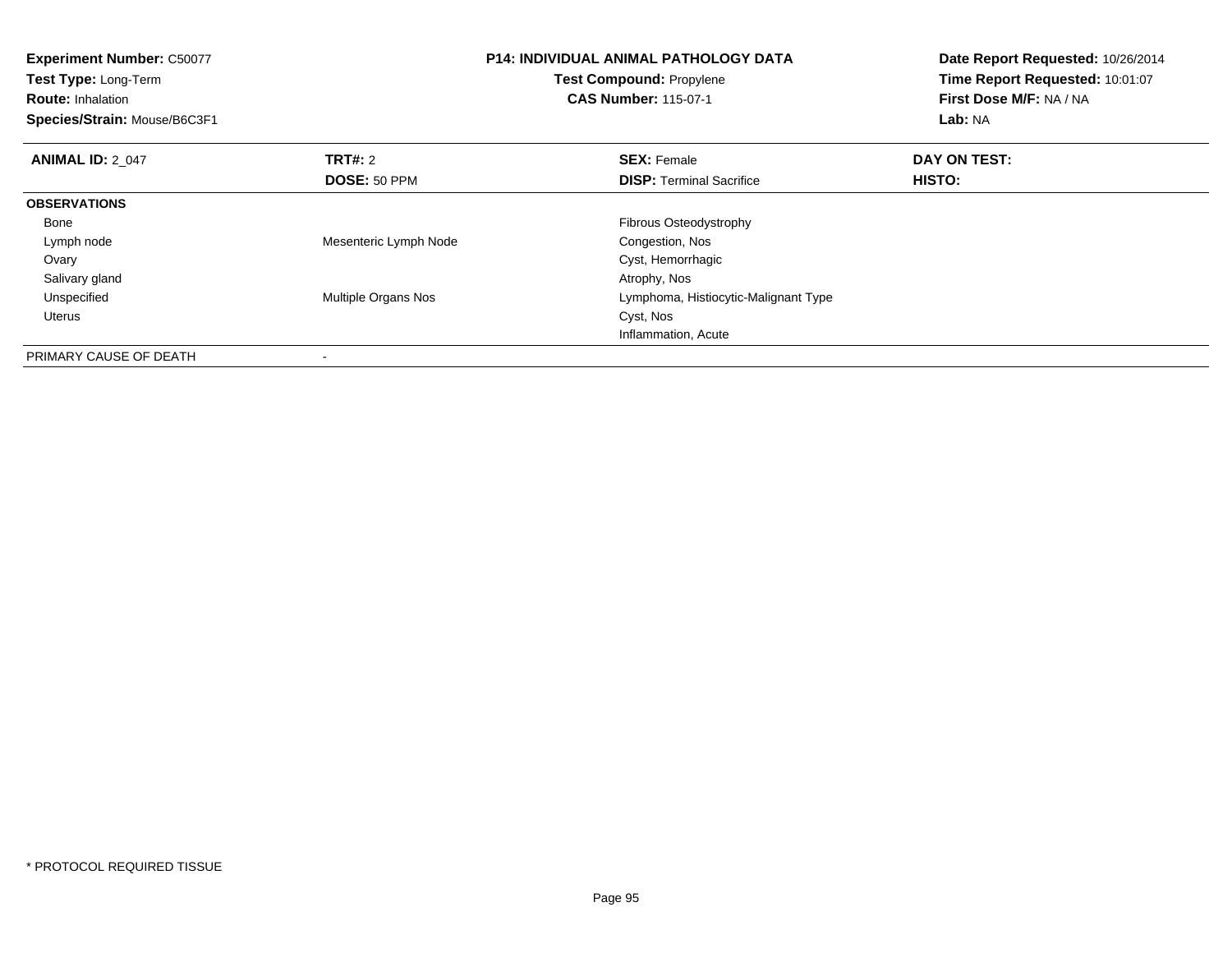| <b>Experiment Number: C50077</b><br>Test Type: Long-Term<br><b>Route: Inhalation</b><br>Species/Strain: Mouse/B6C3F1 |                                       | <b>P14: INDIVIDUAL ANIMAL PATHOLOGY DATA</b><br><b>Test Compound: Propylene</b><br><b>CAS Number: 115-07-1</b> | Date Report Requested: 10/26/2014<br>Time Report Requested: 10:01:07<br>First Dose M/F: NA / NA<br>Lab: NA |
|----------------------------------------------------------------------------------------------------------------------|---------------------------------------|----------------------------------------------------------------------------------------------------------------|------------------------------------------------------------------------------------------------------------|
| <b>ANIMAL ID: 2 048</b>                                                                                              | <b>TRT#: 2</b><br><b>DOSE: 50 PPM</b> | <b>SEX: Female</b><br><b>DISP:</b> Terminal Sacrifice                                                          | DAY ON TEST:<br>HISTO:                                                                                     |
| <b>OBSERVATIONS</b>                                                                                                  |                                       |                                                                                                                |                                                                                                            |
| Larynx                                                                                                               |                                       | Hemorrhage                                                                                                     |                                                                                                            |
| Liver                                                                                                                |                                       | Inflammation, Chronic Focal                                                                                    |                                                                                                            |
|                                                                                                                      |                                       | Metamorphosis, Fatty                                                                                           |                                                                                                            |
| Nasal cavity                                                                                                         |                                       | Hemorrhage                                                                                                     |                                                                                                            |
| Ovary                                                                                                                |                                       | Cyst, Nos                                                                                                      |                                                                                                            |
| Trachea                                                                                                              |                                       | Hemorrhage                                                                                                     |                                                                                                            |
| Uterus                                                                                                               |                                       | Cyst, Nos                                                                                                      |                                                                                                            |
| PRIMARY CAUSE OF DEATH                                                                                               |                                       |                                                                                                                |                                                                                                            |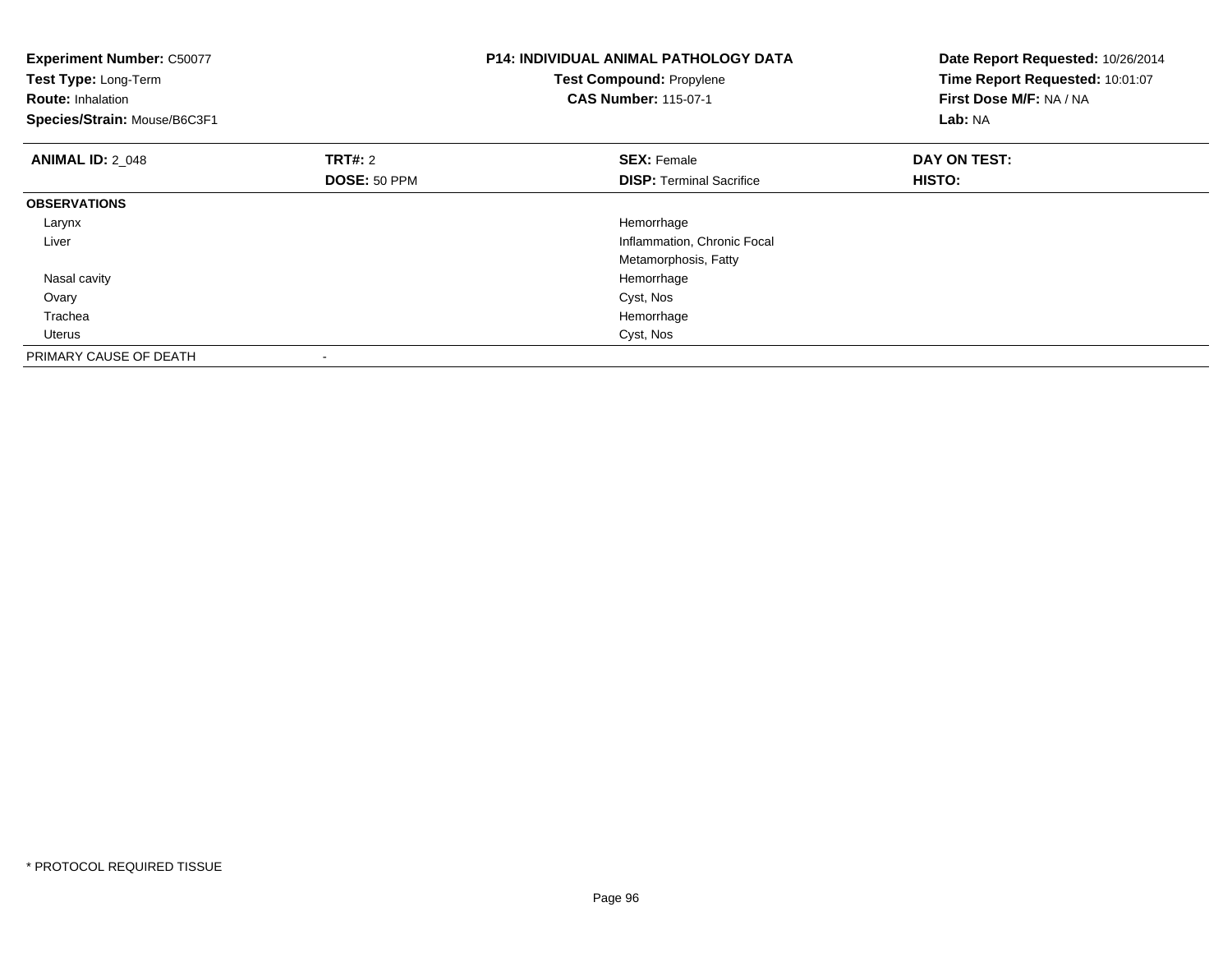| <b>Experiment Number: C50077</b><br>Test Type: Long-Term<br><b>Route: Inhalation</b><br>Species/Strain: Mouse/B6C3F1 |                         | <b>P14: INDIVIDUAL ANIMAL PATHOLOGY DATA</b><br><b>Test Compound: Propylene</b><br><b>CAS Number: 115-07-1</b> | Date Report Requested: 10/26/2014<br>Time Report Requested: 10:01:07<br>First Dose M/F: NA / NA<br>Lab: NA |
|----------------------------------------------------------------------------------------------------------------------|-------------------------|----------------------------------------------------------------------------------------------------------------|------------------------------------------------------------------------------------------------------------|
| <b>ANIMAL ID: 2 049</b>                                                                                              | TRT#: 2<br>DOSE: 50 PPM | <b>SEX: Female</b><br><b>DISP:</b> Terminal Sacrifice                                                          | DAY ON TEST:<br>HISTO:                                                                                     |
| <b>OBSERVATIONS</b>                                                                                                  |                         |                                                                                                                |                                                                                                            |
| Bone                                                                                                                 |                         | <b>Fibrous Osteodystrophy</b>                                                                                  |                                                                                                            |
| Kidney                                                                                                               |                         | Inflammation, Chronic Focal                                                                                    |                                                                                                            |
| Liver                                                                                                                |                         | Metamorphosis, Fatty                                                                                           |                                                                                                            |
| Mammary gland                                                                                                        |                         | Adenocarcinoma, Nos                                                                                            |                                                                                                            |
| Ovary                                                                                                                |                         | Cyst, Hemorrhagic                                                                                              |                                                                                                            |
| Pituitary gland                                                                                                      |                         | Chromophobe Carcinoma                                                                                          |                                                                                                            |
| <b>Uterus</b>                                                                                                        |                         | Cyst, Nos                                                                                                      |                                                                                                            |
| PRIMARY CAUSE OF DEATH                                                                                               |                         |                                                                                                                |                                                                                                            |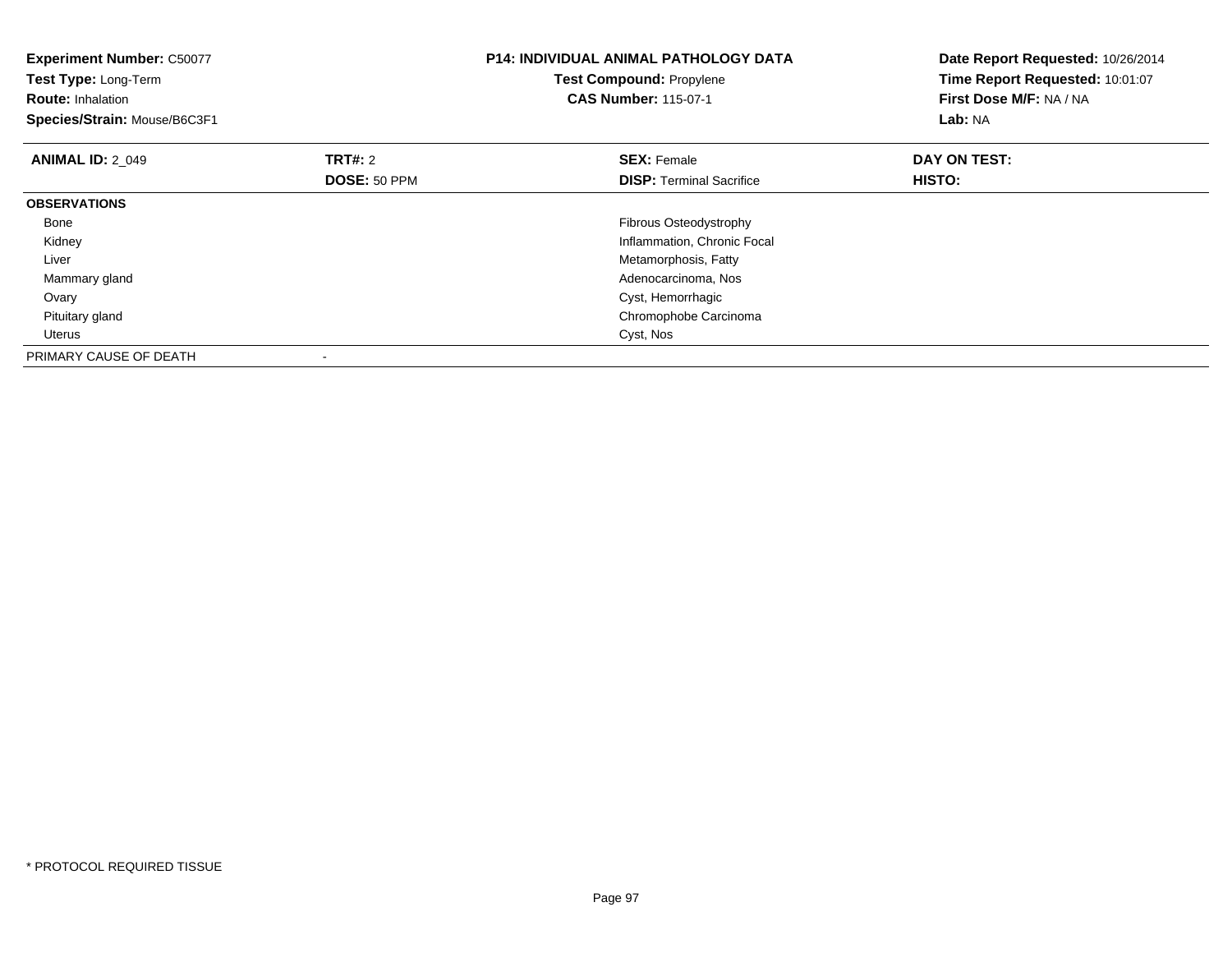| <b>Experiment Number: C50077</b><br>Test Type: Long-Term<br><b>Route: Inhalation</b><br>Species/Strain: Mouse/B6C3F1 | <b>P14: INDIVIDUAL ANIMAL PATHOLOGY DATA</b><br><b>Test Compound: Propylene</b><br><b>CAS Number: 115-07-1</b> |                                 | Date Report Requested: 10/26/2014<br>Time Report Requested: 10:01:07<br>First Dose M/F: NA / NA<br>Lab: NA |
|----------------------------------------------------------------------------------------------------------------------|----------------------------------------------------------------------------------------------------------------|---------------------------------|------------------------------------------------------------------------------------------------------------|
| <b>ANIMAL ID: 2 050</b>                                                                                              | <b>TRT#: 2</b>                                                                                                 | <b>SEX: Female</b>              | DAY ON TEST:                                                                                               |
|                                                                                                                      | DOSE: 50 PPM                                                                                                   | <b>DISP:</b> Terminal Sacrifice | <b>HISTO:</b>                                                                                              |
| <b>OBSERVATIONS</b>                                                                                                  |                                                                                                                |                                 |                                                                                                            |
| Bone                                                                                                                 |                                                                                                                | Fibrous Osteodystrophy          |                                                                                                            |
| Lung                                                                                                                 |                                                                                                                | Congestion, Nos                 |                                                                                                            |
| Nasal cavity                                                                                                         |                                                                                                                | Inflammation, Acute             |                                                                                                            |
|                                                                                                                      |                                                                                                                | Inflammation, Acute Serous      |                                                                                                            |
| Uterus                                                                                                               |                                                                                                                | Hemorrhage                      |                                                                                                            |
| PRIMARY CAUSE OF DEATH                                                                                               |                                                                                                                |                                 |                                                                                                            |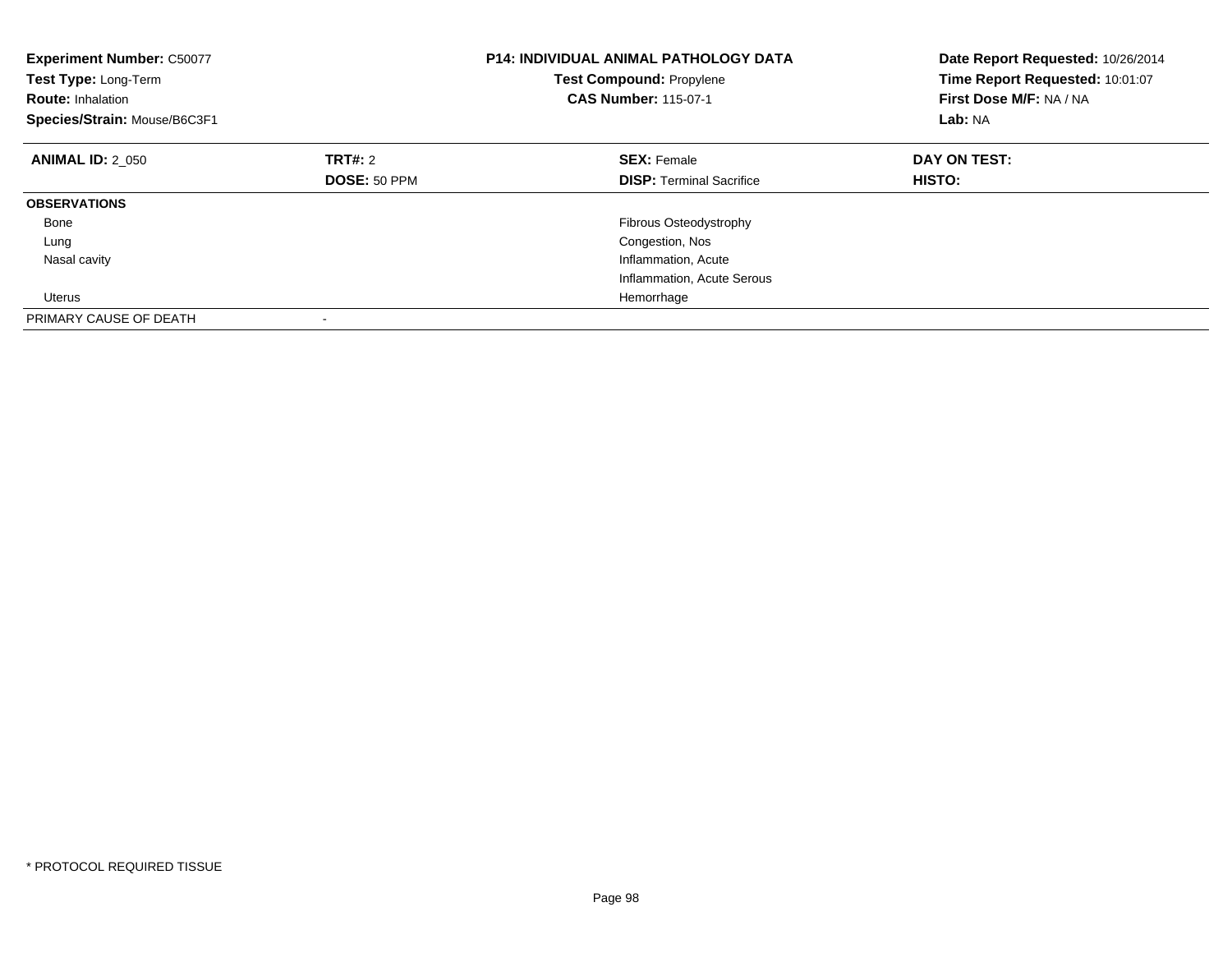| <b>Experiment Number: C50077</b><br>Test Type: Long-Term<br><b>Route: Inhalation</b><br>Species/Strain: Mouse/B6C3F1 |                           | P14: INDIVIDUAL ANIMAL PATHOLOGY DATA<br><b>Test Compound: Propylene</b><br><b>CAS Number: 115-07-1</b> | Date Report Requested: 10/26/2014<br>Time Report Requested: 10:01:07<br>First Dose M/F: NA / NA<br>Lab: NA |
|----------------------------------------------------------------------------------------------------------------------|---------------------------|---------------------------------------------------------------------------------------------------------|------------------------------------------------------------------------------------------------------------|
| <b>ANIMAL ID: 3 001</b>                                                                                              | TRT#: 3<br><b>DOSE: 0</b> | <b>SEX: Female</b><br><b>DISP:</b> Natural Death                                                        | DAY ON TEST:<br><b>HISTO:</b>                                                                              |
| <b>OBSERVATIONS</b>                                                                                                  |                           |                                                                                                         |                                                                                                            |
|                                                                                                                      |                           |                                                                                                         |                                                                                                            |
| <b>Brain</b>                                                                                                         |                           | Corpora Amylacea                                                                                        |                                                                                                            |
| Lung                                                                                                                 |                           | Inflammation, Interstitial                                                                              |                                                                                                            |
|                                                                                                                      |                           | Lymphocytic Inflammatory Infiltrate                                                                     |                                                                                                            |
| Uterus                                                                                                               |                           | Mucocele                                                                                                |                                                                                                            |
| PRIMARY CAUSE OF DEATH                                                                                               | $\overline{\phantom{a}}$  |                                                                                                         |                                                                                                            |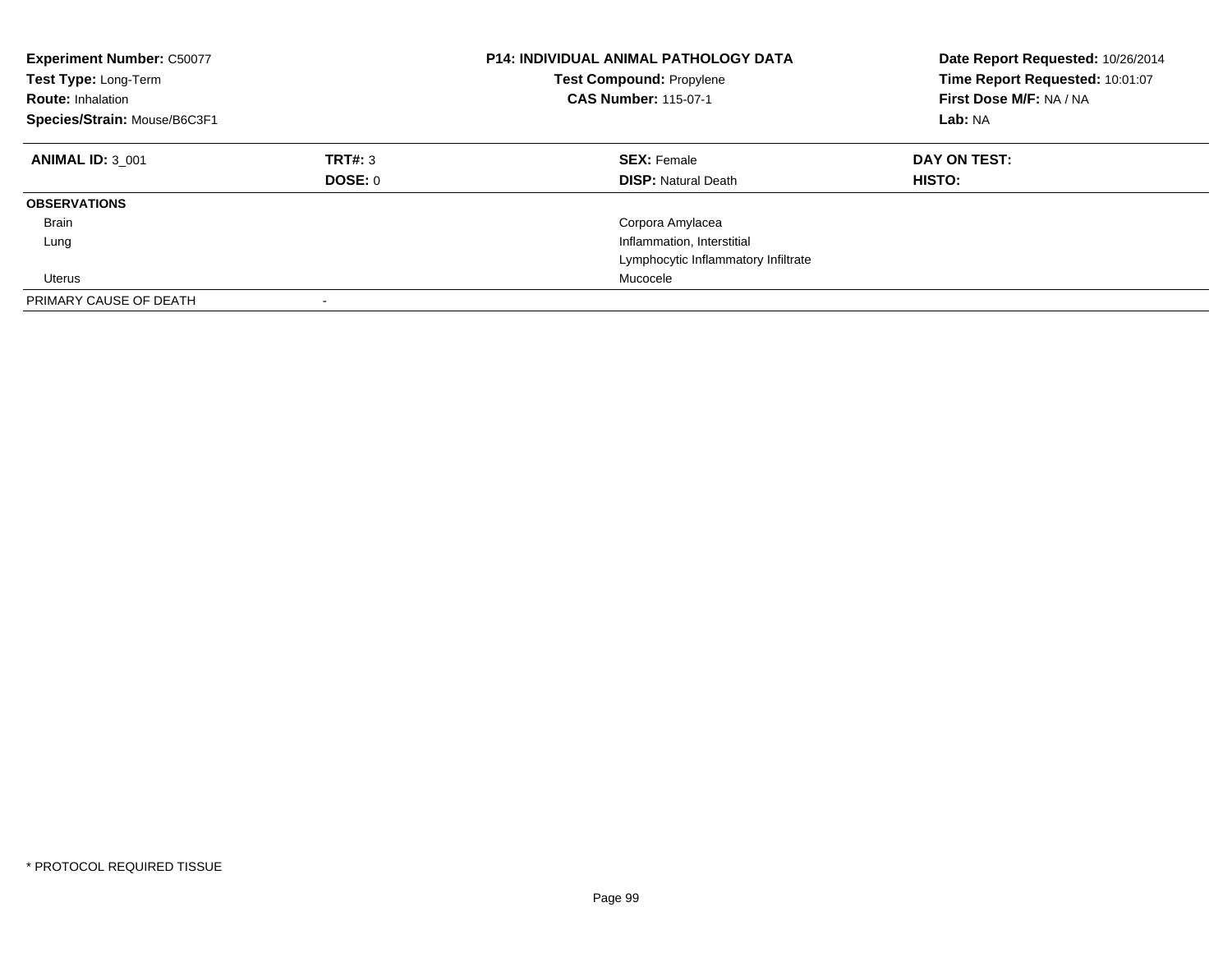| <b>Experiment Number: C50077</b><br>Test Type: Long-Term<br><b>Route: Inhalation</b><br>Species/Strain: Mouse/B6C3F1 |         | <b>P14: INDIVIDUAL ANIMAL PATHOLOGY DATA</b><br><b>Test Compound: Propylene</b><br><b>CAS Number: 115-07-1</b> | Date Report Requested: 10/26/2014<br>Time Report Requested: 10:01:07<br>First Dose M/F: NA / NA<br>Lab: NA |
|----------------------------------------------------------------------------------------------------------------------|---------|----------------------------------------------------------------------------------------------------------------|------------------------------------------------------------------------------------------------------------|
| <b>ANIMAL ID: 3 002</b>                                                                                              | TRT#: 3 | <b>SEX: Female</b>                                                                                             | <b>DAY ON TEST:</b>                                                                                        |
|                                                                                                                      | DOSE: 0 | <b>DISP:</b> Terminal Sacrifice                                                                                | <b>HISTO:</b>                                                                                              |
| <b>OBSERVATIONS</b>                                                                                                  |         |                                                                                                                |                                                                                                            |
| Bone                                                                                                                 |         | Fibrous Osteodystrophy                                                                                         |                                                                                                            |
| Nasal cavity                                                                                                         |         | Inflammation, Acute Serous                                                                                     |                                                                                                            |
| Uterus                                                                                                               |         | Cyst, Nos                                                                                                      |                                                                                                            |
| PRIMARY CAUSE OF DEATH                                                                                               |         |                                                                                                                |                                                                                                            |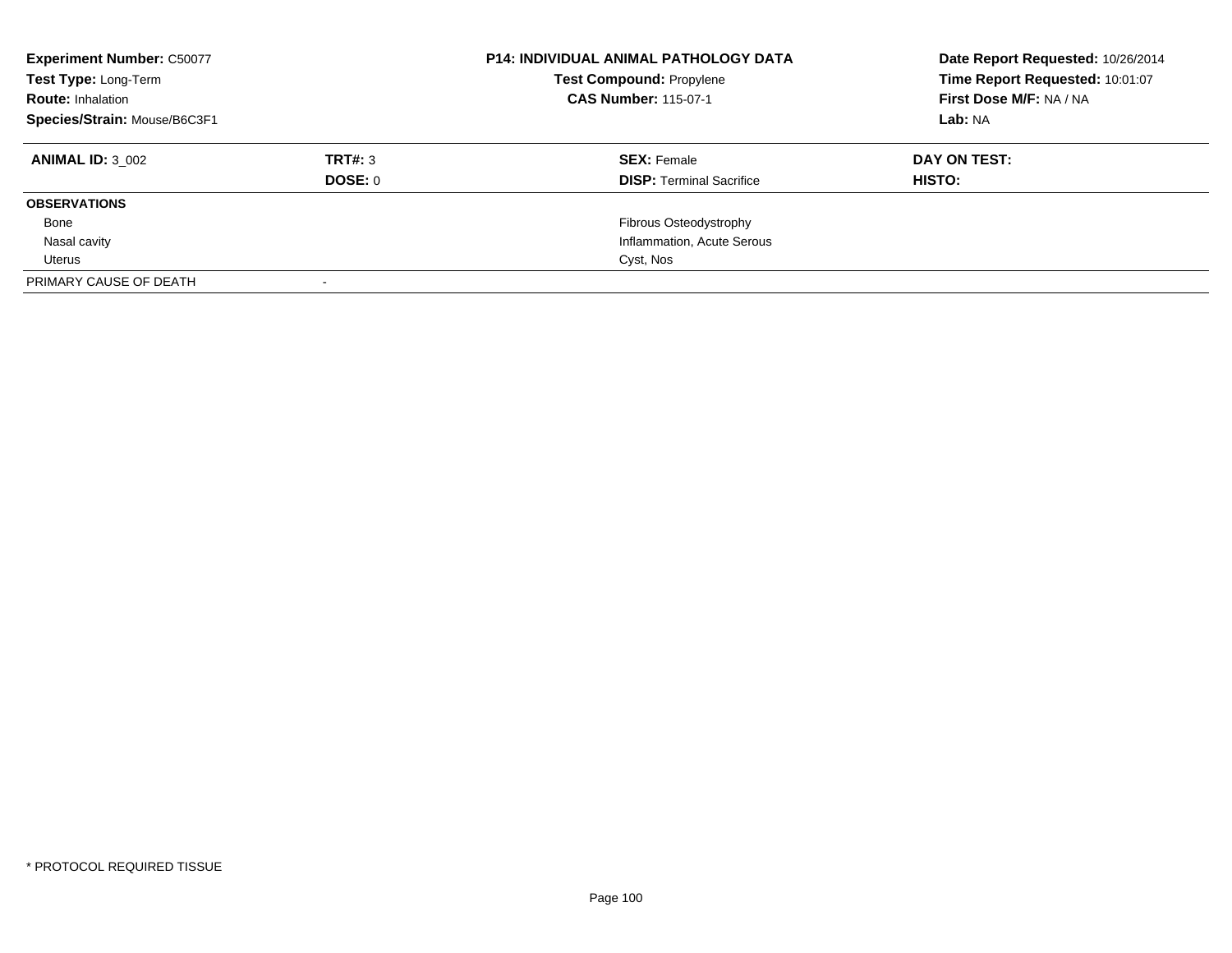| <b>Experiment Number: C50077</b><br>Test Type: Long-Term<br><b>Route: Inhalation</b><br>Species/Strain: Mouse/B6C3F1 |                          | <b>P14: INDIVIDUAL ANIMAL PATHOLOGY DATA</b><br><b>Test Compound: Propylene</b><br><b>CAS Number: 115-07-1</b> | Date Report Requested: 10/26/2014<br>Time Report Requested: 10:01:07<br>First Dose M/F: NA / NA<br>Lab: NA |
|----------------------------------------------------------------------------------------------------------------------|--------------------------|----------------------------------------------------------------------------------------------------------------|------------------------------------------------------------------------------------------------------------|
| <b>ANIMAL ID: 3 003</b>                                                                                              | TRT#: 3                  | <b>SEX: Female</b>                                                                                             | DAY ON TEST:                                                                                               |
|                                                                                                                      | DOSE: 0                  | <b>DISP:</b> Terminal Sacrifice                                                                                | <b>HISTO:</b>                                                                                              |
| <b>OBSERVATIONS</b>                                                                                                  |                          |                                                                                                                |                                                                                                            |
| Bone                                                                                                                 |                          | Fibrous Osteodystrophy                                                                                         |                                                                                                            |
| Brain                                                                                                                |                          | Corpora Amylacea                                                                                               |                                                                                                            |
| Nasal cavity                                                                                                         |                          | Hemorrhage                                                                                                     |                                                                                                            |
|                                                                                                                      |                          | Inflammation, Acute Serous                                                                                     |                                                                                                            |
| Thyroid                                                                                                              |                          | Cyst, Nos                                                                                                      |                                                                                                            |
| Unspecified                                                                                                          | Multiple Organs Nos      | Lymphoma, Histiocytic-Malignant Type                                                                           |                                                                                                            |
| Uterus                                                                                                               |                          | Cyst, Nos                                                                                                      |                                                                                                            |
| PRIMARY CAUSE OF DEATH                                                                                               | $\overline{\phantom{a}}$ |                                                                                                                |                                                                                                            |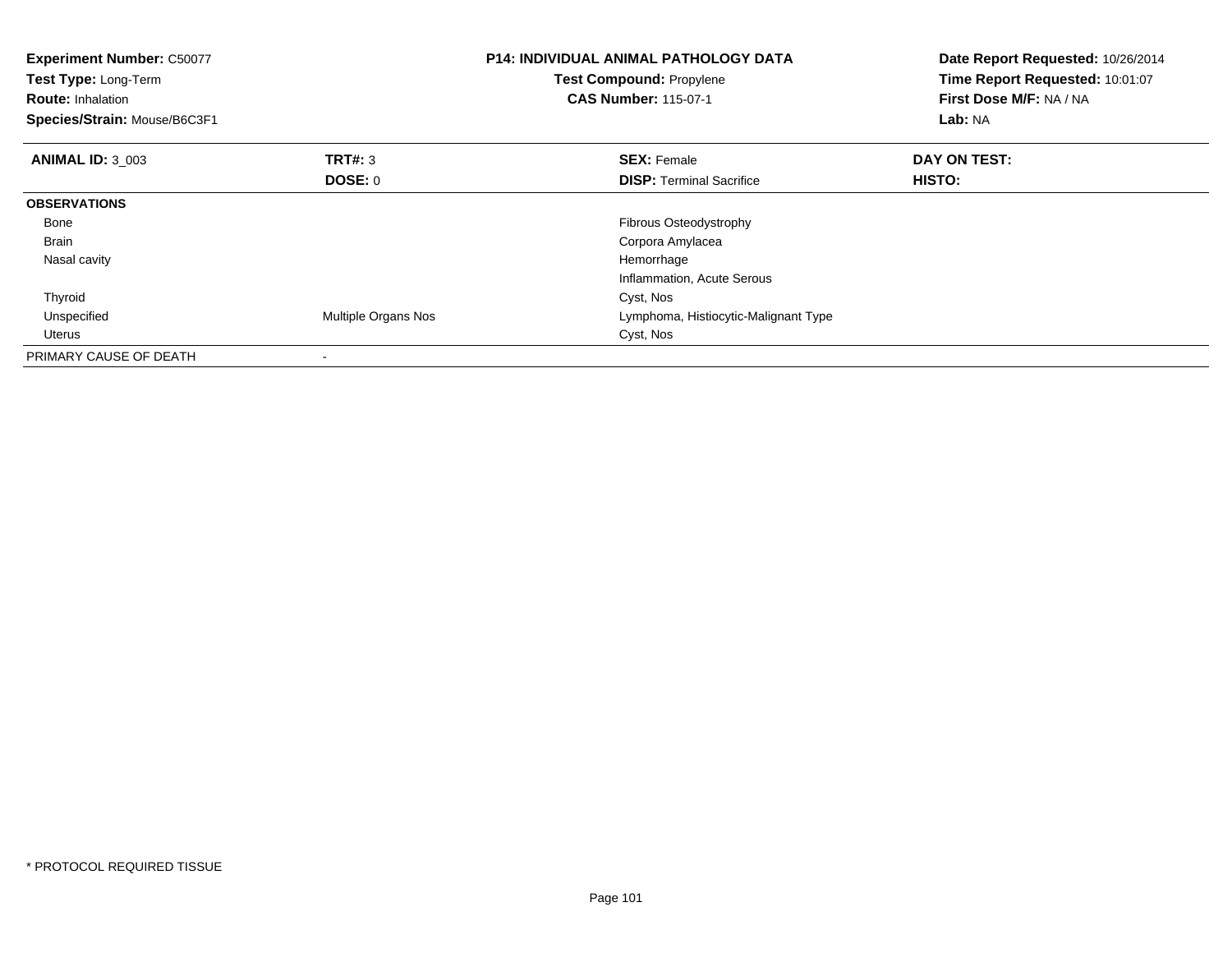| <b>Experiment Number: C50077</b><br>Test Type: Long-Term<br><b>Route: Inhalation</b><br>Species/Strain: Mouse/B6C3F1 |                    | <b>P14: INDIVIDUAL ANIMAL PATHOLOGY DATA</b><br><b>Test Compound: Propylene</b><br><b>CAS Number: 115-07-1</b> | Date Report Requested: 10/26/2014<br>Time Report Requested: 10:01:07<br>First Dose M/F: NA / NA<br>Lab: NA |
|----------------------------------------------------------------------------------------------------------------------|--------------------|----------------------------------------------------------------------------------------------------------------|------------------------------------------------------------------------------------------------------------|
| <b>ANIMAL ID: 3 005</b>                                                                                              | TRT#: 3<br>DOSE: 0 | <b>SEX: Female</b><br><b>DISP:</b> Terminal Sacrifice                                                          | DAY ON TEST:<br>HISTO:                                                                                     |
| <b>OBSERVATIONS</b>                                                                                                  |                    |                                                                                                                |                                                                                                            |
| Bone                                                                                                                 |                    | Fibrous Osteodystrophy                                                                                         |                                                                                                            |
| <b>Brain</b>                                                                                                         |                    | Corpora Amylacea                                                                                               |                                                                                                            |
| Liver                                                                                                                |                    | Inflammation, Focal                                                                                            |                                                                                                            |
| Nasal cavity                                                                                                         |                    | Hemorrhage                                                                                                     |                                                                                                            |
| Ovary                                                                                                                |                    | Cyst, Hemorrhagic                                                                                              |                                                                                                            |
| Pituitary gland                                                                                                      |                    | Chromophobe Adenoma                                                                                            |                                                                                                            |
| <b>Uterus</b>                                                                                                        |                    | Cyst, Nos                                                                                                      |                                                                                                            |
| PRIMARY CAUSE OF DEATH                                                                                               |                    |                                                                                                                |                                                                                                            |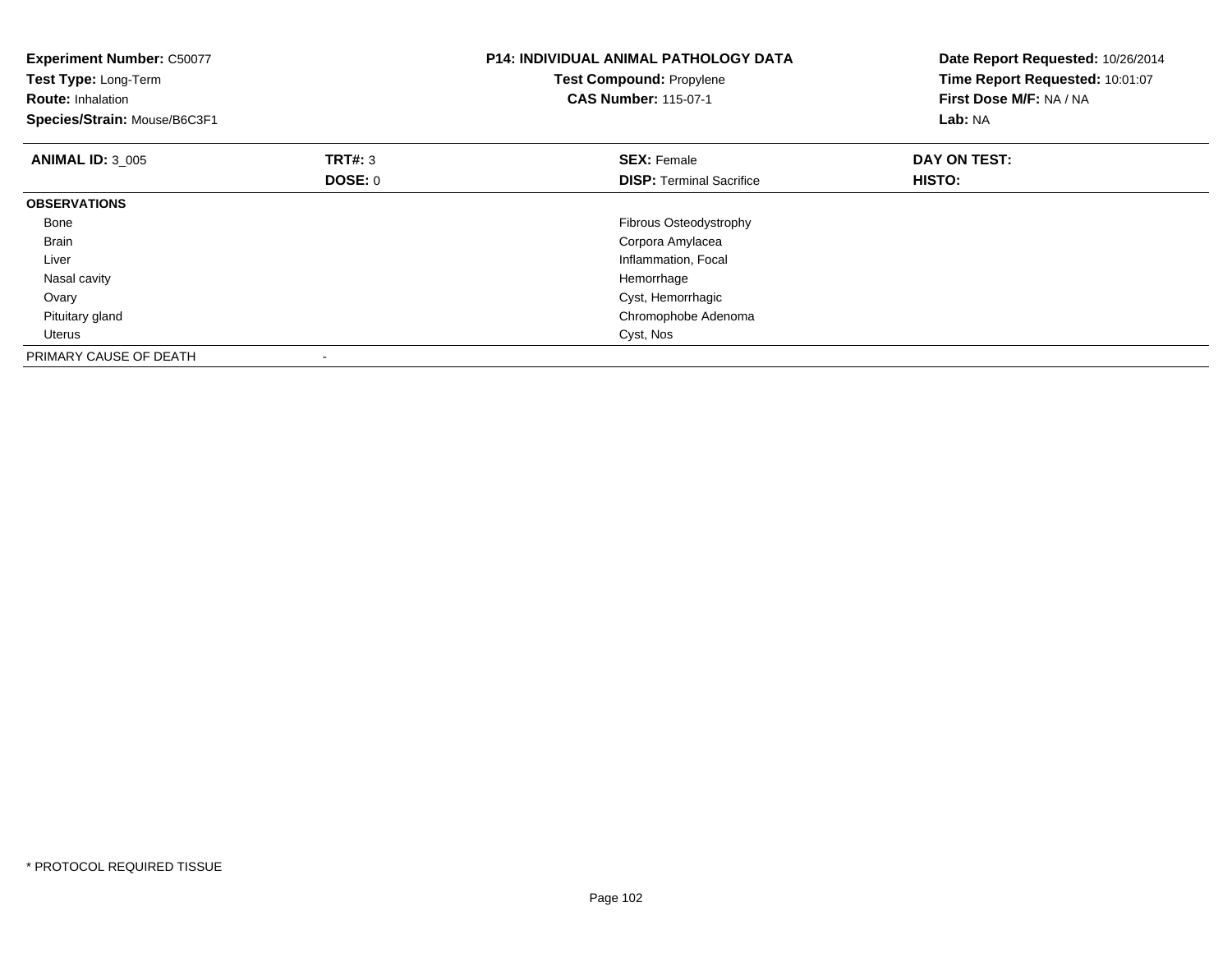| <b>Experiment Number: C50077</b><br>Test Type: Long-Term<br><b>Route: Inhalation</b><br>Species/Strain: Mouse/B6C3F1 |                            | <b>P14: INDIVIDUAL ANIMAL PATHOLOGY DATA</b><br><b>Test Compound: Propylene</b><br><b>CAS Number: 115-07-1</b> | Date Report Requested: 10/26/2014<br>Time Report Requested: 10:01:07<br>First Dose M/F: NA / NA<br>Lab: NA |  |
|----------------------------------------------------------------------------------------------------------------------|----------------------------|----------------------------------------------------------------------------------------------------------------|------------------------------------------------------------------------------------------------------------|--|
| <b>ANIMAL ID: 3 006</b>                                                                                              | TRT#: 3<br>DOSE: 0         | <b>SEX: Female</b><br><b>DISP:</b> Terminal Sacrifice                                                          | DAY ON TEST:<br><b>HISTO:</b>                                                                              |  |
| <b>OBSERVATIONS</b>                                                                                                  |                            |                                                                                                                |                                                                                                            |  |
| Bone                                                                                                                 |                            | <b>Fibrous Osteodystrophy</b>                                                                                  |                                                                                                            |  |
| <b>Brain</b>                                                                                                         |                            | Corpora Amylacea                                                                                               |                                                                                                            |  |
| Unspecified                                                                                                          | <b>Multiple Organs Nos</b> | Lymphoma, Lymphocytic-Malignant Type                                                                           |                                                                                                            |  |
| Uterus                                                                                                               |                            | Cyst, Nos                                                                                                      |                                                                                                            |  |
| PRIMARY CAUSE OF DEATH                                                                                               |                            |                                                                                                                |                                                                                                            |  |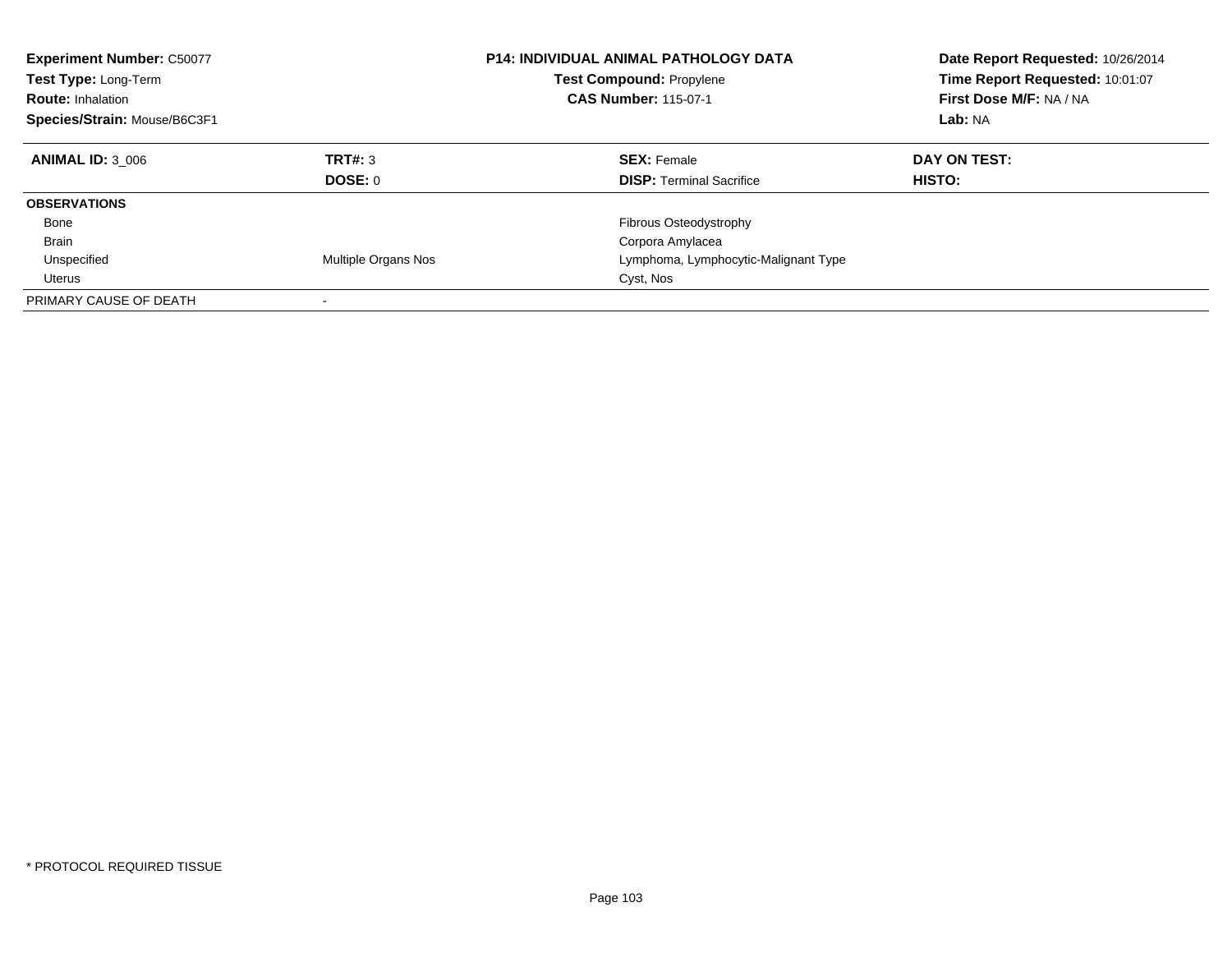**Experiment Number:** C50077**Test Type:** Long-Term**Route:** Inhalation **Species/Strain:** Mouse/B6C3F1**P14: INDIVIDUAL ANIMAL PATHOLOGY DATATest Compound:** Propylene**CAS Number:** 115-07-1**Date Report Requested:** 10/26/2014**Time Report Requested:** 10:01:07**First Dose M/F:** NA / NA**Lab:** NA**ANIMAL ID:** 3\_007 **TRT#:** <sup>3</sup> **SEX:** Female **DAY ON TEST: DOSE:** 0**DISP:** Terminal Sacrifice **HISTO: OBSERVATIONS** Bone Fibrous Osteodystrophy Brain Corpora Amylacea Liver Hepatocellular CarcinomaThrombosis, Nos Congestion, Nos Lung Nasal cavityy the control of the control of the control of the control of the control of the control of the control of the control of the control of the control of the control of the control of the control of the control of the contro Cyst, Hemorrhagic OvaryCyst, NosHematopoiesis Spleenn and the state of the state of the state of the state of the state of the state of the state of the state of the state of the state of the state of the state of the state of the state of the state of the state of the stat Uteruss Cyst, Nos PRIMARY CAUSE OF DEATH-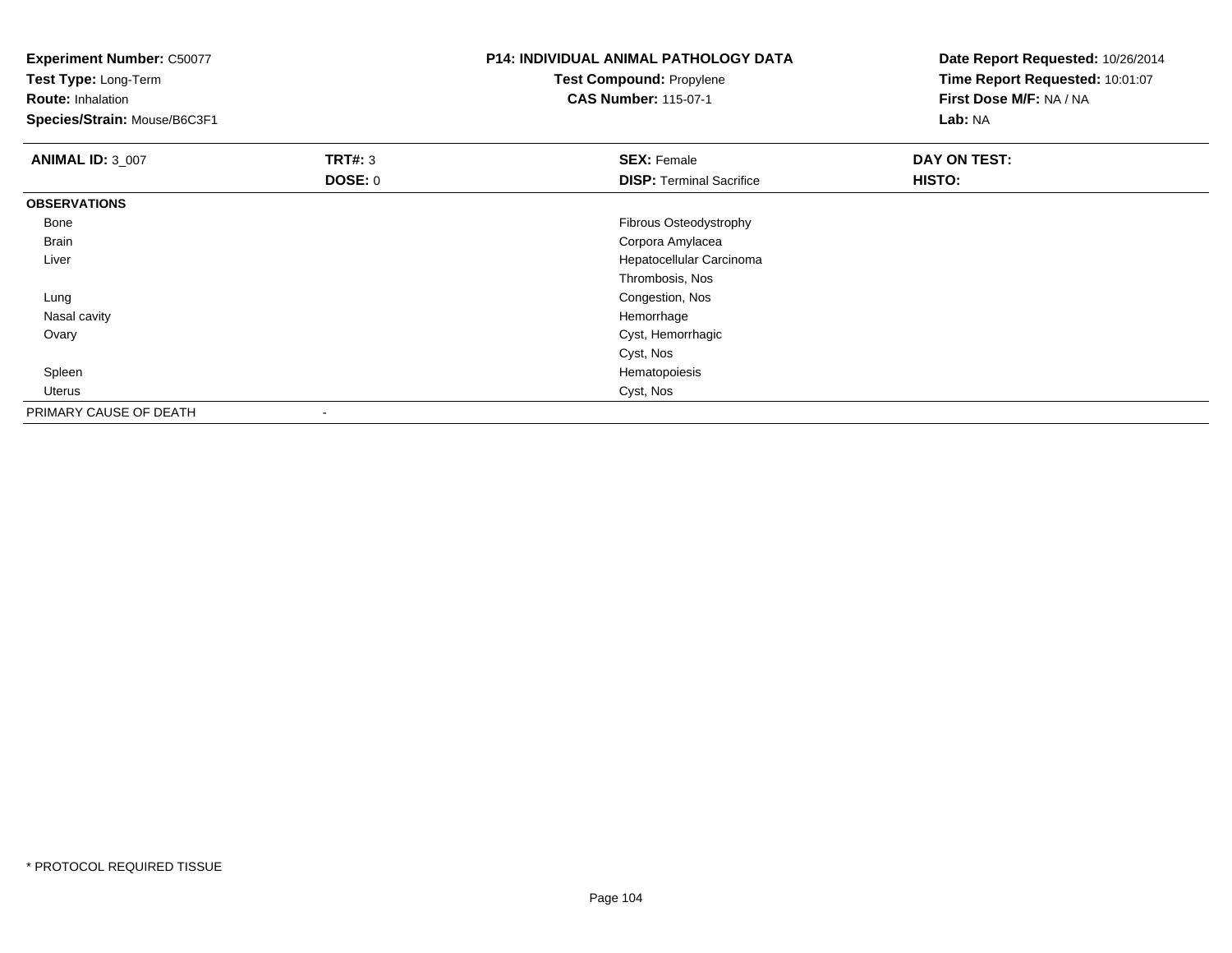| <b>Experiment Number: C50077</b><br>Test Type: Long-Term<br><b>Route: Inhalation</b><br>Species/Strain: Mouse/B6C3F1 |                    | <b>P14: INDIVIDUAL ANIMAL PATHOLOGY DATA</b><br><b>Test Compound: Propylene</b><br><b>CAS Number: 115-07-1</b> | Date Report Requested: 10/26/2014<br>Time Report Requested: 10:01:07<br>First Dose M/F: NA / NA<br>Lab: NA |
|----------------------------------------------------------------------------------------------------------------------|--------------------|----------------------------------------------------------------------------------------------------------------|------------------------------------------------------------------------------------------------------------|
| <b>ANIMAL ID: 3 008</b>                                                                                              | TRT#: 3<br>DOSE: 0 | <b>SEX: Female</b><br><b>DISP:</b> Terminal Sacrifice                                                          | DAY ON TEST:<br>HISTO:                                                                                     |
| <b>OBSERVATIONS</b>                                                                                                  |                    |                                                                                                                |                                                                                                            |
| Bone                                                                                                                 |                    | Fibrous Osteodystrophy                                                                                         |                                                                                                            |
| <b>Brain</b>                                                                                                         |                    | Corpora Amylacea                                                                                               |                                                                                                            |
| Lung                                                                                                                 |                    | Alveolar/Bronchiolar Adenoma                                                                                   |                                                                                                            |
| Nasal cavity                                                                                                         |                    | Hemorrhage                                                                                                     |                                                                                                            |
|                                                                                                                      |                    | Inflammation, Acute Serous                                                                                     |                                                                                                            |
| Ovary                                                                                                                |                    | Cyst, Hemorrhagic                                                                                              |                                                                                                            |
| <b>Uterus</b>                                                                                                        |                    | Cyst, Nos                                                                                                      |                                                                                                            |
| PRIMARY CAUSE OF DEATH                                                                                               |                    |                                                                                                                |                                                                                                            |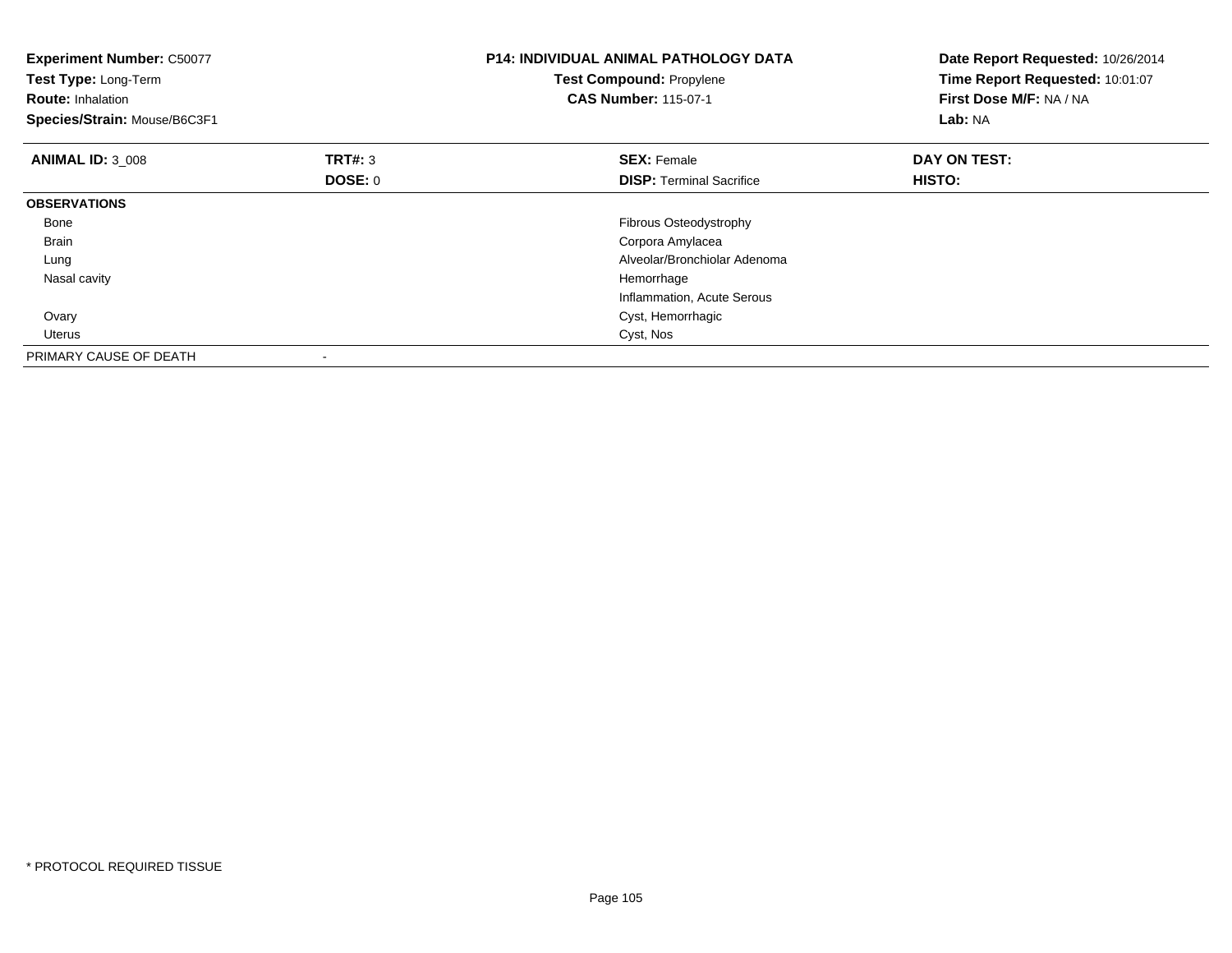| <b>Experiment Number: C50077</b><br><b>Test Type: Long-Term</b><br><b>Route: Inhalation</b><br>Species/Strain: Mouse/B6C3F1 |                            | <b>P14: INDIVIDUAL ANIMAL PATHOLOGY DATA</b><br><b>Test Compound: Propylene</b><br><b>CAS Number: 115-07-1</b> | Date Report Requested: 10/26/2014<br>Time Report Requested: 10:01:07<br>First Dose M/F: NA / NA<br>Lab: NA |
|-----------------------------------------------------------------------------------------------------------------------------|----------------------------|----------------------------------------------------------------------------------------------------------------|------------------------------------------------------------------------------------------------------------|
| <b>ANIMAL ID: 3 009</b>                                                                                                     | TRT#: 3                    | <b>SEX: Female</b>                                                                                             | DAY ON TEST:                                                                                               |
|                                                                                                                             | DOSE: 0                    | <b>DISP:</b> Terminal Sacrifice                                                                                | <b>HISTO:</b>                                                                                              |
| <b>OBSERVATIONS</b>                                                                                                         |                            |                                                                                                                |                                                                                                            |
| Bone                                                                                                                        |                            | Fibrous Osteodystrophy                                                                                         |                                                                                                            |
| <b>Brain</b>                                                                                                                |                            | Corpora Amylacea                                                                                               |                                                                                                            |
| Nasal cavity                                                                                                                |                            | Hemorrhage                                                                                                     |                                                                                                            |
|                                                                                                                             |                            | Inflammation, Acute Serous                                                                                     |                                                                                                            |
| Unspecified                                                                                                                 | <b>Multiple Organs Nos</b> | Lymphoma, Histiocytic-Malignant Type                                                                           |                                                                                                            |
| Uterus                                                                                                                      |                            | Cyst, Nos                                                                                                      |                                                                                                            |
| PRIMARY CAUSE OF DEATH                                                                                                      |                            |                                                                                                                |                                                                                                            |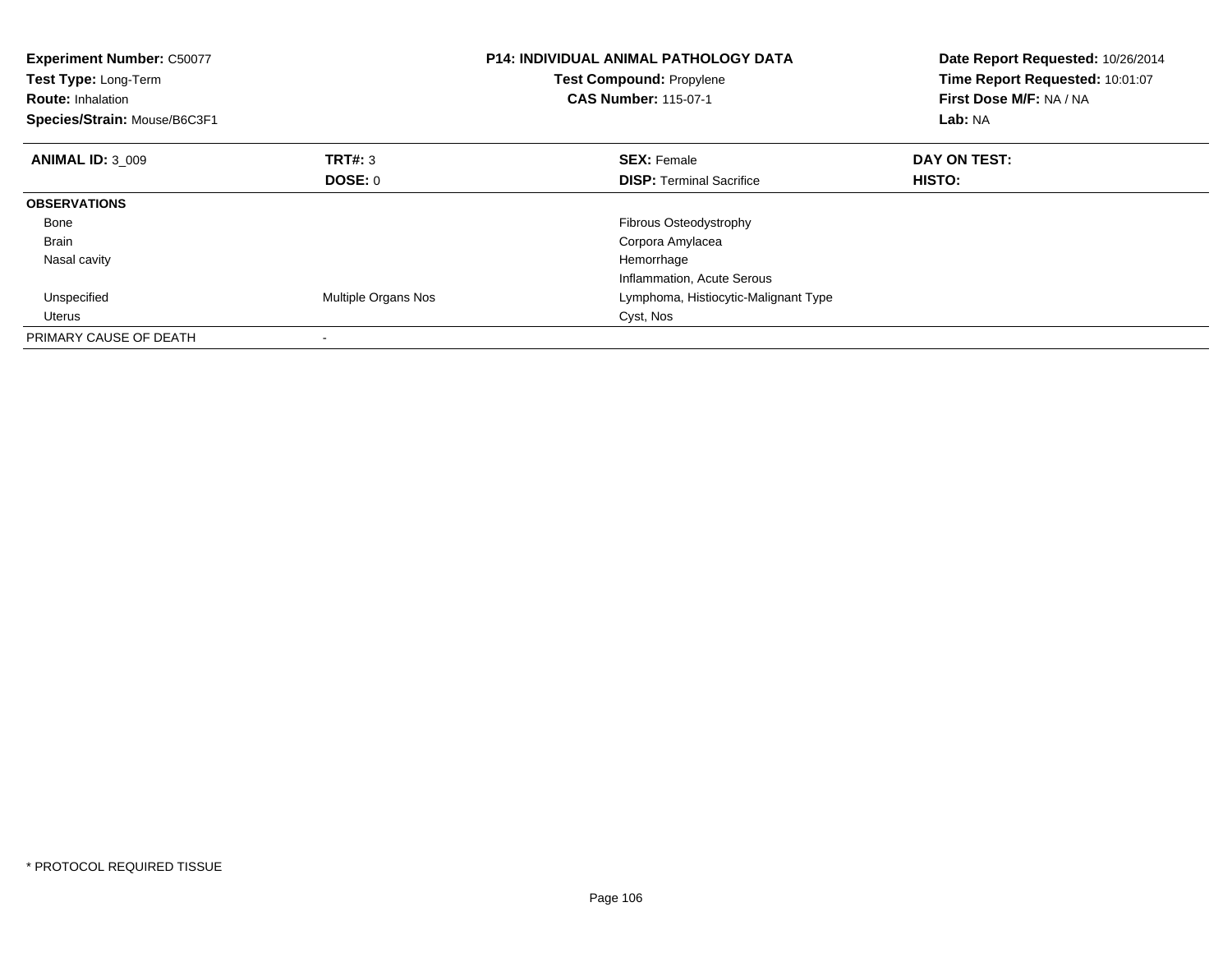| <b>Experiment Number: C50077</b><br>Test Type: Long-Term<br><b>Route: Inhalation</b><br>Species/Strain: Mouse/B6C3F1 |                          | <b>P14: INDIVIDUAL ANIMAL PATHOLOGY DATA</b><br><b>Test Compound: Propylene</b><br><b>CAS Number: 115-07-1</b> | Date Report Requested: 10/26/2014<br>Time Report Requested: 10:01:07<br>First Dose M/F: NA / NA<br>Lab: NA |
|----------------------------------------------------------------------------------------------------------------------|--------------------------|----------------------------------------------------------------------------------------------------------------|------------------------------------------------------------------------------------------------------------|
| <b>ANIMAL ID: 3 010</b>                                                                                              | <b>TRT#: 3</b>           | <b>SEX: Female</b>                                                                                             | DAY ON TEST:                                                                                               |
|                                                                                                                      | <b>DOSE: 0</b>           | <b>DISP:</b> Terminal Sacrifice                                                                                | HISTO:                                                                                                     |
| <b>OBSERVATIONS</b>                                                                                                  |                          |                                                                                                                |                                                                                                            |
| Bone                                                                                                                 |                          | Fibrous Osteodystrophy                                                                                         |                                                                                                            |
| Brain                                                                                                                |                          | Corpora Amylacea                                                                                               |                                                                                                            |
| Nasal cavity                                                                                                         |                          | Hemorrhage                                                                                                     |                                                                                                            |
|                                                                                                                      |                          | Inflammation, Acute Serous                                                                                     |                                                                                                            |
| Pituitary gland                                                                                                      |                          | Chromophobe Adenoma                                                                                            |                                                                                                            |
| Unspecified                                                                                                          | Multiple Organs Nos      | Lymphoma, Lymphocytic-Malignant Type                                                                           |                                                                                                            |
| Uterus                                                                                                               |                          | Cyst, Nos                                                                                                      |                                                                                                            |
| PRIMARY CAUSE OF DEATH                                                                                               | $\overline{\phantom{a}}$ |                                                                                                                |                                                                                                            |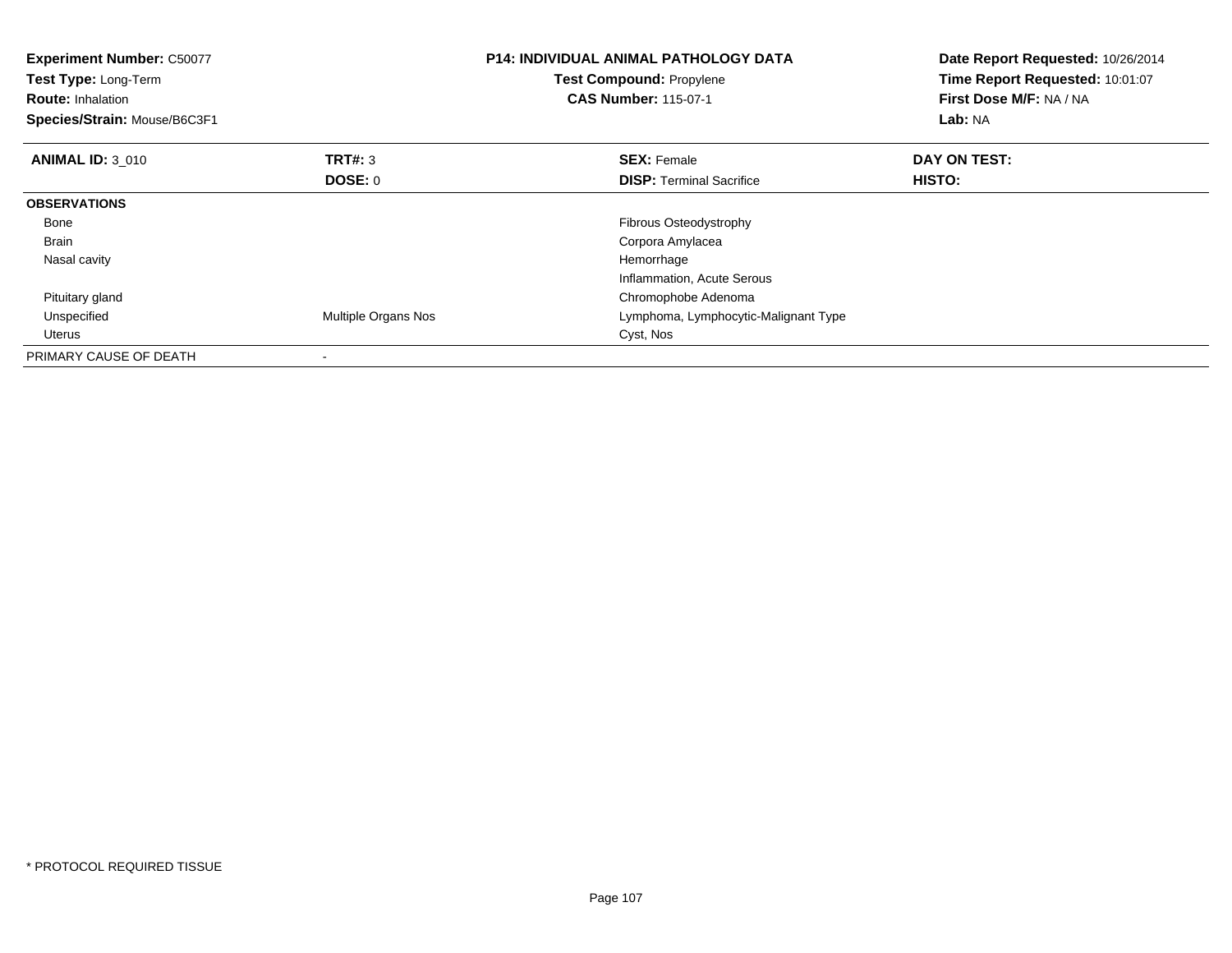**Experiment Number:** C50077

**Test Type:** Long-Term

**Route:** Inhalation

**Species/Strain:** Mouse/B6C3F1

## **P14: INDIVIDUAL ANIMAL PATHOLOGY DATATest Compound:** Propylene**CAS Number:** 115-07-1

**Date Report Requested:** 10/26/2014**Time Report Requested:** 10:01:07**First Dose M/F:** NA / NA**Lab:** NA

| <b>ANIMAL ID: 3_011</b> | TRT#: 3             | <b>SEX: Female</b>                   | DAY ON TEST: |  |
|-------------------------|---------------------|--------------------------------------|--------------|--|
|                         | <b>DOSE: 0</b>      | <b>DISP:</b> Terminal Sacrifice      | HISTO:       |  |
| <b>OBSERVATIONS</b>     |                     |                                      |              |  |
| Bone                    |                     | Fibrous Osteodystrophy               |              |  |
| <b>Brain</b>            |                     | Corpora Amylacea                     |              |  |
| Liver                   |                     | Fibrosis                             |              |  |
|                         |                     | Inflammation, Chronic                |              |  |
| Ovary                   |                     | Cyst, Nos                            |              |  |
|                         |                     | Hemosiderosis                        |              |  |
| Pituitary gland         |                     | Chromophobe Adenoma                  |              |  |
| Salivary gland          |                     | Inflammation, Chronic Focal          |              |  |
| Thyroid                 |                     | Follicular-Cell Adenoma              |              |  |
| Unspecified             | Multiple Organs Nos | Lymphoma, Lymphocytic-Malignant Type |              |  |
| Uterus                  |                     | Cyst, Hemorrhagic                    |              |  |
|                         |                     | Cyst, Nos                            |              |  |
| PRIMARY CAUSE OF DEATH  |                     |                                      |              |  |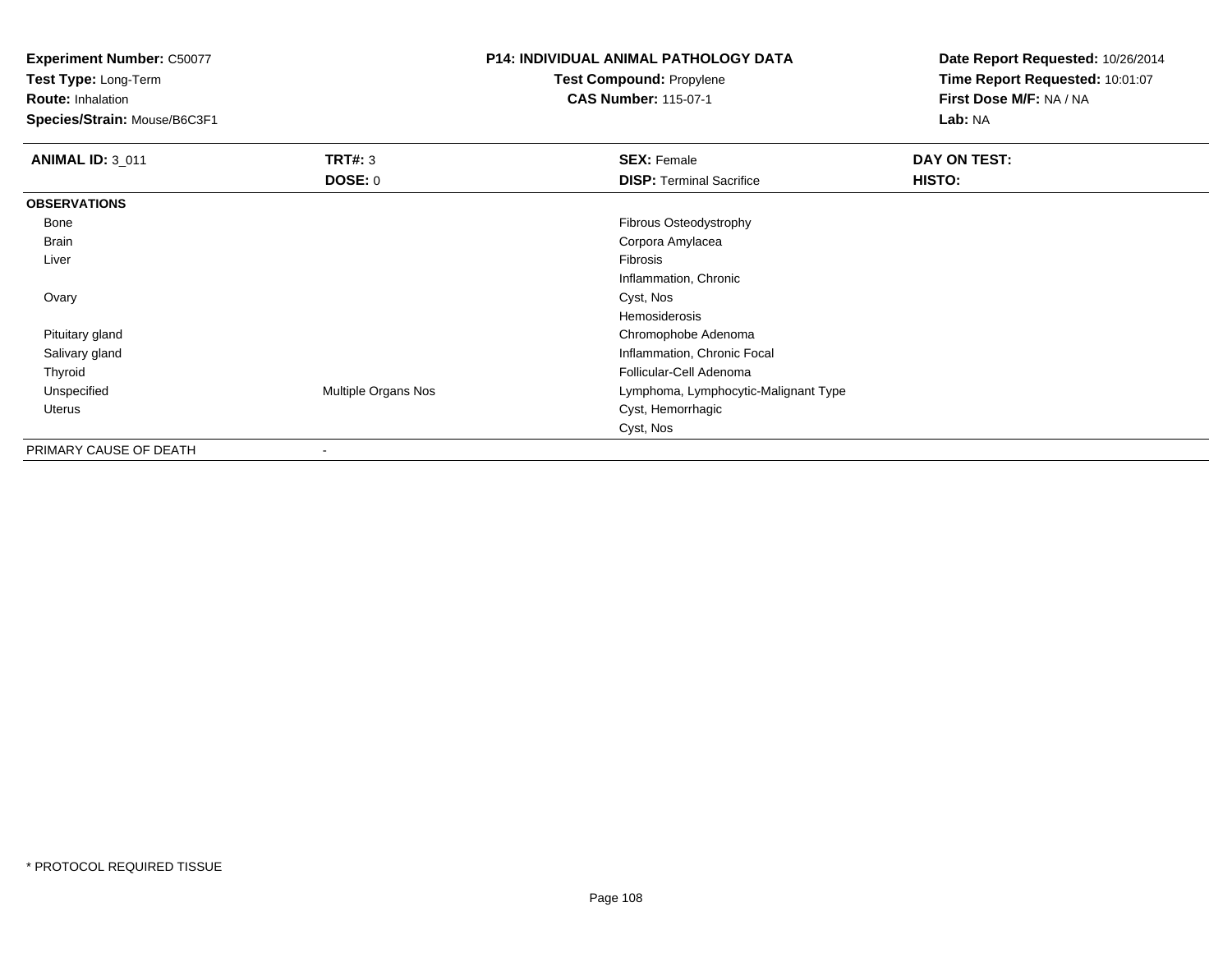| <b>Experiment Number: C50077</b><br>Test Type: Long-Term<br><b>Route: Inhalation</b><br>Species/Strain: Mouse/B6C3F1 |         | <b>P14: INDIVIDUAL ANIMAL PATHOLOGY DATA</b><br><b>Test Compound: Propylene</b><br><b>CAS Number: 115-07-1</b> | Date Report Requested: 10/26/2014<br>Time Report Requested: 10:01:07<br>First Dose M/F: NA / NA<br>Lab: NA |
|----------------------------------------------------------------------------------------------------------------------|---------|----------------------------------------------------------------------------------------------------------------|------------------------------------------------------------------------------------------------------------|
| <b>ANIMAL ID: 3 012</b>                                                                                              | TRT#: 3 | <b>SEX: Female</b>                                                                                             | DAY ON TEST:                                                                                               |
|                                                                                                                      | DOSE: 0 | <b>DISP:</b> Terminal Sacrifice                                                                                | <b>HISTO:</b>                                                                                              |
| <b>OBSERVATIONS</b>                                                                                                  |         |                                                                                                                |                                                                                                            |
| Bone                                                                                                                 |         | Fibrous Osteodystrophy                                                                                         |                                                                                                            |
| <b>Brain</b>                                                                                                         |         | Corpora Amylacea                                                                                               |                                                                                                            |
| Liver                                                                                                                |         | Inflammation, Chronic                                                                                          |                                                                                                            |
| Pituitary gland                                                                                                      |         | Chromophobe Adenoma                                                                                            |                                                                                                            |
| Uterus                                                                                                               |         | Cyst, Nos                                                                                                      |                                                                                                            |
| PRIMARY CAUSE OF DEATH                                                                                               |         |                                                                                                                |                                                                                                            |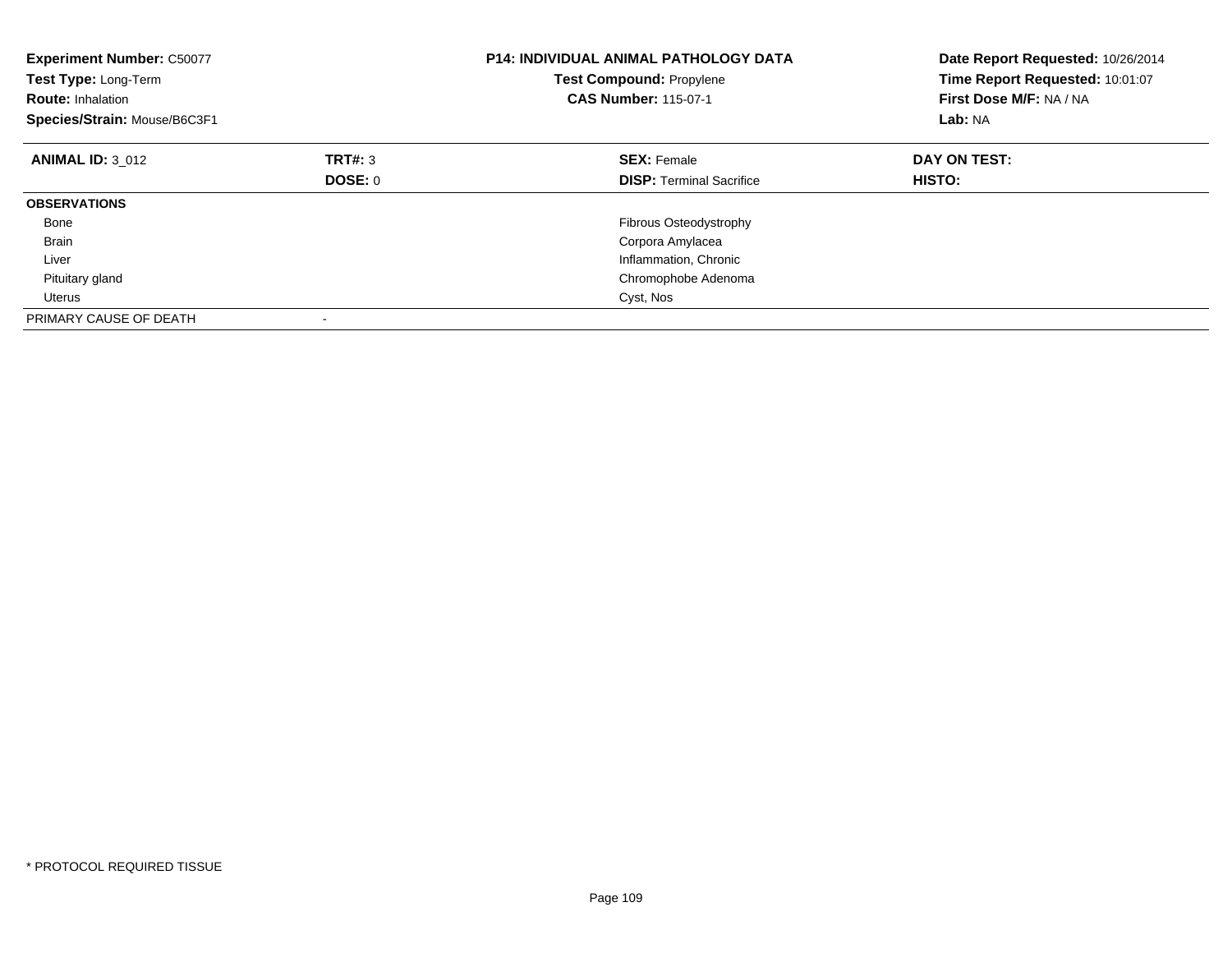| <b>Experiment Number: C50077</b><br>Test Type: Long-Term |                | <b>P14: INDIVIDUAL ANIMAL PATHOLOGY DATA</b><br><b>Test Compound: Propylene</b> | Date Report Requested: 10/26/2014<br>Time Report Requested: 10:01:07 |
|----------------------------------------------------------|----------------|---------------------------------------------------------------------------------|----------------------------------------------------------------------|
| <b>Route: Inhalation</b>                                 |                | <b>CAS Number: 115-07-1</b>                                                     | First Dose M/F: NA / NA<br>Lab: NA                                   |
| Species/Strain: Mouse/B6C3F1                             |                |                                                                                 |                                                                      |
| <b>ANIMAL ID: 3 013</b>                                  | <b>TRT#: 3</b> | <b>SEX: Female</b>                                                              | DAY ON TEST:                                                         |
|                                                          | <b>DOSE: 0</b> | <b>DISP: Terminal Sacrifice</b>                                                 | HISTO:                                                               |
| <b>OBSERVATIONS</b>                                      |                |                                                                                 |                                                                      |
| Bone                                                     |                | Fibrous Osteodystrophy                                                          |                                                                      |
| Brain                                                    |                | Corpora Amylacea                                                                |                                                                      |
| Kidney                                                   |                | Inflammation, Chronic Focal                                                     |                                                                      |
| Liver                                                    |                | Inflammation, Chronic                                                           |                                                                      |
| Mammary gland                                            |                | Cyst, Nos                                                                       |                                                                      |
| Nasal cavity                                             |                | Hemorrhage                                                                      |                                                                      |
| Pituitary gland                                          |                | Chromophobe Adenoma                                                             |                                                                      |
| Salivary gland                                           |                | Inflammation, Chronic Focal                                                     |                                                                      |
| Uterus                                                   |                | Cyst, Nos                                                                       |                                                                      |
| PRIMARY CAUSE OF DEATH                                   |                |                                                                                 |                                                                      |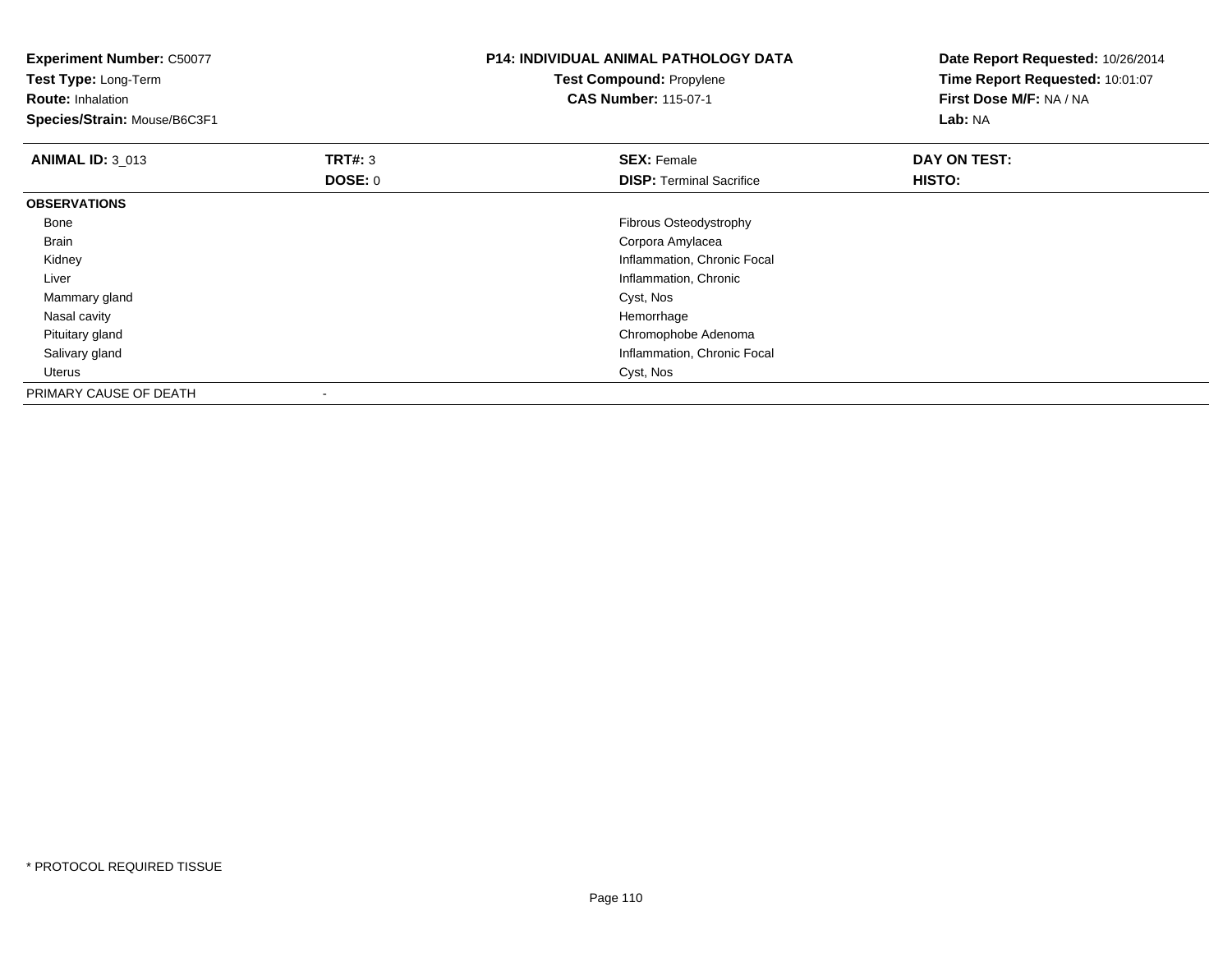| <b>Experiment Number: C50077</b><br>Test Type: Long-Term<br><b>Route: Inhalation</b><br>Species/Strain: Mouse/B6C3F1 |                     | <b>P14: INDIVIDUAL ANIMAL PATHOLOGY DATA</b><br>Test Compound: Propylene<br><b>CAS Number: 115-07-1</b> | Date Report Requested: 10/26/2014<br>Time Report Requested: 10:01:07<br>First Dose M/F: NA / NA<br>Lab: NA |
|----------------------------------------------------------------------------------------------------------------------|---------------------|---------------------------------------------------------------------------------------------------------|------------------------------------------------------------------------------------------------------------|
| <b>ANIMAL ID: 3_014</b>                                                                                              | <b>TRT#: 3</b>      | <b>SEX: Female</b>                                                                                      | DAY ON TEST:                                                                                               |
|                                                                                                                      | <b>DOSE: 0</b>      | <b>DISP:</b> Terminal Sacrifice                                                                         | HISTO:                                                                                                     |
| <b>OBSERVATIONS</b>                                                                                                  |                     |                                                                                                         |                                                                                                            |
| Bone                                                                                                                 |                     | Fibrous Osteodystrophy                                                                                  |                                                                                                            |
| Brain                                                                                                                |                     | Corpora Amylacea                                                                                        |                                                                                                            |
| Liver                                                                                                                |                     | Inflammation, Chronic                                                                                   |                                                                                                            |
| Lung                                                                                                                 |                     | Inflammation, Interstitial                                                                              |                                                                                                            |
| Nasal cavity                                                                                                         |                     | Hemorrhage                                                                                              |                                                                                                            |
| Ovary                                                                                                                |                     | Cyst, Hemorrhagic                                                                                       |                                                                                                            |
| Pituitary gland                                                                                                      |                     | Adenoma, Nos                                                                                            |                                                                                                            |
| Unspecified                                                                                                          | Multiple Organs Nos | Lymphoma, Mixed-Malignant Type                                                                          |                                                                                                            |
| Uterus                                                                                                               |                     | Cyst, Nos                                                                                               |                                                                                                            |
| PRIMARY CAUSE OF DEATH                                                                                               |                     |                                                                                                         |                                                                                                            |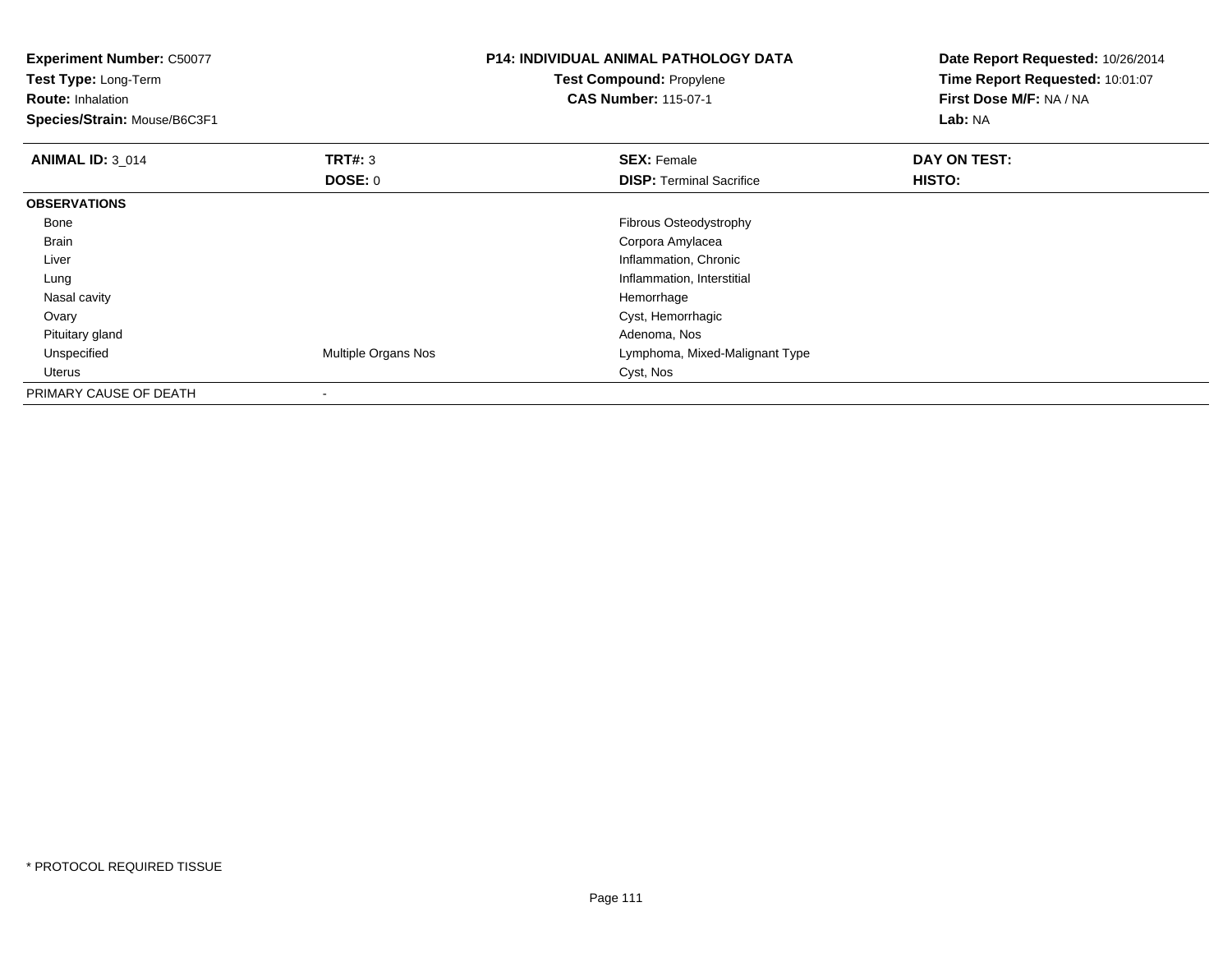| <b>Experiment Number: C50077</b><br>Test Type: Long-Term<br><b>Route: Inhalation</b><br>Species/Strain: Mouse/B6C3F1 |                          | <b>P14: INDIVIDUAL ANIMAL PATHOLOGY DATA</b><br><b>Test Compound: Propylene</b><br><b>CAS Number: 115-07-1</b> | Date Report Requested: 10/26/2014<br>Time Report Requested: 10:01:07<br>First Dose M/F: NA / NA<br>Lab: NA |
|----------------------------------------------------------------------------------------------------------------------|--------------------------|----------------------------------------------------------------------------------------------------------------|------------------------------------------------------------------------------------------------------------|
| <b>ANIMAL ID: 3 015</b>                                                                                              | TRT#: 3<br>DOSE: 0       | <b>SEX: Female</b><br><b>DISP:</b> Natural Death                                                               | DAY ON TEST:<br>HISTO:                                                                                     |
| <b>OBSERVATIONS</b>                                                                                                  |                          |                                                                                                                |                                                                                                            |
| Bone                                                                                                                 |                          | <b>Fibrous Osteodystrophy</b>                                                                                  |                                                                                                            |
| <b>Brain</b>                                                                                                         |                          | Corpora Amylacea                                                                                               |                                                                                                            |
| Heart                                                                                                                | Atrium                   | Thrombosis, Nos                                                                                                |                                                                                                            |
| Liver                                                                                                                |                          | Leukemoid Reaction                                                                                             |                                                                                                            |
| PRIMARY CAUSE OF DEATH                                                                                               | $\overline{\phantom{a}}$ |                                                                                                                |                                                                                                            |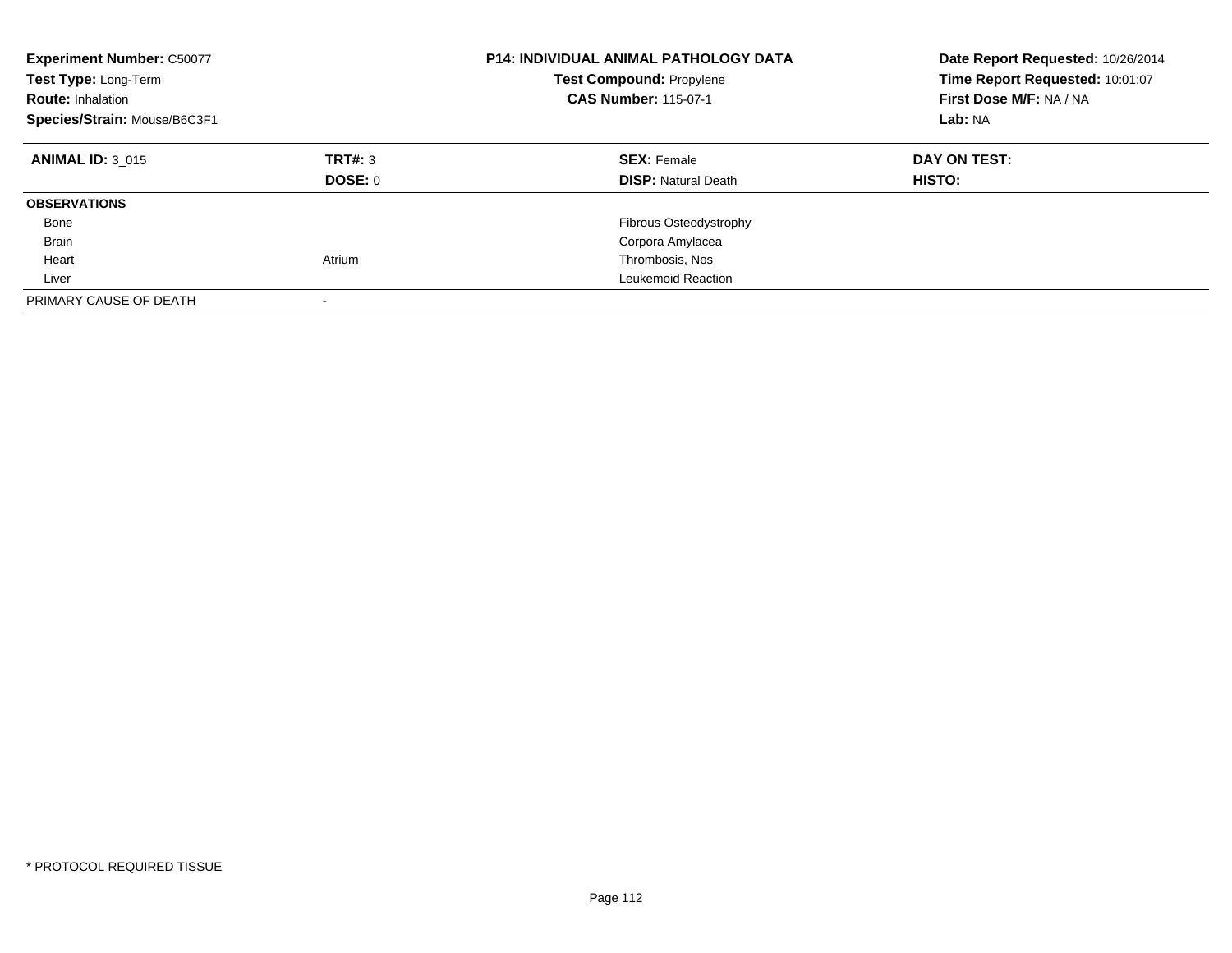| <b>Experiment Number: C50077</b><br>Test Type: Long-Term<br><b>Route: Inhalation</b><br>Species/Strain: Mouse/B6C3F1 |                | <b>P14: INDIVIDUAL ANIMAL PATHOLOGY DATA</b><br>Test Compound: Propylene<br><b>CAS Number: 115-07-1</b> | Date Report Requested: 10/26/2014<br>Time Report Requested: 10:01:07<br>First Dose M/F: NA / NA<br>Lab: NA |
|----------------------------------------------------------------------------------------------------------------------|----------------|---------------------------------------------------------------------------------------------------------|------------------------------------------------------------------------------------------------------------|
| <b>ANIMAL ID: 3 016</b>                                                                                              | TRT#: 3        | <b>SEX: Female</b>                                                                                      | DAY ON TEST:                                                                                               |
|                                                                                                                      | <b>DOSE: 0</b> | <b>DISP:</b> Terminal Sacrifice                                                                         | HISTO:                                                                                                     |
| <b>OBSERVATIONS</b>                                                                                                  |                |                                                                                                         |                                                                                                            |
| Bone                                                                                                                 |                | <b>Fibrous Osteodystrophy</b>                                                                           |                                                                                                            |
| <b>Brain</b>                                                                                                         |                | Corpora Amylacea                                                                                        |                                                                                                            |
| Lung                                                                                                                 |                | Inflammation, Granulomatous                                                                             |                                                                                                            |
| Mammary gland                                                                                                        |                | Adenocarcinoma, Nos                                                                                     |                                                                                                            |
| Nasal cavity                                                                                                         |                | Hemorrhage                                                                                              |                                                                                                            |
| Uterus                                                                                                               |                | Cyst, Nos                                                                                               |                                                                                                            |
| PRIMARY CAUSE OF DEATH                                                                                               |                |                                                                                                         |                                                                                                            |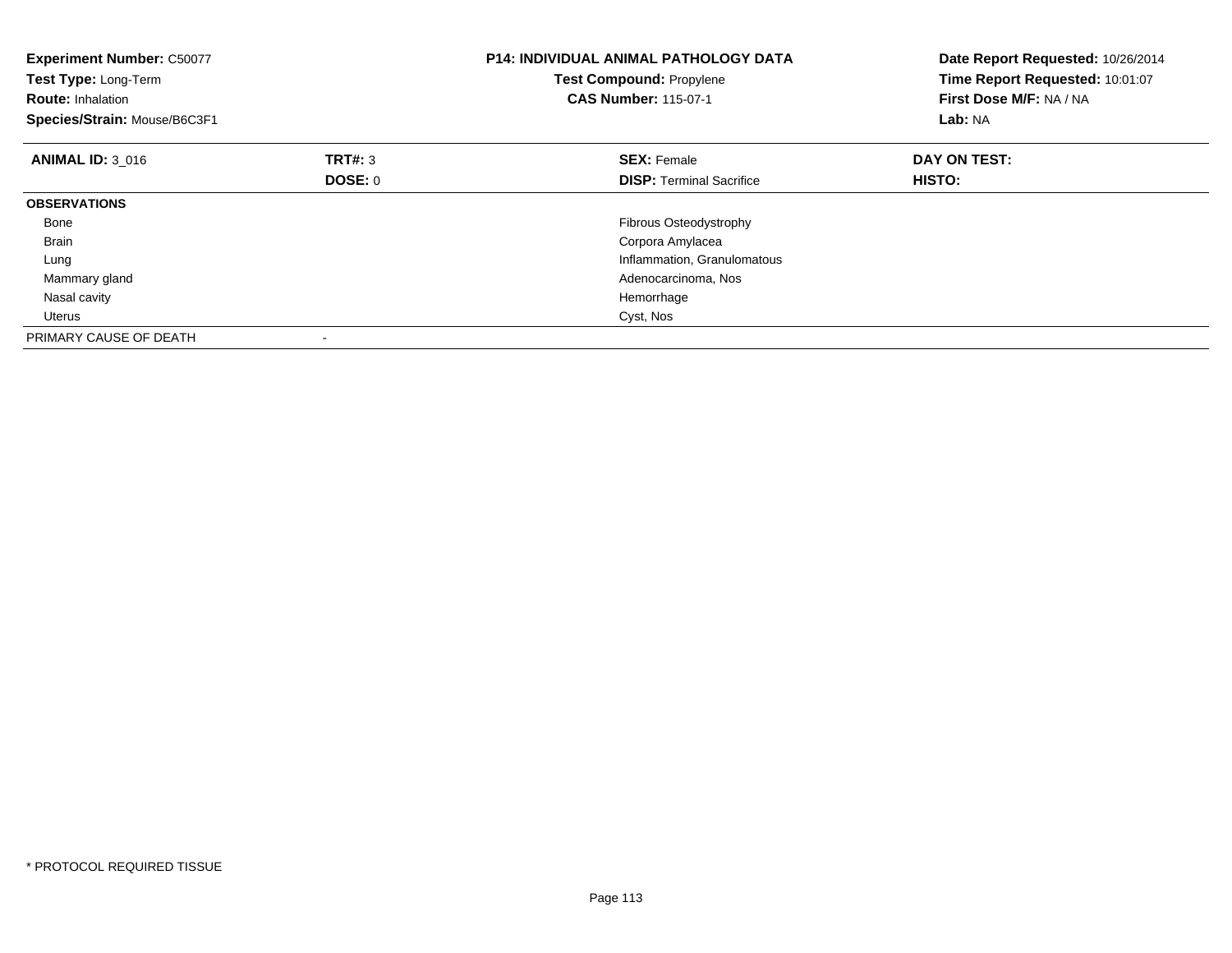| <b>Experiment Number: C50077</b><br>Test Type: Long-Term<br><b>Route: Inhalation</b><br>Species/Strain: Mouse/B6C3F1 |         | <b>P14: INDIVIDUAL ANIMAL PATHOLOGY DATA</b><br><b>Test Compound: Propylene</b><br><b>CAS Number: 115-07-1</b> | Date Report Requested: 10/26/2014<br>Time Report Requested: 10:01:07<br>First Dose M/F: NA / NA<br>Lab: NA |
|----------------------------------------------------------------------------------------------------------------------|---------|----------------------------------------------------------------------------------------------------------------|------------------------------------------------------------------------------------------------------------|
| <b>ANIMAL ID: 3 017</b>                                                                                              | TRT#: 3 | <b>SEX: Female</b>                                                                                             | DAY ON TEST:                                                                                               |
|                                                                                                                      | DOSE: 0 | <b>DISP:</b> Terminal Sacrifice                                                                                | <b>HISTO:</b>                                                                                              |
| <b>OBSERVATIONS</b>                                                                                                  |         |                                                                                                                |                                                                                                            |
| Bone                                                                                                                 |         | Fibrous Osteodystrophy                                                                                         |                                                                                                            |
| Liver                                                                                                                |         | Inflammation, Chronic                                                                                          |                                                                                                            |
| Lung                                                                                                                 |         | Alveolar/Bronchiolar Adenoma                                                                                   |                                                                                                            |
| Pituitary gland                                                                                                      |         | Chromophobe Adenoma                                                                                            |                                                                                                            |
| Uterus                                                                                                               |         | Cyst, Nos                                                                                                      |                                                                                                            |
| PRIMARY CAUSE OF DEATH                                                                                               |         |                                                                                                                |                                                                                                            |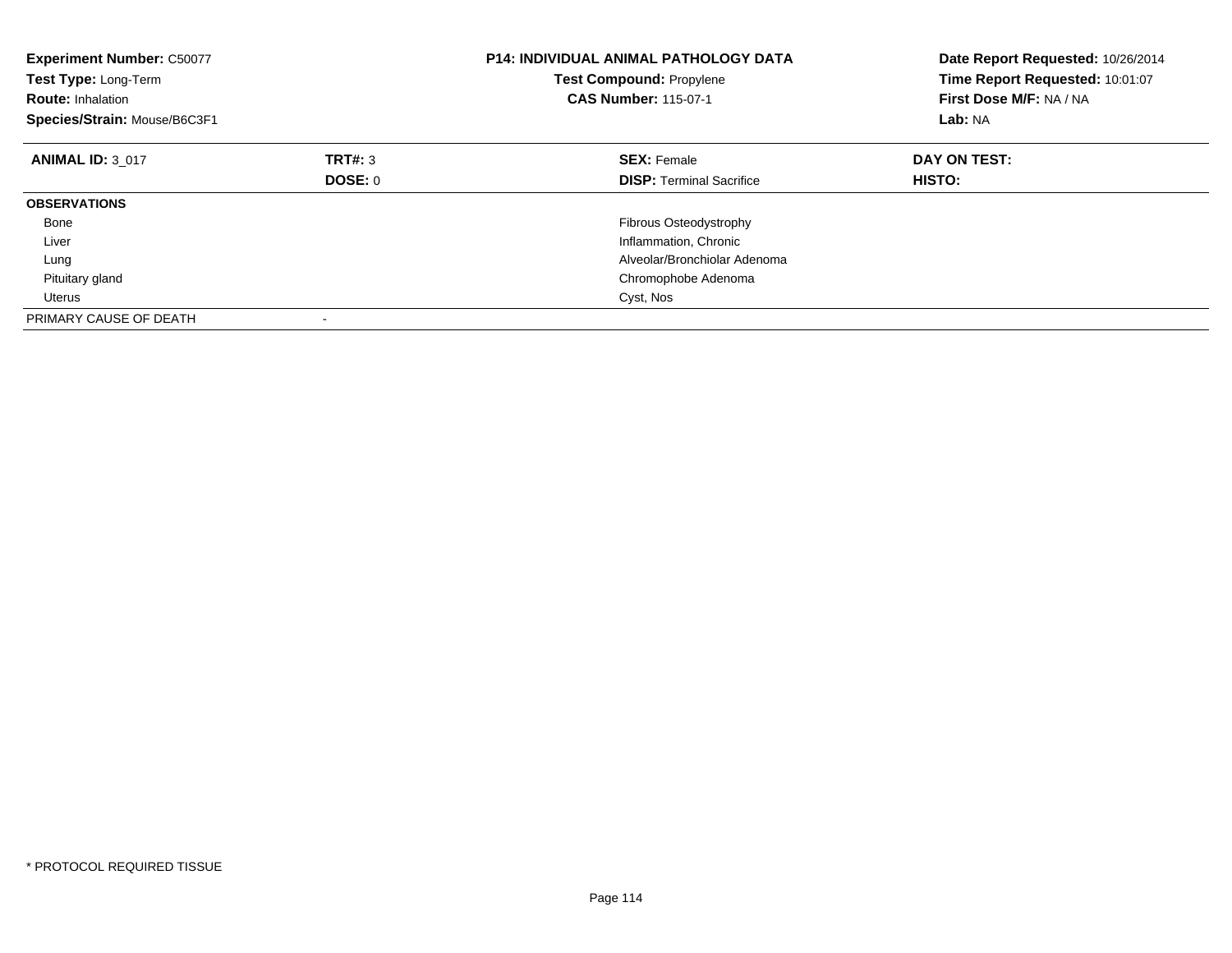| <b>Experiment Number: C50077</b><br>Test Type: Long-Term<br><b>Route: Inhalation</b><br>Species/Strain: Mouse/B6C3F1 |                     | <b>P14: INDIVIDUAL ANIMAL PATHOLOGY DATA</b><br>Test Compound: Propylene<br><b>CAS Number: 115-07-1</b> | Date Report Requested: 10/26/2014<br>Time Report Requested: 10:01:07<br>First Dose M/F: NA / NA<br>Lab: NA |
|----------------------------------------------------------------------------------------------------------------------|---------------------|---------------------------------------------------------------------------------------------------------|------------------------------------------------------------------------------------------------------------|
| <b>ANIMAL ID: 3 018</b>                                                                                              | <b>TRT#: 3</b>      | <b>SEX: Female</b>                                                                                      | DAY ON TEST:                                                                                               |
|                                                                                                                      | DOSE: 0             | <b>DISP:</b> Terminal Sacrifice                                                                         | HISTO:                                                                                                     |
| <b>OBSERVATIONS</b>                                                                                                  |                     |                                                                                                         |                                                                                                            |
| Bone                                                                                                                 |                     | <b>Fibrous Osteodystrophy</b>                                                                           |                                                                                                            |
| <b>Brain</b>                                                                                                         |                     | Corpora Amylacea                                                                                        |                                                                                                            |
| Lung                                                                                                                 |                     | Alveolar/Bronchiolar Adenoma                                                                            |                                                                                                            |
| Nasal cavity                                                                                                         |                     | Hemorrhage                                                                                              |                                                                                                            |
| Ovary                                                                                                                |                     | Cyst, Nos                                                                                               |                                                                                                            |
| Thyroid                                                                                                              |                     | Follicular-Cell Adenoma                                                                                 |                                                                                                            |
| Unspecified                                                                                                          | Multiple Organs Nos | Lymphoma, Histiocytic-Malignant Type                                                                    |                                                                                                            |
| PRIMARY CAUSE OF DEATH                                                                                               |                     |                                                                                                         |                                                                                                            |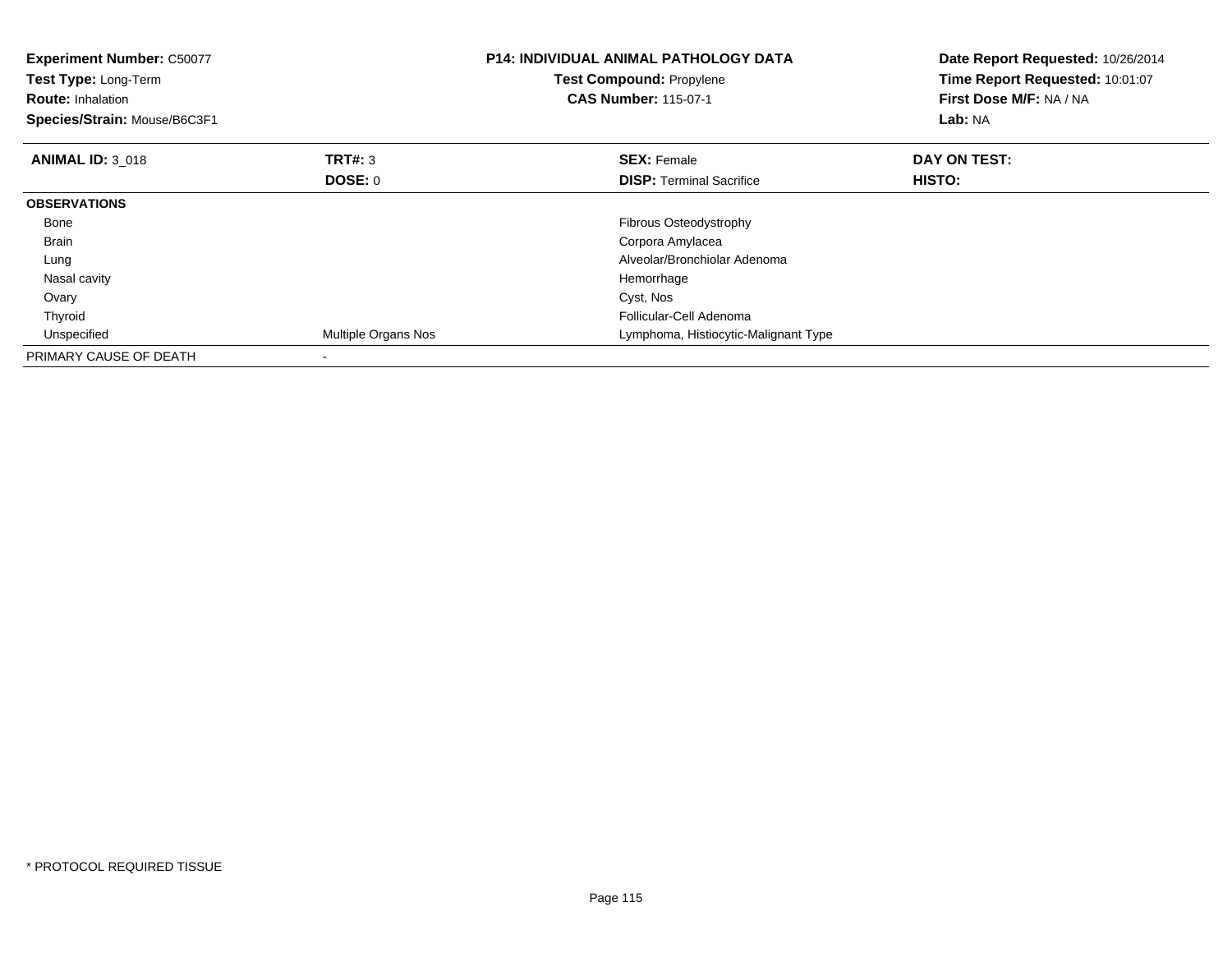| <b>Experiment Number: C50077</b><br>Test Type: Long-Term<br><b>Route: Inhalation</b><br>Species/Strain: Mouse/B6C3F1 |                | <b>P14: INDIVIDUAL ANIMAL PATHOLOGY DATA</b><br>Test Compound: Propylene<br><b>CAS Number: 115-07-1</b> | Date Report Requested: 10/26/2014<br>Time Report Requested: 10:01:07<br>First Dose M/F: NA / NA<br>Lab: NA |
|----------------------------------------------------------------------------------------------------------------------|----------------|---------------------------------------------------------------------------------------------------------|------------------------------------------------------------------------------------------------------------|
| <b>ANIMAL ID: 3 019</b>                                                                                              | <b>TRT#: 3</b> | <b>SEX: Female</b>                                                                                      | DAY ON TEST:                                                                                               |
|                                                                                                                      | <b>DOSE: 0</b> | <b>DISP:</b> Terminal Sacrifice                                                                         | <b>HISTO:</b>                                                                                              |
| <b>OBSERVATIONS</b>                                                                                                  |                |                                                                                                         |                                                                                                            |
| Bone                                                                                                                 |                | Fibrous Osteodystrophy                                                                                  |                                                                                                            |
| Liver                                                                                                                |                | Inflammation, Granulomatous                                                                             |                                                                                                            |
| Nasal cavity                                                                                                         |                | Hemorrhage                                                                                              |                                                                                                            |
| Ovary                                                                                                                |                | Cyst, Nos                                                                                               |                                                                                                            |
| Uterus                                                                                                               |                | Cyst, Nos                                                                                               |                                                                                                            |
|                                                                                                                      |                | Mineralization                                                                                          |                                                                                                            |
|                                                                                                                      |                | Thrombosis, Nos                                                                                         |                                                                                                            |
| PRIMARY CAUSE OF DEATH                                                                                               |                |                                                                                                         |                                                                                                            |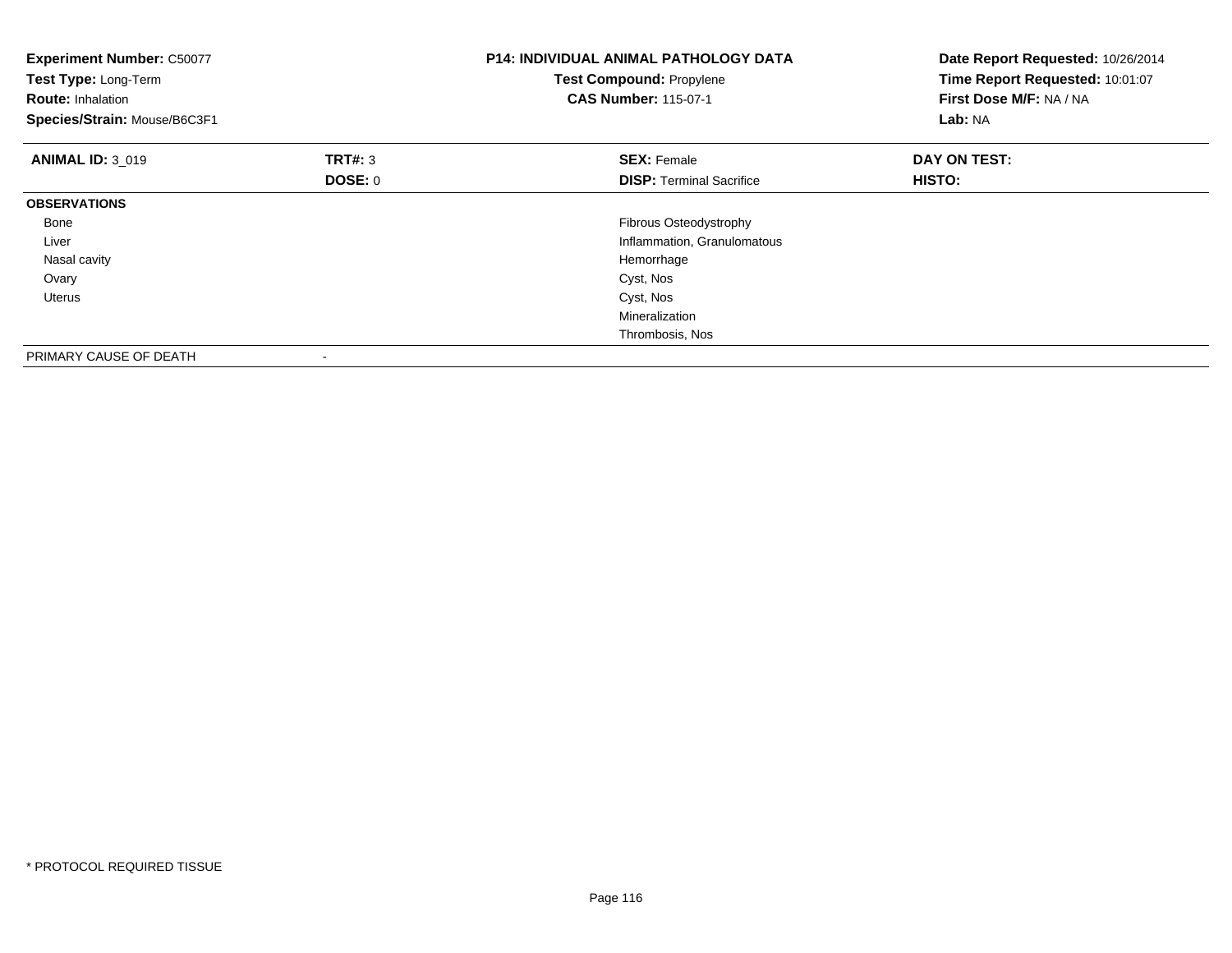| <b>Experiment Number: C50077</b><br>Test Type: Long-Term<br><b>Route: Inhalation</b><br>Species/Strain: Mouse/B6C3F1 |                     | <b>P14: INDIVIDUAL ANIMAL PATHOLOGY DATA</b><br><b>Test Compound: Propylene</b><br><b>CAS Number: 115-07-1</b> | Date Report Requested: 10/26/2014<br>Time Report Requested: 10:01:07<br>First Dose M/F: NA / NA<br><b>Lab: NA</b> |
|----------------------------------------------------------------------------------------------------------------------|---------------------|----------------------------------------------------------------------------------------------------------------|-------------------------------------------------------------------------------------------------------------------|
| <b>ANIMAL ID: 3 020</b>                                                                                              | <b>TRT#: 3</b>      | <b>SEX: Female</b>                                                                                             | DAY ON TEST:                                                                                                      |
|                                                                                                                      | <b>DOSE: 0</b>      | <b>DISP:</b> Terminal Sacrifice                                                                                | <b>HISTO:</b>                                                                                                     |
| <b>OBSERVATIONS</b>                                                                                                  |                     |                                                                                                                |                                                                                                                   |
| Bone                                                                                                                 |                     | Fibrous Osteodystrophy                                                                                         |                                                                                                                   |
| <b>Brain</b>                                                                                                         |                     | Corpora Amylacea                                                                                               |                                                                                                                   |
| Liver                                                                                                                |                     | Metamorphosis, Fatty                                                                                           |                                                                                                                   |
|                                                                                                                      |                     | Necrosis, Nos                                                                                                  |                                                                                                                   |
| Nasal cavity                                                                                                         |                     | Hemorrhage                                                                                                     |                                                                                                                   |
|                                                                                                                      |                     | Inflammation, Acute Serous                                                                                     |                                                                                                                   |
| Unspecified                                                                                                          | Multiple Organs Nos | Lymphoma, Histiocytic-Malignant Type                                                                           |                                                                                                                   |
| Uterus                                                                                                               |                     | Cyst, Nos                                                                                                      |                                                                                                                   |
| PRIMARY CAUSE OF DEATH                                                                                               |                     |                                                                                                                |                                                                                                                   |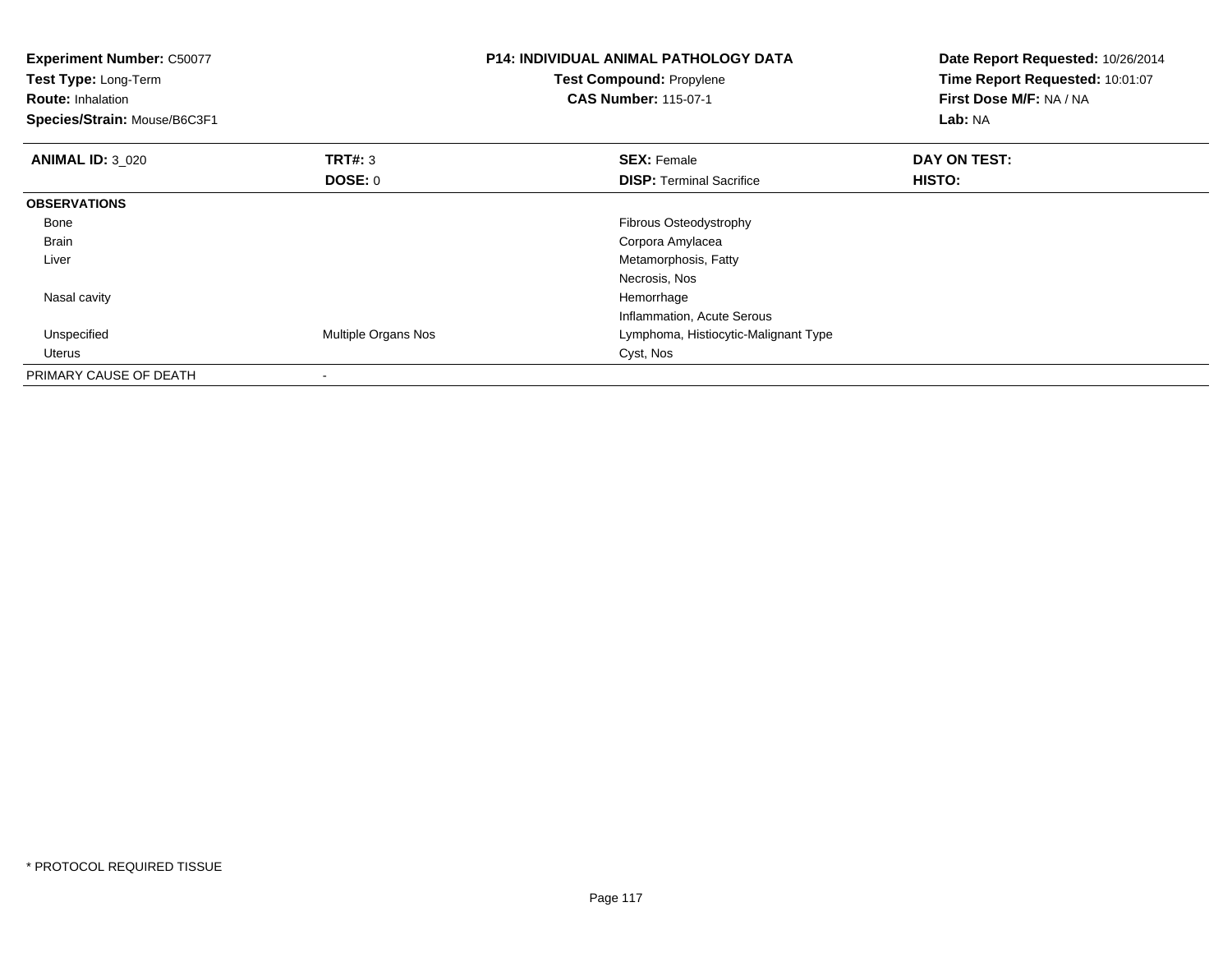| <b>Experiment Number: C50077</b> |         | <b>P14: INDIVIDUAL ANIMAL PATHOLOGY DATA</b><br><b>Test Compound: Propylene</b> | Date Report Requested: 10/26/2014 |
|----------------------------------|---------|---------------------------------------------------------------------------------|-----------------------------------|
| Test Type: Long-Term             |         |                                                                                 | Time Report Requested: 10:01:07   |
| <b>Route: Inhalation</b>         |         | <b>CAS Number: 115-07-1</b>                                                     | First Dose M/F: NA / NA           |
| Species/Strain: Mouse/B6C3F1     |         |                                                                                 | Lab: NA                           |
| <b>ANIMAL ID: 3 021</b>          | TRT#: 3 | <b>SEX: Female</b>                                                              | DAY ON TEST:                      |
|                                  | DOSE: 0 | <b>DISP:</b> Natural Death                                                      | HISTO:                            |
| <b>OBSERVATIONS</b>              |         |                                                                                 |                                   |
| Spleen                           |         | Hemosiderosis                                                                   |                                   |
| Uterus                           |         | Cyst, Nos                                                                       |                                   |
| PRIMARY CAUSE OF DEATH           |         |                                                                                 |                                   |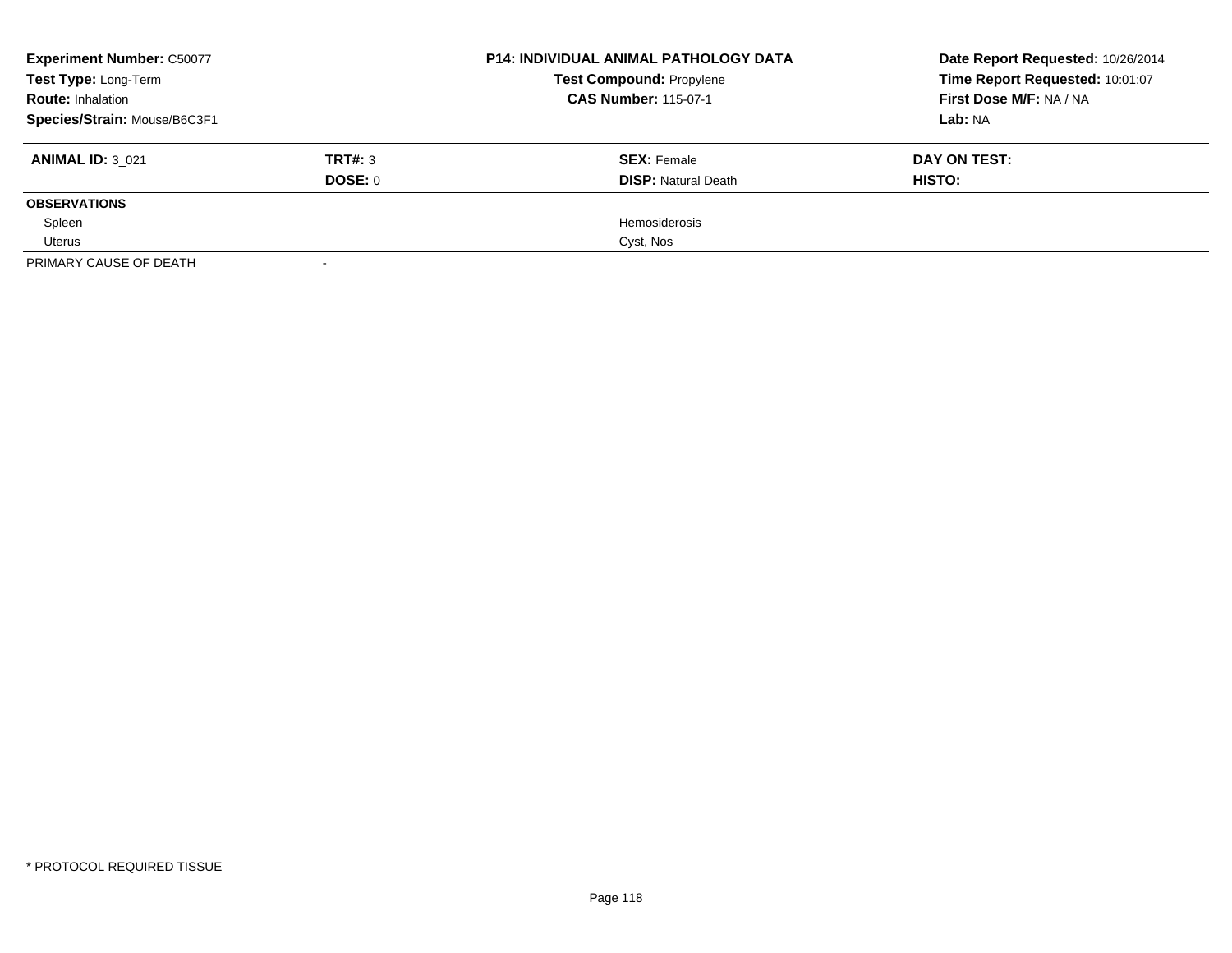| <b>Experiment Number: C50077</b><br>Test Type: Long-Term<br><b>Route: Inhalation</b><br>Species/Strain: Mouse/B6C3F1 |         | <b>P14: INDIVIDUAL ANIMAL PATHOLOGY DATA</b><br><b>Test Compound: Propylene</b><br><b>CAS Number: 115-07-1</b> | Date Report Requested: 10/26/2014<br>Time Report Requested: 10:01:07<br>First Dose M/F: NA / NA<br>Lab: NA |
|----------------------------------------------------------------------------------------------------------------------|---------|----------------------------------------------------------------------------------------------------------------|------------------------------------------------------------------------------------------------------------|
| <b>ANIMAL ID: 3 022</b>                                                                                              | TRT#: 3 | <b>SEX: Female</b>                                                                                             | DAY ON TEST:                                                                                               |
|                                                                                                                      | DOSE: 0 | <b>DISP:</b> Terminal Sacrifice                                                                                | <b>HISTO:</b>                                                                                              |
| <b>OBSERVATIONS</b>                                                                                                  |         |                                                                                                                |                                                                                                            |
| Bone                                                                                                                 |         | Fibrous Osteodystrophy                                                                                         |                                                                                                            |
| <b>Brain</b>                                                                                                         |         | Corpora Amylacea                                                                                               |                                                                                                            |
| Liver                                                                                                                |         | Clear-Cell Change                                                                                              |                                                                                                            |
| Pituitary gland                                                                                                      |         | Chromophobe Adenoma                                                                                            |                                                                                                            |
| Uterus                                                                                                               |         | Cyst, Nos                                                                                                      |                                                                                                            |
| PRIMARY CAUSE OF DEATH                                                                                               |         |                                                                                                                |                                                                                                            |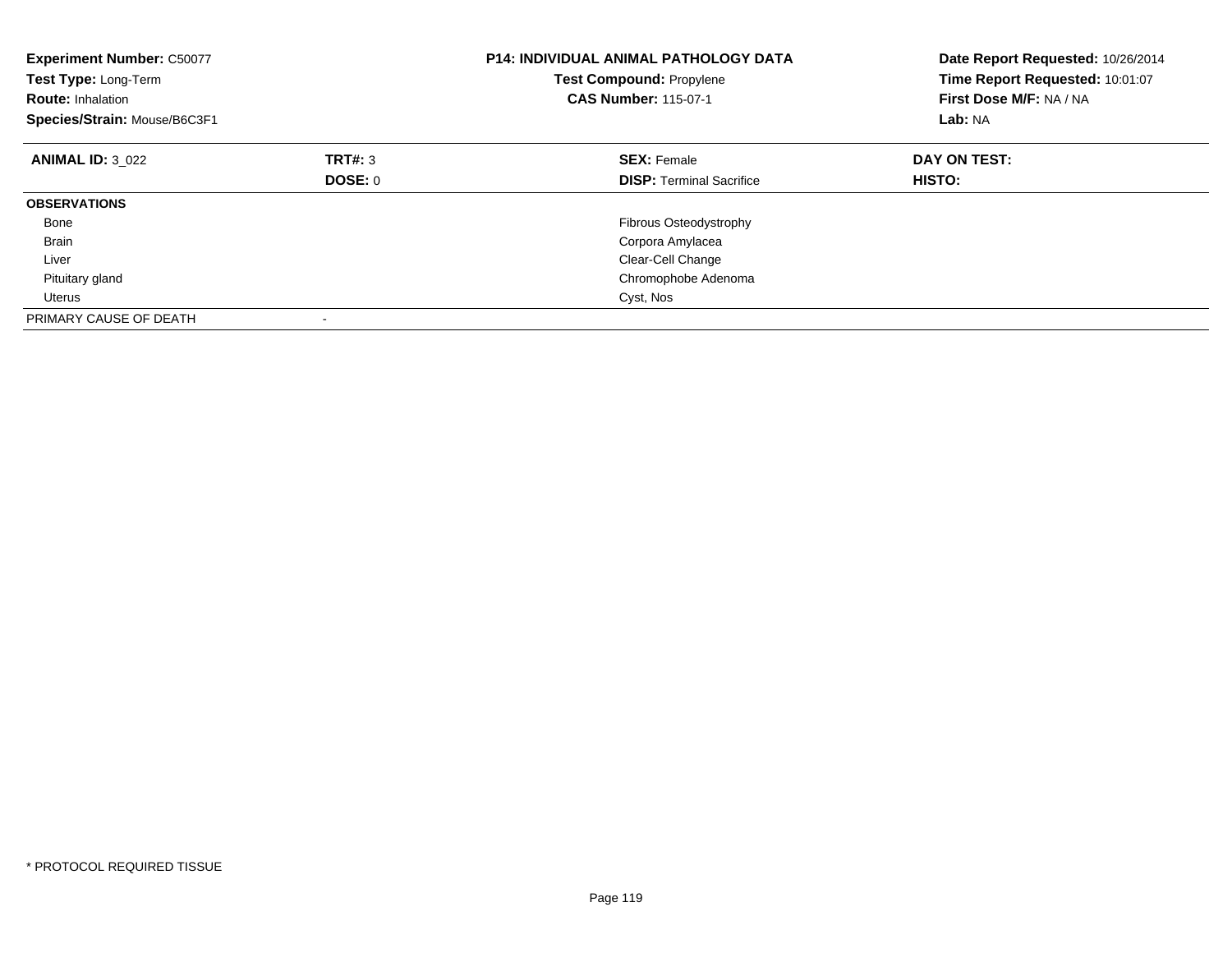| <b>Experiment Number: C50077</b><br>Test Type: Long-Term<br><b>Route: Inhalation</b><br>Species/Strain: Mouse/B6C3F1 |                     | <b>P14: INDIVIDUAL ANIMAL PATHOLOGY DATA</b><br>Test Compound: Propylene<br><b>CAS Number: 115-07-1</b> | Date Report Requested: 10/26/2014<br>Time Report Requested: 10:01:07<br>First Dose M/F: NA / NA<br>Lab: NA |
|----------------------------------------------------------------------------------------------------------------------|---------------------|---------------------------------------------------------------------------------------------------------|------------------------------------------------------------------------------------------------------------|
| <b>ANIMAL ID: 3 023</b>                                                                                              | TRT#: 3             | <b>SEX: Female</b>                                                                                      | DAY ON TEST:                                                                                               |
|                                                                                                                      | DOSE: 0             | <b>DISP:</b> Natural Death                                                                              | HISTO:                                                                                                     |
| <b>OBSERVATIONS</b>                                                                                                  |                     |                                                                                                         |                                                                                                            |
| Bone                                                                                                                 |                     | <b>Fibrous Osteodystrophy</b>                                                                           |                                                                                                            |
| Nasal cavity                                                                                                         |                     | Inflammation, Acute Serous                                                                              |                                                                                                            |
| Pancreas                                                                                                             |                     | Amyloidosis                                                                                             |                                                                                                            |
| Unspecified                                                                                                          | Multiple Organs Nos | Lymphoma, Histiocytic-Malignant Type                                                                    |                                                                                                            |
| <b>Uterus</b>                                                                                                        |                     | Cyst, Nos                                                                                               |                                                                                                            |
| PRIMARY CAUSE OF DEATH                                                                                               |                     |                                                                                                         |                                                                                                            |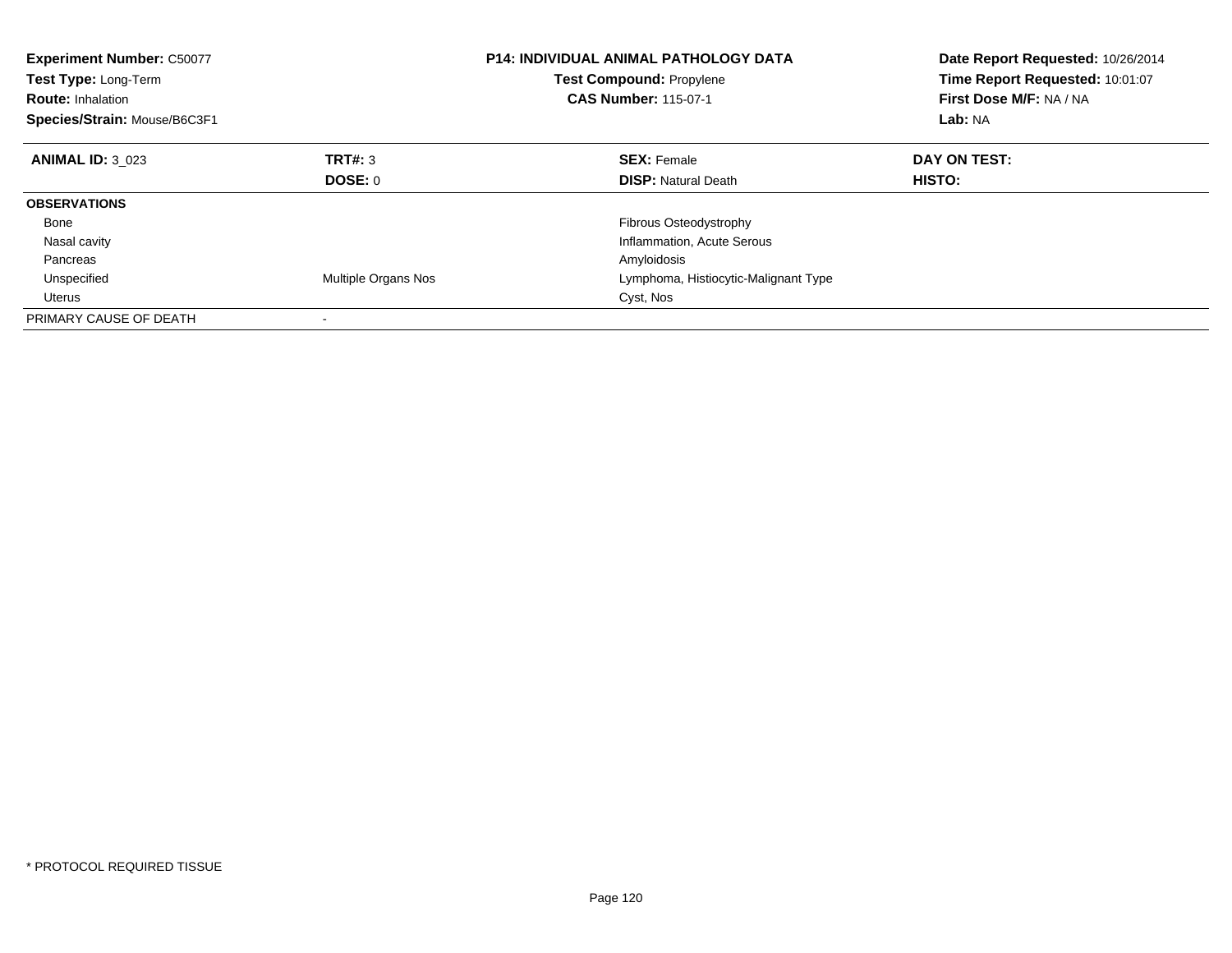| <b>Experiment Number: C50077</b> |         | <b>P14: INDIVIDUAL ANIMAL PATHOLOGY DATA</b> | Date Report Requested: 10/26/2014 |
|----------------------------------|---------|----------------------------------------------|-----------------------------------|
| Test Type: Long-Term             |         | <b>Test Compound: Propylene</b>              | Time Report Requested: 10:01:07   |
| <b>Route: Inhalation</b>         |         | <b>CAS Number: 115-07-1</b>                  | First Dose M/F: NA / NA           |
| Species/Strain: Mouse/B6C3F1     |         |                                              | Lab: NA                           |
| <b>ANIMAL ID: 3 024</b>          | TRT#: 3 | <b>SEX: Female</b>                           | DAY ON TEST:                      |
|                                  | DOSE: 0 | <b>DISP:</b> Natural Death                   | HISTO:                            |
| <b>OBSERVATIONS</b>              |         |                                              |                                   |
| Lung                             |         | Inflammation, Acute                          |                                   |
| Nasal cavity                     |         | Inflammation, Acute Serous                   |                                   |
| PRIMARY CAUSE OF DEATH           |         |                                              |                                   |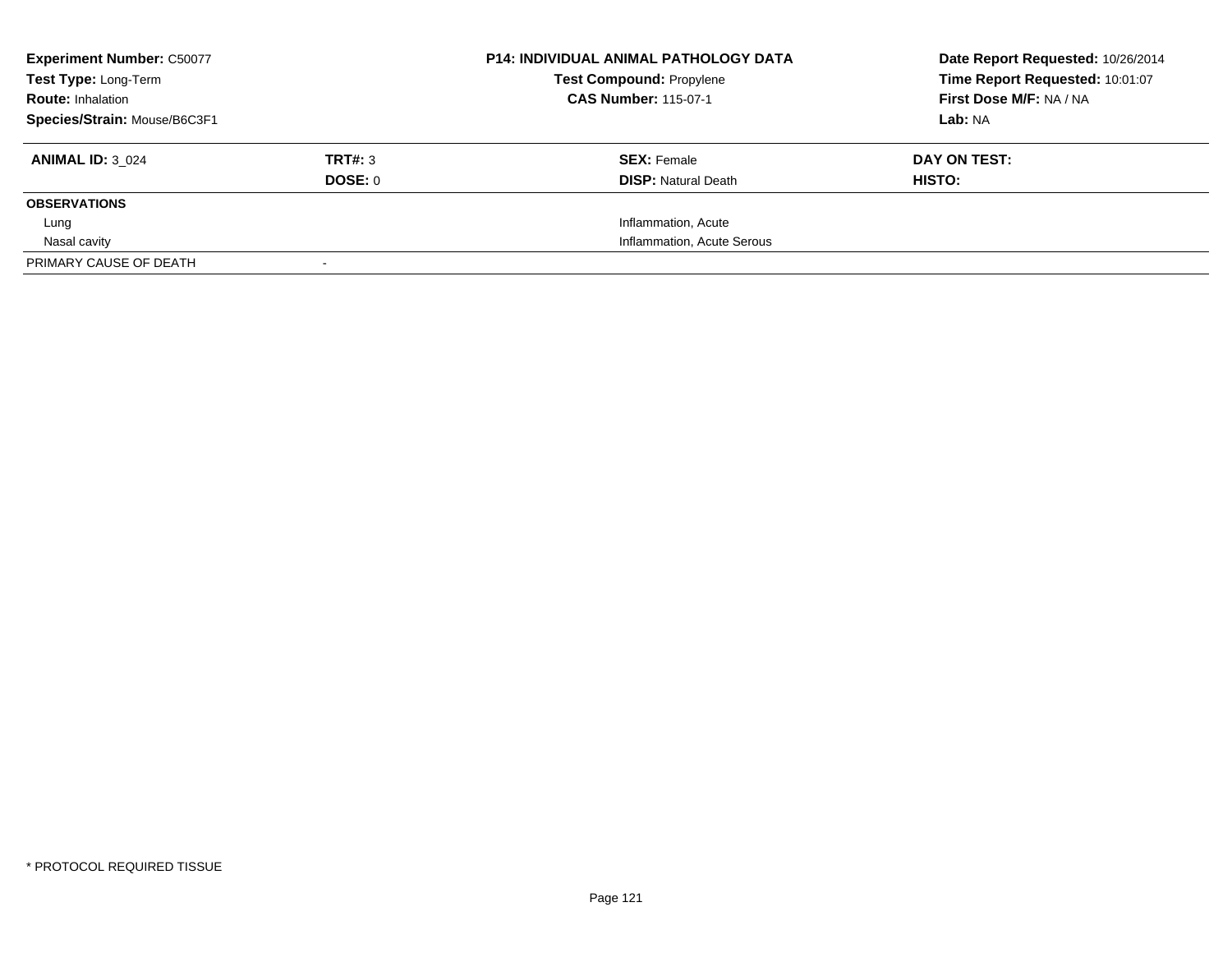| <b>Experiment Number: C50077</b><br>Test Type: Long-Term<br><b>Route: Inhalation</b><br>Species/Strain: Mouse/B6C3F1 |                           | <b>P14: INDIVIDUAL ANIMAL PATHOLOGY DATA</b><br><b>Test Compound: Propylene</b><br><b>CAS Number: 115-07-1</b> | Date Report Requested: 10/26/2014<br>Time Report Requested: 10:01:07<br>First Dose M/F: NA / NA<br>Lab: NA |
|----------------------------------------------------------------------------------------------------------------------|---------------------------|----------------------------------------------------------------------------------------------------------------|------------------------------------------------------------------------------------------------------------|
| <b>ANIMAL ID: 3 025</b>                                                                                              | TRT#: 3<br><b>DOSE: 0</b> | <b>SEX: Female</b><br><b>DISP:</b> Terminal Sacrifice                                                          | DAY ON TEST:<br><b>HISTO:</b>                                                                              |
| <b>OBSERVATIONS</b>                                                                                                  |                           |                                                                                                                |                                                                                                            |
| Bone                                                                                                                 |                           | <b>Fibrous Osteodystrophy</b>                                                                                  |                                                                                                            |
| <b>Brain</b>                                                                                                         |                           | Corpora Amylacea                                                                                               |                                                                                                            |
| Nasal cavity                                                                                                         |                           | Hemorrhage                                                                                                     |                                                                                                            |
| Uterus                                                                                                               |                           | Cyst, Nos                                                                                                      |                                                                                                            |
| PRIMARY CAUSE OF DEATH                                                                                               |                           |                                                                                                                |                                                                                                            |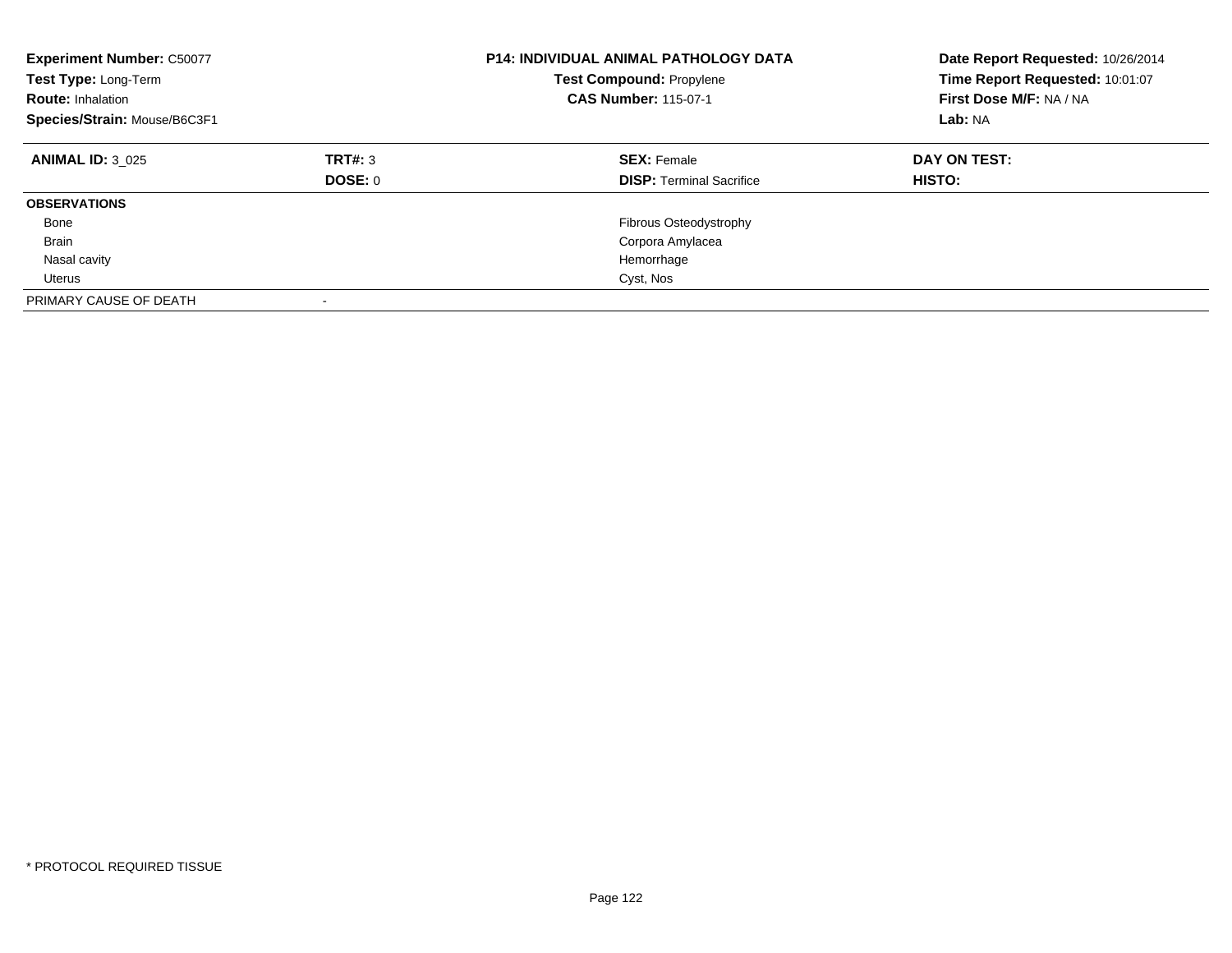| <b>Experiment Number: C50077</b><br>Test Type: Long-Term<br><b>Route: Inhalation</b><br>Species/Strain: Mouse/B6C3F1 |                | <b>P14: INDIVIDUAL ANIMAL PATHOLOGY DATA</b><br>Test Compound: Propylene<br><b>CAS Number: 115-07-1</b> | Date Report Requested: 10/26/2014<br>Time Report Requested: 10:01:07<br>First Dose M/F: NA / NA<br>Lab: NA |
|----------------------------------------------------------------------------------------------------------------------|----------------|---------------------------------------------------------------------------------------------------------|------------------------------------------------------------------------------------------------------------|
| <b>ANIMAL ID: 3 026</b>                                                                                              | <b>TRT#: 3</b> | <b>SEX: Female</b>                                                                                      | DAY ON TEST:                                                                                               |
|                                                                                                                      | DOSE: 0        | <b>DISP:</b> Natural Death                                                                              | HISTO:                                                                                                     |
| <b>OBSERVATIONS</b>                                                                                                  |                |                                                                                                         |                                                                                                            |
| Bone                                                                                                                 |                | Fibrous Osteodystrophy                                                                                  |                                                                                                            |
| Liver                                                                                                                |                | Hepatocellular Carcinoma                                                                                |                                                                                                            |
| Lung                                                                                                                 |                | Alveolar/Bronchiolar Adenoma                                                                            |                                                                                                            |
|                                                                                                                      |                | Hepatocellular Carcinoma, Metastatic                                                                    |                                                                                                            |
| <b>Skin</b>                                                                                                          |                | Atrophy, Nos                                                                                            |                                                                                                            |
| <b>Uterus</b>                                                                                                        |                | Cyst, Nos                                                                                               |                                                                                                            |
| PRIMARY CAUSE OF DEATH                                                                                               |                |                                                                                                         |                                                                                                            |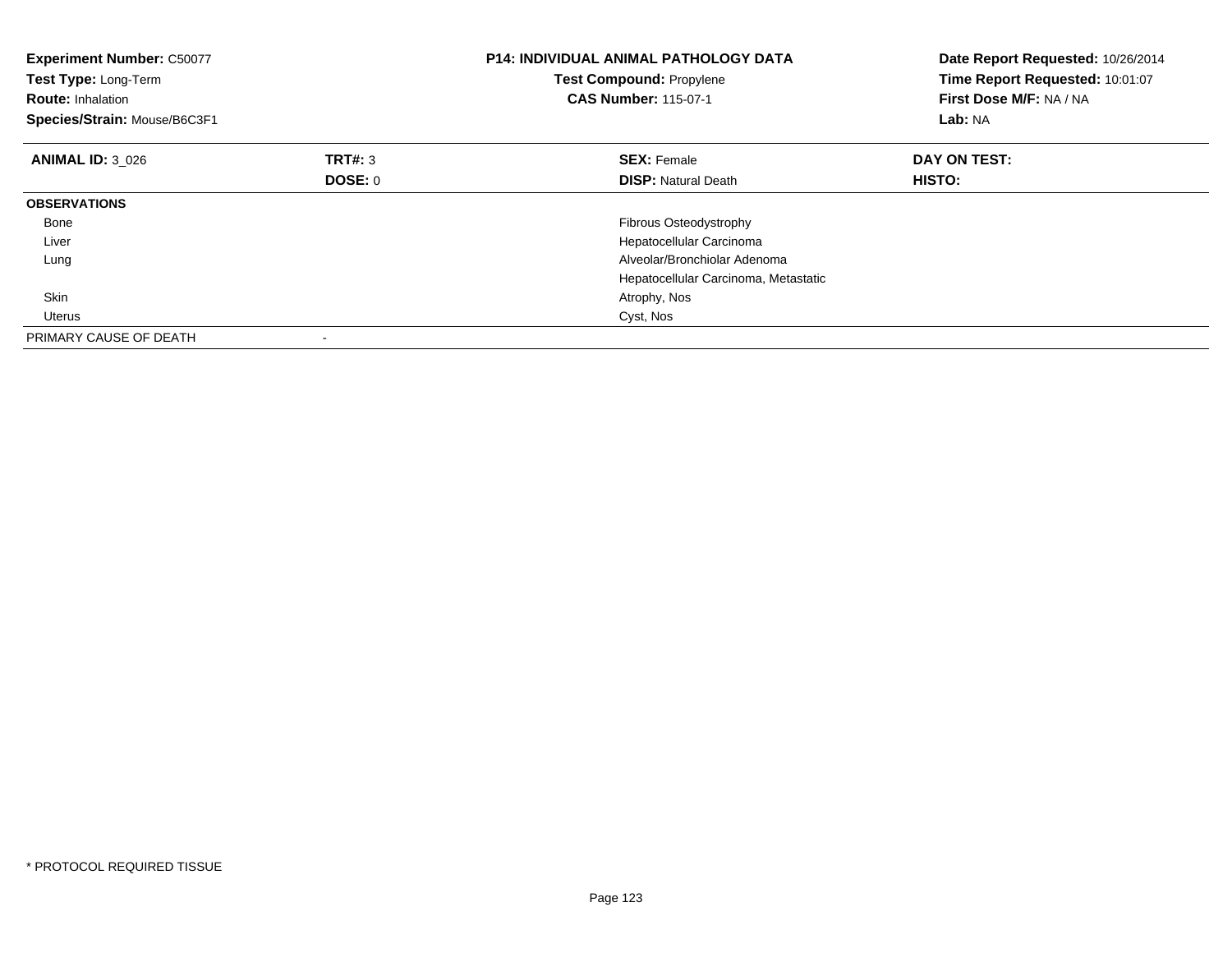| <b>Experiment Number: C50077</b><br>Test Type: Long-Term<br><b>Route: Inhalation</b><br>Species/Strain: Mouse/B6C3F1 |                        | <b>P14: INDIVIDUAL ANIMAL PATHOLOGY DATA</b><br><b>Test Compound: Propylene</b><br><b>CAS Number: 115-07-1</b> | Date Report Requested: 10/26/2014<br>Time Report Requested: 10:01:07<br>First Dose M/F: NA / NA<br>Lab: NA |
|----------------------------------------------------------------------------------------------------------------------|------------------------|----------------------------------------------------------------------------------------------------------------|------------------------------------------------------------------------------------------------------------|
| <b>ANIMAL ID: 3 027</b>                                                                                              | <b>TRT#: 3</b>         | <b>SEX: Female</b>                                                                                             | DAY ON TEST:                                                                                               |
|                                                                                                                      | DOSE: 0                | <b>DISP:</b> Natural Death                                                                                     | <b>HISTO:</b>                                                                                              |
| <b>OBSERVATIONS</b>                                                                                                  |                        |                                                                                                                |                                                                                                            |
| Bone                                                                                                                 |                        | Fibrous Osteodystrophy                                                                                         |                                                                                                            |
| <b>Brain</b>                                                                                                         |                        | Corpora Amylacea                                                                                               |                                                                                                            |
| Intestine Large                                                                                                      | Large Intestine, Colon | Inflammation, Acute                                                                                            |                                                                                                            |
| Lymph node                                                                                                           | Mesenteric Lymph Node  | Abscess, Nos                                                                                                   |                                                                                                            |
| Peritoneum                                                                                                           |                        | Inflammation, Nos                                                                                              |                                                                                                            |
| Uterus                                                                                                               |                        | Cyst, Nos                                                                                                      |                                                                                                            |
| PRIMARY CAUSE OF DEATH                                                                                               |                        |                                                                                                                |                                                                                                            |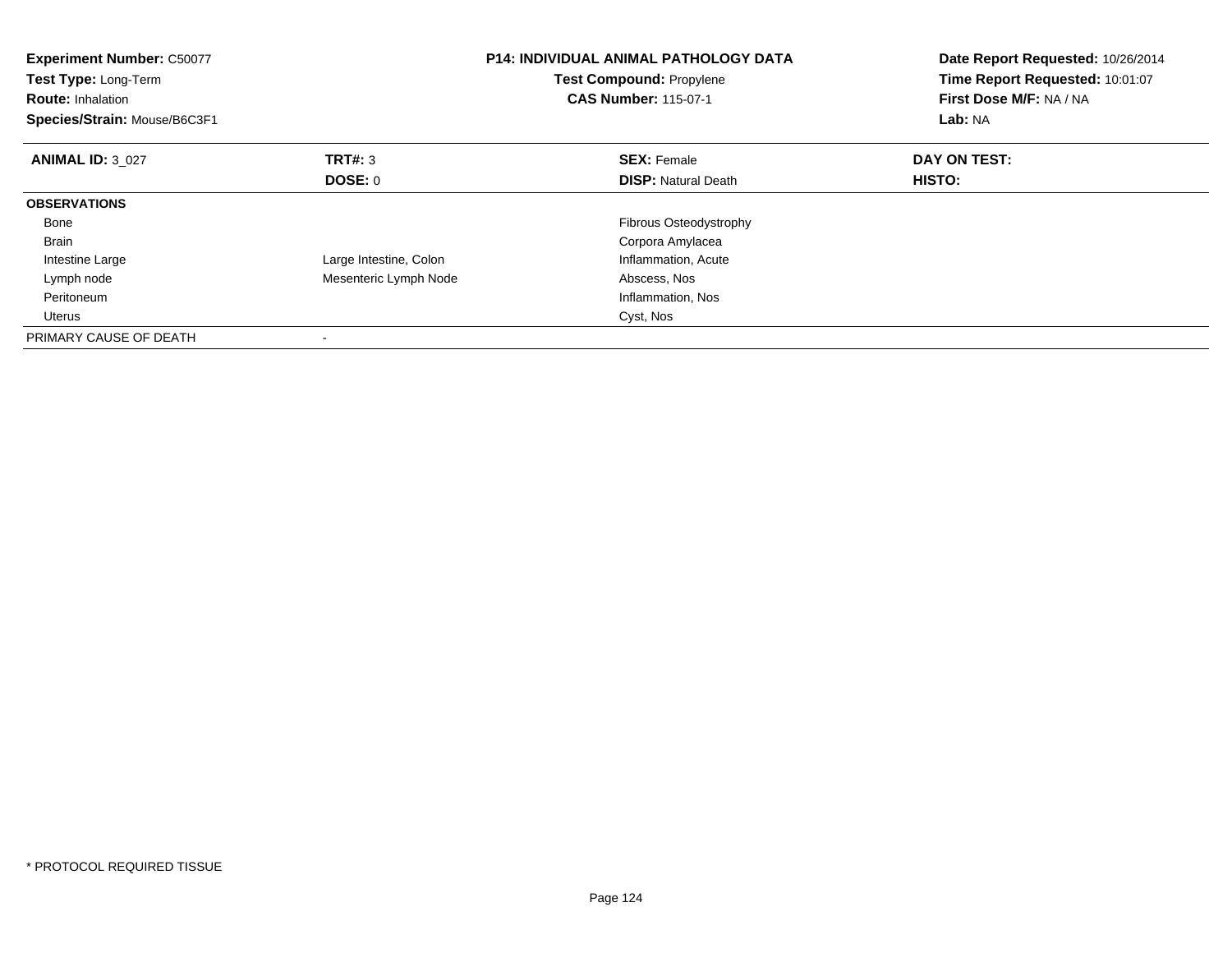| <b>Experiment Number: C50077</b><br>Test Type: Long-Term<br><b>Route: Inhalation</b><br>Species/Strain: Mouse/B6C3F1 |         | <b>P14: INDIVIDUAL ANIMAL PATHOLOGY DATA</b><br><b>Test Compound: Propylene</b><br><b>CAS Number: 115-07-1</b> | Date Report Requested: 10/26/2014<br>Time Report Requested: 10:01:07<br>First Dose M/F: NA / NA<br>Lab: NA |
|----------------------------------------------------------------------------------------------------------------------|---------|----------------------------------------------------------------------------------------------------------------|------------------------------------------------------------------------------------------------------------|
| <b>ANIMAL ID: 3 028</b>                                                                                              | TRT#: 3 | <b>SEX: Female</b>                                                                                             | DAY ON TEST:                                                                                               |
|                                                                                                                      | DOSE: 0 | <b>DISP:</b> Terminal Sacrifice                                                                                | HISTO:                                                                                                     |
| <b>OBSERVATIONS</b>                                                                                                  |         |                                                                                                                |                                                                                                            |
| Bone                                                                                                                 |         | Fibrous Osteodystrophy                                                                                         |                                                                                                            |
| Brain                                                                                                                |         | Corpora Amylacea                                                                                               |                                                                                                            |
| Nasal cavity                                                                                                         |         | Inflammation, Acute Serous                                                                                     |                                                                                                            |
| PRIMARY CAUSE OF DEATH                                                                                               |         |                                                                                                                |                                                                                                            |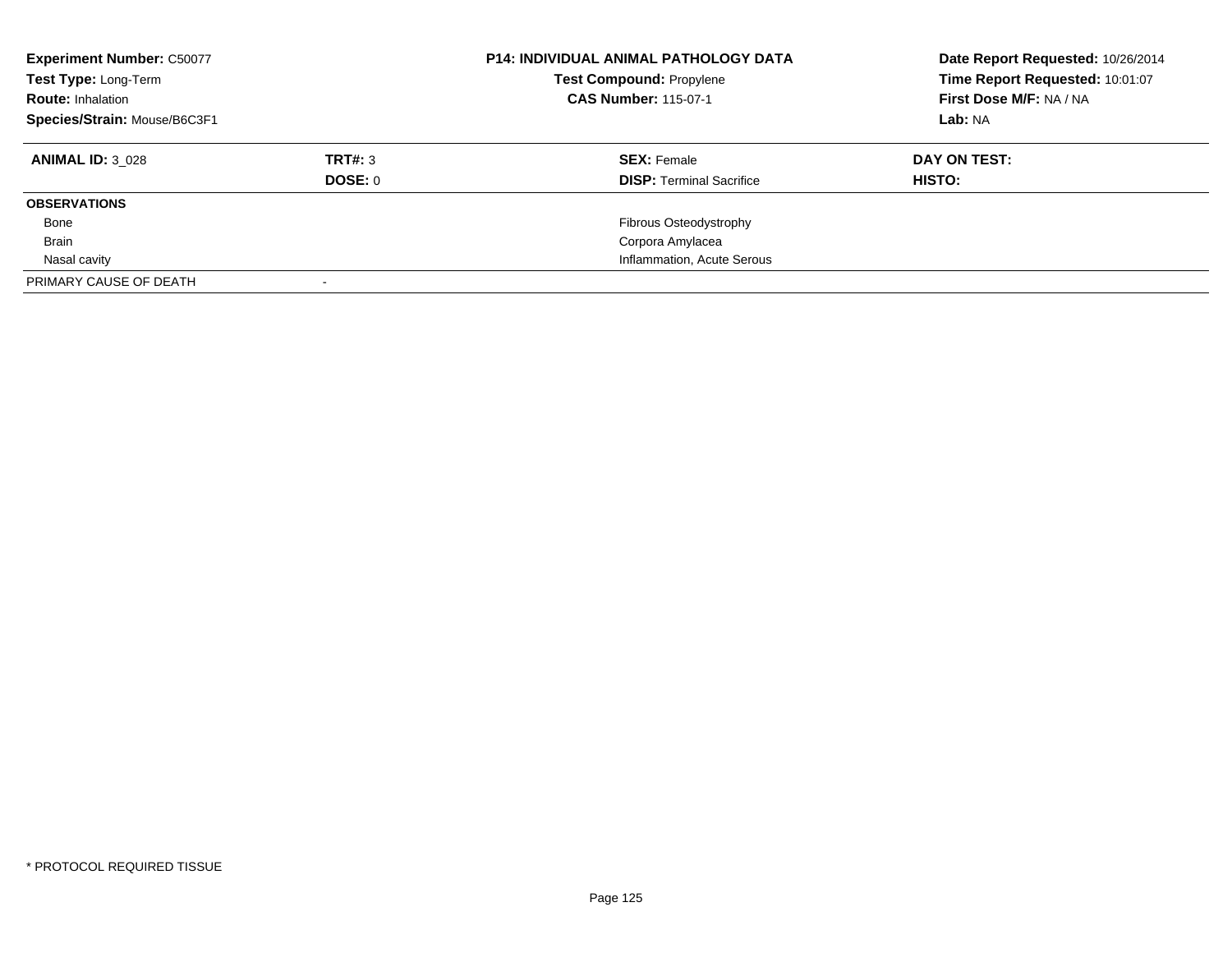| <b>Experiment Number: C50077</b><br>Test Type: Long-Term<br><b>Route: Inhalation</b><br>Species/Strain: Mouse/B6C3F1 |                       | <b>P14: INDIVIDUAL ANIMAL PATHOLOGY DATA</b><br><b>Test Compound: Propylene</b><br><b>CAS Number: 115-07-1</b> | Date Report Requested: 10/26/2014<br>Time Report Requested: 10:01:07<br>First Dose M/F: NA / NA<br>Lab: NA |
|----------------------------------------------------------------------------------------------------------------------|-----------------------|----------------------------------------------------------------------------------------------------------------|------------------------------------------------------------------------------------------------------------|
| <b>ANIMAL ID: 3 029</b>                                                                                              | TRT#: 3               | <b>SEX: Female</b>                                                                                             | DAY ON TEST:                                                                                               |
|                                                                                                                      | <b>DOSE: 0</b>        | <b>DISP:</b> Terminal Sacrifice                                                                                | <b>HISTO:</b>                                                                                              |
| <b>OBSERVATIONS</b>                                                                                                  |                       |                                                                                                                |                                                                                                            |
| Bone                                                                                                                 |                       | <b>Fibrous Osteodystrophy</b>                                                                                  |                                                                                                            |
| Brain                                                                                                                |                       | Corpora Amylacea                                                                                               |                                                                                                            |
| Lymph node                                                                                                           | Mandibular Lymph Node | Hemosiderosis                                                                                                  |                                                                                                            |
| Nasal cavity                                                                                                         |                       | Hemorrhage                                                                                                     |                                                                                                            |
|                                                                                                                      |                       | Inflammation, Acute Serous                                                                                     |                                                                                                            |
| PRIMARY CAUSE OF DEATH                                                                                               |                       |                                                                                                                |                                                                                                            |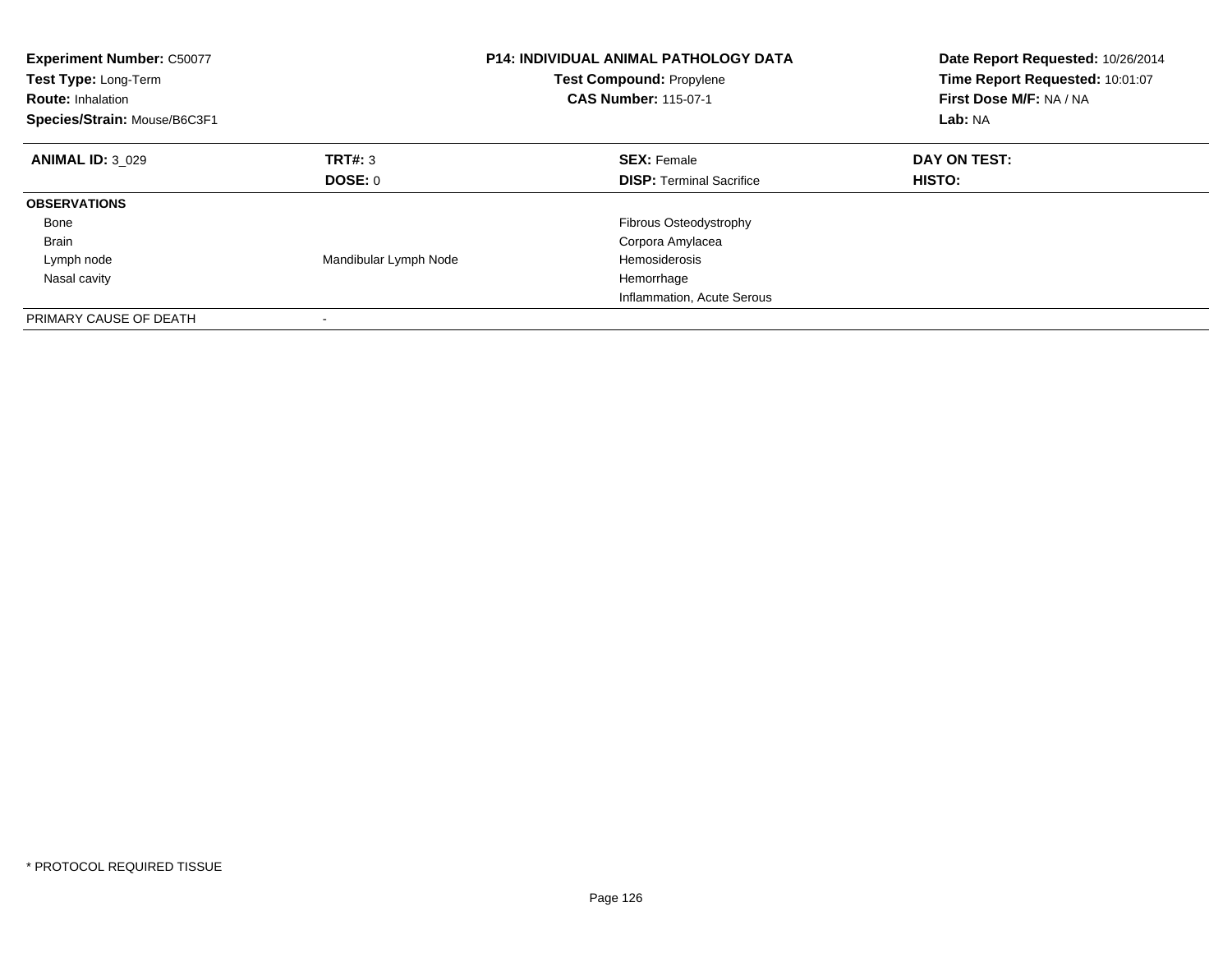| <b>Experiment Number: C50077</b><br>Test Type: Long-Term<br><b>Route: Inhalation</b><br>Species/Strain: Mouse/B6C3F1 |                | <b>P14: INDIVIDUAL ANIMAL PATHOLOGY DATA</b><br>Test Compound: Propylene<br><b>CAS Number: 115-07-1</b> | Date Report Requested: 10/26/2014<br>Time Report Requested: 10:01:07<br>First Dose M/F: NA / NA<br>Lab: NA |
|----------------------------------------------------------------------------------------------------------------------|----------------|---------------------------------------------------------------------------------------------------------|------------------------------------------------------------------------------------------------------------|
| <b>ANIMAL ID: 3 030</b>                                                                                              | <b>TRT#: 3</b> | <b>SEX: Female</b>                                                                                      | DAY ON TEST:                                                                                               |
|                                                                                                                      | DOSE: 0        | <b>DISP:</b> Terminal Sacrifice                                                                         | <b>HISTO:</b>                                                                                              |
| <b>OBSERVATIONS</b>                                                                                                  |                |                                                                                                         |                                                                                                            |
| Bone                                                                                                                 |                | Fibrous Osteodystrophy                                                                                  |                                                                                                            |
| <b>Brain</b>                                                                                                         |                | Corpora Amylacea                                                                                        |                                                                                                            |
| Kidney                                                                                                               |                | Inflammation, Chronic                                                                                   |                                                                                                            |
| Lung                                                                                                                 |                | Hemorrhage                                                                                              |                                                                                                            |
| Pituitary gland                                                                                                      |                | Chromophobe Adenoma                                                                                     |                                                                                                            |
| Uterus                                                                                                               |                | Cyst, Nos                                                                                               |                                                                                                            |
| PRIMARY CAUSE OF DEATH                                                                                               |                |                                                                                                         |                                                                                                            |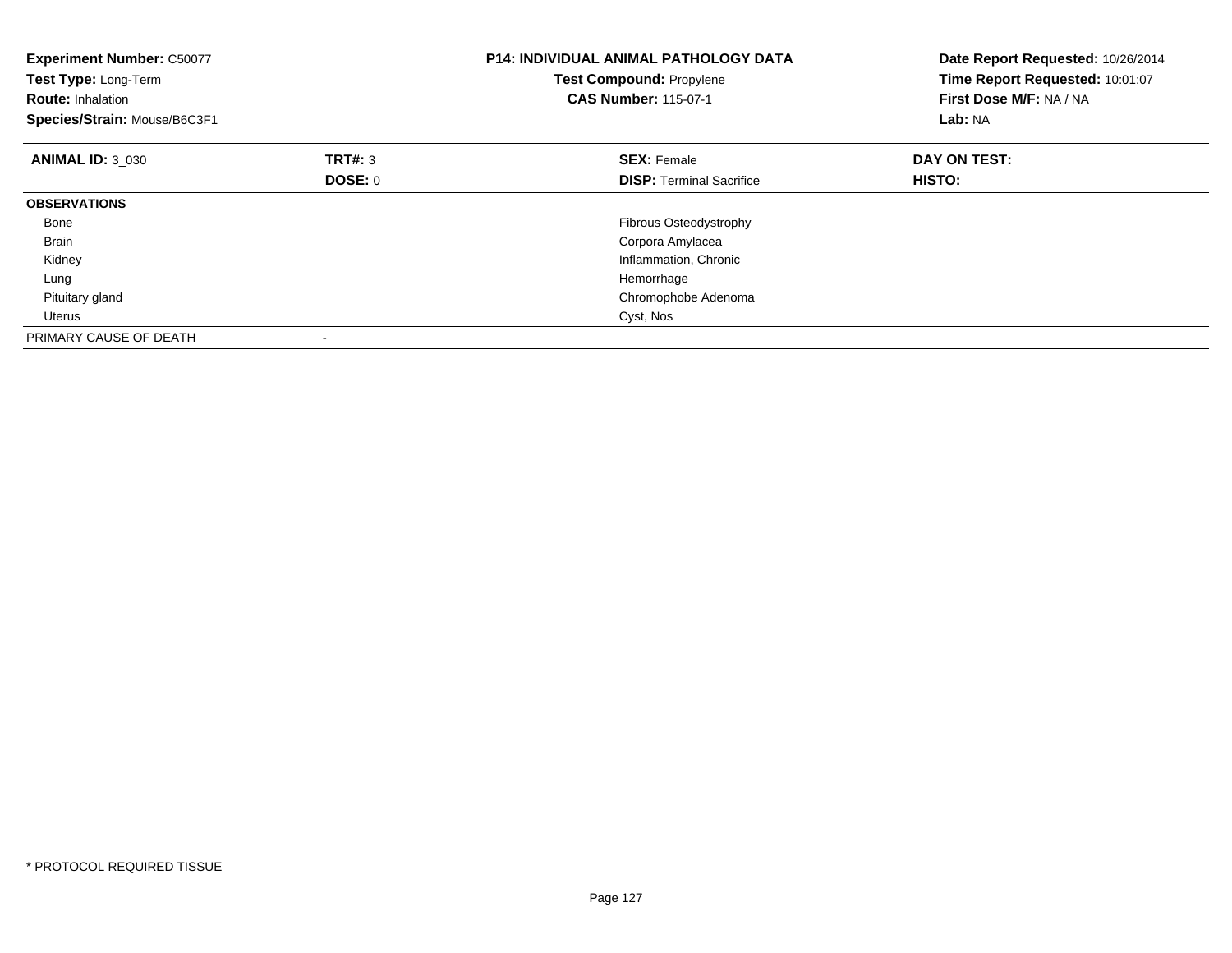| <b>Experiment Number: C50077</b><br>Test Type: Long-Term<br><b>Route: Inhalation</b><br>Species/Strain: Mouse/B6C3F1 |                           | <b>P14: INDIVIDUAL ANIMAL PATHOLOGY DATA</b><br><b>Test Compound: Propylene</b><br><b>CAS Number: 115-07-1</b> | Date Report Requested: 10/26/2014<br>Time Report Requested: 10:01:07<br>First Dose M/F: NA / NA<br>Lab: NA |
|----------------------------------------------------------------------------------------------------------------------|---------------------------|----------------------------------------------------------------------------------------------------------------|------------------------------------------------------------------------------------------------------------|
| <b>ANIMAL ID: 3 031</b>                                                                                              | TRT#: 3<br><b>DOSE: 0</b> | <b>SEX: Female</b><br><b>DISP: Accidently Killed</b>                                                           | DAY ON TEST:<br><b>HISTO:</b>                                                                              |
| <b>OBSERVATIONS</b>                                                                                                  |                           |                                                                                                                |                                                                                                            |
| Bone                                                                                                                 |                           | <b>Fibrous Osteodystrophy</b>                                                                                  |                                                                                                            |
| <b>Brain</b>                                                                                                         |                           | Hemorrhage                                                                                                     |                                                                                                            |
| Lung                                                                                                                 |                           | Congestion, Nos                                                                                                |                                                                                                            |
| Nasal cavity                                                                                                         |                           | Hemorrhage                                                                                                     |                                                                                                            |
| PRIMARY CAUSE OF DEATH                                                                                               |                           |                                                                                                                |                                                                                                            |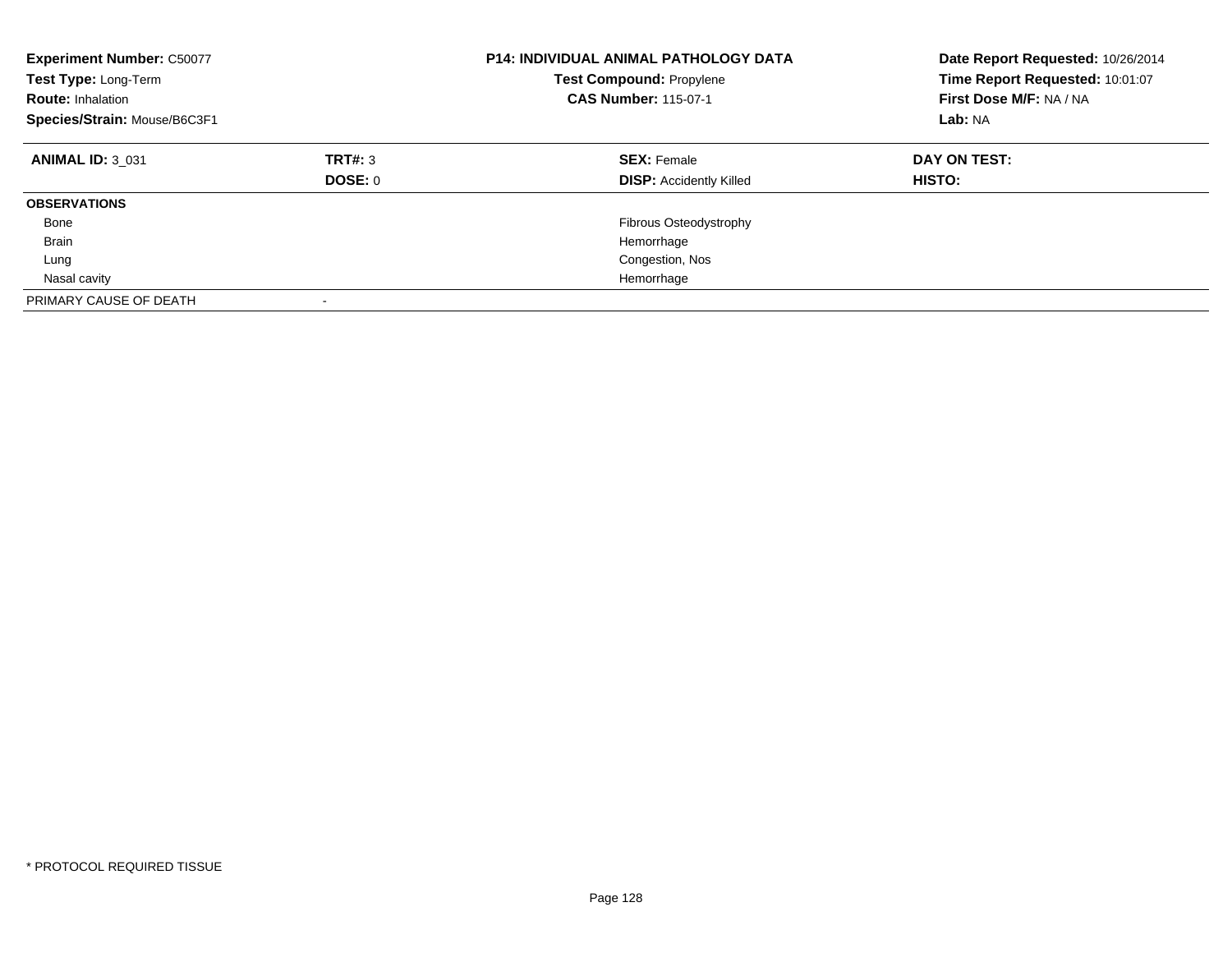| <b>Experiment Number: C50077</b><br>Test Type: Long-Term<br><b>Route: Inhalation</b><br>Species/Strain: Mouse/B6C3F1 |                       | <b>P14: INDIVIDUAL ANIMAL PATHOLOGY DATA</b><br>Test Compound: Propylene<br><b>CAS Number: 115-07-1</b> | Date Report Requested: 10/26/2014<br>Time Report Requested: 10:01:07<br>First Dose M/F: NA / NA<br>Lab: NA |
|----------------------------------------------------------------------------------------------------------------------|-----------------------|---------------------------------------------------------------------------------------------------------|------------------------------------------------------------------------------------------------------------|
| <b>ANIMAL ID: 3_032</b>                                                                                              | TRT#: 3               | <b>SEX: Female</b>                                                                                      | DAY ON TEST:                                                                                               |
|                                                                                                                      | DOSE: 0               | <b>DISP: Terminal Sacrifice</b>                                                                         | HISTO:                                                                                                     |
| <b>OBSERVATIONS</b>                                                                                                  |                       |                                                                                                         |                                                                                                            |
| Bone                                                                                                                 |                       | Fibrous Osteodystrophy                                                                                  |                                                                                                            |
| Brain                                                                                                                |                       | Corpora Amylacea                                                                                        |                                                                                                            |
| Liver                                                                                                                |                       | Hyperplasia, Lymphoid                                                                                   |                                                                                                            |
| Lung                                                                                                                 |                       | Hemorrhage                                                                                              |                                                                                                            |
| Lymph node                                                                                                           | Mandibular Lymph Node | Cyst, Nos                                                                                               |                                                                                                            |
| Mammary gland                                                                                                        |                       | Cyst, Nos                                                                                               |                                                                                                            |
|                                                                                                                      |                       | Galactocele                                                                                             |                                                                                                            |
| Ovary                                                                                                                |                       | Cyst, Nos                                                                                               |                                                                                                            |
| Pituitary gland                                                                                                      |                       | Chromophobe Adenoma                                                                                     |                                                                                                            |
| PRIMARY CAUSE OF DEATH                                                                                               |                       |                                                                                                         |                                                                                                            |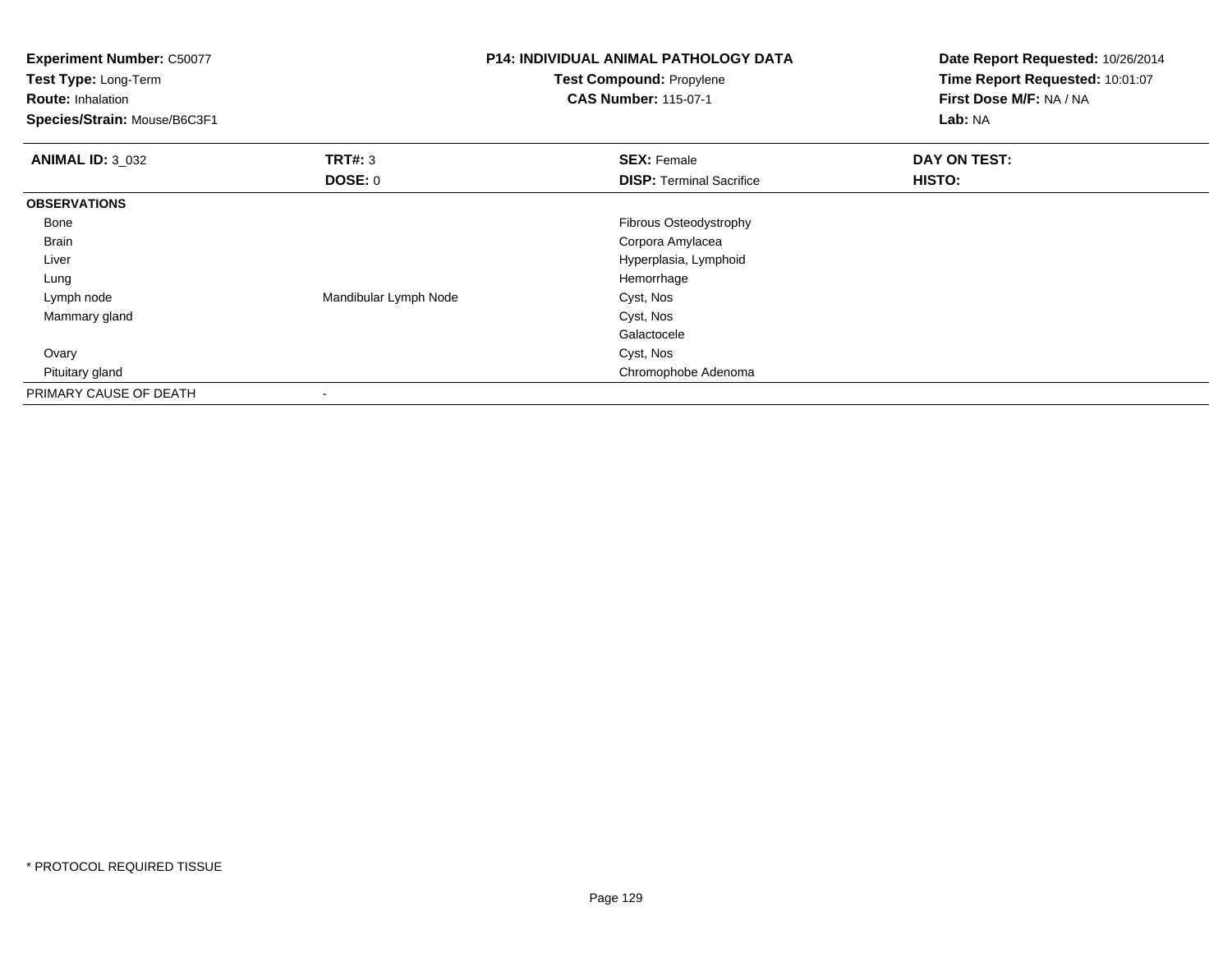| <b>Experiment Number: C50077</b><br>Test Type: Long-Term<br><b>Route: Inhalation</b><br>Species/Strain: Mouse/B6C3F1 |         | <b>P14: INDIVIDUAL ANIMAL PATHOLOGY DATA</b><br>Test Compound: Propylene<br><b>CAS Number: 115-07-1</b> | Date Report Requested: 10/26/2014<br>Time Report Requested: 10:01:07<br>First Dose M/F: NA / NA<br>Lab: NA |
|----------------------------------------------------------------------------------------------------------------------|---------|---------------------------------------------------------------------------------------------------------|------------------------------------------------------------------------------------------------------------|
| <b>ANIMAL ID: 3 033</b>                                                                                              | TRT#: 3 | <b>SEX: Female</b>                                                                                      | DAY ON TEST:                                                                                               |
|                                                                                                                      | DOSE: 0 | <b>DISP:</b> Terminal Sacrifice                                                                         | HISTO:                                                                                                     |
| <b>OBSERVATIONS</b>                                                                                                  |         |                                                                                                         |                                                                                                            |
| Bone                                                                                                                 |         | <b>Fibrous Osteodystrophy</b>                                                                           |                                                                                                            |
| Kidney                                                                                                               |         | Metaplasia, Osseous                                                                                     |                                                                                                            |
| Nasal cavity                                                                                                         |         | Hemorrhage                                                                                              |                                                                                                            |
| Ovary                                                                                                                |         | Abscess, Nos                                                                                            |                                                                                                            |
| Thyroid                                                                                                              |         | Inflammation, Acute                                                                                     |                                                                                                            |
| Uterus                                                                                                               |         | Cyst, Nos                                                                                               |                                                                                                            |
| PRIMARY CAUSE OF DEATH                                                                                               |         |                                                                                                         |                                                                                                            |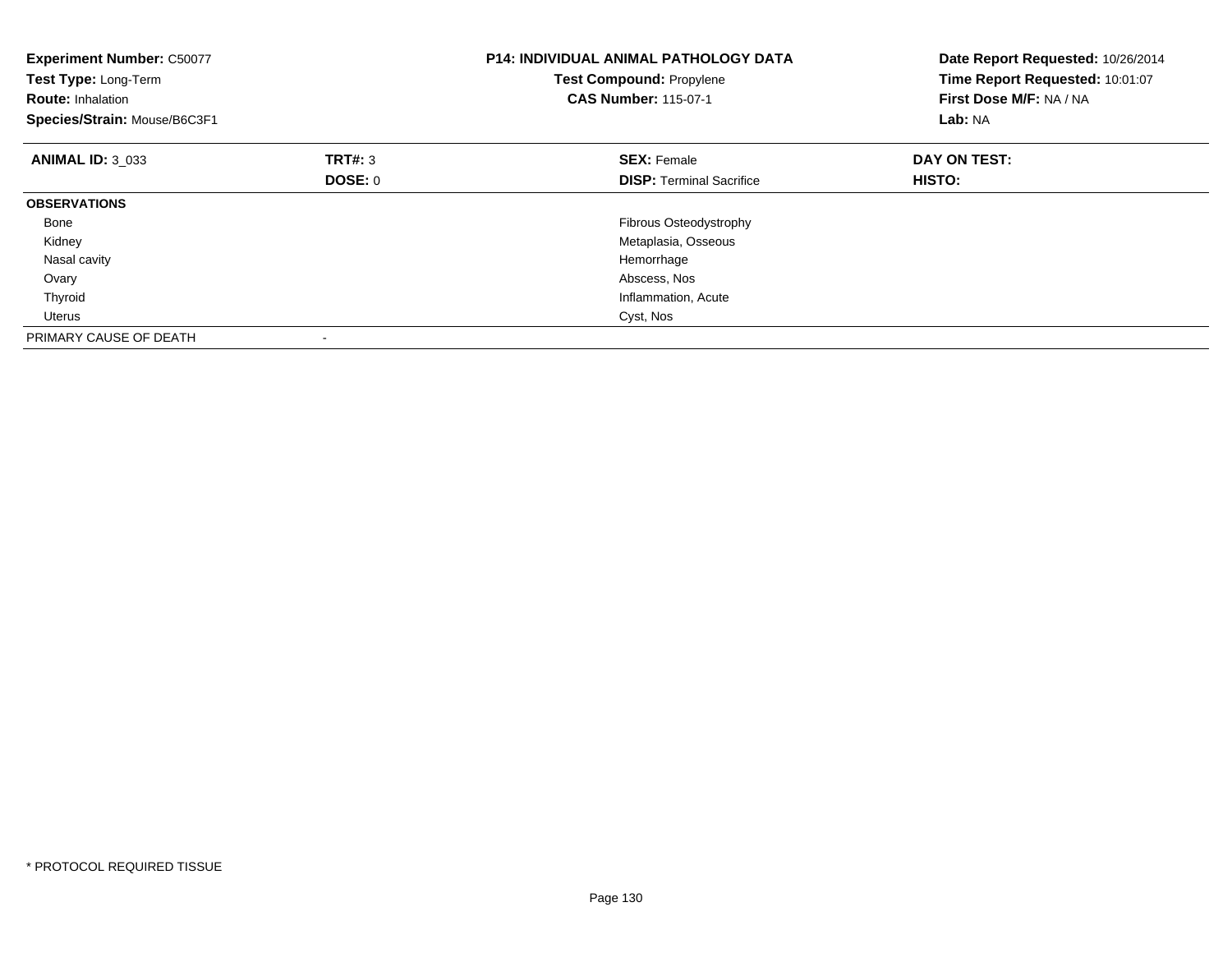| <b>Experiment Number: C50077</b><br>Test Type: Long-Term<br><b>Route: Inhalation</b><br>Species/Strain: Mouse/B6C3F1 |                     | <b>P14: INDIVIDUAL ANIMAL PATHOLOGY DATA</b><br><b>Test Compound: Propylene</b><br><b>CAS Number: 115-07-1</b> | Date Report Requested: 10/26/2014<br>Time Report Requested: 10:01:07<br>First Dose M/F: NA / NA<br>Lab: NA |
|----------------------------------------------------------------------------------------------------------------------|---------------------|----------------------------------------------------------------------------------------------------------------|------------------------------------------------------------------------------------------------------------|
| <b>ANIMAL ID: 3 034</b>                                                                                              | TRT#: 3<br>DOSE: 0  | <b>SEX: Female</b><br><b>DISP:</b> Terminal Sacrifice                                                          | DAY ON TEST:<br><b>HISTO:</b>                                                                              |
| <b>OBSERVATIONS</b>                                                                                                  |                     |                                                                                                                |                                                                                                            |
| Bone<br>Nasal cavity                                                                                                 |                     | Fibrous Osteodystrophy<br>Hemorrhage                                                                           |                                                                                                            |
| Unspecified<br>Uterus                                                                                                | Multiple Organs Nos | Lymphoma, Histiocytic-Malignant Type<br>Cyst, Nos                                                              |                                                                                                            |
| PRIMARY CAUSE OF DEATH                                                                                               |                     |                                                                                                                |                                                                                                            |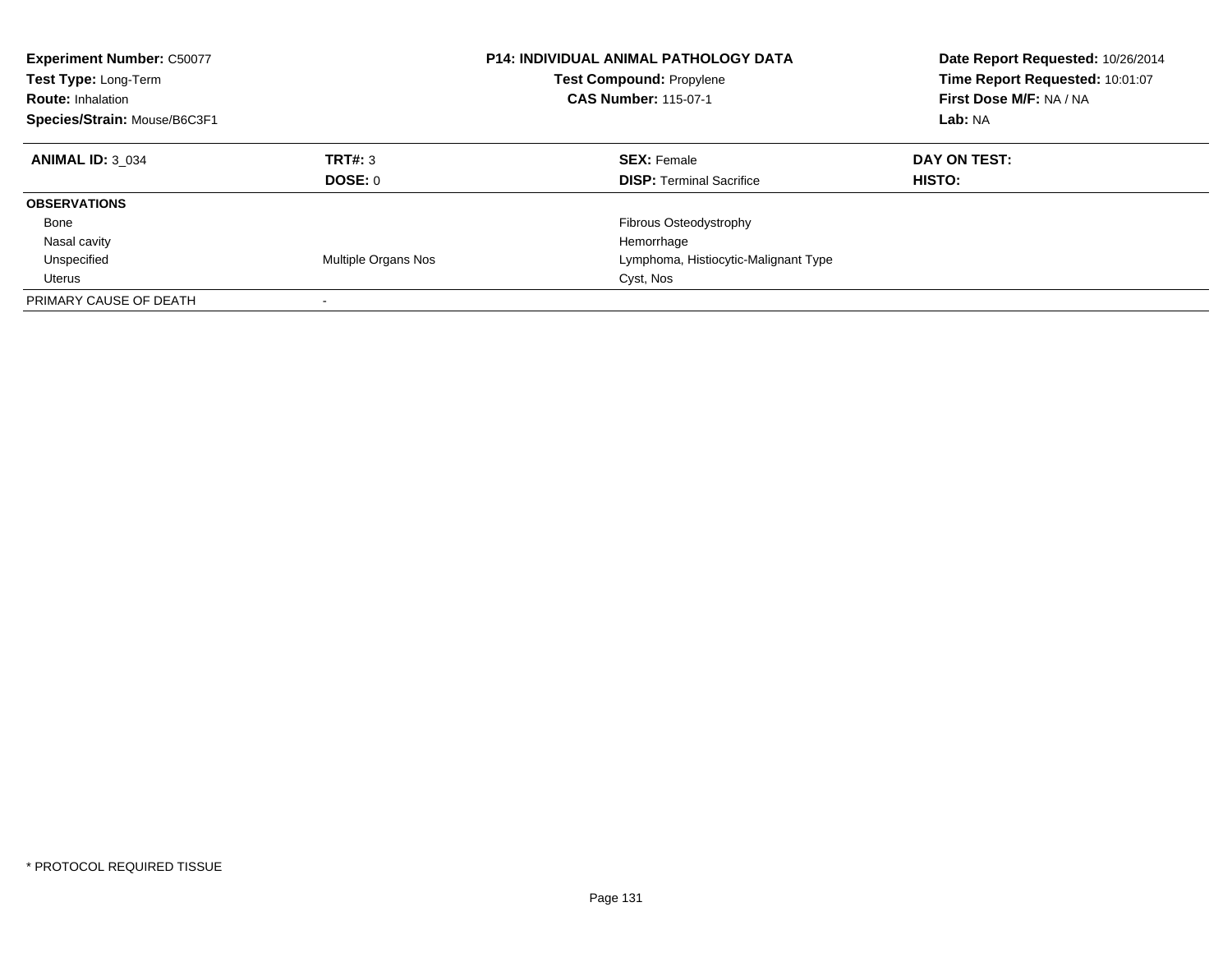| <b>Experiment Number: C50077</b><br><b>Test Type: Long-Term</b><br><b>Route: Inhalation</b><br>Species/Strain: Mouse/B6C3F1 |                     | <b>P14: INDIVIDUAL ANIMAL PATHOLOGY DATA</b><br>Test Compound: Propylene<br><b>CAS Number: 115-07-1</b> | Date Report Requested: 10/26/2014<br>Time Report Requested: 10:01:07<br>First Dose M/F: NA / NA<br>Lab: NA |
|-----------------------------------------------------------------------------------------------------------------------------|---------------------|---------------------------------------------------------------------------------------------------------|------------------------------------------------------------------------------------------------------------|
| <b>ANIMAL ID: 3 036</b>                                                                                                     | <b>TRT#: 3</b>      | <b>SEX: Female</b>                                                                                      | DAY ON TEST:                                                                                               |
|                                                                                                                             | <b>DOSE: 0</b>      | <b>DISP: Terminal Sacrifice</b>                                                                         | <b>HISTO:</b>                                                                                              |
| <b>OBSERVATIONS</b>                                                                                                         |                     |                                                                                                         |                                                                                                            |
| Bone                                                                                                                        |                     | Fibrous Osteodystrophy                                                                                  |                                                                                                            |
| <b>Brain</b>                                                                                                                |                     | Corpora Amylacea                                                                                        |                                                                                                            |
| Nasal cavity                                                                                                                |                     | Hemorrhage                                                                                              |                                                                                                            |
|                                                                                                                             |                     | Inflammation, Acute Serous                                                                              |                                                                                                            |
| Ovary                                                                                                                       |                     | Cyst, Hemorrhagic                                                                                       |                                                                                                            |
| Thyroid                                                                                                                     |                     | Cyst, Ultimobranchial                                                                                   |                                                                                                            |
| Unspecified                                                                                                                 | Multiple Organs Nos | Lymphoma, Lymphocytic-Malignant Type                                                                    |                                                                                                            |
| Uterus                                                                                                                      |                     | Cyst, Nos                                                                                               |                                                                                                            |
|                                                                                                                             |                     | Hyperplasia, Stromal                                                                                    |                                                                                                            |
| PRIMARY CAUSE OF DEATH                                                                                                      | $\,$                |                                                                                                         |                                                                                                            |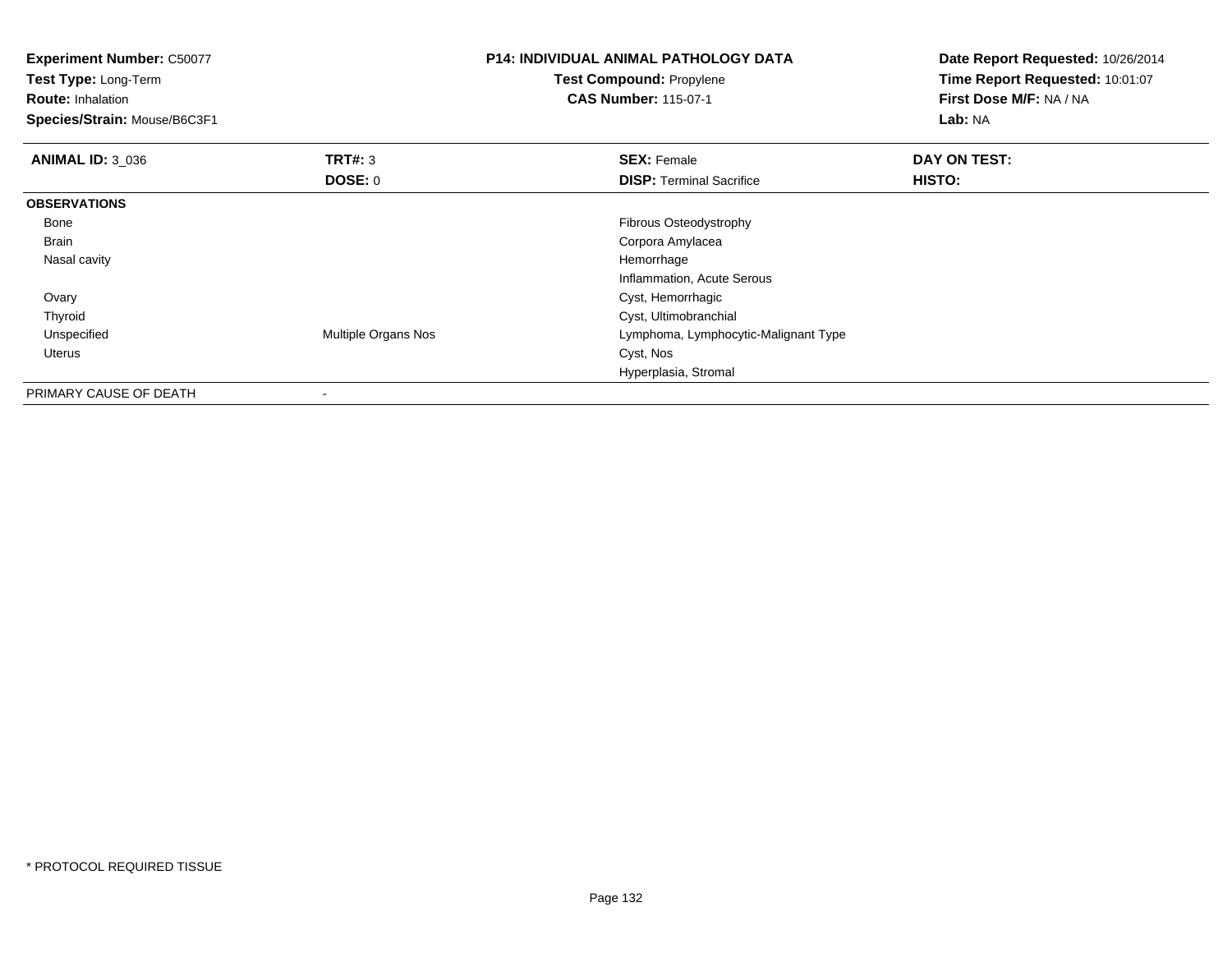| <b>Experiment Number: C50077</b><br>Test Type: Long-Term |                     | <b>P14: INDIVIDUAL ANIMAL PATHOLOGY DATA</b> | Date Report Requested: 10/26/2014 |
|----------------------------------------------------------|---------------------|----------------------------------------------|-----------------------------------|
|                                                          |                     | <b>Test Compound: Propylene</b>              | Time Report Requested: 10:01:07   |
| <b>Route: Inhalation</b>                                 |                     | <b>CAS Number: 115-07-1</b>                  | First Dose M/F: NA / NA           |
| Species/Strain: Mouse/B6C3F1                             |                     |                                              | Lab: NA                           |
| <b>ANIMAL ID: 3 037</b>                                  | TRT#: 3             | <b>SEX: Female</b>                           | DAY ON TEST:                      |
|                                                          | DOSE: 0             | <b>DISP:</b> Natural Death                   | HISTO:                            |
| <b>OBSERVATIONS</b>                                      |                     |                                              |                                   |
| Bone                                                     |                     | Fibrous Osteodystrophy                       |                                   |
| Unspecified                                              | Multiple Organs Nos | Lymphoma, Histiocytic-Malignant Type         |                                   |
| PRIMARY CAUSE OF DEATH                                   |                     |                                              |                                   |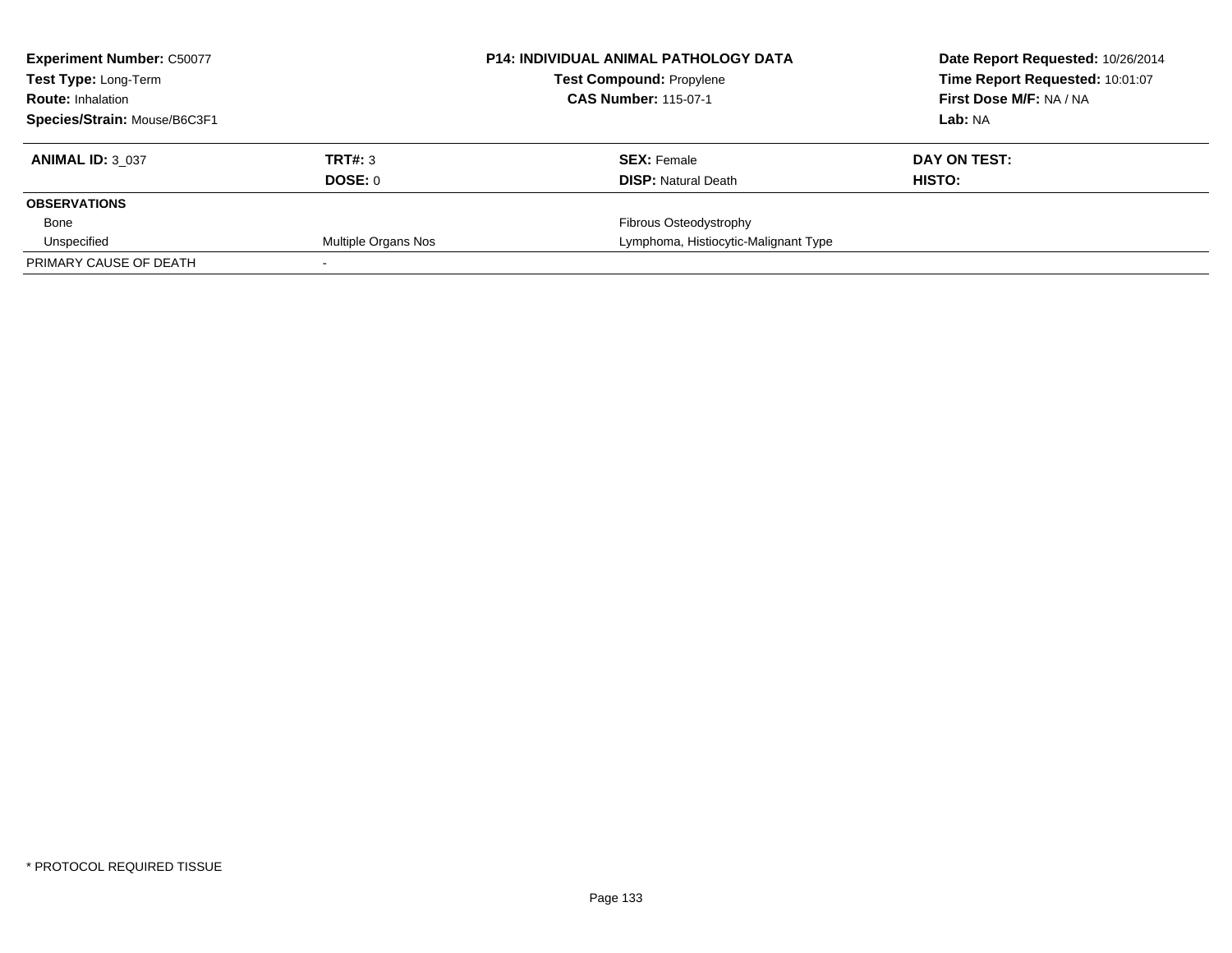| <b>Experiment Number: C50077</b><br>Test Type: Long-Term<br><b>Route: Inhalation</b><br>Species/Strain: Mouse/B6C3F1 |                | <b>P14: INDIVIDUAL ANIMAL PATHOLOGY DATA</b><br><b>Test Compound: Propylene</b><br><b>CAS Number: 115-07-1</b> | Date Report Requested: 10/26/2014<br>Time Report Requested: 10:01:07<br>First Dose M/F: NA / NA<br>Lab: NA |
|----------------------------------------------------------------------------------------------------------------------|----------------|----------------------------------------------------------------------------------------------------------------|------------------------------------------------------------------------------------------------------------|
| <b>ANIMAL ID: 3 038</b>                                                                                              | TRT#: 3        | <b>SEX: Female</b>                                                                                             | DAY ON TEST:                                                                                               |
| <b>OBSERVATIONS</b>                                                                                                  | <b>DOSE: 0</b> | <b>DISP:</b> Natural Death                                                                                     | HISTO:                                                                                                     |
|                                                                                                                      |                |                                                                                                                |                                                                                                            |
| Bone                                                                                                                 |                | Fibrous Osteodystrophy                                                                                         |                                                                                                            |
| <b>Brain</b>                                                                                                         |                | Corpora Amylacea                                                                                               |                                                                                                            |
| Uterus                                                                                                               |                | Leiomyosarcoma                                                                                                 |                                                                                                            |
| PRIMARY CAUSE OF DEATH                                                                                               |                |                                                                                                                |                                                                                                            |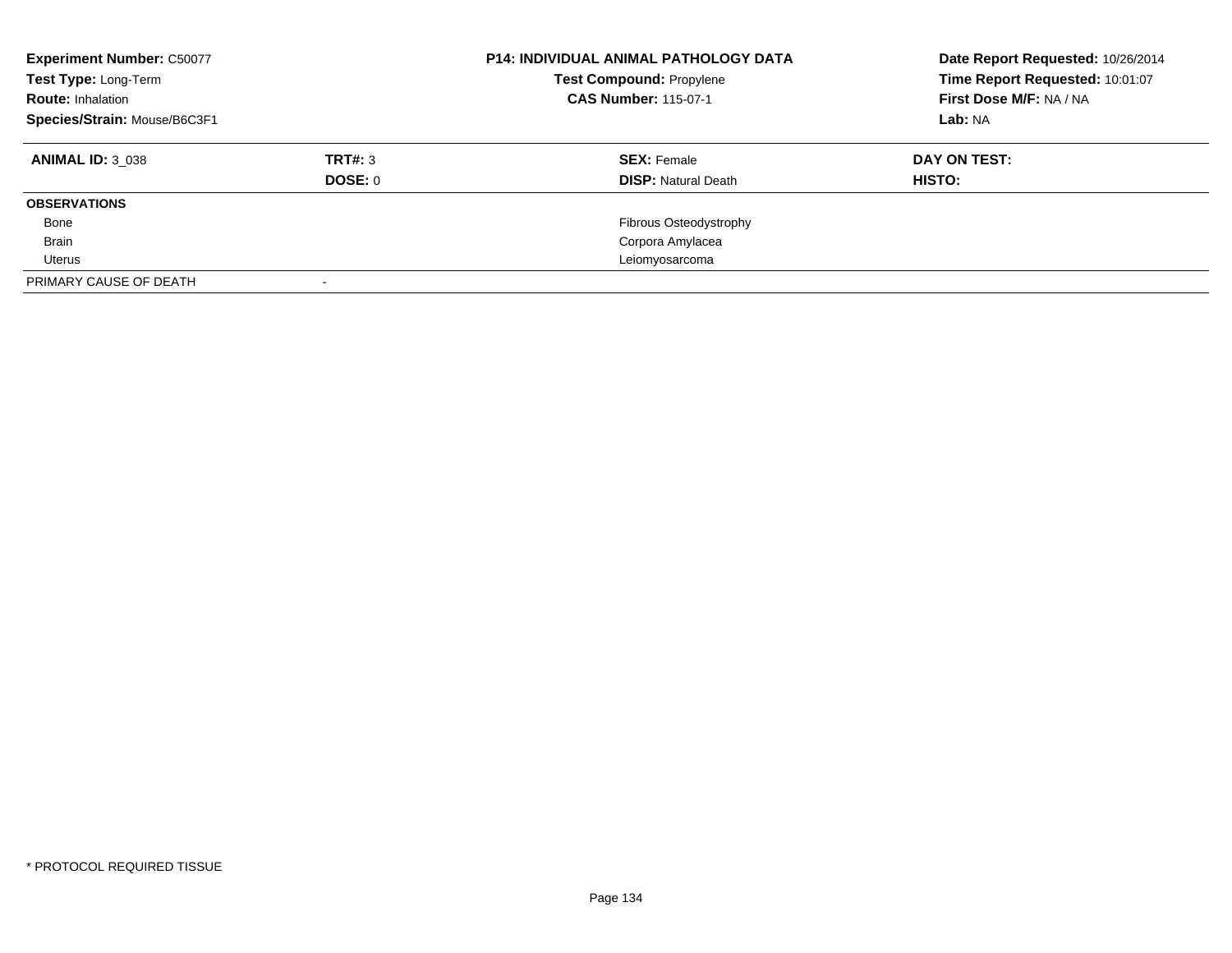| <b>Experiment Number: C50077</b><br>Test Type: Long-Term<br><b>Route: Inhalation</b><br>Species/Strain: Mouse/B6C3F1 |                     | <b>P14: INDIVIDUAL ANIMAL PATHOLOGY DATA</b><br><b>Test Compound: Propylene</b><br><b>CAS Number: 115-07-1</b> | Date Report Requested: 10/26/2014<br>Time Report Requested: 10:01:07<br>First Dose M/F: NA / NA<br>Lab: NA |
|----------------------------------------------------------------------------------------------------------------------|---------------------|----------------------------------------------------------------------------------------------------------------|------------------------------------------------------------------------------------------------------------|
| <b>ANIMAL ID: 3 039</b>                                                                                              | TRT#: 3             | <b>SEX: Female</b>                                                                                             | DAY ON TEST:                                                                                               |
|                                                                                                                      | DOSE: 0             | <b>DISP:</b> Terminal Sacrifice                                                                                | HISTO:                                                                                                     |
| <b>OBSERVATIONS</b>                                                                                                  |                     |                                                                                                                |                                                                                                            |
| Bone                                                                                                                 |                     | <b>Fibrous Osteodystrophy</b>                                                                                  |                                                                                                            |
| Lung                                                                                                                 |                     | Alveolar/Bronchiolar Adenoma                                                                                   |                                                                                                            |
| Thyroid                                                                                                              |                     | Follicular-Cell Adenoma                                                                                        |                                                                                                            |
| Unspecified                                                                                                          | Multiple Organs Nos | Lymphoma, Histiocytic-Malignant Type                                                                           |                                                                                                            |
| <b>Uterus</b>                                                                                                        |                     | Cyst, Nos                                                                                                      |                                                                                                            |
| PRIMARY CAUSE OF DEATH                                                                                               |                     |                                                                                                                |                                                                                                            |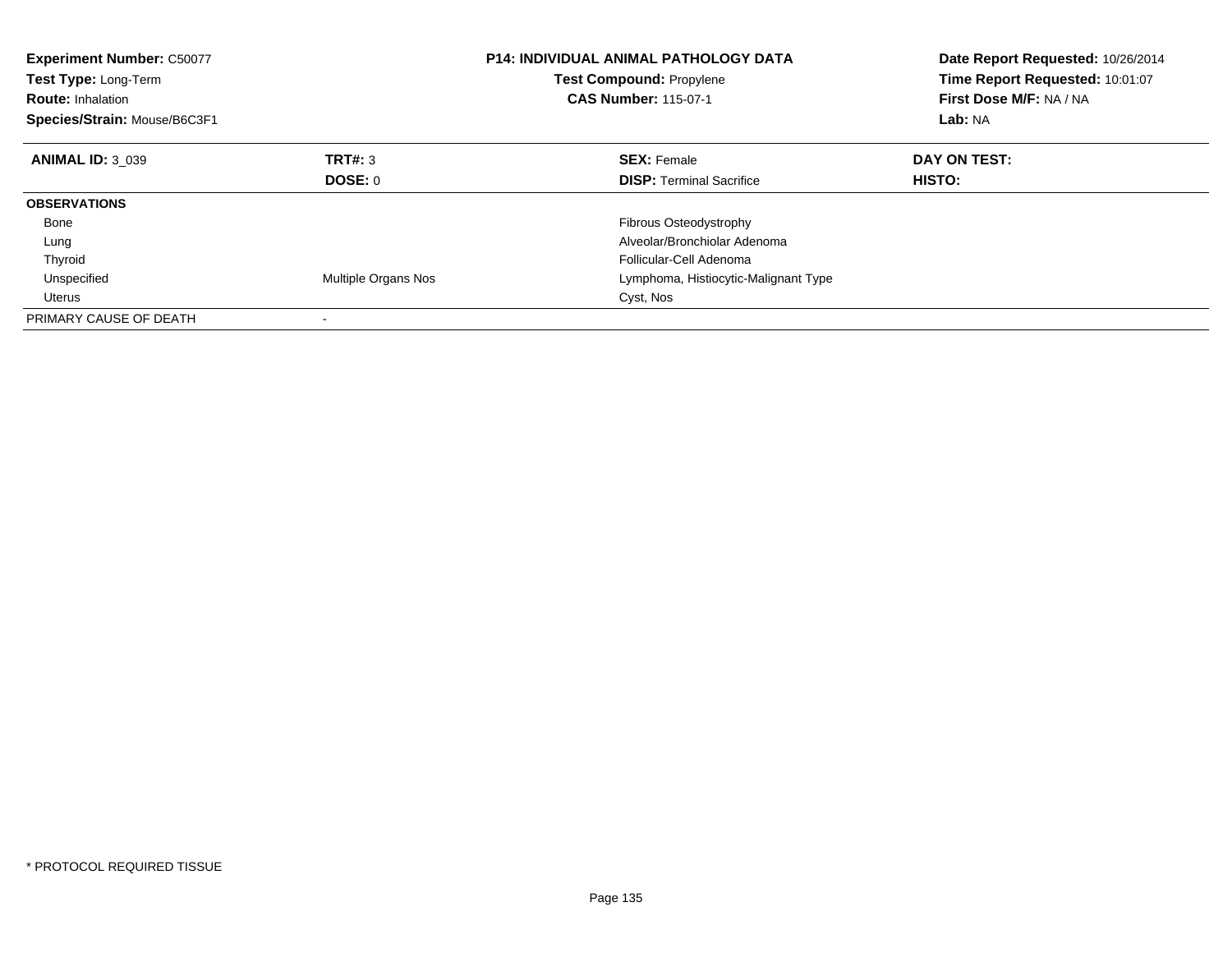| <b>Experiment Number: C50077</b><br>Test Type: Long-Term<br><b>Route: Inhalation</b><br>Species/Strain: Mouse/B6C3F1 |                    | <b>P14: INDIVIDUAL ANIMAL PATHOLOGY DATA</b><br><b>Test Compound: Propylene</b><br><b>CAS Number: 115-07-1</b> | Date Report Requested: 10/26/2014<br>Time Report Requested: 10:01:07<br>First Dose M/F: NA / NA<br>Lab: NA |
|----------------------------------------------------------------------------------------------------------------------|--------------------|----------------------------------------------------------------------------------------------------------------|------------------------------------------------------------------------------------------------------------|
| <b>ANIMAL ID: 3 040</b>                                                                                              | TRT#: 3<br>DOSE: 0 | <b>SEX: Female</b><br><b>DISP:</b> Moribund Sacrifice                                                          | DAY ON TEST:<br><b>HISTO:</b>                                                                              |
| <b>OBSERVATIONS</b>                                                                                                  |                    |                                                                                                                |                                                                                                            |
| Heart                                                                                                                | Cardiac Valve      | Melanin                                                                                                        |                                                                                                            |
| Skin                                                                                                                 |                    | Inflammation, Acute                                                                                            |                                                                                                            |
| Uterus                                                                                                               |                    | Cyst, Nos                                                                                                      |                                                                                                            |
|                                                                                                                      |                    | Inflammation, Acute                                                                                            |                                                                                                            |
| PRIMARY CAUSE OF DEATH                                                                                               |                    |                                                                                                                |                                                                                                            |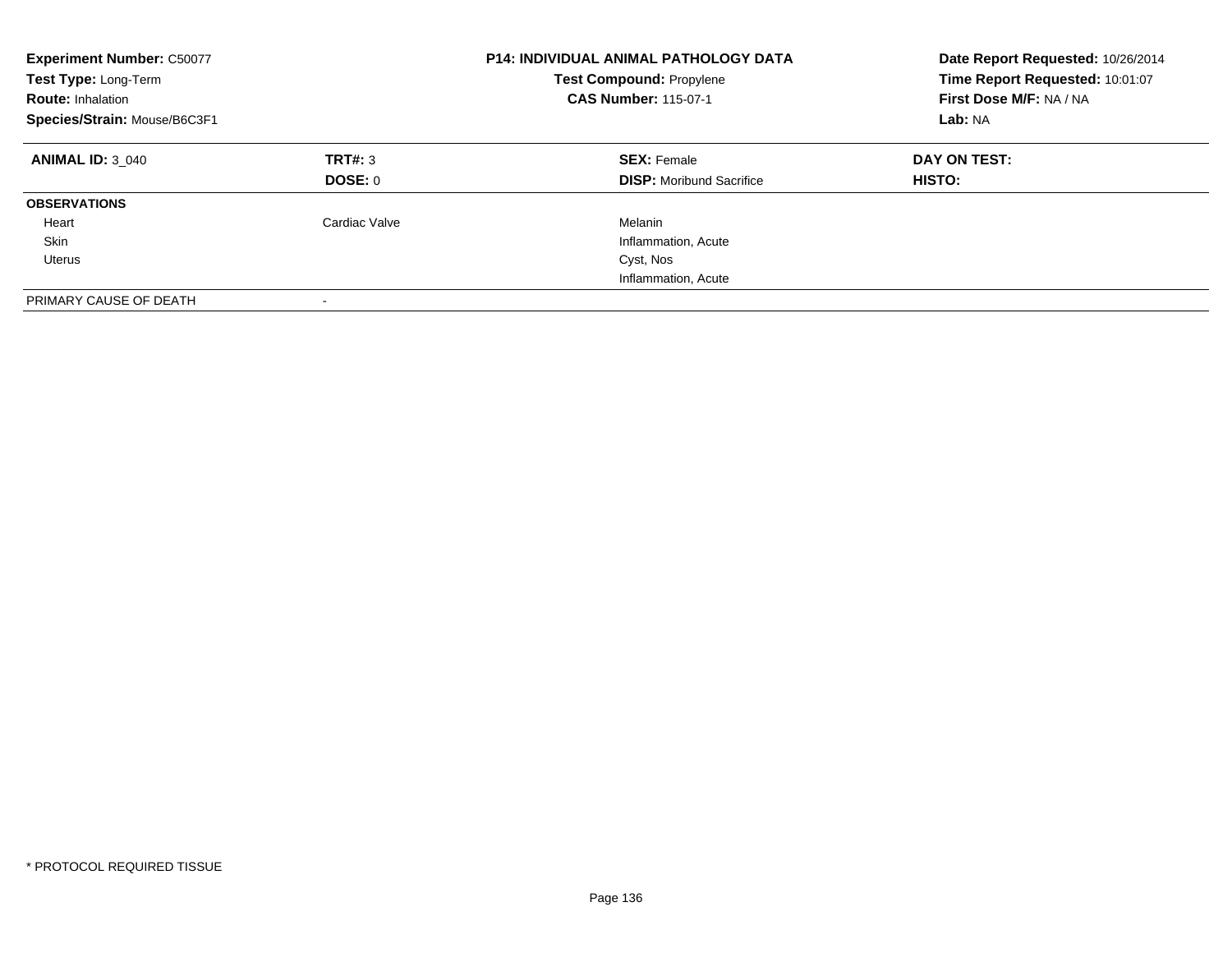**Experiment Number:** C50077

**Test Type:** Long-Term

**Route:** Inhalation

**Species/Strain:** Mouse/B6C3F1

## **P14: INDIVIDUAL ANIMAL PATHOLOGY DATATest Compound:** Propylene

**CAS Number:** 115-07-1

**Date Report Requested:** 10/26/2014**Time Report Requested:** 10:01:07**First Dose M/F:** NA / NA**Lab:** NA

| <b>ANIMAL ID: 3_041</b> | <b>TRT#: 3</b>              | <b>SEX: Female</b>              | DAY ON TEST: |
|-------------------------|-----------------------------|---------------------------------|--------------|
|                         | <b>DOSE: 0</b>              | <b>DISP: Terminal Sacrifice</b> | HISTO:       |
| <b>OBSERVATIONS</b>     |                             |                                 |              |
| Bone                    |                             | Fibrous Osteodystrophy          |              |
| Brain                   |                             | Corpora Amylacea                |              |
| Heart                   | Atrium                      | Thrombosis, Nos                 |              |
| Liver                   |                             | Pigmentation, Nos               |              |
| Lymph node              | <b>Bronchial Lymph Node</b> | Edema, Nos                      |              |
|                         | Mesenteric Lymph Node       | Edema, Nos                      |              |
|                         | Renal Lymph Node            | Edema, Nos                      |              |
|                         | <b>Bronchial Lymph Node</b> | Hemorrhage                      |              |
| Nasal cavity            |                             | Inflammation, Acute Serous      |              |
| Pancreas                |                             | Dilatation, Ducts               |              |
| Peritoneum              |                             | Inflammation, Nos               |              |
| Pituitary gland         |                             | Adenoma, Nos                    |              |
| Spleen                  |                             | Hematopoiesis                   |              |
| Thyroid                 |                             | Follicular-Cell Adenoma         |              |
| Uterus                  |                             | Cyst, Nos                       |              |
| PRIMARY CAUSE OF DEATH  |                             |                                 |              |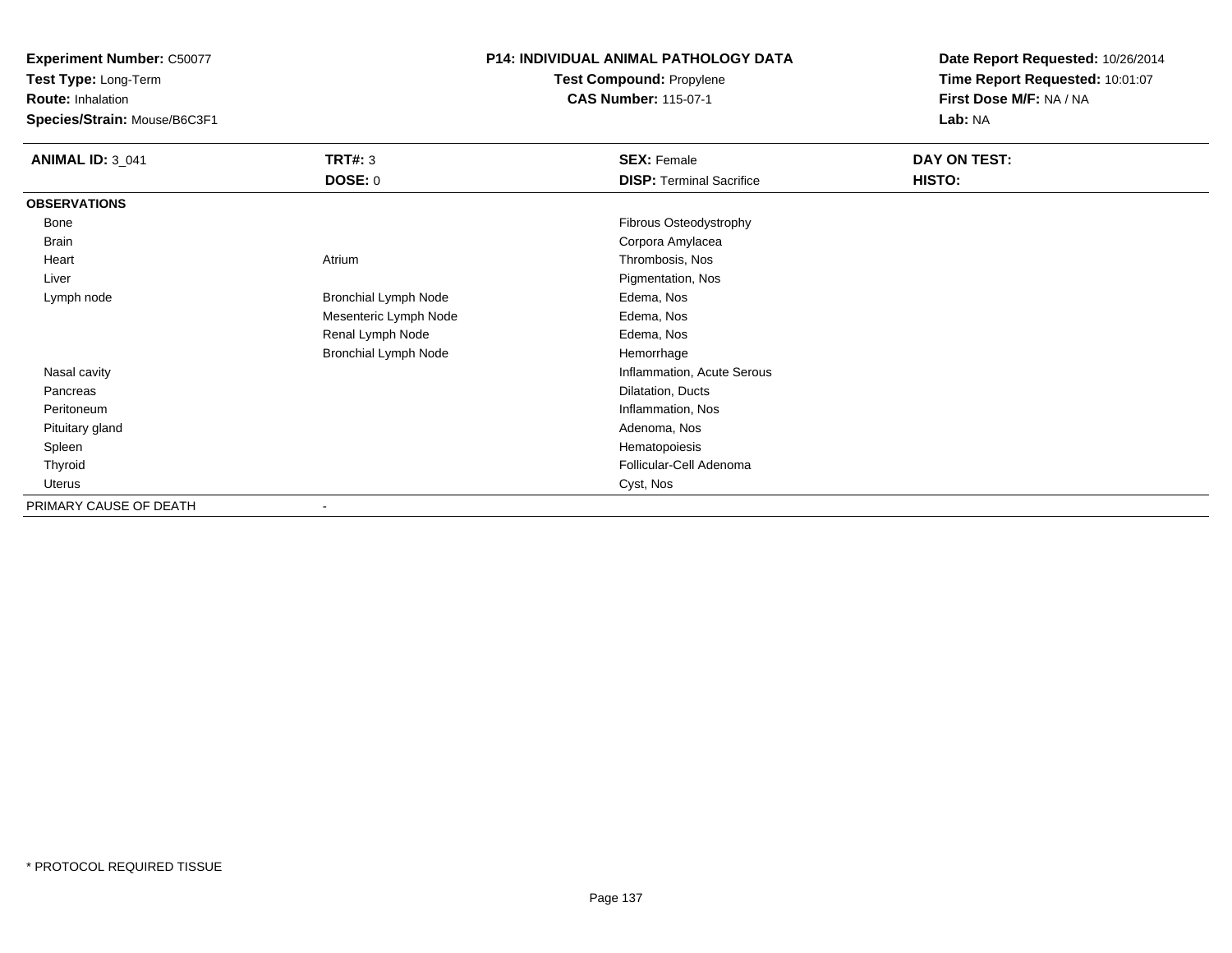| <b>Experiment Number: C50077</b><br><b>Test Type: Long-Term</b><br><b>Route: Inhalation</b><br>Species/Strain: Mouse/B6C3F1 |                     | <b>P14: INDIVIDUAL ANIMAL PATHOLOGY DATA</b><br><b>Test Compound: Propylene</b><br><b>CAS Number: 115-07-1</b> | Date Report Requested: 10/26/2014<br>Time Report Requested: 10:01:07<br>First Dose M/F: NA / NA<br>Lab: NA |
|-----------------------------------------------------------------------------------------------------------------------------|---------------------|----------------------------------------------------------------------------------------------------------------|------------------------------------------------------------------------------------------------------------|
| <b>ANIMAL ID: 3 042</b>                                                                                                     | <b>TRT#: 3</b>      | <b>SEX: Female</b>                                                                                             | DAY ON TEST:                                                                                               |
|                                                                                                                             | DOSE: 0             | <b>DISP:</b> Moribund Sacrifice                                                                                | <b>HISTO:</b>                                                                                              |
| <b>OBSERVATIONS</b>                                                                                                         |                     |                                                                                                                |                                                                                                            |
| Bone                                                                                                                        |                     | Fibrous Osteodystrophy                                                                                         |                                                                                                            |
| <b>Brain</b>                                                                                                                | Choroid Plexus Nos  | Inflammation, Acute                                                                                            |                                                                                                            |
| Unspecified                                                                                                                 | Multiple Organs Nos | Lymphoma, Histiocytic-Malignant Type                                                                           |                                                                                                            |
| Urinary bladder                                                                                                             |                     | Inflammation, Acute                                                                                            |                                                                                                            |
| PRIMARY CAUSE OF DEATH                                                                                                      | -                   |                                                                                                                |                                                                                                            |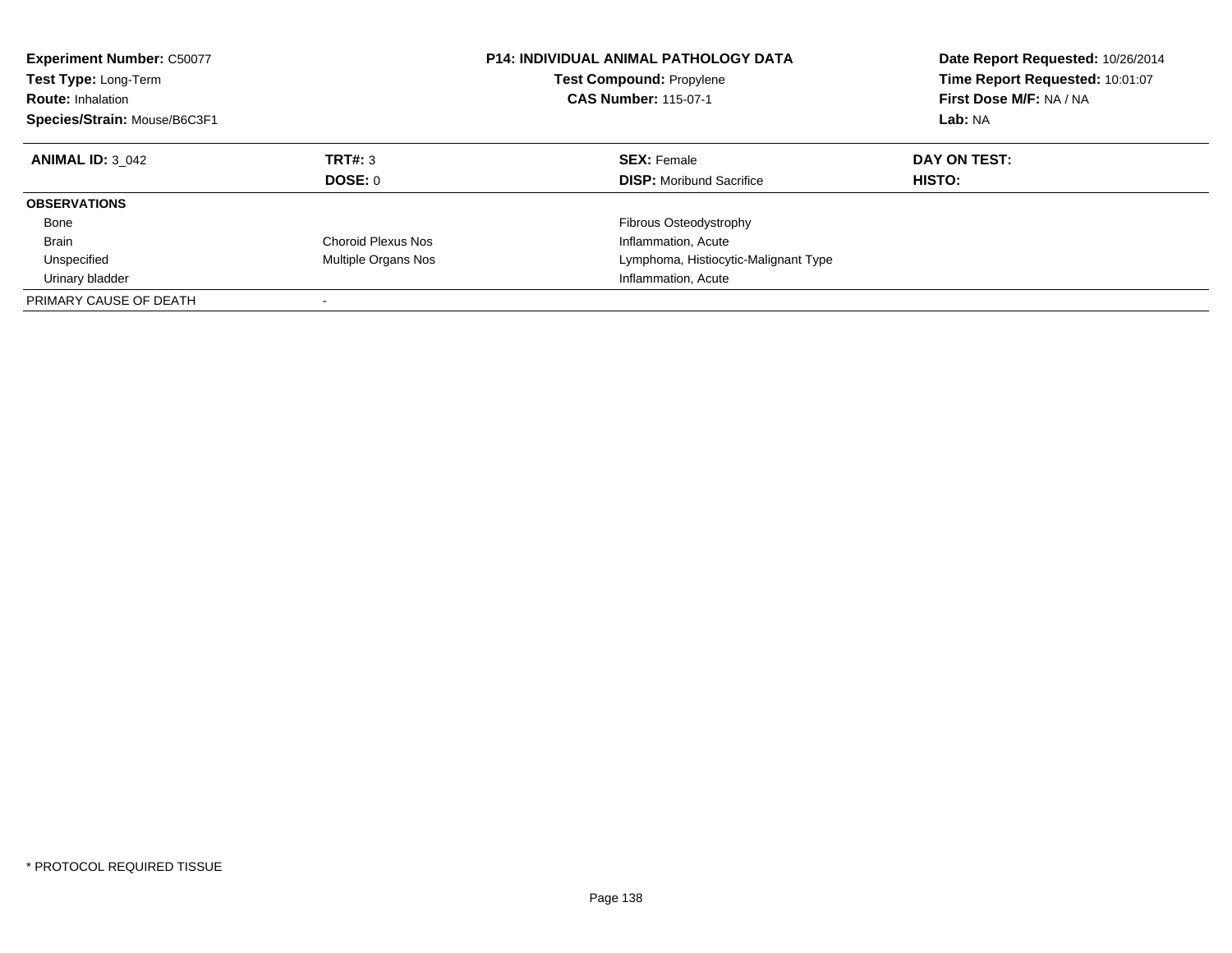| <b>Experiment Number: C50077</b><br>Test Type: Long-Term<br><b>Route: Inhalation</b><br>Species/Strain: Mouse/B6C3F1 |                     | <b>P14: INDIVIDUAL ANIMAL PATHOLOGY DATA</b><br>Test Compound: Propylene<br><b>CAS Number: 115-07-1</b> | Date Report Requested: 10/26/2014<br>Time Report Requested: 10:01:07<br>First Dose M/F: NA / NA<br>Lab: NA |
|----------------------------------------------------------------------------------------------------------------------|---------------------|---------------------------------------------------------------------------------------------------------|------------------------------------------------------------------------------------------------------------|
| <b>ANIMAL ID: 3 043</b>                                                                                              | TRT#: 3             | <b>SEX: Female</b>                                                                                      | DAY ON TEST:                                                                                               |
|                                                                                                                      | DOSE: 0             | <b>DISP:</b> Natural Death                                                                              | HISTO:                                                                                                     |
| <b>OBSERVATIONS</b>                                                                                                  |                     |                                                                                                         |                                                                                                            |
| Bone                                                                                                                 |                     | Fibrous Osteodystrophy                                                                                  |                                                                                                            |
| Liver                                                                                                                |                     | Leukemoid Reaction                                                                                      |                                                                                                            |
| Pancreas                                                                                                             | <b>Islets</b>       | Islet-Cell Adenoma                                                                                      |                                                                                                            |
| Unspecified                                                                                                          | Multiple Organs Nos | Lymphoma, Histiocytic-Malignant Type                                                                    |                                                                                                            |
| <b>Uterus</b>                                                                                                        |                     | Cyst, Nos                                                                                               |                                                                                                            |
| PRIMARY CAUSE OF DEATH                                                                                               |                     |                                                                                                         |                                                                                                            |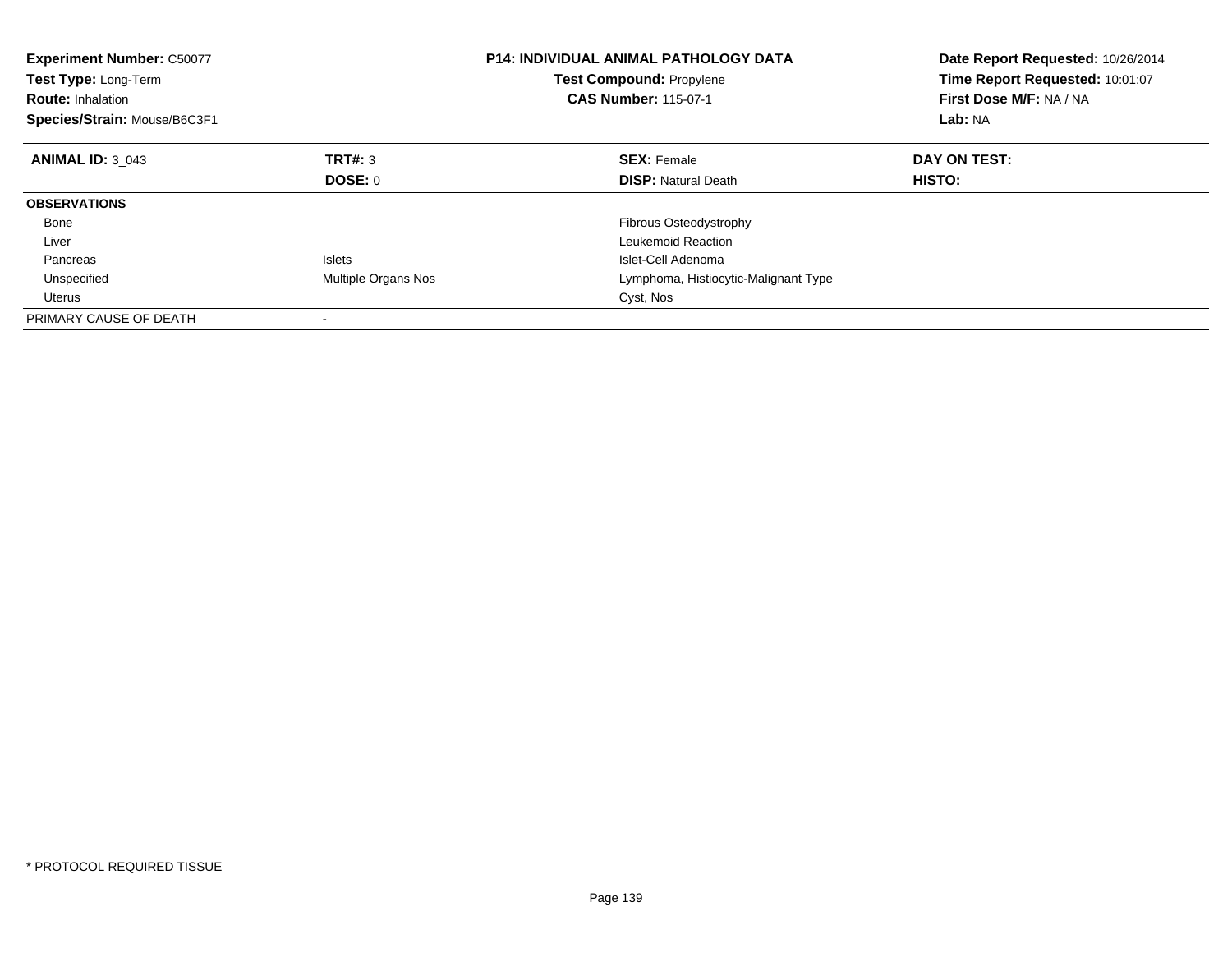| <b>Experiment Number: C50077</b><br>Test Type: Long-Term<br><b>Route: Inhalation</b><br>Species/Strain: Mouse/B6C3F1 |                | <b>P14: INDIVIDUAL ANIMAL PATHOLOGY DATA</b><br><b>Test Compound: Propylene</b><br><b>CAS Number: 115-07-1</b> | Date Report Requested: 10/26/2014<br>Time Report Requested: 10:01:07<br>First Dose M/F: NA / NA<br>Lab: NA |
|----------------------------------------------------------------------------------------------------------------------|----------------|----------------------------------------------------------------------------------------------------------------|------------------------------------------------------------------------------------------------------------|
| <b>ANIMAL ID: 3 044</b>                                                                                              | TRT#: 3        | <b>SEX: Female</b>                                                                                             | DAY ON TEST:                                                                                               |
|                                                                                                                      | <b>DOSE: 0</b> | <b>DISP:</b> Terminal Sacrifice                                                                                | HISTO:                                                                                                     |
| <b>OBSERVATIONS</b>                                                                                                  |                |                                                                                                                |                                                                                                            |
| Bone                                                                                                                 |                | Fibrous Osteodystrophy                                                                                         |                                                                                                            |
| <b>Brain</b>                                                                                                         |                | Corpora Amylacea                                                                                               |                                                                                                            |
| Liver                                                                                                                |                | Necrosis, Nos                                                                                                  |                                                                                                            |
| Lung                                                                                                                 |                | Alveolar/Bronchiolar Adenoma                                                                                   |                                                                                                            |
| Ovary                                                                                                                |                | Cyst, Hemorrhagic                                                                                              |                                                                                                            |
| Pituitary gland                                                                                                      |                | Chromophobe Adenoma                                                                                            |                                                                                                            |
| Uterus                                                                                                               |                | Cyst, Nos                                                                                                      |                                                                                                            |
| PRIMARY CAUSE OF DEATH                                                                                               |                |                                                                                                                |                                                                                                            |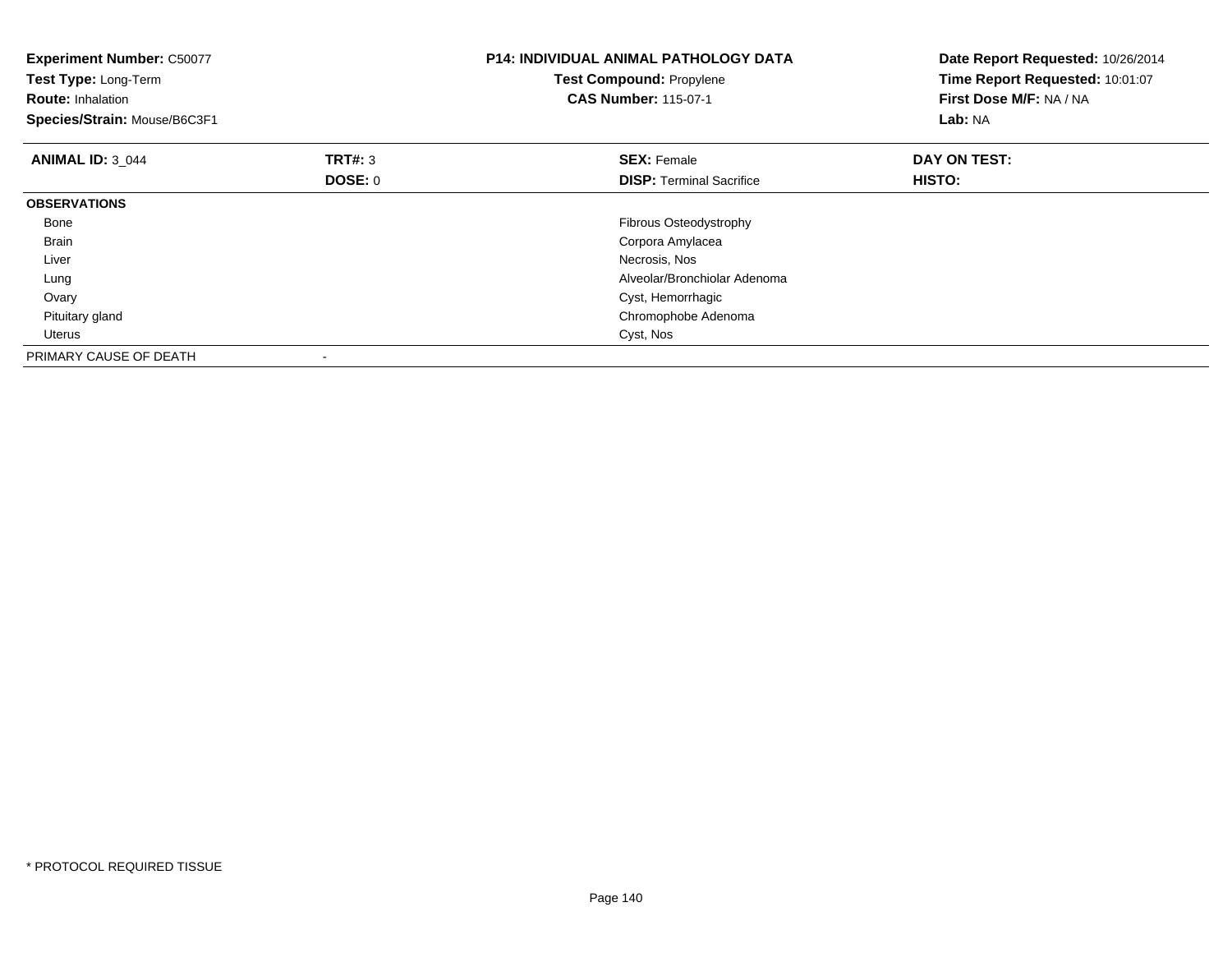| <b>Experiment Number: C50077</b><br>Test Type: Long-Term<br><b>Route: Inhalation</b><br>Species/Strain: Mouse/B6C3F1 |         | <b>P14: INDIVIDUAL ANIMAL PATHOLOGY DATA</b><br>Test Compound: Propylene<br><b>CAS Number: 115-07-1</b> | Date Report Requested: 10/26/2014<br>Time Report Requested: 10:01:07<br>First Dose M/F: NA / NA<br>Lab: NA |
|----------------------------------------------------------------------------------------------------------------------|---------|---------------------------------------------------------------------------------------------------------|------------------------------------------------------------------------------------------------------------|
| <b>ANIMAL ID: 3 045</b>                                                                                              | TRT#: 3 | <b>SEX: Female</b>                                                                                      | DAY ON TEST:                                                                                               |
|                                                                                                                      | DOSE: 0 | <b>DISP:</b> Terminal Sacrifice                                                                         | HISTO:                                                                                                     |
| <b>OBSERVATIONS</b>                                                                                                  |         |                                                                                                         |                                                                                                            |
| Bone                                                                                                                 |         | <b>Fibrous Osteodystrophy</b>                                                                           |                                                                                                            |
| <b>Brain</b>                                                                                                         |         | Corpora Amylacea                                                                                        |                                                                                                            |
| Nasal cavity                                                                                                         |         | Hemorrhage                                                                                              |                                                                                                            |
|                                                                                                                      |         | Inflammation, Acute Serous                                                                              |                                                                                                            |
| Ovary                                                                                                                |         | Cyst, Nos                                                                                               |                                                                                                            |
| Uterus                                                                                                               |         | Cyst, Nos                                                                                               |                                                                                                            |
| PRIMARY CAUSE OF DEATH                                                                                               |         |                                                                                                         |                                                                                                            |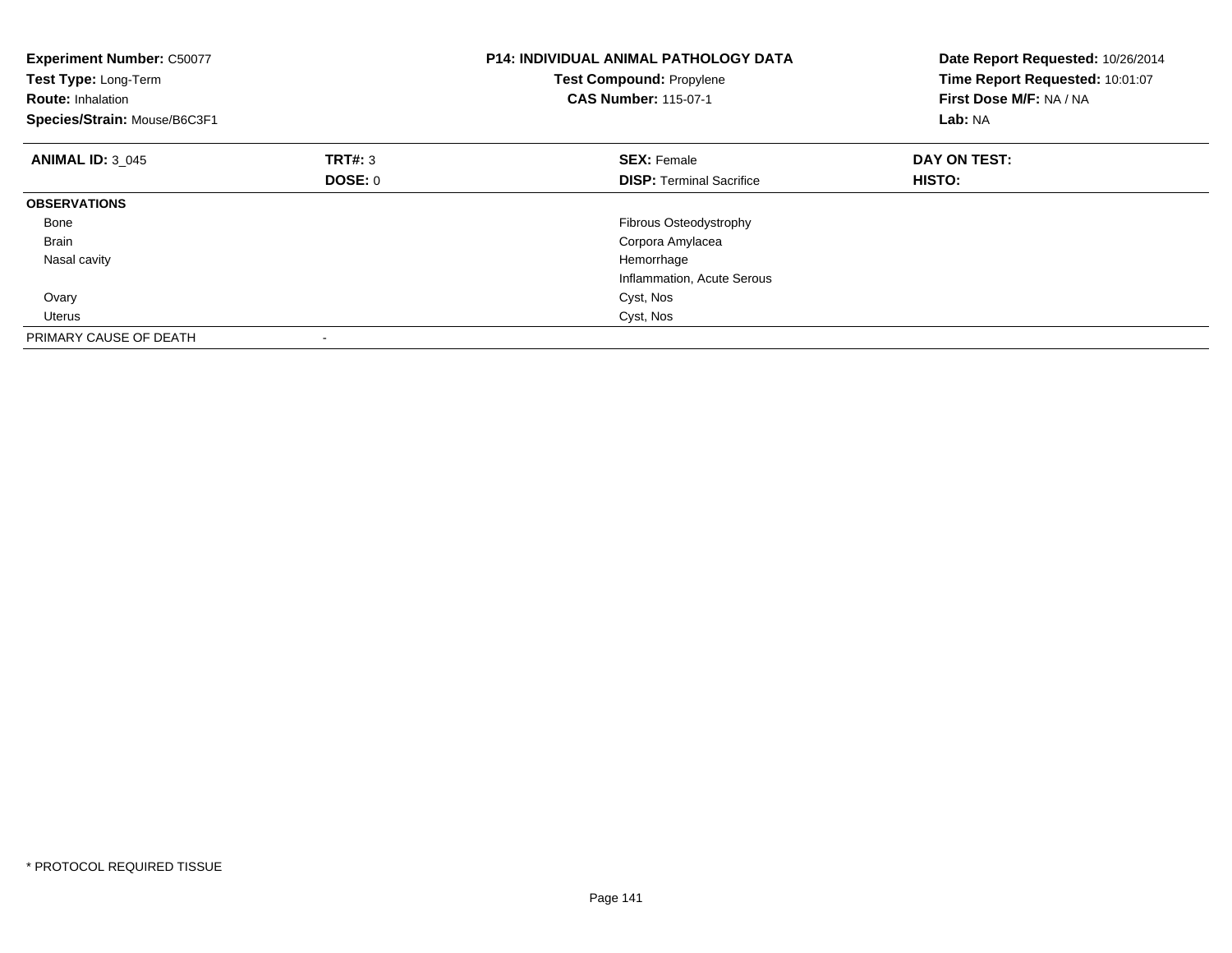**Experiment Number:** C50077

**Test Type:** Long-Term

**Route:** Inhalation

**Species/Strain:** Mouse/B6C3F1

## **P14: INDIVIDUAL ANIMAL PATHOLOGY DATATest Compound:** Propylene

**CAS Number:** 115-07-1

**Date Report Requested:** 10/26/2014**Time Report Requested:** 10:01:07**First Dose M/F:** NA / NA**Lab:** NA

| <b>ANIMAL ID: 3_046</b> | TRT#: 3                  | <b>SEX: Female</b>         | DAY ON TEST: |
|-------------------------|--------------------------|----------------------------|--------------|
|                         | <b>DOSE: 0</b>           | <b>DISP: Natural Death</b> | HISTO:       |
| <b>OBSERVATIONS</b>     |                          |                            |              |
| Bone                    |                          | Fibrous Osteodystrophy     |              |
| Brain                   |                          | Corpora Amylacea           |              |
| Heart                   |                          | Necrosis, Nos              |              |
| Liver                   | Centrilobular            | Degeneration, Nos          |              |
| Mammary gland           |                          | Adenocarcinoma, Nos        |              |
| Ovary                   |                          | Cyst, Nos                  |              |
| Pituitary gland         |                          | Chromophobe Adenoma        |              |
| Spleen                  |                          | Congestion, Nos            |              |
|                         |                          | Edema, Nos                 |              |
| Uterus                  |                          | Cyst, Nos                  |              |
| PRIMARY CAUSE OF DEATH  | $\overline{\phantom{a}}$ |                            |              |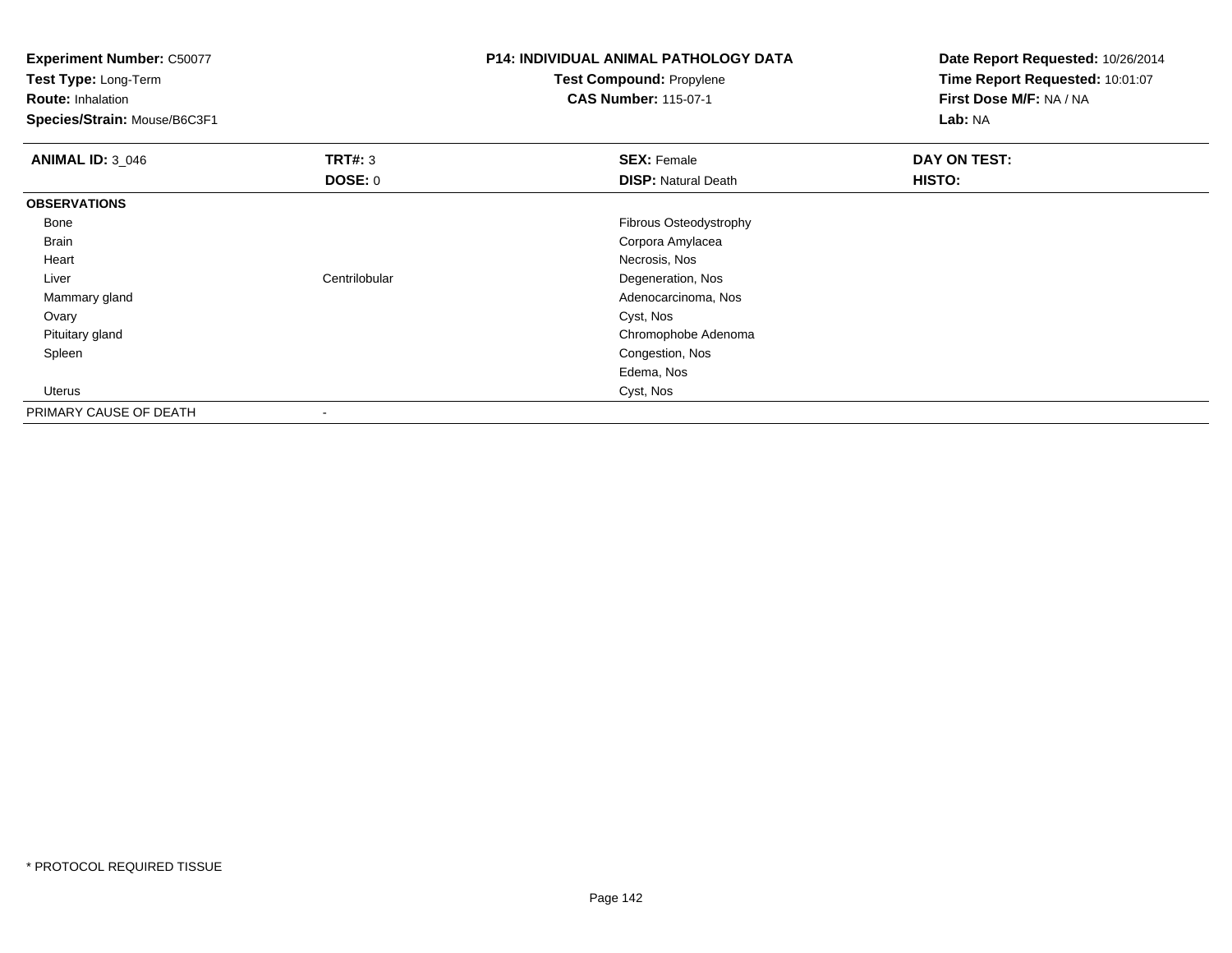| <b>Experiment Number: C50077</b><br><b>Test Type: Long-Term</b><br><b>Route: Inhalation</b><br>Species/Strain: Mouse/B6C3F1 |                     | <b>P14: INDIVIDUAL ANIMAL PATHOLOGY DATA</b><br><b>Test Compound: Propylene</b><br><b>CAS Number: 115-07-1</b> | Date Report Requested: 10/26/2014<br>Time Report Requested: 10:01:07<br>First Dose M/F: NA / NA<br>Lab: NA |
|-----------------------------------------------------------------------------------------------------------------------------|---------------------|----------------------------------------------------------------------------------------------------------------|------------------------------------------------------------------------------------------------------------|
| <b>ANIMAL ID: 3 047</b>                                                                                                     | TRT#: 3             | <b>SEX: Female</b>                                                                                             | DAY ON TEST:                                                                                               |
|                                                                                                                             | <b>DOSE: 0</b>      | <b>DISP:</b> Terminal Sacrifice                                                                                | HISTO:                                                                                                     |
| <b>OBSERVATIONS</b>                                                                                                         |                     |                                                                                                                |                                                                                                            |
| Bone                                                                                                                        |                     | <b>Fibrous Osteodystrophy</b>                                                                                  |                                                                                                            |
| Nasal cavity                                                                                                                |                     | Hemorrhage                                                                                                     |                                                                                                            |
|                                                                                                                             |                     | Inflammation, Acute Serous                                                                                     |                                                                                                            |
| Unspecified                                                                                                                 | Multiple Organs Nos | Lymphoma, Histiocytic-Malignant Type                                                                           |                                                                                                            |
| Uterus                                                                                                                      |                     | Cyst, Nos                                                                                                      |                                                                                                            |
| PRIMARY CAUSE OF DEATH                                                                                                      |                     |                                                                                                                |                                                                                                            |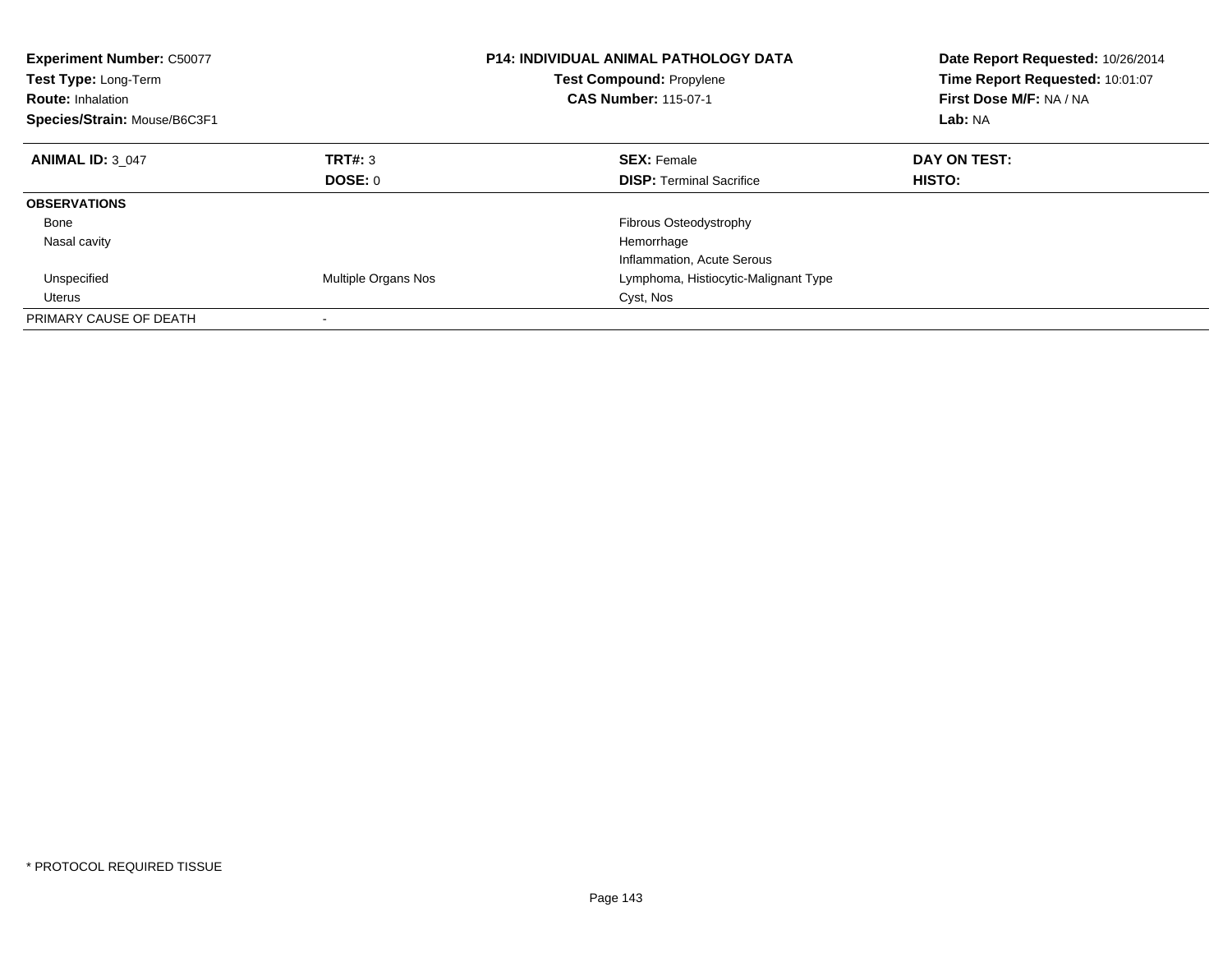| <b>Experiment Number: C50077</b><br>Test Type: Long-Term<br><b>Route: Inhalation</b><br>Species/Strain: Mouse/B6C3F1 |         | <b>P14: INDIVIDUAL ANIMAL PATHOLOGY DATA</b><br><b>Test Compound: Propylene</b><br><b>CAS Number: 115-07-1</b> | Date Report Requested: 10/26/2014<br>Time Report Requested: 10:01:07<br>First Dose M/F: NA / NA<br>Lab: NA |
|----------------------------------------------------------------------------------------------------------------------|---------|----------------------------------------------------------------------------------------------------------------|------------------------------------------------------------------------------------------------------------|
| <b>ANIMAL ID: 3 049</b>                                                                                              | TRT#: 3 | <b>SEX: Female</b>                                                                                             | DAY ON TEST:                                                                                               |
|                                                                                                                      | DOSE: 0 | <b>DISP:</b> Terminal Sacrifice                                                                                | <b>HISTO:</b>                                                                                              |
| <b>OBSERVATIONS</b>                                                                                                  |         |                                                                                                                |                                                                                                            |
| Bone                                                                                                                 |         | Fibrous Osteodystrophy                                                                                         |                                                                                                            |
| <b>Brain</b>                                                                                                         |         | Corpora Amylacea                                                                                               |                                                                                                            |
| Ovary                                                                                                                |         | Cyst, Hemorrhagic                                                                                              |                                                                                                            |
|                                                                                                                      |         | Cyst, Nos                                                                                                      |                                                                                                            |
| Uterus                                                                                                               |         | Cyst, Nos                                                                                                      |                                                                                                            |
| PRIMARY CAUSE OF DEATH                                                                                               |         |                                                                                                                |                                                                                                            |